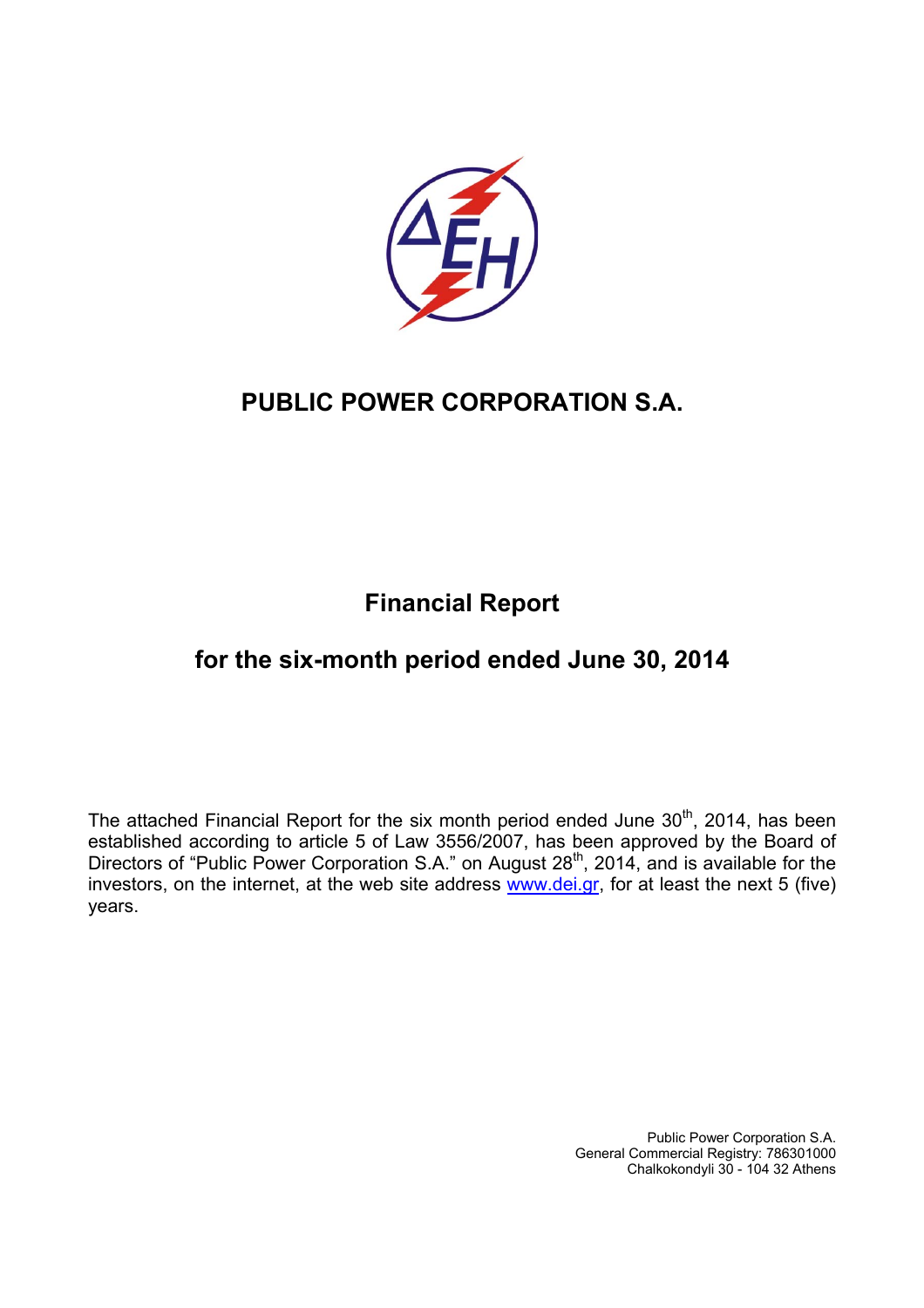## **INDEX**

- **I.** Statement of the members of the Board of Directors<br>**II.** Report of the Board of Directors
- **II.** Report of the Board of Directors
- **III.** Certified Auditors' Accountants' Review Report
- **IV.** Interim Condensed Financial Statements
- **V.** Figures and Information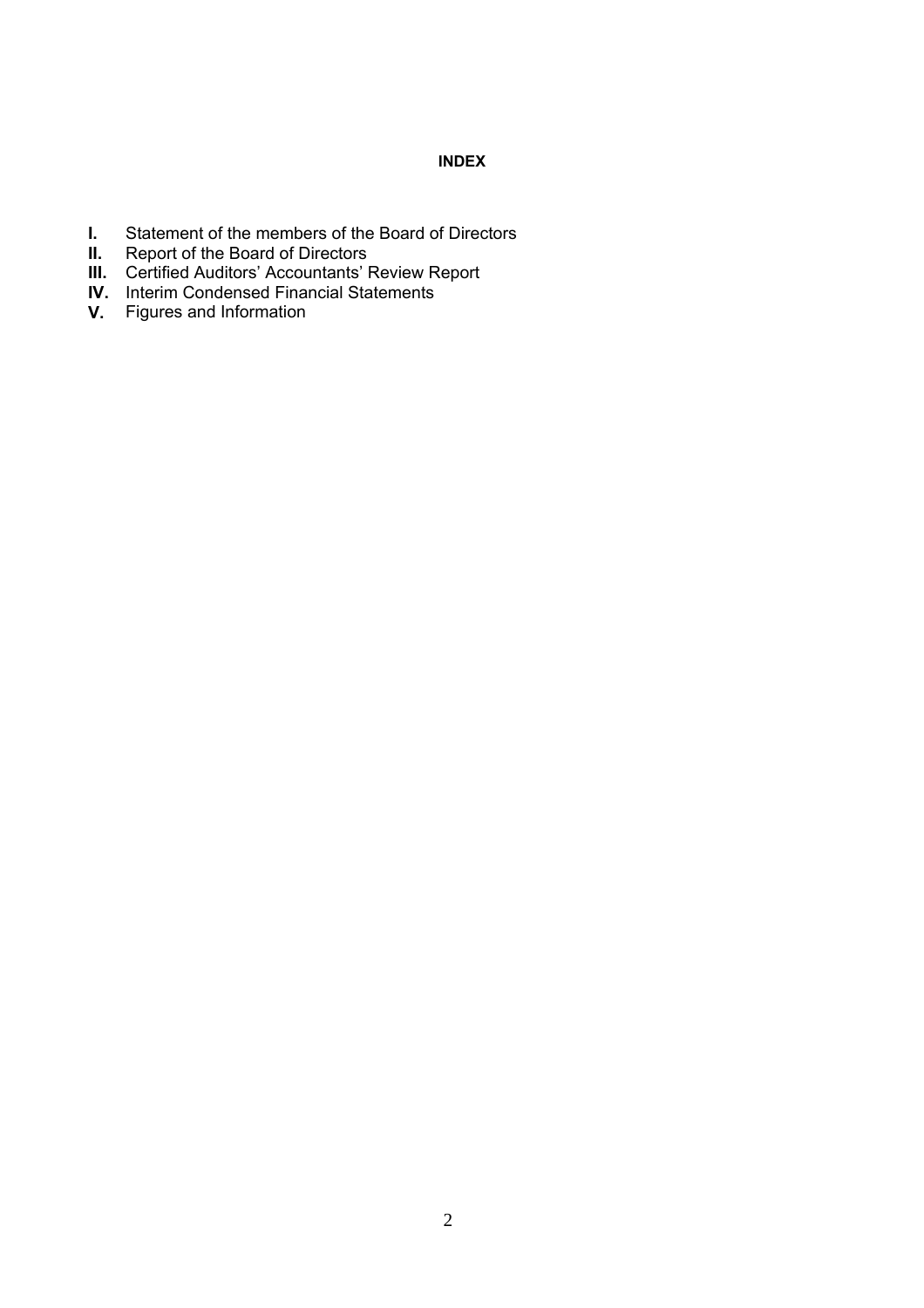**I. Statement of the members of the Board of Directors**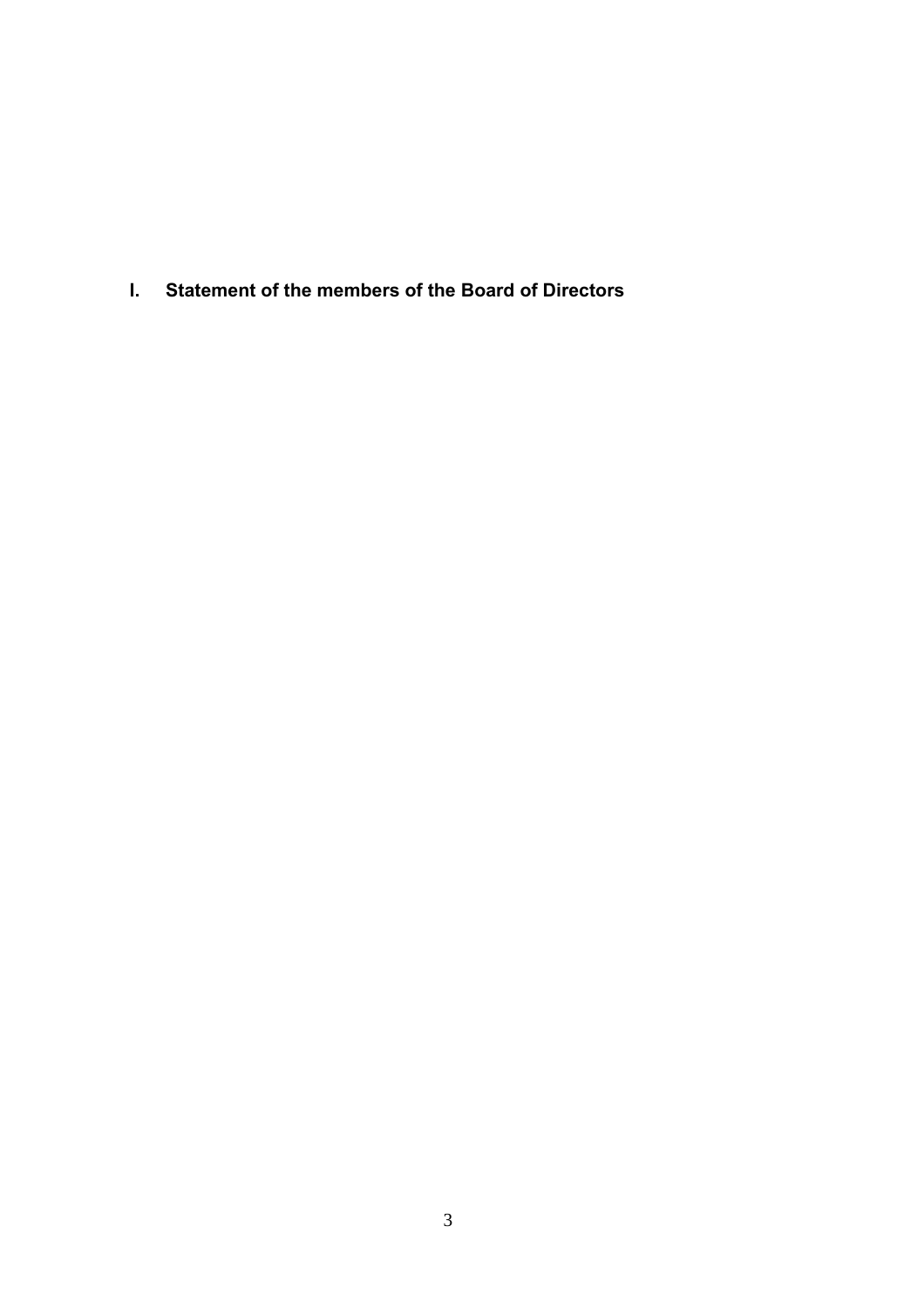## **STATEMENT OF MEMBERS OF THE BOARD OF DIRECTORS**

(According to article 5, par.2 of Law 3556/2007)

- 1. Arthouros Zervos, Chairman and C.E.O. of P.P.C. S.A.
- 2. Ourania Ekaterinari, Member of the Board of Directors and Deputy CEO
- 3. Panagiotis Alexakis, Member of the Board of Directors,

hereby

#### declare

that, to the best of our knowledge:

- a) the accompanying interim Condensed Financial Statements of the Parent Company and the Group, for the six month period ended June 30, 2014, which were prepared according to the International Accounting Standards – currently in effect- as adopted by the European Union, are truthfully depicting assets, liabilities, equity and the statement of income of Public Power Corporation S.A., as well as the companies included in the consolidation, according to the provisions of the paragraphs 3 to 5 of article 5 of Law 3556/2007 and,
- b) the accompanying Board of Directors' Report, truthfully depicts the development, the performance and the status of Public Power Corporation S.A. and the companies included in the consolidation, as well as a description of the confronted major risks and uncertainties.

Athens August 28, 2014

 Member of the Board and Chairman and C.E.O. **Deputy CEO** Member of the Board

Arthouros Zervos **C**urania Ekaterinari Panagiotis Alexakis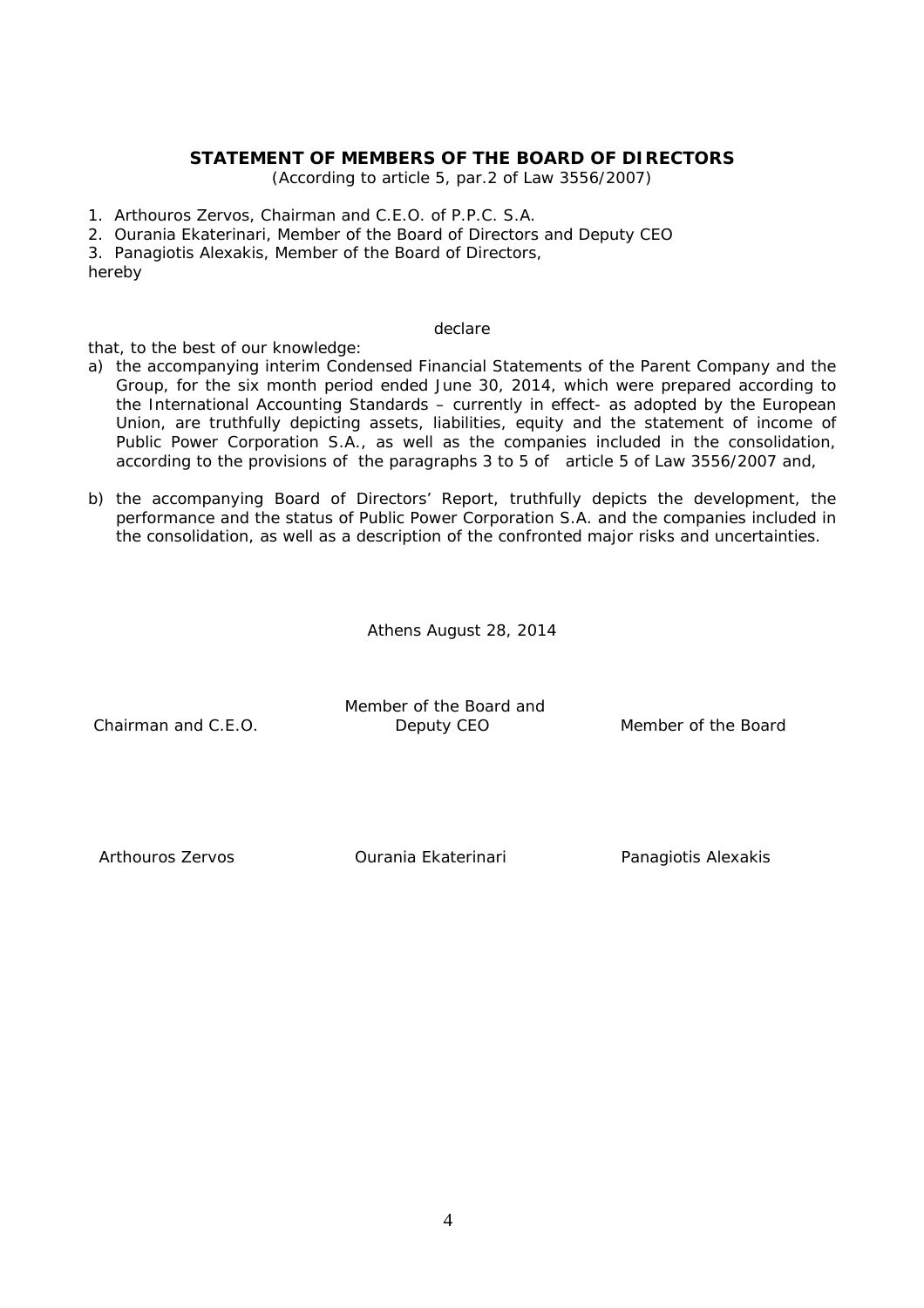**II. Report of the Board of Directors**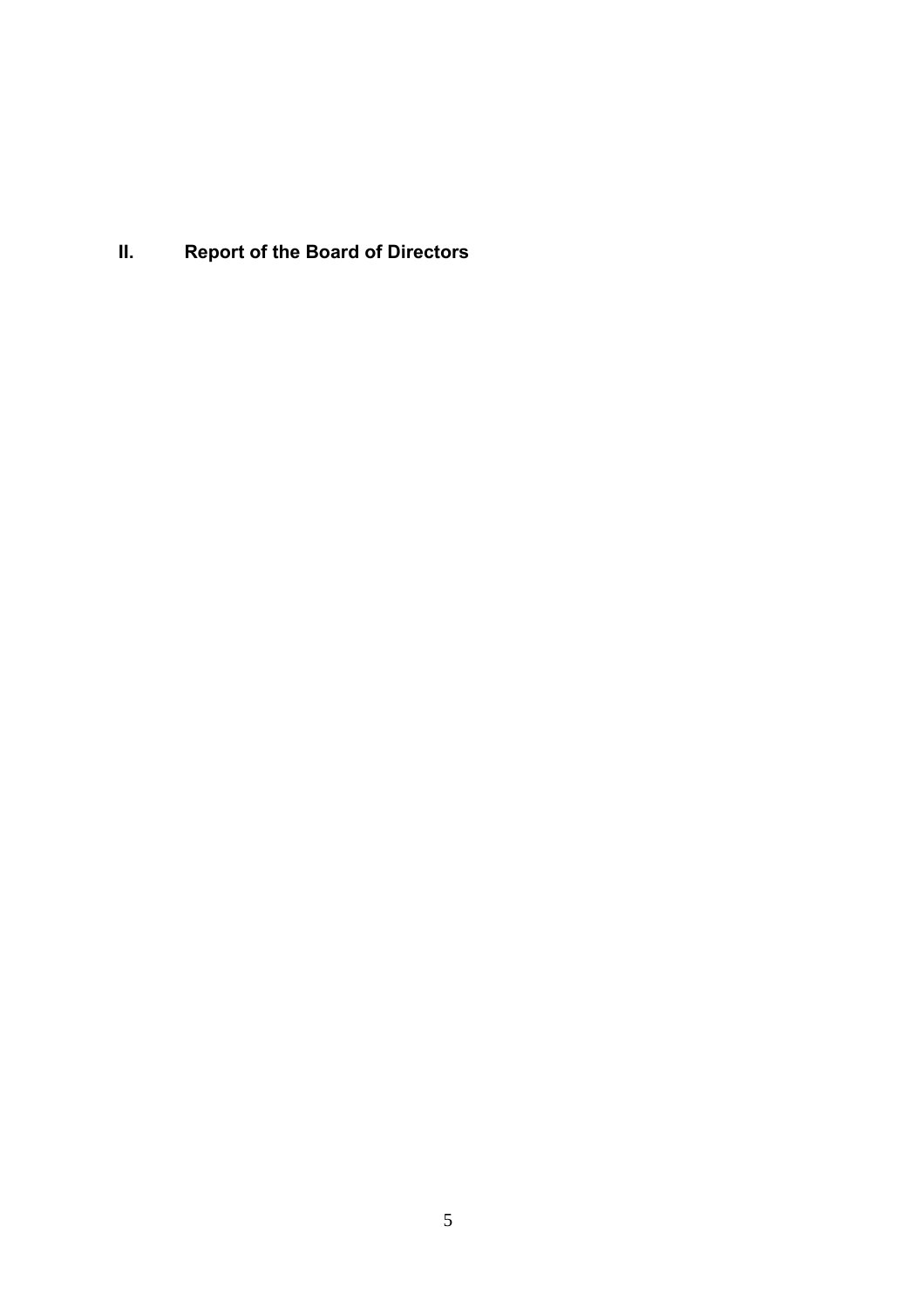## **PUBLIC POWER CORPORATION S.A. SIX MONTH REPORT OF THE BOARD OF DIRECTORS FOR THE PERIOD 1.1.2014-30.6.2014 (In accordance with the provisions of Law 3556/2007, article 5 par. 6)**

This is a condensed report of financial information of "Public Power Corporation S.A." (the Parent Company) and its subsidiaries (the Group) for the first half of the current financial year, as well as, the major events of the period and their effect on the six month financial statements. There is, also, a description of the main risks and uncertainties that the Group might face in the second half of the financial year, the outlook for this semester, as well as, the balances and transactions between PPC and its related parties.

#### **FINANCIAL DATA FOR THE FIRST HALF 2014**

ΕΒΙΤDΑ in 1H2014 declined by € 38.6 m. (6.6%), with the respective margin settling at 19.3% compared to 19.9% in 1H2013.

1H2014 results include the one-off positive impact of € 23.2 m, which was recorded in 1Q2014, from the retroactive application of the discount in the price of natural gas for the second half of 2013. In addition, 1H2014 results include the positive impact -which was also recorded in 1Q2014- from the recovery of the state aid to Aluminium S.A. for the period January 2007 until March 2008, of a total amount of € 21.3 m (€ 17.4 m plus interest € 3.9 m).

It is noted that, 1H2014 provisions increased by 68%, from € 189 m in 1H2013 to € 317 m this year, representing 11.2% of total revenues. Said amount is reduced to  $\epsilon$  249 m taking into account the amount of approximately  $\epsilon$  68 m for customers' advances, which correspond to total bad debt provisioning for Low Voltage customers until 30.6.2014. The aforementioned amount of € 68 m does not have any positive cash flow impact in 1H2014.

In addition, 1H2014 results have been negatively impacted from a provision of € 48.3 m for the cover of the deficit created in the Day-Ahead Schedule market during 2011 and 2012 by alternative suppliers that exited the market. Said amount represents 50% of the € 96.6 m that has been allocated, according to a RAE decision, to PPC by LAGIE, the market operator, for the cover of the aforementioned deficit. We contest this obligation, since we have no responsibility for this significant deficit, which was created by our competitors, who entered in the retail market. For this reason, we believe that we have grounds for a favourable outcome of the final judgement and we have not proceeded with a relevant provision for the total amount of € 96.6 m for an adverse litigation outcome. However, following the interim order issued by the Council of State which suspended 50% of the € 96.6 m, we make a provision for the remaining 50% in order to reflect the uncertainties of recovering this amount, out of which € 24.3 m had already been paid until 30.6.2014.

#### **Revenues**

- Turnover declined by € 117.6 m. (4%) to € 2,833.6 m in 1H2014 from € 2,951.2 m in 1H2013. Turnover includes an amount of € 32 m. reflecting network users' participation for their connection to the network versus € 43.1 m in 1H2013.
- PPC's revenues from electricity sales, declined by € 109.7 m (3.8%) to € 2,746.8 m. in 1H2014 compared to € 2,856.5 m in 1H2013.

In detail:

- Total electricity demand decreased by 7.8% (2,266 GWh) in 1H2014, to 26,951 GWh versus 29,217 GWh in 1H2013. Excluding exports and pumping, electricity demand decreased by 2.2% (589 GWh). Total electricity demand in 2Q2014 fell by 7% compared to 2Q2013, while excluding exports and pumping the decrease of domestic demand amounted to 1.6%.
- PPC's domestic electricity sales volume decreased by 564 GWh (2.3%), to 23,496 GWh due to lower demand, seemingly as a result of mild weather conditions during the winter. The respective decline in 2Q2014 compared to 2Q2013 was 1.7%.

PPC's retail market share between 1H2014 and 1H2013 remained practically unchanged, at 98% versus 98.4%.

• PPC's electricity generation and imports covered 68.8% of total demand, while the corresponding percentage in 1H2013 was 63.8%. Lignite-fired generation increased by 6.9%, whereas gas-fired generation marked also a significant increase compared to 1H2013, when the respective generation was considerably lower, mainly due to exceptional hydrological conditions. Accordingly, hydro generation decreased by 54.6%, between the two periods. Finally, third party RES generation remained practically stable, compared to 1H2013. On the other hand, their relative share in the country's energy generation increased to 17.9% from 15.8%, due to the reduction of overall demand.

#### **Operating expenses**

Operating expenses before depreciation, decreased by  $\in$  79 m. (3.3%) from  $\in$  2,364.9 m. in 1H2013 to  $\in$  2,285.9 m. in 1H2014.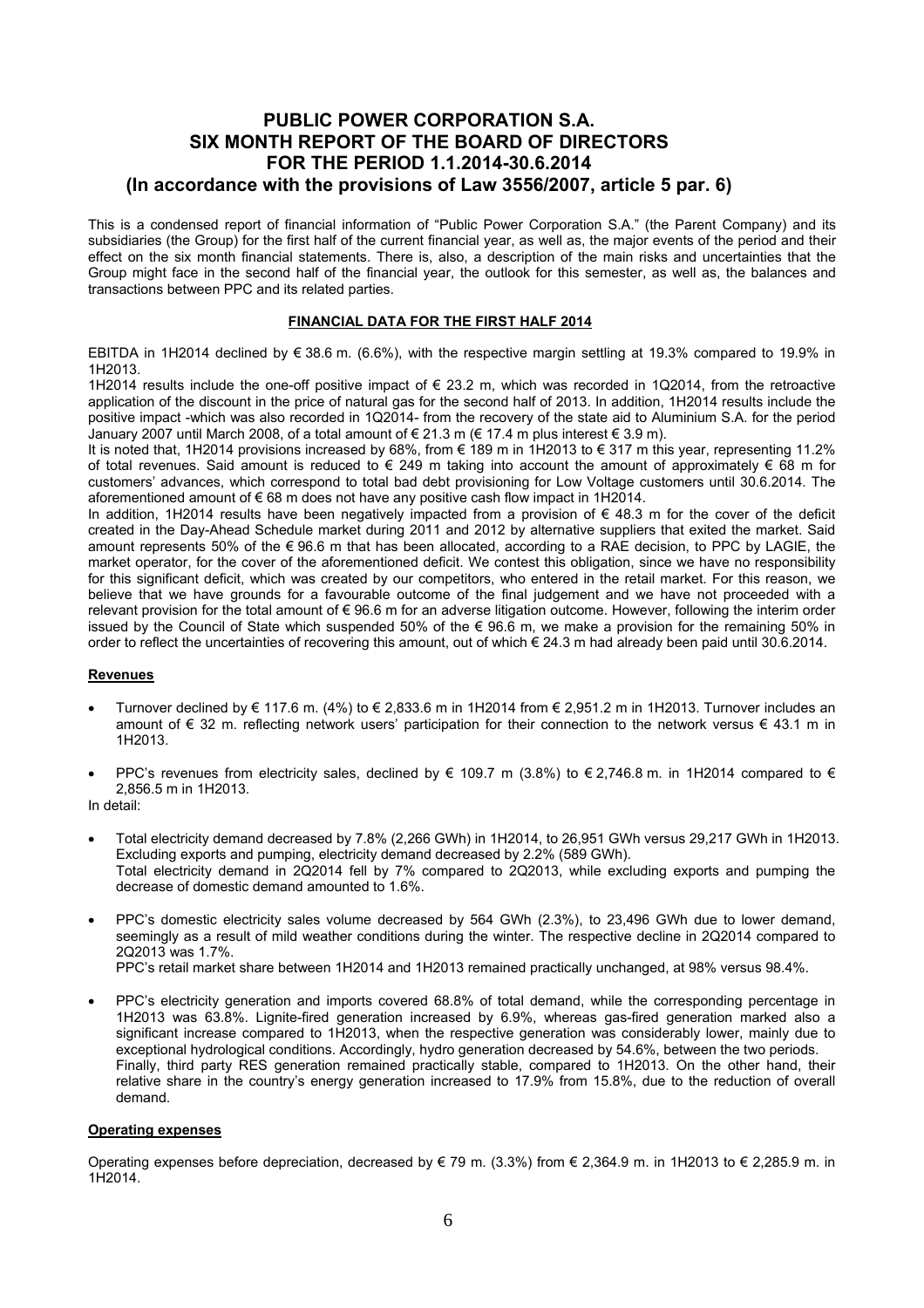More specifically:

#### Energy mix expenditure

- Expenditure for liquid fuel, natural gas and energy purchases decreased by  $\epsilon$  77.7 m., or by 6.2% compared to 1H2013.
	- In detail:

The decrease in liquid fuel expense by € 24.6 m. (6.7%), from €368.9 m. in 1H2013 to € 344.3 m. in 1H2014, is attributed to the reduction of heavy fuel oil and diesel prices, expressed in Euros, by 6.8% and 6.7% respectively, (including the reduction of the premium that the Company achieved since January of this year), as electricity generation from liquid fuel marked a slight increase of 22 GWh.

 Natural gas expense increased by € 67.8 m. (64.1%), from € 105.7 m. in 1H2013 to € 173.5 m., due to the increase of gas-fired generation, which was to some extent mitigated by the decrease of natural gas prices by 17.2%. Approximately half of this decrease is related to the discount on overall natural gas prices for PPC, following the agreement between DEPA and Gazprom.

Energy purchases expense from the System and the Network decreased by 16% or  $\epsilon$  116.8 m., from  $\epsilon$ 730.6 m. in 1Η2013 to € 613.8 m. More specifically, and regarding the Interconnected System, energy purchases expense amounted to € 550 m. compared to € 655.7 m. in 1H2013, a reduction of 16.1% or € 105.7 m.

The reduction of energy purchases expense is mainly attributed to the reduction of energy purchases volume by 1,033 GWh (999 GWh from the System and 34 GWh from the Network) and the significant drop in the Variable Cost Recovery Mechanism expense.

On the other hand, the reduction in the energy purchases expense was contained by the increase of the average System Marginal Price (SMP) by 51.1%, from  $\epsilon$  36.8/MWh in 1H2013 to  $\epsilon$  55.6/MWh in average System Marginal Price (SMP) by  $51.1\%$ , from 1H2014, as well as by the increased net expense by € 41.8 m for the Capacity Assurance Mechanism, resulting from the doubling of the Capacity Assurance Certificates (CACs) for modern natural gas-fired units combined with the abolition of CACs for certain PPC older generation units as of 1.8.2013.

Additionally, there was a further negative impact from the incremental expense of  $\epsilon$  23.2 m, resulting from the modified methodology for calculating the price paid, through the Pool, by electricity suppliers to RES generators in the Interconnected System.

Expenditure for electricity imports, excluding expense for interconnection rights, reached  $\epsilon$  54.1 m., decreased by € 4.1 m. (7%), mainly due to the decrease of the imports price by 19.1%, despite the increase in the volume of imports by 155 GWh (1,191 GWh in 1H2014 vs 1,036 GWh in 1H2013).

Expenditure for CO<sub>2</sub> emission rights amounted to € 104.8 m. in 1H2014, decreased by € 1.4 m. compared to 1H2013. CO<sub>2</sub> emissions in 1H2014 reached 19.8 mln tonnes compared to 18.8 mln tonnes, due to the increased lignite and gas fired generation.

### Payroll cost

• The total reduction between the two periods in payroll cost, including capitalized payroll and payroll of seasonal personnel, amounted to € 21 m. (4%) from € 524 m in 1H2013 to € 503 m in 1H2014. The decrease in the number of permanent employees on payroll was 885, from 19,854 on 30.6.2013 to 18,969 on 30.6.2014.

#### Provisions

Provisions for bad debt, litigation and slow moving materials amounted to  $\epsilon$  249.1 m, marking an increase of  $\epsilon$ 60.1 m. (31.8%) compared to 1H2013, when they stood at € 189 m. As already mentioned, 2Q2014 provisions were increased by an amount of €48.3 m referring to the aforementioned allocation of the deficit in the Day-Ahead Schedule market. On the contrary, 2Q2014 provisions were reduced by approximately  $\epsilon$  68 m., for customers' advances, which correspond to Low Voltage customers included in doubtful balances until 30.6.2014. Excluding this reduction, provisions in 1H2014 would have increased by approximately € 128 m.

### **Other Operating Expenses**

Other operating expenses decreased by  $\epsilon$  64.1 m., reaching  $\epsilon$  204.8 m. in 1H2014 compared to  $\epsilon$  268.9 m. in 1H2013.

Adjusting for the one-off positive rebate of  $\epsilon$  23.2 m, from the retroactive application of the discount in the price of natural gas for the second half of 2013, as well as for the one-off positive impact of the recovery (excluding interest) from Aluminium of € 17.4 m, which were both recorded in 1Q2014, other operating expenses decreased by € 23.5 m. or 8.7%, to € 245.3 m in 1H2014 compared to € 268.9 m. in 1H2013.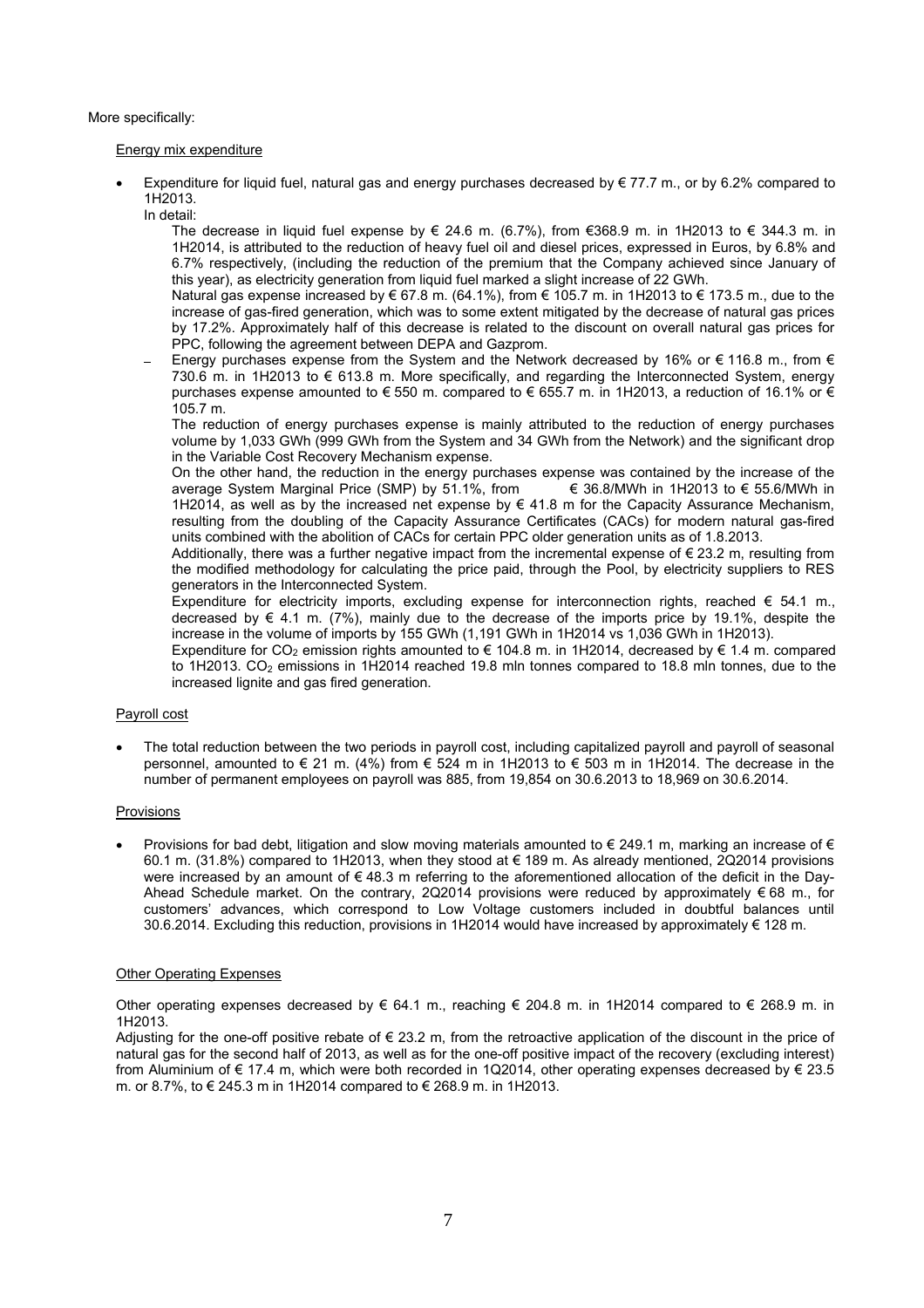#### In conclusion,

In 1H2014, 45.5% of total revenues were expensed for fuel,  $CO<sub>2</sub>$  and energy purchases compared to 46.4% in 1H2013. It is noted that, energy purchases expense in 1H2014 accounted for 23.5% of total revenues compared to 26.7% in 1H2013. Regarding the evolution of current provisions, these represent 11.2% of total revenues or 8.8%, taking into account the positive impact from customers' advances compared to 6.4% in 1H2013.

#### **Other Financial information**

- Depreciation expense in 1H2014 amounted to € 296.6 m. compared to € 305.1 m. in 1H2013, a reduction of € 8.5 m.
- Net financial expenses remained practically stable at € 107.1 m. compared to € 107.6 m 1H2013.
- Pre-tax profits in 1H2014 amounted to € 142.6 m. compared to € 170.2 m. in 1H2013.
- Net profits amounted to  $\epsilon$  96.3 m. compared to  $\epsilon$  127.1 m. in 1H2013.

#### **Capex and net debt**

Capital expenditure in 1H2014 amounted to € 255.6 m. compared to € 335 m. in 1H2013, reduced by € 79.4 m., while, as a percentage of total revenues it declined to 9.1% from 11.4%. Excluding network users' participation for their connection to the network (€ 32 m. and € 43.1 m. in 1H2014 and 1H2013 respectively), which fund a significant part of network projects, capital expenditure amounted to 8% and 10% of total revenues in 1H2014 and 1H2013 respectively.

Specifically, the main components of 1H2014 capital expenditure, were as follows (in brackets the respective figures for 1H2013):

- **-** Mining projects:  $\in$  43.5 m. (€ 41.5 m.)<br> **-** Generation projects:  $\in$  69.8 m. (€ 81.2 m.) **-** Generation projects: € 69.8 m. (€ 81.2 m.) **-** Transmission projects: € 17.9 m.  $(€ 63 \text{ m.})$ <br>**-** Network projects: € 116.6 m.  $(€ 143.8 \text{ m.})$ **Network projects: -** RES projects: € 4.8 m. (€ 2.9 m.)
- Net debt amounted to  $\in$  4,906.6 m., an increase of  $\in$  297 m. compared to 30.6.2013 ( $\in$  4,609.6 m.) and an increase of € 382.3 m. compared to 31.12.2013 (€ 4,524.3 m.). This increase is due to a net outflow of about € 180 m. for the rendering of the last part of the Special Property Tax collected through the electricity bills in 1H2014, the extraordinary payment of € 24.3 m. against the LAGIE deficit as well as the increase in working capital.

#### **MAJOR EVENTS OF THE PERIOD**

Significant events for the six month period of 2014 are analytically presented in Note 13 of the Financial Statements.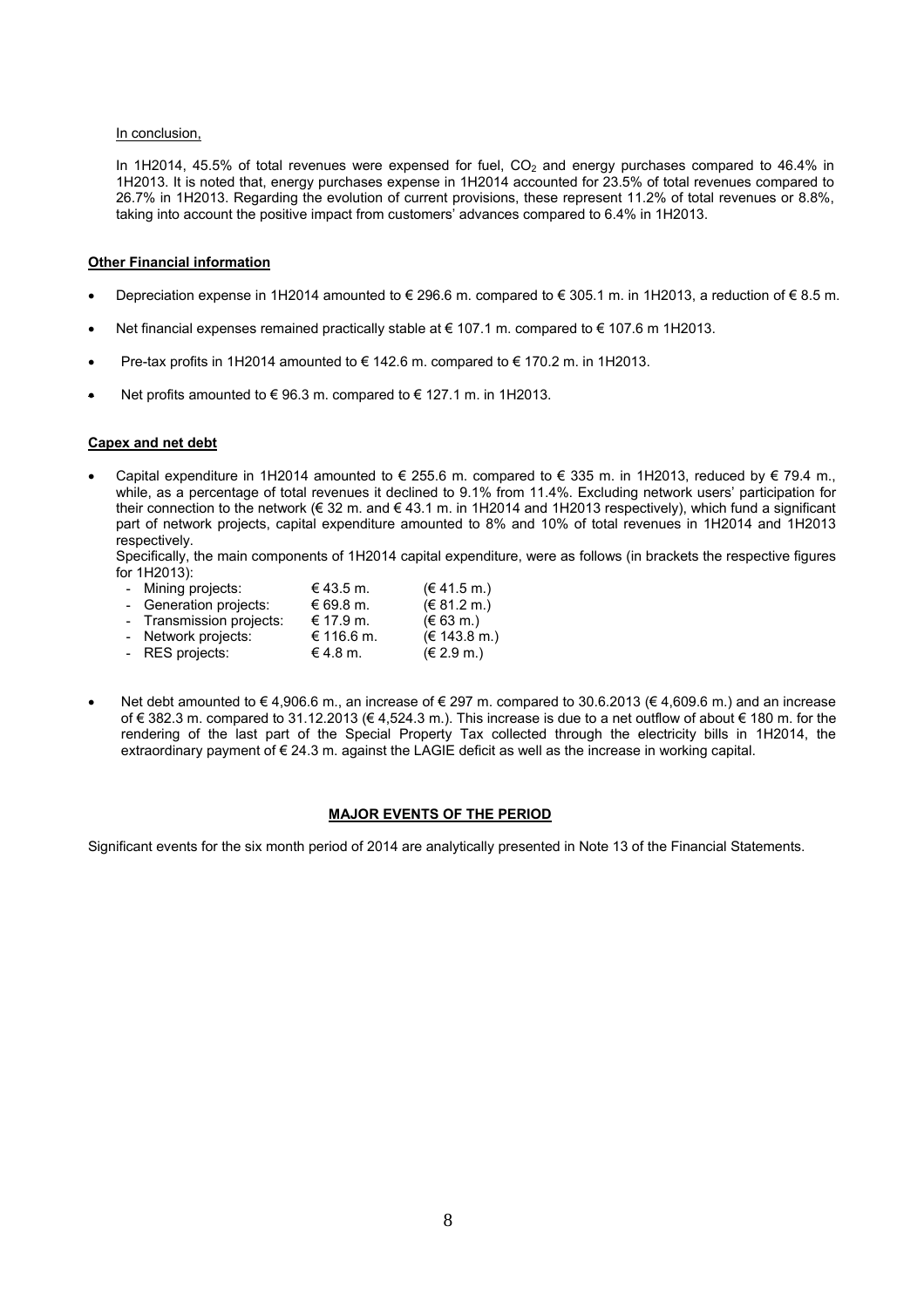#### **MAJOR RISKS - UNCERTAINTIES**

The Group's and the Parent Company's activities are subject to various risks. Any of the following risks could have a material adverse effect on the Group's and the Parent Company's business, financial condition or results of operations. The risks described below are not the only risks that the Group and the Parent Company face. Additional risks and uncertainties not currently known to the Group and the Parent Company or that are currently deemed to be of minor Importance may also materially adversely affect the Group's and the Parent Company's financial condition, business, results of operations and cash flows.

#### **Interest rate risk and foreign currency risk**

Our principal financial liabilities consist of bank loans, bonds and overdrafts. It is our policy to hedge on a case by case basis through derivatives, solely for risk reduction purposes, against the fluctuation of floating interest rates and/or foreign currency exchange rates affecting our debt portfolio. Our existing derivatives transactions include interest rate swaps (conversion of floating rate liabilities to fixed rate liabilities) and forward currency contracts.

Furthermore, the fluctuation of the Euro against U.S. dollar exchange rate may adversely impact the prices of our liquid fuel purchases (diesel and heavy fuel oil). As oil prices are expressed in U.S. dollars, we are exposed to foreign currency risk in the event of an appreciation of the U.S. dollar against the euro. In order to cover the foreign currency risk arising from liquid fuel purchases, we are undertaking, on a case by case basis and according to the prevailing market liquidity circumstances, hedging transactions for this risk. Any hedging transactions that we may have in place may not provide full or adequate protection against these risks. The Parent Company has not entered into any transaction maturing in the 2<sup>nd</sup> Half of 2014 hedging foreign currency risk arising from the change in the EUR/ USD exchange rate

#### **Commodity price risk and risk from Electricity Market**

The Parent Company is exposed to the risk of an increase in prices of oil, natural gas, electricity purchased from the System and the Network, CO2 emission rights as well as electricity prices of direct PPC imports. The Parent Company has established a policy for hedging transaction for oil, based on which the implementation of specific hedging transactions is decided per case and according to the prevailing circumstances. Any hedging transactions that we may have in place, may not provide full or adequate protection against this risk. The Parent Company has not entered into any transaction maturing in the  $2<sup>nd</sup>$  Half of 2014 hedging commodity price risk arising from an increase in oil prices.

The Parent Company has not established a hedging policy against the risk arising from the volatility of natural gas prices.

Currently, due to the Ukrainian crisis and taking into consideration that a large proportion of the Parent Company's supplier of natural gas (DEPA) imports are from GAZPOM from a pipeline that passes through Ukraine, problems may arise for the continuation of natural gas' supply to power generating units using natural gas as a fuel, as well as increases in electricity production costs or / and increases in the SMT. These additional costs might not be fully recoverable through electricity bills, adversely affecting the Group's and the Parent Company's operational results and liquidity.

In terms of the risk arising from increased electricity purchase prices, it is hedged less and less by the vertical integration of the Parent Company (internal hedge), since PPC's Generation share in the wholesale market in 1H 2014 amounted to 74.4%, while at the same period, PPC's Supply share in the retail market amounted to 98%.

Additionally, the prices of the main materials (metals, etc.), except from fuel, used by the Group for its operation and development are defined by the international merchandise markets resulting to the Group's exposure to the risk of fluctuation of the relevant prices as well as the foreign currency risk.

#### **CO2 Emissions Rights**

Our generation business is subject to EU Directive 2003/87/EC, which established a European Emissions Trading System ("EU ETS"). The operation of our thermal power plants requires us to acquire carbon credits under the EU ETS (the "EU Allowances" or "EUAs") to cover our carbon emissions. Since 2013, we are no longer allocated CO2 emissions rights for free, and as we emit approximately 40-45 Mt on an annual basis, increased CO2 prices will affect our operating costs.. As we must acquire sufficient carbon credits on an ongoing basis, there can be no assurance on the price level that such carbon credits will be obtained in any future year. For the period from 2014 to 2020, during which we will not receive any freely allocated CO2 emissions rights, we expect to acquire such rights on both the European and international markets, either through exchange market purchases or bilateral contracts. Although we attempt to manage the risk arising from increases in the price of CO2 emission rights by monitoring the markets and the developments in Europe, there is no assurance that such risk will be successfully managed.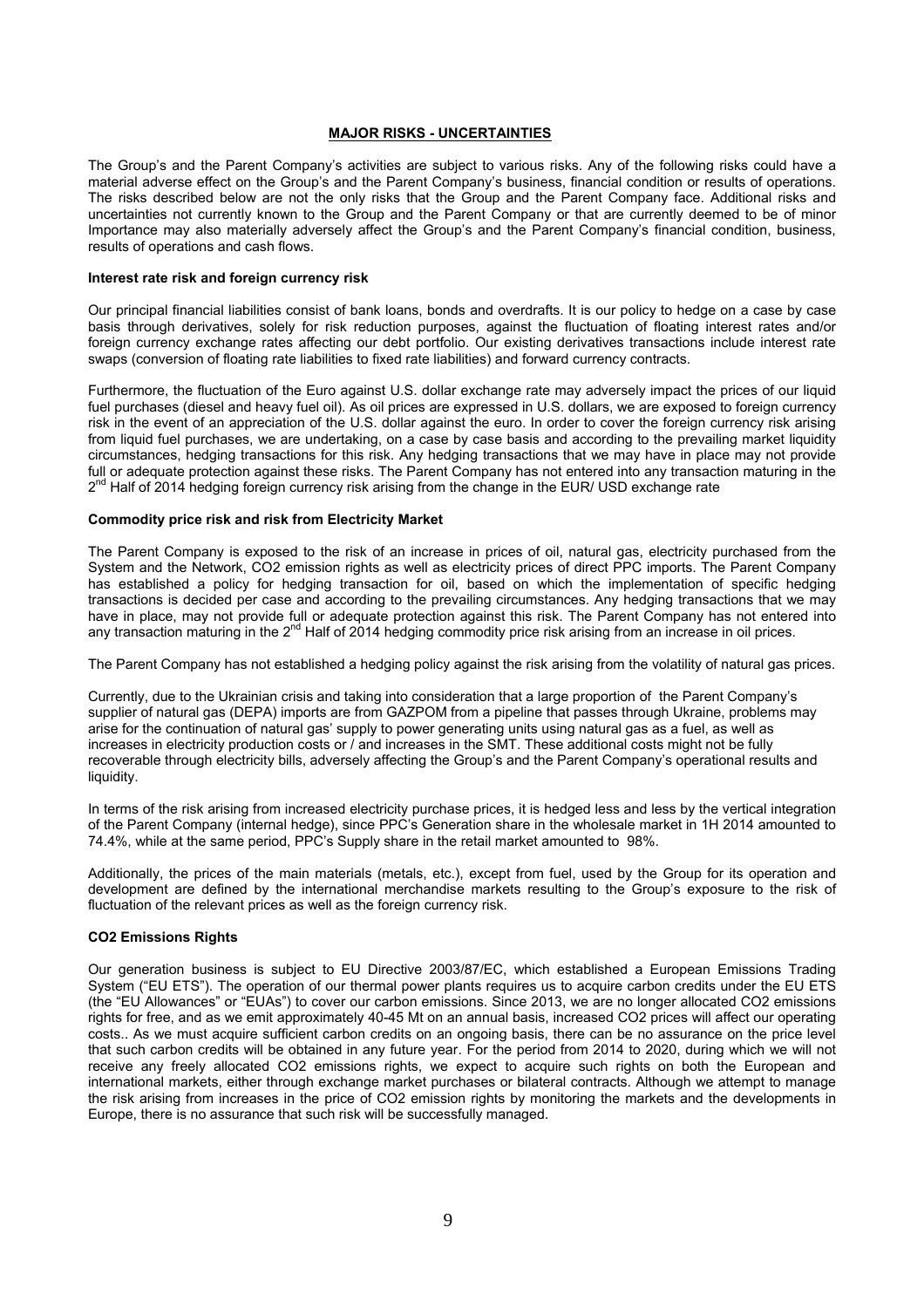Our exposure to the risk of increases in CO2 credit prices is linked to our ability to fully incorporate these increases in our electricity tariffs. Therefore, any sharp increases in CO2 credit prices could materially, directly or indirectly, affect our financial condition and results of operations.

It should be noted that, a decision in principal has been made on a European Union level in order to support the CO2 emission rights price, through the withdrawal of a certain CO2 rights quantity in the beginning of the 2013 – 2020 period and its reinstatement at the end of the period (backloading).

#### **Credit Risk**

Our business, results of operations, financial condition and prospects depend highly on the social and macroeconomic conditions in Greece, as practically almost of our assets and operations are in Greece. Despite the fact that, the electricity sales are dispersed over a large number of customers with a wide and diversified range of economic activities, our business activities, results of operations and cash flows are highly dependent on our customers' ability to repay their liabilities. The current economic environment and the recent intense recession had a material adverse impact on the liquidity of the Group mainly resulting from:

- Difficulties in payment and increases in delayed payments, by Low and Medium voltage customers as well as High voltage (Industrial) customers, especially those with large outstanding balances.
- A sizeable number of enterprises, especially small and medium sized, which cease their operations due to the economic conjecture and leave behind unpaid bills.

We may also face difficulties or delays in our ability to collect payments from our customers as a result of additional measures such as the inclusion of new significant taxes, levies or fees included in our electricity bills or a substantial increase of the existing applicable taxes, levies such as the Renewables levy (ETMEAR) or fees in our electricity bills.

This might extend the delay of collecting our electricity bills and create additional needs of working capital for the Parent Company, bearing also in mind that ETMEAR, amongst others, is paid regardless of whether it has been collected from the customer.

Additionally, our collection enforcement mechanisms may be affected by legislation or other administrative acts, (for example by restricting disconnections for non-payment for certain categories of customers or for certain time periods), which can adversely affect our results of operations, business, financial condition and cash flows.

#### **Liquidity Risk**

The current economic situation in Greece has directly affected the capital levels, liquidity and profitability of the Greek financial system, which highly affect our liquidity and access to credit as well as the liquidity of the Greek economy as a whole and our customers' ability to access credit. Liquidity risk is connected with the need to ensure adequate cash flow for the financing of our operations including working capital needs, capital expenditure, as well as the servicing of our debt.

Our working capital needs may increase due to a number of factors, including:

• Increased delays in the payment or even non-payment of electricity bills.

• Our obligation to pay Renewables levy (ETMEAR), the Special Consumption Tax on electricity as well as the VAT when due, irrespective of whether we have collected the relevant amounts from our customers, and any difference in timing between receipt and payment or any difference in the calculation of such levies;

• The expansion of credit limits for vulnerable consumers who are also entitled to special lower tariffs and to more favorable settlements – compared to other customers- of overdue electricity bills.

• The burden associated with the collection of taxes and levies that are not related to the sale of electricity such as special property and municipal taxes that are currently collected through electricity bills;

• Regulatory measures on the operation of the wholesale market which burden the cost of purchasing electricity for Suppliers

- The debt incurred by the Suppliers, whose operations have been suspended.
- Potential increase of commercial losses (non-technical losses) i.e. increase of incidents of electricity thefts.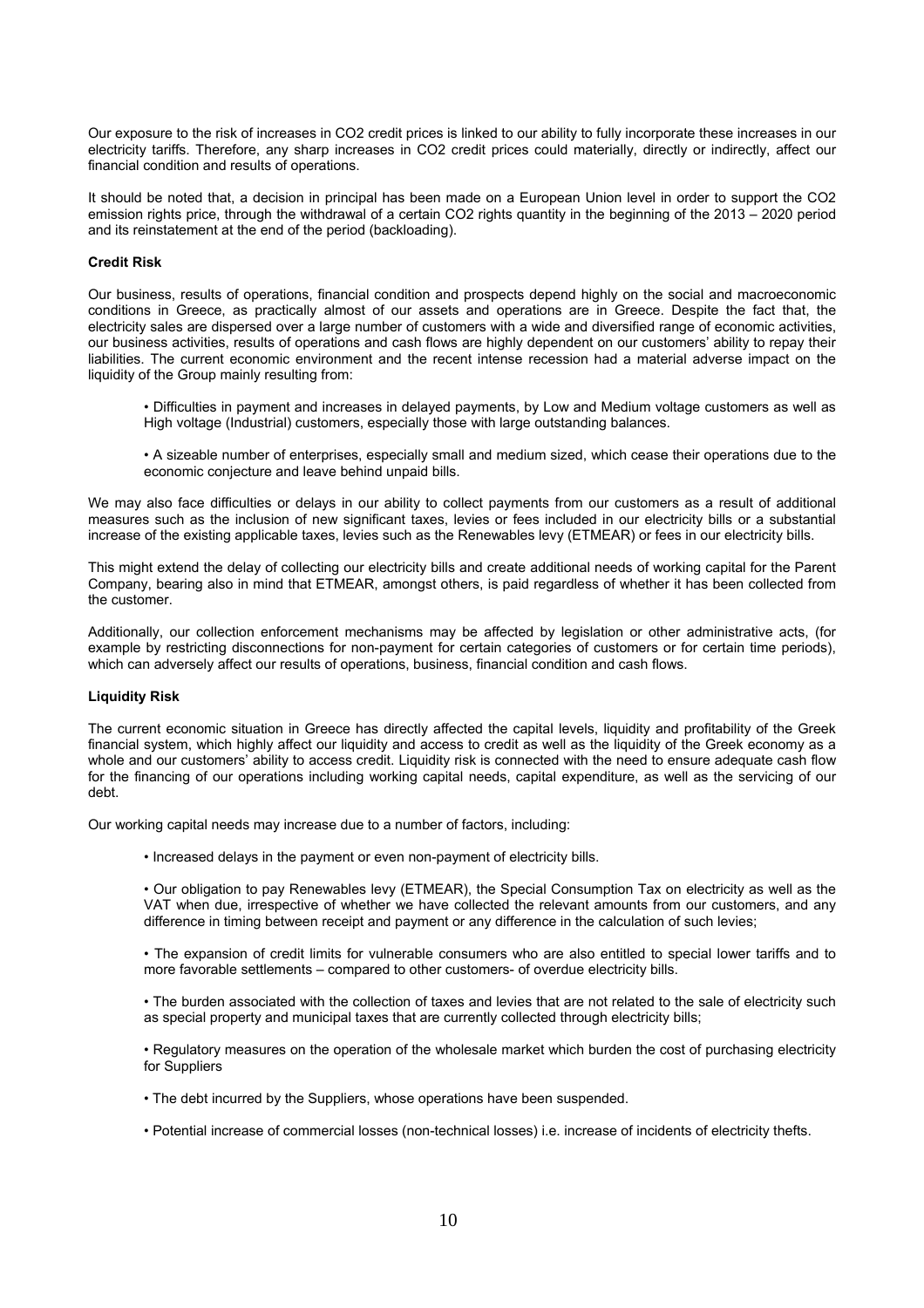The above factors may have a material adverse impact on our liquidity as well as our ability to finance new projects. It should also be noted that our borrowing costs for, and access to, liquidity (for both the refinancing of the existing debt or / and new liquidity) have been negatively impacted by the current status of the Greek economy.

#### **The Group is exposed to risks that may arise from Financial Institutions**

The Group could be affected by the potential developments in the Greek Banking Sector given the fact that Greek Banks currently have refinanced approximately 41% of the Group's loan obligations. It should be noted that the significant diversification of the Group's funding sources during 2014, after the successful issuance of PPC's Corporate Bonds and the conclusion of an international syndicated loan covered by the Credit Insurance Organization Euler Hermes, reduced its dependence on the Greek Banking Sector for its funding needs (55% at 31/12/2013). **Risk of exposure in competition** 

The Parent Company faces competition mainly in the wholesale market where share losses are due to IPPs' power plants and the increased penetration of Renewables units in the System and Network. It is possible that adverse changes in the competitive environment through the continuation of existing and/or creation of new regulatory mechanisms in the wholesale market which strengthen the Group's competitors might have a negative impact on our results of operations and cash flows.

In addition, the Restructuring and Privatization Plan specifies the creation of a vertically integrated competitor to PPC by divesting approximately 30% of the Parent Company's generation (including access and operational rights of the related mining facilities) and 30% of the Parent Company's customer base. The creation of such an entity could increase the competition we face in both the supply and generation markets and could have a materially adverse impact on our business and prospects.

Furthermore, RAE has proposed as an interim, transitional, measure to further wholesale market liberalization, the creation of a forward electricity market that will provide access to third parties to the lignite-fired and hydropower electricity generation of PPC, through the introduction of NOME type of auctions.

In the retail market, following the suspension of operations of almost all large alternative suppliers, PPC, currently supplies 98% of the Greek supply market.

The Parent Company may face increasing competition in the retail market, following the liberalization of tariffs for Low Voltage customers and the entrance of third party suppliers including the adverse effects from the implementation of the NOME model, as well as from the supply unit of "small PPC".

Unless there are reforms in the regulatory framework to ensure the correction of existing non-market regulatory mechanisms in the wholesale market, setting conditions of healthy competition and balanced development of suppliers in the market and promotion of competitive tariffs without cross-subsidisation, a further increase in the competition in the supply sector could have a material adverse effect on our business, prospects, financial condition and results of operations.

#### **Tariff risk for the competitive activities**

According to the provisions of the MoU (May 2013/July 2013), the obligations of the Hellenic Republic from the European as well as national legislation, the Low Voltage tariffs are fully liberalized for the end consumers, excluding vulnerable consumers, from 01/07/2013. Despite any expressed reservations for the increase of Low Voltage tariffs, cost reflective tariffs are required, according to the Memorandum and its reviews, (4<sup>th</sup> amendment on April 2014) in order for new "players" to enter the market and through the creation of a competitive electricity supply market, reduce the cost of electricity for end consumers.

However a number of factors affect the Parent Company's ability and freedom to increase the competitive component of tariffs, such as the ability of customers to cope with new increased tariffs, or initiatives of the Greek Government or decisions of the Regulator especially in view of the current socioeconomic condition in Greece.

Similarly, tariff increases, in the current conjecture, for household and commercial Low Voltage Customers and Medium Voltage Customers may not be socially acceptable, especially since there has been a recent increase in other regulated charges included in electricity bills, which have not been well received by such Customers. In addition, the Parent Company may face difficulties to pass through potential increased commodity and energy related costs or costs for CO2 emission rights through increasing tariffs. Even if potential tariff increases for Low Voltage Customers and Medium Voltage Customers are effected, collections rates from such Customers may deteriorate due to the potential inability of these Customers to pay their bills on time or at all.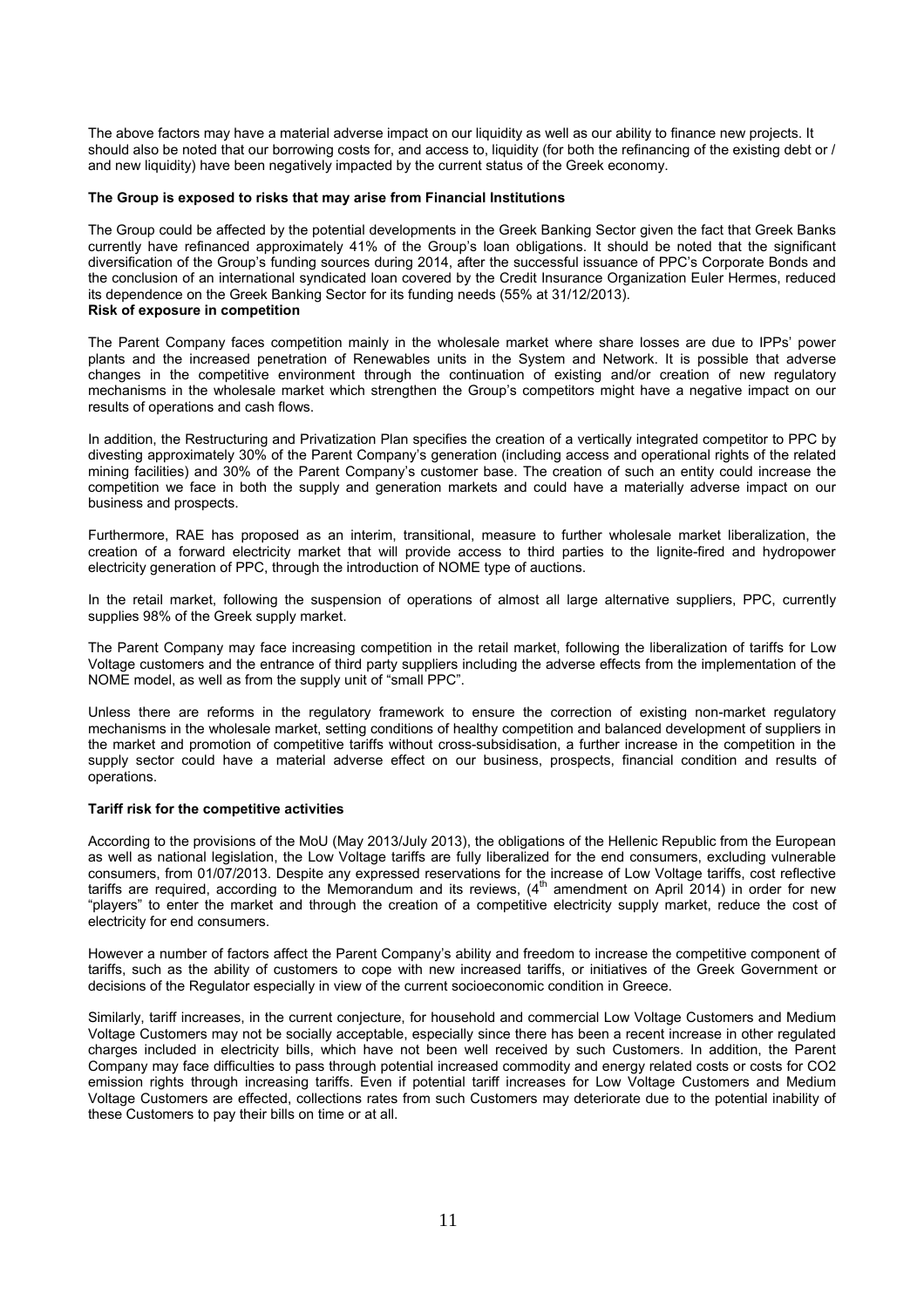#### With respect to our HV customers:

There are several tariff disputes, amongst others between ALUMINIUM and PPC since the termination of the initial (dating back to 1960) electricity supply contract of the said customer. The dispute about electricity price to ALUMINIUM was submitted before the Arbitration Court at RAE, which issued its decision on October 31, 2013, setting the sale price of the energy component of the electricity at  $\epsilon$  36.6/MWh for the time period as of 1-7-2010 to 31-12-2013 and obliging PPC, to provide energy to ALUMINIUM for that period below cost. PPC has filed an appeal for the annulment of the Arbitration Decision (the hearing of the case having been set for December 4, 2014) , nevertheless, the final outcome cannot be predicted, and an unfavourable outcome may negatively affect our relationship with ALUMINIUM and other industrial customers. Despite the discount approved on HV tariffs from the Extraordinary General Meeting of PPC's Shareholders of February 28, 2014, ALUMINIUM only pays part of the current electricity bills amounts

Furthermore, LARCO, the Parent Company's largest outstanding debtor, is liable for sums due and payable to PPC related to the consumption of electricity and currently pays only a small part of its electricity consumption bills. Similarly, other industrial customers do not fully pay their electricity consumption bills alleging either lack of liquidity due to the adverse economic environment or non – acceptance of the competitive charges of the relevant tariffs. There is no assurance that LARCO or such other industrial customers will discharge their debts for the amounts billed in relation to their electricity consumption.

Following Decision 141/01.08.2013 of PPC's Board of Directors, seven (7) new tariffs for High Voltage customers were, amongst others, approved and effected for electricity consumption from 01.11.2013, whereas an additional tariff for HV customers was approved on January 2014.

Furthermore, at the Extraordinary General Meeting of PPC's Shareholders of February 28, 2014 i) the actions of PPC's management regarding the relations of PPC with ALUMINIUM, and ii) an extraordinary decrease of High Voltage customers' tariffs were approved. PPC currently aims to sign supply contracts with ALUMINIUM, as well as with all other High Voltage customers. In this context, several meetings are being held with HV customers, to provide details and clarifications on the above mentioned decision, as well as to discuss overdue debt restructuring (if any) with these customers, bearing in mind that together with the signing of the new electricity supply contracts, overdue amounts are settled as well. As a result, already five (5) HV customers (representing 7 HV contracts) have signed new electricity supply contracts, restructuring in the same time their overdue debt, while the signing of additional new contracts with HV customers is imminent with the restructuring of any existing overdue debts. At the same time, we are discussing with the remaining HV customers, for the signing of new electricity supply contracts.

However, we can provide no assurance whether ALUMINIUM or LARCO or the other High Voltage customers will sign such electricity supply contracts with PPC and the potential impact that such decisions will have on the future relationship of PPC with these customers. Furthermore, there may be additional legal disputes that may constrain our commercial policies and future actions for such clients.

Any such events as described above may have a material adverse change on the Parent Company's business, results of operations and financial condition.

#### **Risk from regulated rates of return on Network activities**

The regulated rates of return on Network investments combined with the approved by the Regulator asset base on which depreciation and returns are calculated, may have a negative impact on the Groups' profitability and value, if they do not provide for a reasonable return on the invested capital and an adequate additional incentive for future strategic investments. As a result, any changes in regulated charges that may affect the Group's revenues from electricity transmission and distribution could have a material adverse effect on the Group's business, results of operations and financial condition.

#### **Regulatory Risk**

Potential modifications to the regulatory and legislative framework governing the electricity market, such as the implementation of EU legislation and the Memorandum of Economic and Financial Policy, as well as decisions by regulatory authorities concerning the regulation and functioning of the Greek electricity market in general, and any restructuring or other changes to our business driven by the regulatory framework, may have a materially adverse effect on our business, financial condition and results of operations.

Our business as well as our capital investment activity program, are subject to decisions of numerous national and international European Union institutions, regulatory and administrative authorities. Such authorities may issue decisions that restrict or significantly affect our operations without taking into account all the relevant factors which could have uncertain consequences on our business and our operations and adversely impact our business, results of operations and financial condition.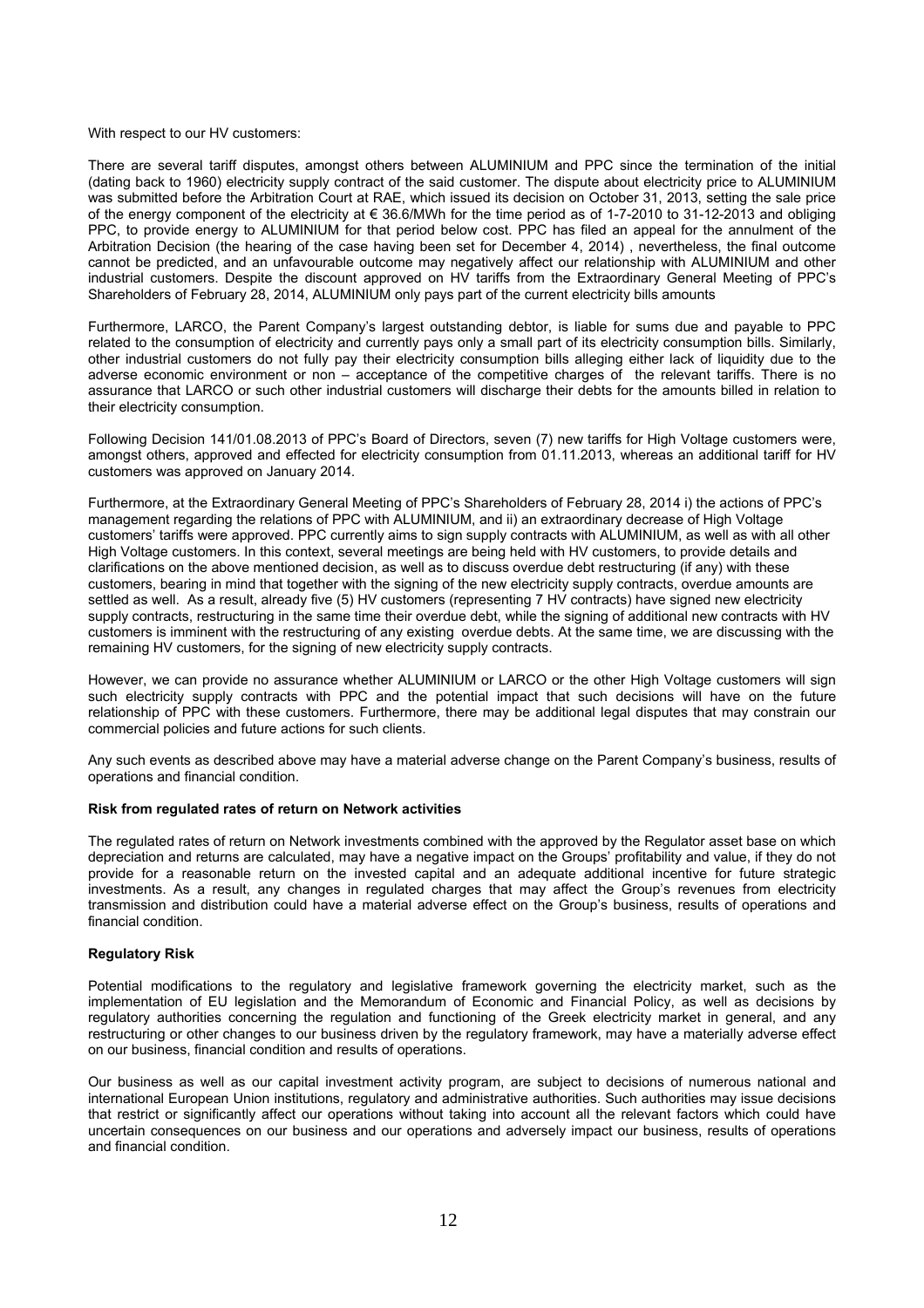In addition, given the increased human, technical and financial resources needed to respond to decisions by the Regulator or other national or international institutions, especially as such decisions may not take into account all relevant factors which could have uncertain consequences on our business and our operations, we cannot give any assurances that we will be at all times in a position to fully and timely satisfy the regulatory, financial, and any other requirements imposed by the Regulator.

Additionally, RAE due to the Hellenic Republic's commitment to the Memorandum of Economic and Financial Policy, put under public consultation certain measures that would provide access to third parties to the lignite-fired and hydropower electricity generation of PPC, through auctions resembling the "NOME" model implemented in France, a model which was designed to provide access to third parties (mainly suppliers and industrials) to low-cost electricity generation (i.e. EDF's nuclear power plants), at a cost-oriented regulated price.

The implementation of the "NOME" model in Greece that was proposed by RAE in order to set the framework for a forward electricity market, shall include auctions and bilateral forward contracts between PPC and third parties. Auctions will either have a fixed price (as in France) or a range of prices. This proposal by RAE is envisaged as a transitional measure, until the creation of a new vertically integrated electricity company as foreseen by the Restructuring and Privatization Plan of PPC. We currently cannot foresee how auction products based on the NOME model may be implemented in Greece and if they will fully reflect the Parent Company's costs and therefore we can provide no assurance that the implementation of such measures will not have a material adverse effect on our business, prospects, financial condition and results of operations.

#### **Risk from providing Public Service Obligations (PSOs)**

The PSOs for which we are entitled to compensation relate to (i) the supply of electricity to the Non-Interconnected Islands at the same tariffs as those in the Interconnected System, (ii) the supply of electricity at special rates to families with more than three children, (iii) the supply of electricity to the beneficiaries of the Social Residential Tariff ("SRT") which are currently provided to persons of low income, families with three or more children, long-term unemployed, people with special needs and people on life support and (iv) the supply of electricity at special rates to public welfare entities. PSO compensation is based on the relevant costs incurred by us and other electricity suppliers providing PSOs and is calculated according to a methodology published by RAE.

According to the methodology for PSOs calculation that was defined by a Ministerial Decision for the period 2007 – 2011 regarding the recovery of the additional cost for the electricity generation in the Non Interconnected Islands compared with the respective cost for the Interconnected System, the Group is not fully compensated for providing PSOs. According to the abovementioned methodology, the calculation of PSOs for each year, for the period 2007 – 2011, was based on the cost of electricity generation in the Non Interconnected Islands and in the Interconnected System for the year 2006, on the total electricity generation and liquid fuel quantities consumed each year in the Non Interconnected Islands, as well as on the international fuel prices and on the fluctuation of the consumer price index per year. Specifically, for the estimation of the annual compensation of 2011 for providing PSOs that affected 2012 tariffs, the increase of the Special Consumption Tax on liquid fuels used in power generation in the non-Interconnected Islands was taken into account. However, factors affecting cost, such as the premium over the commodity price, as well as the cost of transportation of fuels to the islands are not taken into account.

With RAE's Decision 14/2014, the PSO compensation calculation methodology was determined (which will be implemented from 01.01.2012) for the non – Interconnected Islands. According to the Decision, the PSO compensation for suppliers of electricity active in the non-Interconnected Islands will cover any excess cost in which they are subject compared to their cots on the Interconnected System, in order to ensure uniform tariff rate by customer category.

In addition, with RAE's Decision 356/2014, the annual PSO compensation for the years 2012 and 2013 was determined, namely PSO compensation for the non-Interconnected Islands, for families with three or more children, as well as the compensation for the SRT.

Finally, with RAE's Decision 357/2014, the Last Resort Supplier compensation that PPC will receive for providing the service, was determined for the period 25.01.2012 to 30.04.2013 according to L. 4001/2011Art.56 par 4.

Potential changes in our compensation rights for the existing PSOs that we provide, or changes in the methodology for the estimation of such PSO compensation, which does not allow for full recovery of our costs, or a potential introduction of new PSOs for which we may not be entitled to compensation may have an adverse effect on our costs, financial position and results of operations.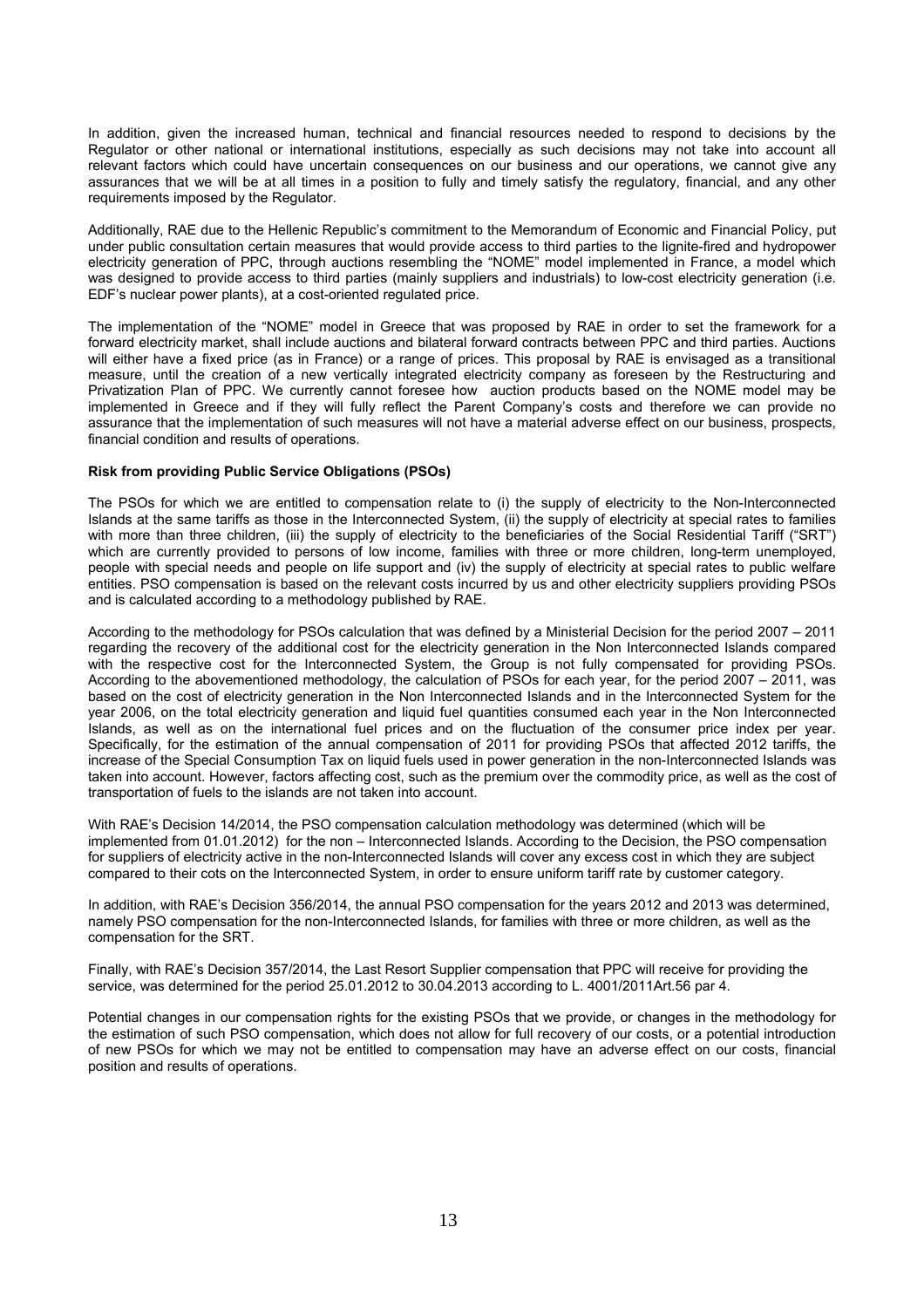#### **Other regulatory risks – uncertainties**

Given the fact that the wholesale energy market model and certain Decisions issued by RAE are transitional, the framework of the energy market remains volatile, with constantly new regulatory decisions and related developments, which may have an adverse impact on PPC's business and financial condition.

For example, the introduction of certain regulatory measures in the Greek wholesale electricity market in the past, has benefited certain new power producers at the expense of other market participants. These include measures such as the Variable Cost Recovery Mechanism and the introduction of measures to promote renewable penetration mainly through the provision of fixed feed-in tariffs for Renewables, as well as the new methodology for calculating the price paid by suppliers to RES generators in the wholesale market.

Although some of these measures are transitional – like the VCRM, there can be no assurance that replacement regulatory measures (which may create new distortions or market effects that are unfavourable to us) will not be introduced, replacing the abolished VCRM. To the extent that such measures remain, or similar new measures are implemented, our results of operations and profitability may be negatively affected. Already, there is no additional 10% margin on the VCRM, no thermal units bidding below the level of the minimum variable cost and the VCRM is abolished from July 1st, 2014. In addition, with RAE's Decisions 338/2013 and 339/2013, some of PPC's electricity generating units of a total capacity of 1.249 MW are not included in the register of units receiving capacity availability payments (CAP). PPC proposed some of these units to be in a "cold reserve" status and through a contract with IPTO to be available to the System.

Furthermore, the deficit of HEMO for Renewables which is due to the fact that the total income of the relevant Renewables account with HEMO does not cover the regulated fixed feed-in tariff paid to Renewables producers creates uncertainty and related cash flow issues in the market. The primary sources of income for this account are the amounts that Suppliers pay for Renewables generated electricity, the special Renewables levy paid by Customers (ETMEAR), which as already mentioned limits their ability for the timely payment of their electricity bills and various other smaller amounts according to the relevant legislation. According to the Memorandum of Economic and Financial Policy (L. 4111/2013), the deficit must be reduced to zero by the end of 2014 and as such, various measures have already been taken, while further measures have been taken under the provisions of L. 4254/2014 to reduce the deficit.

From the measures already implemented to reduce the RES account deficit, the price that Suppliers pay to purchase electricity generated from Renewables from the Pool is the higher of: (i) the SMP, or (ii) the average variable cost of conventional thermal power plants, which had an adverse impact on the Parent Company's results of operations and cash flows. There is also no assurance that the Greek State will no further increase the cost of purchasing Renewables energy by Suppliers in the future, which could have a material adverse effect on our results of operations and financial condition.

HEMO, is also operating at a considerable deficit, in part caused by the due and unpaid obligations of two major alternative energy suppliers who exited the market in 2012. Following RAE's Decision 285/2013, the deficit created by the exit of the aforementioned electricity suppliers is allocated to wholesale conventional generators, proportionate to their market share. Our obligation, which we contest, to cover such deficit allocated to PPC, as generator (approximately € 97 million), if the decision by the State Council is against PPC's appeal, may result in an adverse material effect on the Group's and Parent Company's results and cash flows. The Suspension Committee of the State Council has already ordered PPC, through its interim decision to pay half of the above mentioned amount. This or any similar decisions by RAE in the future, addressing electricity market deficits resulting from failure of third parties or from inefficient market supervision, through allocation of these obligations to other parties, for example by prohibiting setting off amounts the Group and the Parent Company owe to HEMO with amounts owed to the Group and the Parent Company by HEMO may have a material adverse effect on financial condition and cash flows.

#### **Risk from the implementation of the Memorandum of Economic and Financial Policy**

The fourth revision of the second Memorandum that was agreed between the Hellenic Republic and the European Union – European Central Bank – International Monetary Fund in April 2014 concerning energy matters provides for actions, the unsuccessful analytical planning and/or implementation of which may create significant risks for the Group and the Parent Company. Any potential modification or/and additions of the electricity market legislation and regulatory framework, in order to implement the European Union legislation as well as the Memorandum of Economic and Financial Policy, or any additional fiscal and other measures or modification to existing ones, may have a significant impact on the Group's and the Parent Company's activities, contractual commitments and financial results.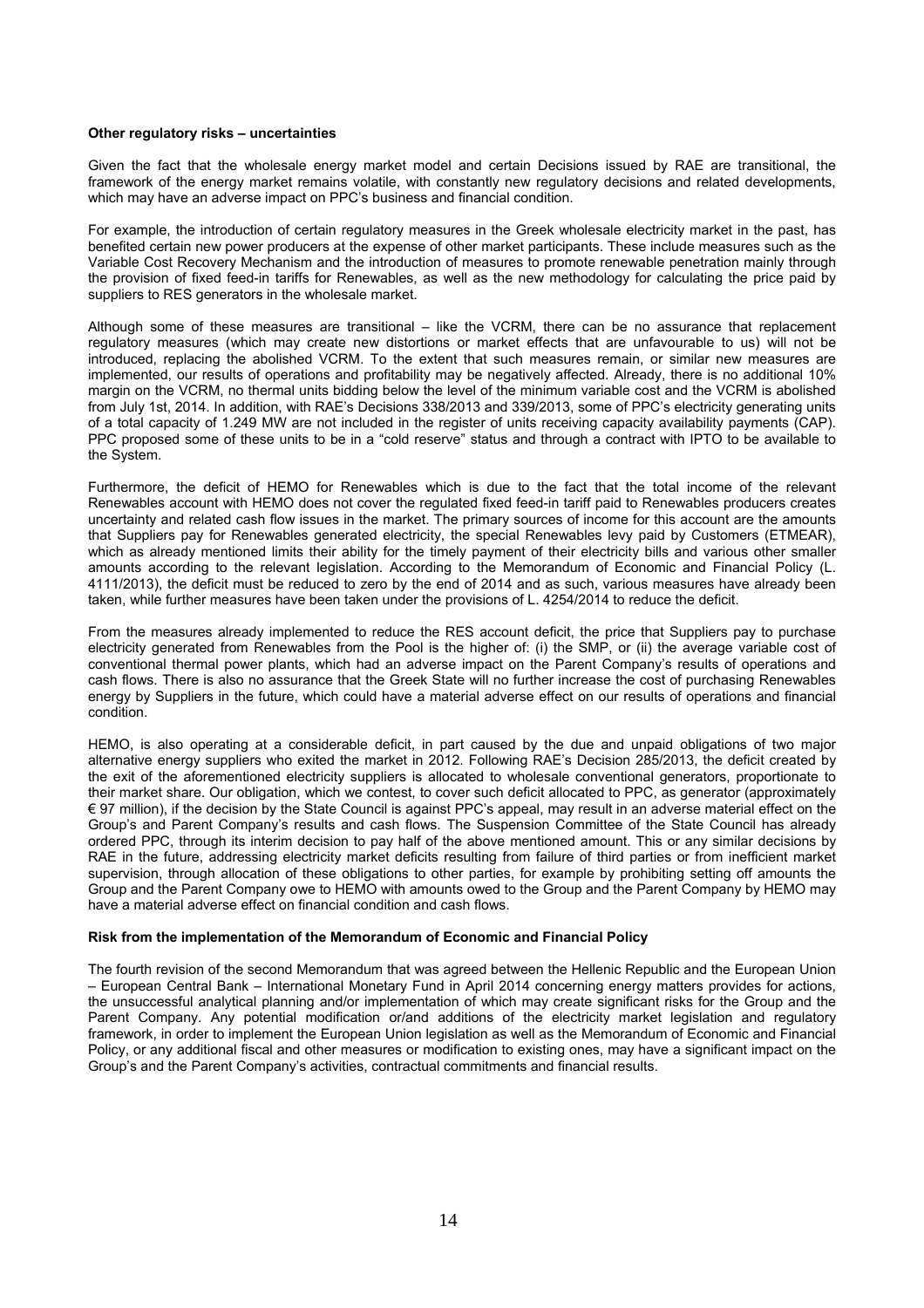#### **Risks relating to the proposed privatization and restructuring of PPC**

On July 24, 2013, and further on February 12, 2014, the Hellenic Republic approved the Restructuring and Privatization Plan for PPC with the following three objectives:

• *Sale of IPTO*: According to Law 4237/2014, PPC will divest up to 66% of its shares in IPTO to one or more third parties and the remaining 34% to the Hellenic Republic.

• *Creation of a new vertically integrated electricity company*: According to L. 4273/2014, the Hellenic Republic has determined to create a new integrated electricity company in terms of assets, liabilities, human resources and customer base. ( A comprehensive reference on the detailed elements that will be transferred by PPC to the new company, is found in the Financial Statements' accompanying Notes).

The new standalone entity will be sold to a private investor during 2015.

As in any case of disposal transactions of businesses or assets there are risks, amongst others, associated with timing, investors landscape and valuation considerations.

The carve-out of "small PPC", will result in the creation of a new vertically integrated competitor in both the generation and supply business, resulting in significant market share loss in both business activities.

Further, such carve-out will necessarily entail significant impact on our business and operations particularly as the carveout will apply across the board of our mining, generation and supply assets. It will also require the division or creation of finance, management and administrative functions to support the new standalone business. Planning and effecting this process will consume a large amount of operational time and resources which, along with the introduction of the carveout entity as a new competitor, could have a material adverse effect on our business, financial condition, results of operations and cash flows.

• *Privatization of PPC:* The Restructuring and Privatization Plan proposes that the Hellenic Republic will sell a further 17% of its shares in PPC to one or more third parties by the first quarter of 2016.

#### **Risk from the absence of Fixed Asset insurance**

We do not currently maintain insurance against the usual risks associated with our power plants, transmission and distribution assets, property, equipment. Only major information technology equipment is insured. Moreover, materials and spare parts as well as liabilities against third parties are not insured. This has been primarily due to the high costs associated with obtaining insurance against these risks comparing to the cost for remediating the damage should any of these risks occur, and our dispersed network of power plants. Additionally, we do not insure third party liabilities with respect to distribution networks. During construction, major assets (except for networks) are insured by EPC contractors. Cash in offices and agencies or in transfer is insured against theft and transports of liquid fuels are also insured.

Any severe damage to our key power plants, transmission and distribution assets or mining equipment could have a significant adverse impact on our business, financial condition or results of operations. Additionally, business interruptions due to labor disputes, strikes, earthquakes, fires, and adverse weather conditions, among other factors, could potentially, depending on their severity and duration, result in a loss of revenues or increased costs for us.

#### **Credit Rating Risk**

Our ability to access the capital markets and other forms of financing (or refinancing), and the costs connected with such activities, depend in part on our credit rating.

Following the financial crisis, international rating agencies apply stricter criteria in the area of liquidity adequacy, and, as a result, even if a company has ensured, among other things, a reliable coverage plan for its capital needs, it faces the risk of a rating downgrade in the event that it does not fulfil the new stricter criteria.

In the event that our credit or debt ratings are lowered by the rating agencies, we may not be able to raise additional indebtedness on terms similar to our existing indebtedness or at all, and our ability to access credit and bond markets and other forms of financing (or refinancing) could be limited.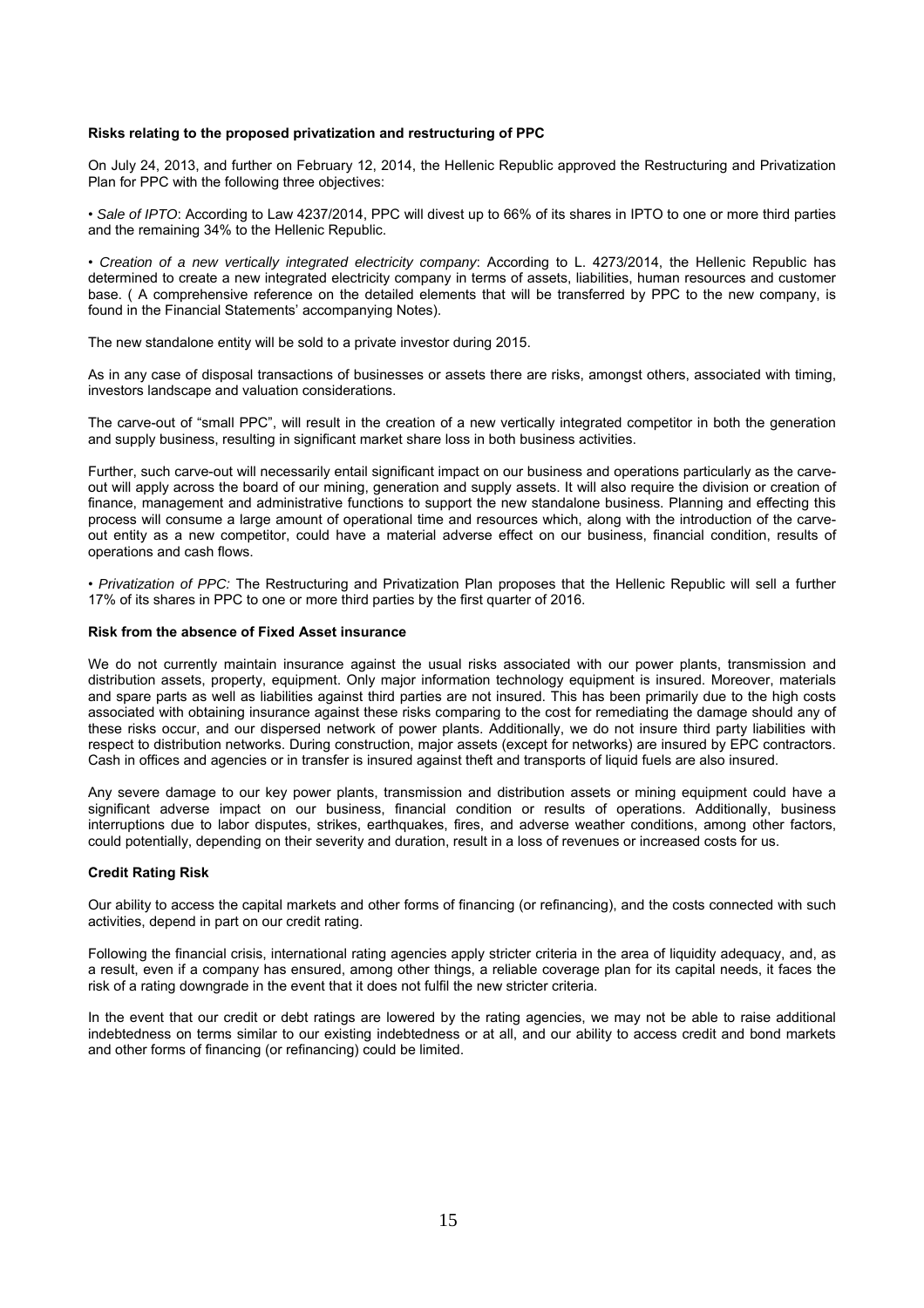#### **Hydrologic Conditions**

The evolution of hydrologic conditions is a completely unpredictable factor and has a very significant impact on the Group's profitability, taking into account, of course, that the Company has an accumulated experience and expertise that allows managing in the best possible way the water resources in its reservoirs.

#### **Lignite mining risks and availability of lignite reserves**

Lignite mining is subject to inherent risks and is dependent upon a number of conditions beyond our control that can affect our costs and production schedules at particular mines.

While the Parent Company estimates that lignite reserves are adequate to cover long term levels of supply required for power generation by lignite-fired thermal power plants, such estimates may lack complete precision and depend to some extent on statistical and geological inferences. Furthermore exploitable reserves are not considered as such unless they can be economically and legally extracted.

Increased production costs, increased stripping ratios and changes in the regulatory regime governing our mining operations may result in revision of reserve data from time to time and may render exploitable reserves uneconomical to exploit or unexploitable.

In addition the lack of qualified skilled personnel in mining operations to operate and support its equipment may adversely affect lignite production through our own resources.

#### **EPC related risks and other problems and delays in constructing or connecting generation facilities**

We face risks relating to the construction of our electricity generation facilities, including risks relating to the availability of equipment from reliable suppliers, availability of building materials and key components, availability of key personnel, delays in construction timetables and completion of the projects within budget and to required specifications. We may also encounter various setbacks such as adverse weather conditions, difficulties in connecting to electricity transmission grids, construction defects, delivery failures by suppliers, unexpected delays in obtaining zoning and other permit and authorizations or legal actions brought by third parties.

Additionally, adverse macroeconomic developments, as well as financial or operating problems of main suppliers and contractors may have a negative impact on our ability to purchase liquid fuels, spare parts and materials, have engineering, procurement and construction ("EPC") contracts completed in a timely manner and may increase our operating and maintenance costs and planning times.

#### **Risk from Potential Undertaking of Social Security Liabilities**

Despite the fact that under the current legislation the Group does not have any obligation to cover in the future any deficit whatsoever between income and expenses (deficit) to PPC's personnel Social Security Funds, there can be no assurance that this regime will not change in the future.

#### **Litigations Risk**

The Group is involved in several legal proceedings arising from our operations, and any adverse outcome against PPC may have a negative impact on our business, financial condition and reputation.

In addition, as a majority state owned utility, we are subject to laws, rules and regulations designed to protect the public interest, such as of public procurement or environmental protection. Violation of legislation, rules or regulations, entail, among others, criminal sanctions for the corporate directors and executive officers as well as employees of the companies and utilities that are subject to those rules.

Simultaneously, we are one of the largest industrial groups in Greece, with complex activities and operations across the country. In the ordinary course of our business, from time to time, competitors, suppliers, customers, owners of property adjacent to our properties, media outlets, activists, and ordinary citizens, raise complaints (even to public prosecutors) about our operations and activities, to the extent they feel that our activities and operations cause or are likely to cause economic damage to their views and/or interests, businesses or properties and, in the context of advancing those complaints, they often file criminal complaints against us with the public prosecutor on a variety of grounds and allegations or make public allegations in the press, which the public prosecutor is obligated to investigate further before they decide further actions, including the closing of the case for lack of any conclusive evidence. These practices have intensified during the recent economic crisis, as public prosecutors and the general public have generally become more sensitive to similar allegations, especially against companies in which the Hellenic Republic is a major shareholder and are viewed as operating in the public interest.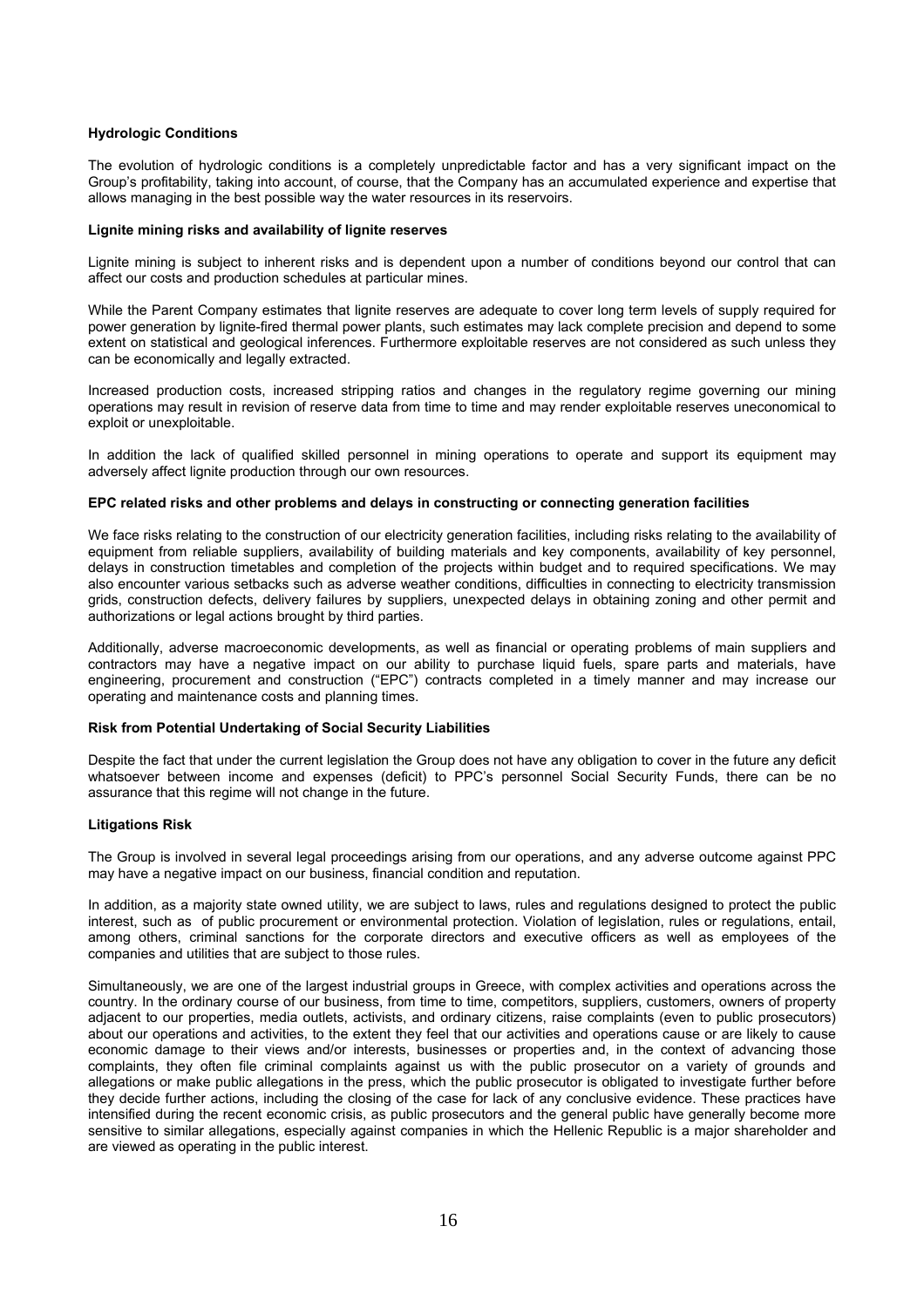As a result, we, and our officers and directors, are presently and from time to time, and could be in the future, subject to various criminal or other investigations at various stages of procedural advancement on a variety of grounds arising in connection with our activities in the ordinary course of business. These investigations and legal proceedings may be disruptive to our daily operations to the extent the officers and directors involved need to spend time and resources in connection therewith. They may also adversely affect our reputation. To date, none of the proceedings initiated against us, our officers or directors has resulted in any criminal convictions.

#### **Risk from tax and other regulations**

The taxation regime for corporations in Greece is frequently revised and we may be subject in the future to increased taxation rates. The imposition of any new taxes, or changing interpretations or application of tax regulations by the tax authorities as well as the harmonization of Greek and EU tax law and regulation may result in additional amounts being payable by us, which could have a material adverse effect on our business, results of operations, financial condition and cash flows.

In addition, PPC pays a special levy for the development of areas where electricity is generated from lignite, equal to 0.5% of its annual turnover. Additionally, since 2012, we have been subject to a special levy for lignite generated electricity equal to €2.00 / MWh and a special tax on natural gas. We do not currently pay any royalty, concession fee or other fee for the lignite we extract or for our hydropower plants. The application of any new royalty regime may require the abolishment of the current regime and we cannot guarantee that any form of royalties, concession fees or other fees on our lignite or hydropower production will not be introduced by the Greek Government in the future.

Additionally, due to the current recession in Greece, even if we pass the effect of any new taxes, levies, etc. onto our customers, such taxes, levies, etc. may impact collection rates for our electricity bills or result in a loss of market share due to competition. Conversely, if we do not increase our tariffs to match an increase in taxation, our profitability margins may be reduced.

#### **PPC is subject to certain laws and regulations generally applicable to companies of the broader public sector**

As long as the Hellenic Republic, as the major shareholder of PPC, holds 51% of its share capital, the Company shall, in some sectors, continue to be considered as a public sector company in Greece. Therefore, its operations shall continue to be subject to certain laws and regulations generally applicable to public sector companies in Greece, affecting thus specific procedures, including but not limited to personnel salaries, maximum level of salaries, recruitments of employees, as well as the procurement policies etc. The said laws and regulations, particularly within the framework of the current financial conjecture and the relevant decisions of the Central Administration, which are not expected to be applicable to the Parent Company's current and future competitors, may limit the Parent Company's operational flexibility and may also have significant negative impact on its financial results, cash flow and on business risk management.

It should be noted that the Group does not have the possibility to recruit its experienced personnel in the range of its business activities while, today's average personnel age is approximately 47 years. The Group's inability to recruit specialized personnel negatively affects the ability of the new PPC Group to elaborate and implement its strategy in the new competitive and financial environment, as well as to adequately staff basic supportive operations at the level of new subsidiaries. Finally, there is a risk of losing managers and experts to competition mainly because of restrictions on remuneration policies. The viability and development of PPC Group in the new business environment notably depend on the ability to attract and maintain skilled and specialized personnel and executives. According to L.4057/2012, concerning all kinds of recruitment, the approval of an Interministerial Committee is necessary. Potential denial or delay of the aforementioned approval will create critical lack of personnel and managers and may have negative impact on the implementation of the Groups' activity. The above mentioned issues bear an even greater significance for a company which is under privatization in the new environment formed by the provisions of the updated Memorandum (July 2013 and April 2014).

#### **Organization and Risk Management**

The Group has defined risk as an occurrence of uncertain and non-predictable conditions that may negatively affect its overall operations, business activity, financial performance, as well as the execution of its strategy and the achievement of its goals.

The Parent Company has established but hasn't staffed the Risk Management Department yet, due to constraints in hiring, Till today its line management, on a case by case basis, is engaged in identifying and primarily assessing risks in order to submit recommendations to the Executive Committee and Board of Directors regarding the design and approval of specific risk management procedures and policies. We can provide no assurance that such procedures and policies provide full protection against risks faced by the Company.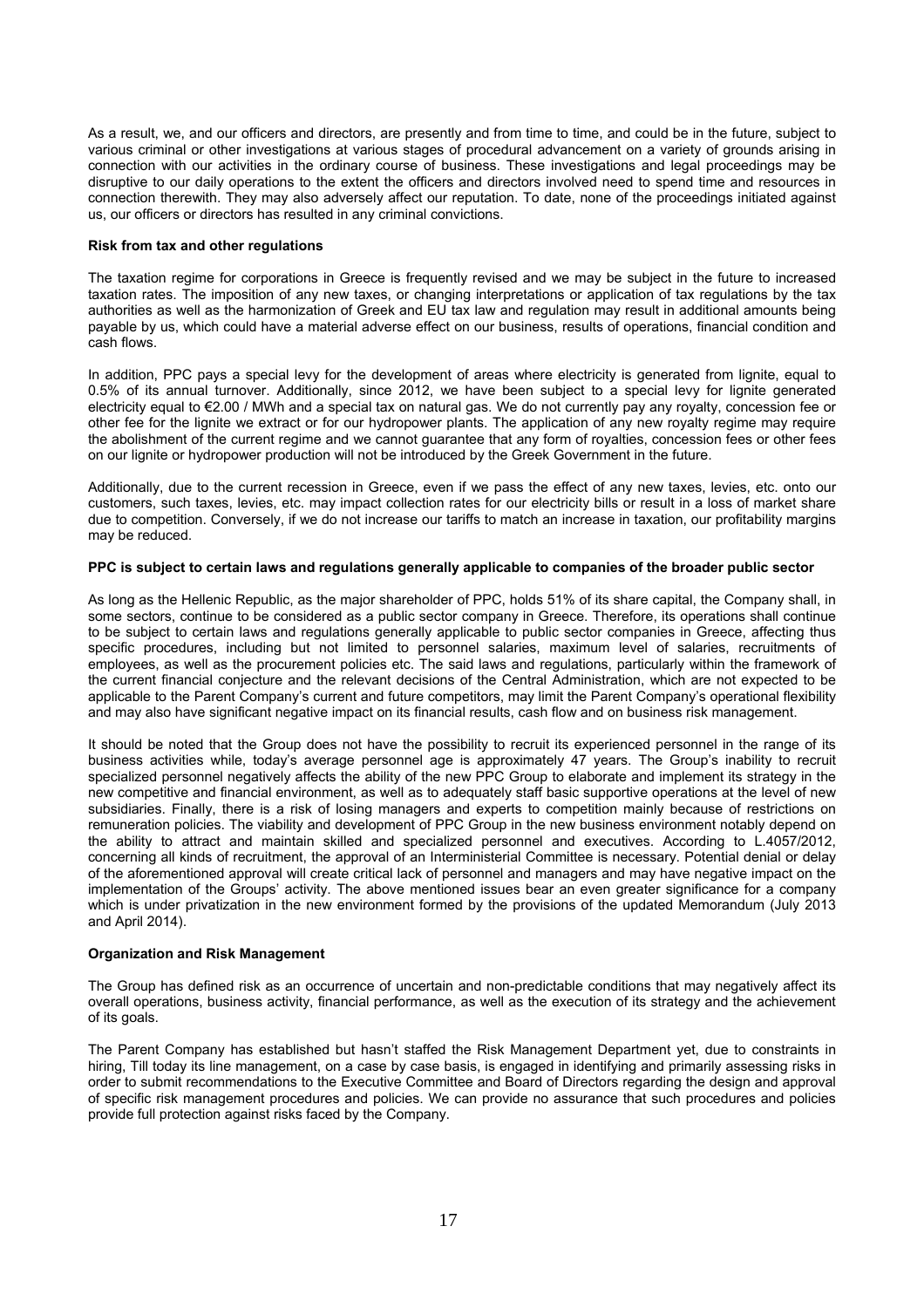#### **The Group may face strikes**

Most of the Group's employees are members of labour unions. Extensive labour unrest may have a significant negative impact on the Group's business activity.

#### **Health, Safety and Environmental Laws and Regulations**

The Group's operations are subject to National as well as European laws and regulations regarding employees' health and safety as well as environmental issues.

The cost for complying with such legislation and regulations may require major investments and/or significant expenses for actions regarding the environmental compliance, upgrade and rehabilitation. Changes in the environmental legislation may increase the compliance cost and eventually, may have an impact on the Group's profitability as well as its cash flow program.

Furthermore, due to the nature of our operations, we are involved in a number of environmental proceedings that arise in the ordinary course of business. These proceedings may not involve financial penalties and therefore cannot be quantified. Future related costs as a result of enforcement actions and/or third party claims for environmental damage and/or insurance cost for environmental liability could have a material adverse effect on our business, results of operations and financial position.

We are also required to obtain environmental and safety permits for our operations from various governmental authorities. Certain permits require periodic renewal or review of their environmental terms as well as continuous monitoring and reporting of compliance with such terms. We cannot give any assurance that we will be able to renew such permits or that material changes to our permits requiring significant expenditures on our end will not be imposed.

Environmental and health and safety laws are complex, change frequently and tend to become more stringent over time. As a result, we may not at all times be in full compliance with all such applicable laws and regulations.

Additionally, as an owner and operator of generation and distribution facilities, we may incur in the future costs and expenses in connection with the decommissioning of such facilities, which the Group and the Parent Company estimate to be to a large extent recoverable from the sale of decommissioned equipment, materials and scrap.

#### **Information Technology (IT) security**

A large portion of our operations is based on information systems; therefore we are exposed to the risk of non availability, data integrity corruption and unauthorized access to these systems. In order to minimize these risks, we take measures for the enhancement of our IT security.

We believe that we currently have adequate security policies in place to cover risks associated with the operation and maintenance of our IT infrastructure and perform regular audits of our systems. However, there can be no assurances that we will be able to prevent technology failures or IT security breaches in a timely manner or continue to have adequate insurance coverage to compensate for related losses (including litigation claims, liability and data loss), which could disrupt our operations or harm our reputation and materially adversely affect our business.

#### **Extraordinary events**

Unexpected events, including natural disasters, fires, war, terrorist activities, strikes, etc., may lead to a breakdown or the interruption of the operation of our mines, the generation function and electricity transmission and distribution. Additionally, adverse macroeconomic developments, as well as financial and operating problems of basic suppliers, service providers and contractors may have a negative impact on our ability to purchase liquid fuels, spare parts and materials and may increase our business and operating costs.

Our operations are susceptible to industrial accidents, and employees or third parties may suffer bodily injury or death as a result of such accidents. In particular, while we believe that our equipment has been well designed and manufactured and is subject to rigorous quality control tests, quality assurance tests, and is in compliance with applicable health and safety standards and regulation, the design and manufacturing process is ultimately controlled by our equipment suppliers or manufacturers or EPC contractors rather than us, and there can be no assurance that accidents will not result during the installation or operation of this equipment. Furthermore, the consequences of these events may create significant and long-lasting environmental or health hazards and pollution and may be harmful or a nuisance to neighboring residents. We may be required to pay damages or fines, clean up environmental damage or dismantle power plants in order to comply with environmental or health and safety regulations.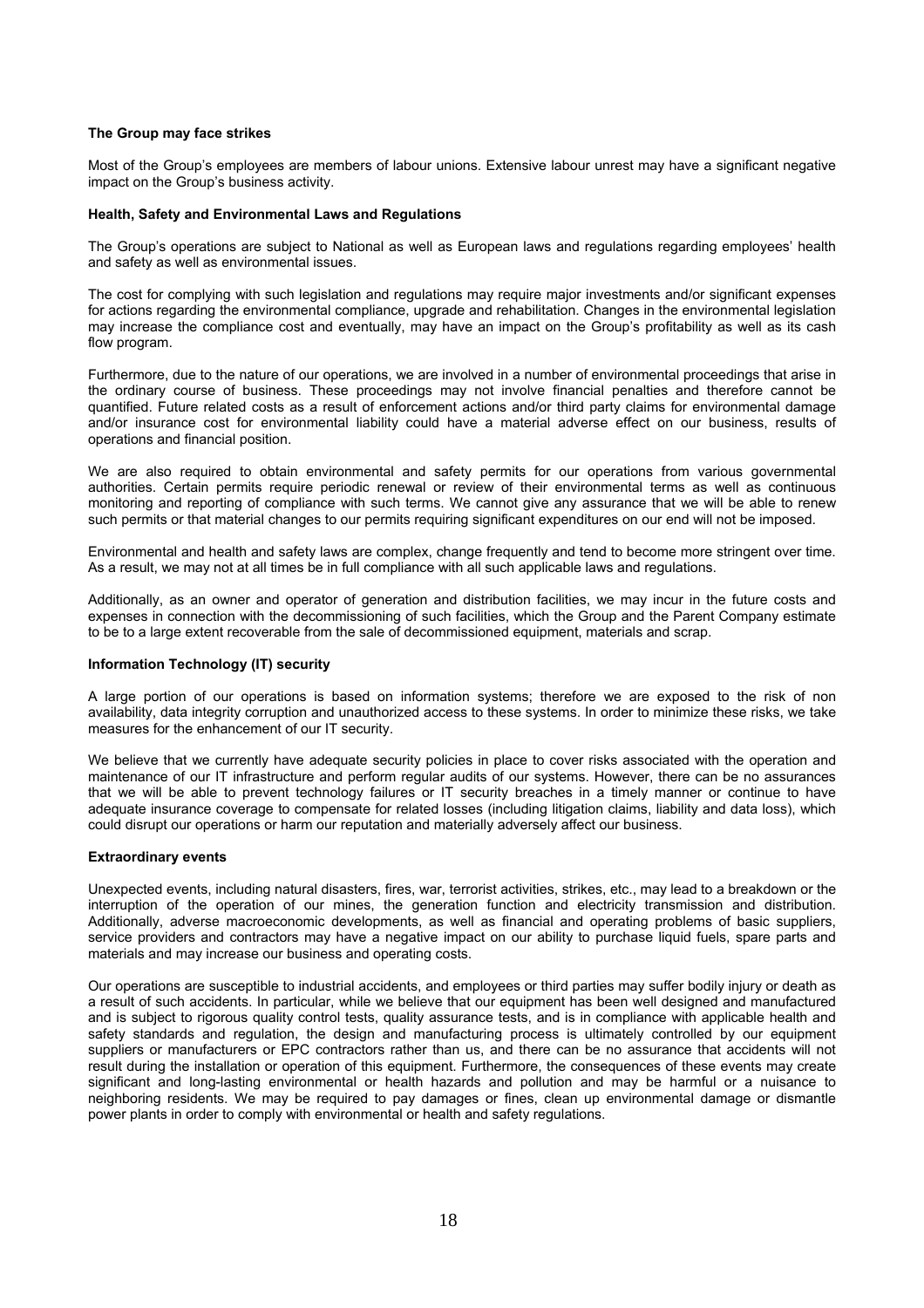We may also face civil liabilities or fines in the ordinary course of our business as a result of damages to third parties caused by the natural and man-made disasters mentioned above. These liabilities may result in us being required to make indemnification payments in accordance with applicable laws.

#### **Licensing Risk**

The procedures for obtaining and renewing authorizations and permits for our activities can be protracted and complex. Obtaining these authorizations is not routine and the conditions attached to obtaining them are subject to change and may not be predictable. As a result, we may incur significant expenses in order to comply with the requirements associated with obtaining or renewing these authorizations. Failure to obtain or renew the necessary licenses and permits might result in interruptions to some of our operations, including also our ability to obtain funding for our activities.

Any failure to obtain, maintain, renew or extend all the administrative authorizations and licenses necessary for the operation of our business and execution of our strategy, could have a material adverse effect on our business, strategic and financial planning, results of operations, financial condition and cash flows.

#### **Risk from impairment of Assets**

In relation to the value of their participation in the share capital of subsidiaries and associates and the value of their tangible assets, the Group and the Parent Company are exposed in the following risks:

• The risk from a significant change or / and the non-recoverability of the value of the Parent's Company, participation in the share capital of subsidiaries and associates

• The risk from a significant change in the fair value of the tangible assets in the context of the periodic reassessment of their useful economic life.

#### **Provision of guarantee to Subsidiaries**

The Parent Company has a policy of reviewing on a case by case basis and only after the Decision of its Board of Directors to provide guarantees or intercompany loans only to subsidiaries or associates.

### **2H 2014 OUTLOOK**

For the full year 2014, it is estimated that the aggregate electricity demand will decline by about 6% compared to 2013. It is expected that Revenues from energy sales will amount to € 5,7 bill, declining by 1,2% compared to 2013, while Total Revenues will amount to € 5,87 bill , declining by 1,7% compared to 2013. In determining these figures, no adverse impact from the implementation of auctions of PPC's lignite and hydro generation on the Group's revenue, neither estimates for increased cost for the provision of PSOs are taken into account.

Additionally there might be material differences between the financial results and the estimated ones, due to the occurrence of events relating to risks and uncertainties faced by the Group and the Parent Company, such as those mentioned above. Such events include, such as but not limited to, possible negative developments in the international markets related to the Ukraine crisis, changes in the Euro/USD exchange rate, changes in the international commodity prices (oil, natural gas, electricity etc.) and emission allowances, changes in the electricity market and the legislative, regulatory and fiscal framework as well as adverse development of the Group's and the Parent Company's bad debt.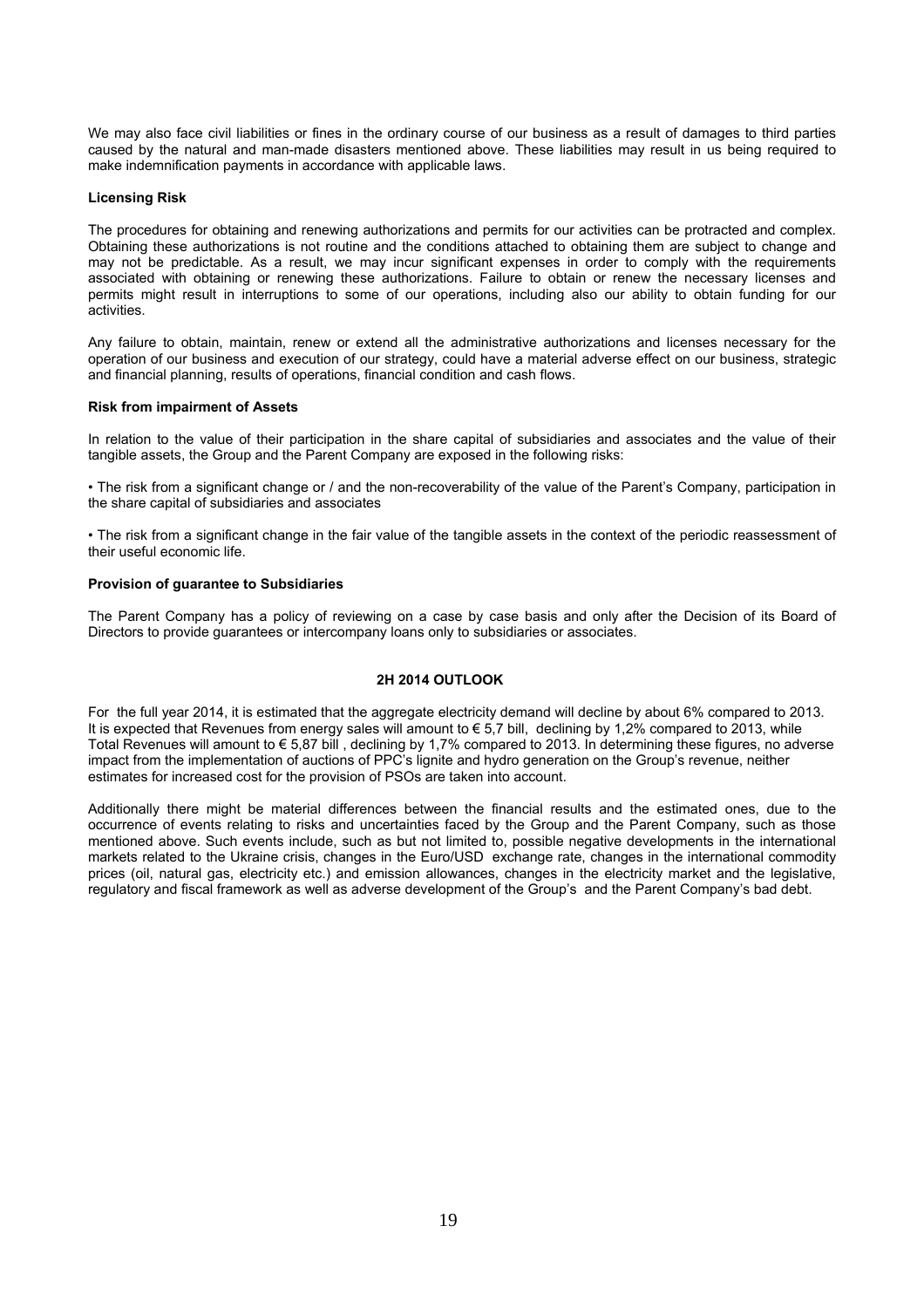### **BALANCES AND TRANSACTIONS WITH RELATED PARTIES**

PPC balances with its subsidiaries and its associates as of June 30, 2014 and December 31, 2013 are as follows:

|                                 | June 30, 2014     |            | December 31, 2013 |            |  |
|---------------------------------|-------------------|------------|-------------------|------------|--|
|                                 | <b>Receivable</b> | (Payable)  | <b>Receivable</b> | (Payable)  |  |
| <b>Subsidiaries</b>             |                   |            |                   |            |  |
| - IPTO                          |                   | (524, 265) |                   | (619, 057) |  |
| - PPC Renewables S.A.           | 12.649            | (827)      | 10.872            | (827)      |  |
| - HEDNO S.A.                    |                   | (89,085)   |                   | (150,546)  |  |
| - PPC Finance Plc               |                   | (5, 468)   |                   |            |  |
|                                 | 12,649            | (619, 645) | 10,872            | (770, 430) |  |
| <b>Associates</b>               |                   |            |                   |            |  |
| LARCO (energy, lignite and ash) | 223.610           |            | 197.854           |            |  |
| WASTE SYCLO S.A.                |                   |            | 150               |            |  |
|                                 | 223.610           |            | 198.004           |            |  |

PPC's transactions with its subsidiaries and its associates are as follows:

|                       | 30.06.2014         | 30.06.2013           |             |               |  |
|-----------------------|--------------------|----------------------|-------------|---------------|--|
|                       | <b>Invoiced to</b> | <b>Invoiced from</b> | Invoiced to | Invoiced from |  |
| <b>Subsidiaries</b>   |                    |                      |             |               |  |
| - IPTO S.A.           | 13.854             | (740, 437)           | 3.704       | (803, 132)    |  |
| - PPC Renewables S.A. | 1.724              |                      | 1.290       |               |  |
| - HEDNO S.A.          | 52,232             | (166,203)            | 59,526      | (432, 951)    |  |
| - PPC Finance Plc     |                    | (15,268)             |             |               |  |
|                       | 67,810             | 921,908              | 64,520      | (1, 236, 083) |  |
| <b>Associates</b>     |                    |                      |             |               |  |
| Larco                 | 41,524             | (4, 518)             | 38,957      | (2,768)       |  |
| WASTE SYCLO S.A.      |                    |                      |             |               |  |
|                       | 41,524             | (4, 518)             | 38,957      | (2,768)       |  |

#### *Transactions and balances with other government owned entities*

The following table presents purchases and balances with government owned entities Hellenic Petroleum ("ELPE") and National Gas Company ("DEPA"), which are PPC's liquid fuel and natural gas suppliers, respectively and into which the Hellenic Republic participates. Furthermore, transactions and balances with the Electricity Market Operator ("LAGIE"), are presented.

|                                | <b>Purchases</b> |            | <b>Balance</b> |            |  |
|--------------------------------|------------------|------------|----------------|------------|--|
|                                | 30.06.2014       | 30.06.2013 | 30.06.2014     | 31.12.2013 |  |
| ELPE, purchases of liquid fuel | 59.855           | 67.130     | 15.092         | 10.222     |  |
| DEPA, purchases of natural gas | 150.097          | 96.870     | 35.152         | 75.519     |  |
|                                | 209.952          | 164.000    | 50.224         | 85.741     |  |

|          |                    | June 30, 2014        | December 31, 2013  |                      |  |  |
|----------|--------------------|----------------------|--------------------|----------------------|--|--|
|          | <b>Receivable</b>  | (Payable)            | <b>Receivable</b>  | (Payable)            |  |  |
| EMO S.A. | 110,981            | (67, 999)            | 478,585            | (478, 615)           |  |  |
|          |                    |                      |                    |                      |  |  |
|          |                    | 30.06.2014           |                    | 30.06.2013           |  |  |
|          | <b>Invoiced to</b> | <b>Invoiced from</b> | <b>Invoiced to</b> | <b>Invoiced from</b> |  |  |

Further to the above, PPC enters into transactions with many government owned both profit and nonprofit oriented entities within its normal course of business (sale of electricity, services received, etc.). All transactions with government owned entities are performed at arm's length terms.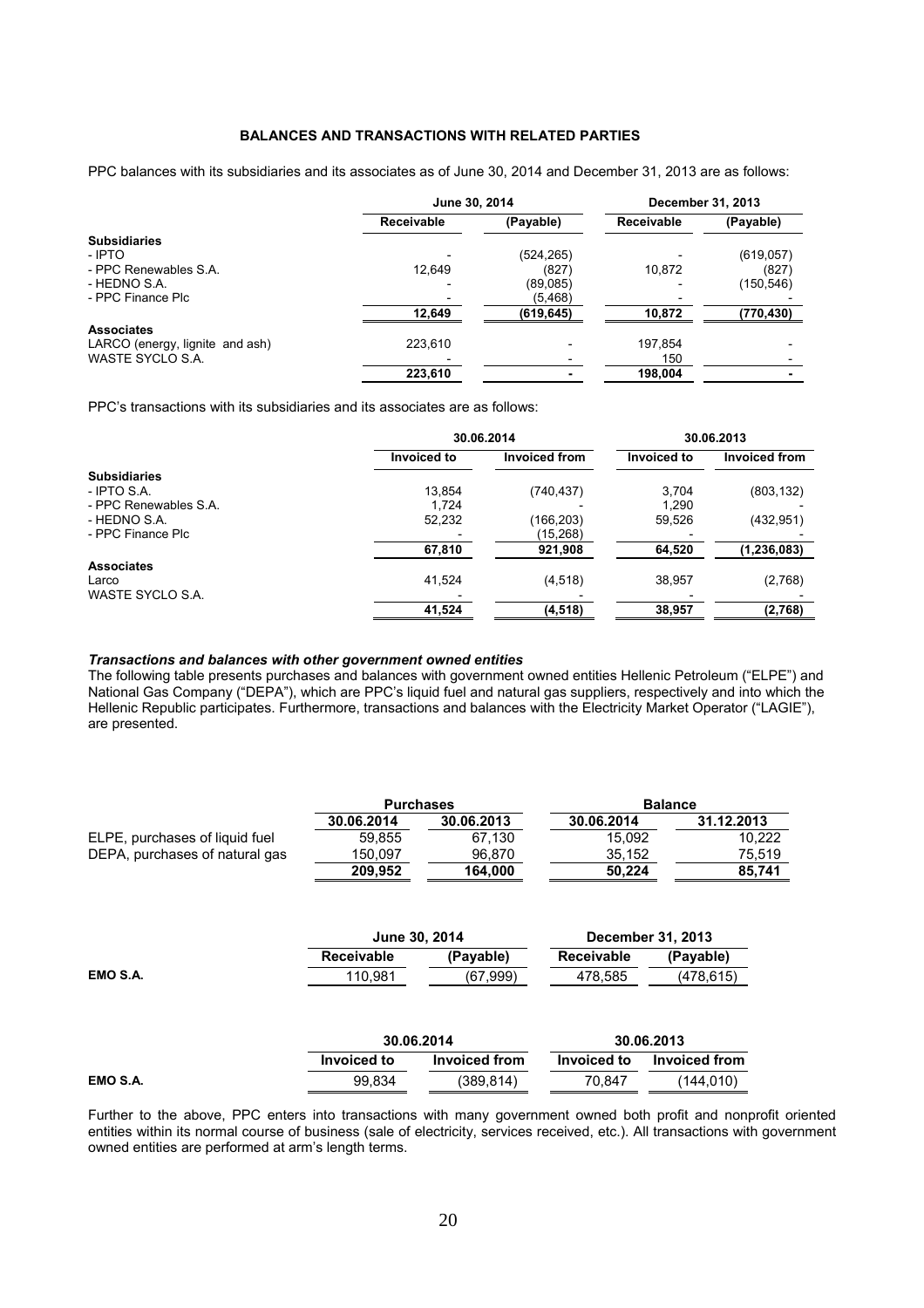#### *Management compensation*

.

Fees concerning management members (Board of Directors and General Managers) for the three month period ended June 30, 2014 and 2013 have as follows:

|                                                                   | <b>GROUP</b> |            | <b>COMPANY</b> |            |  |
|-------------------------------------------------------------------|--------------|------------|----------------|------------|--|
|                                                                   | 30.06.2014   | 30.06.2013 | 30.06.2014     | 30.06.2013 |  |
| Compensation of members of the Board of Directors                 |              |            |                |            |  |
| - Executive members of the Board of Directors                     | 114          | 71         | 29             | 28         |  |
| - Non-executive members of the Board of Directors                 | 60           | 58         |                |            |  |
| - Compensation / Extra fees                                       |              | 54         |                |            |  |
| -- Contribution to defined contribution plans                     | 26           | 27         |                |            |  |
| - Other Benefits                                                  | 56           | 53         | 56             | 53         |  |
|                                                                   | 256          | 263        | 85             | 81         |  |
| Compensation of Deputy Managing Directors and General<br>Managers |              |            |                |            |  |
| - Regular compensation                                            | 342          | 313        | 314            | 285        |  |
| - Contribution to defined contribution plans                      | 114          | 105        | 104            | 95         |  |
| - Compensation / Extra fees                                       |              |            |                |            |  |
|                                                                   | 456          | 418        | 418            | 380        |  |
| <b>Total</b>                                                      | 712          | 681        | 503            | 461        |  |

Compensation to members of the Board of Directors does not include standard payroll, paid to representatives of employees that participate in the Parent Company's Board of Directors. Also, it does not include the benefit for the electricity supply based on the PPC personnel invoice to the Board of Director members, the Deputy Managing Directors and the General Managers.

Based on L. 4110/2013 the above mentioned compensation to members of the Board of Directors is considered income and are taxed accordingly.

## Athens, August 28, 2014

## **THE BOARD OF DIRECTORS**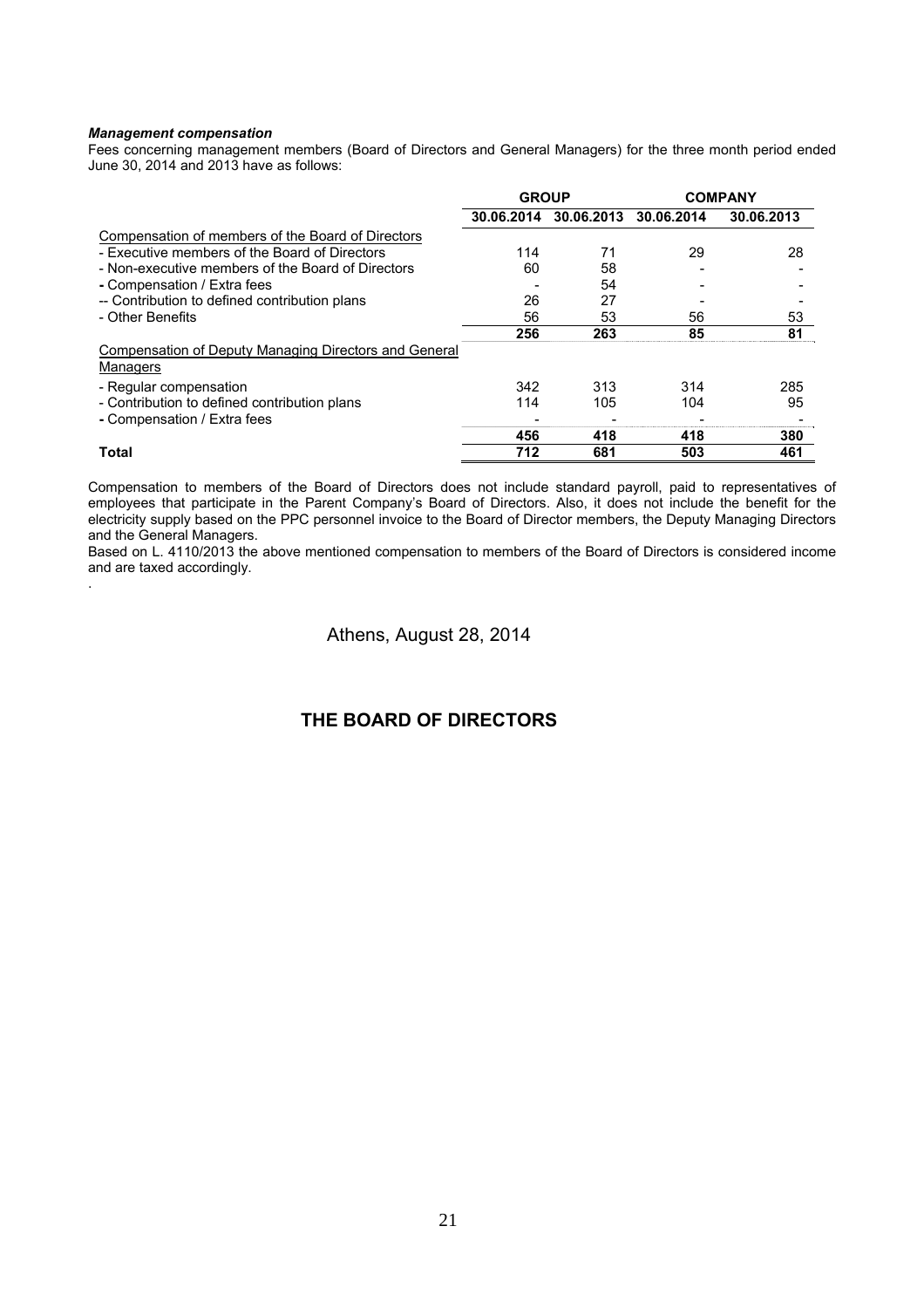**III. Certified Auditors' Accountants' Review Report**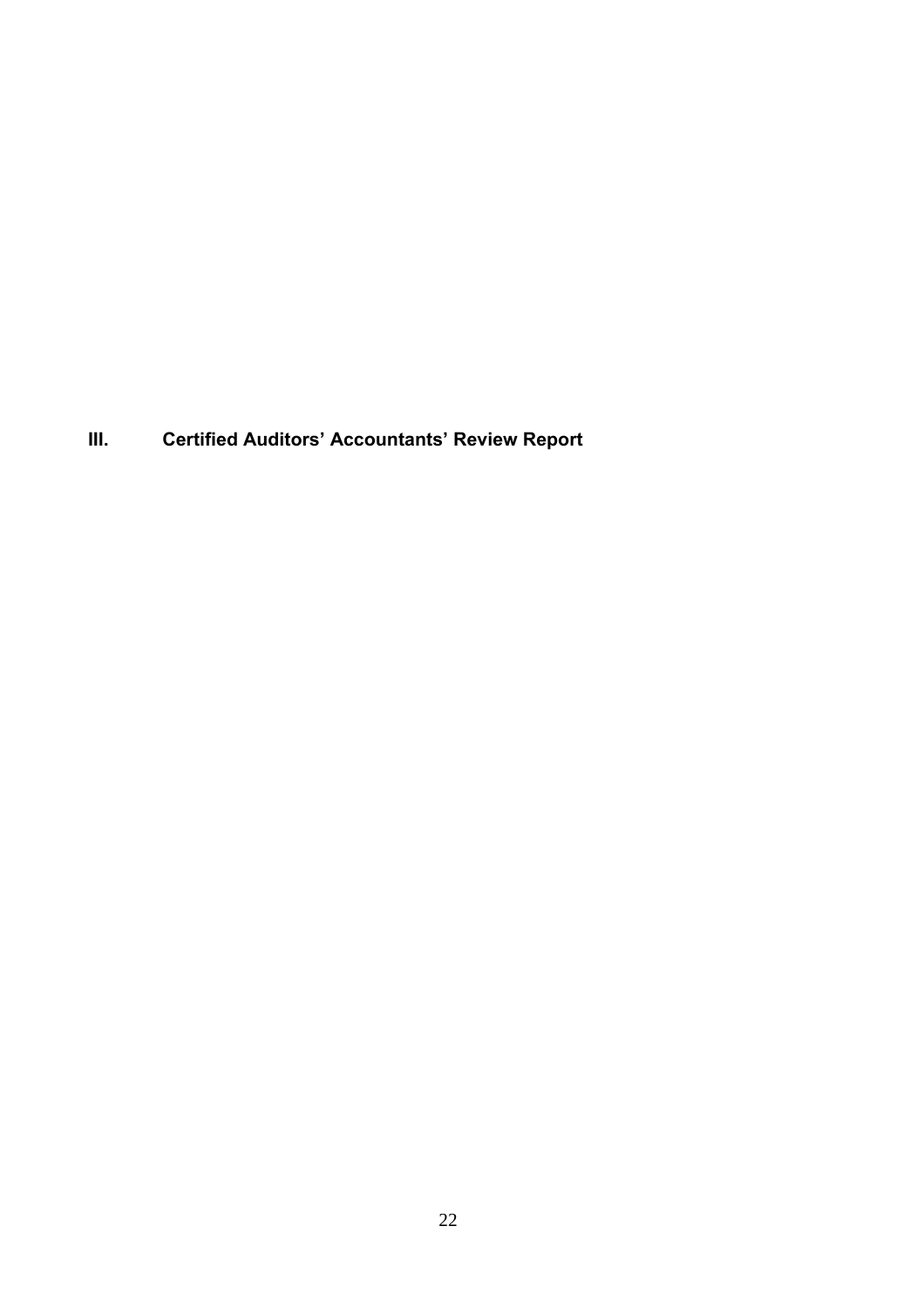

ERNST & YOUNG (HELLAS) Certified Auditors – Accountants S.A. 11<sup>th</sup> Km National Road Athens-Lamia 144 51 Athens, Greece

 Tel: +30 210 2886 000 Fax:+30 210 2886 905 ey.com

# **THIS REPORT IS A FREE TRANSLATION OF THE GREEK ORIGINAL REPORT ON REVIEW OF INTERIM FINANCIAL INFORMATION To the Shareholders of Public Power Corporation S.A.**

### **Introduction**

We have reviewed the accompanying condensed separate and consolidated statement of financial position of Public Power Corporation S.A. (the "Company") and its subsidiaries ("the Group") as at 30 June 2014, and the related condensed separate and consolidated statements of comprehensive income, changes in equity and cash flows for the sixmonth period then ended, as well as the selected explanatory notes that comprise the interim financial information, which is an integral part of the six-month financial report of Law 3556/2007. Management is responsible for the preparation and presentation of this interim condensed financial information in accordance with International Financial Reporting Standards as adopted by the European Union and applied to interim financial reporting (International Accounting Standard "IAS 34"). Our responsibility is to express a conclusion on this interim condensed financial information based on our review.

### **Scope of review**

We conducted our review in accordance with the International Standard on Review Engagements 2410, "Review of Interim Financial Information Performed by the Independent Auditor of the Entity". A review of interim financial information consists of making inquiries, primarily of persons responsible for financial and accounting matters, and applying analytical and other review procedures. A review is substantially less in scope than an audit conducted in accordance with International Standards on Auditing and consequently does not enable us to obtain assurance that we would become aware of all significant matters that might be identified in an audit. Accordingly, we do not express an audit opinion.

### **Conclusion**

Based on our review, nothing has come to our attention that causes us to believe that the accompanying interim condensed financial information is not prepared, in all material respects, in accordance with IAS 34.

### **Emphasis of matters**

We draw your attention to the following issues:

- 1. In Note 12 of the interim condensed financial information, where the claim of the Electricity Market Operator SA (LAGIE) against the Company amounting to  $\Theta$ 6.6m is described, as a result of the allocation of payments to producers due to the deficit of the Day Ahead Schedule and the company's accounting treatment. As also discussed in Note 12, since the above mentioned claim of LAGIE is disputed in substance, as the reasons which this claim is based on are not substantiated, it is not possible to estimate the potential liability that might arise for the Company.
- 2. In Note 12 of the interim condensed financial information, where the adjusting settlements amounting to €48.2m that were issued in October 2013 from the Independent Power Transmission Operator SA (IPTO), which derived from the retrospective application of RAE's decision 366/2013 for the months from May to part of August 2013. For the above charge, the Company has raised an objection to IPTO and has not recorded any relevant provision, considering that the relevant clause of RAE's decisions cannot be applied retrospectively.

Our conclusion is not qualified in respect of these matters.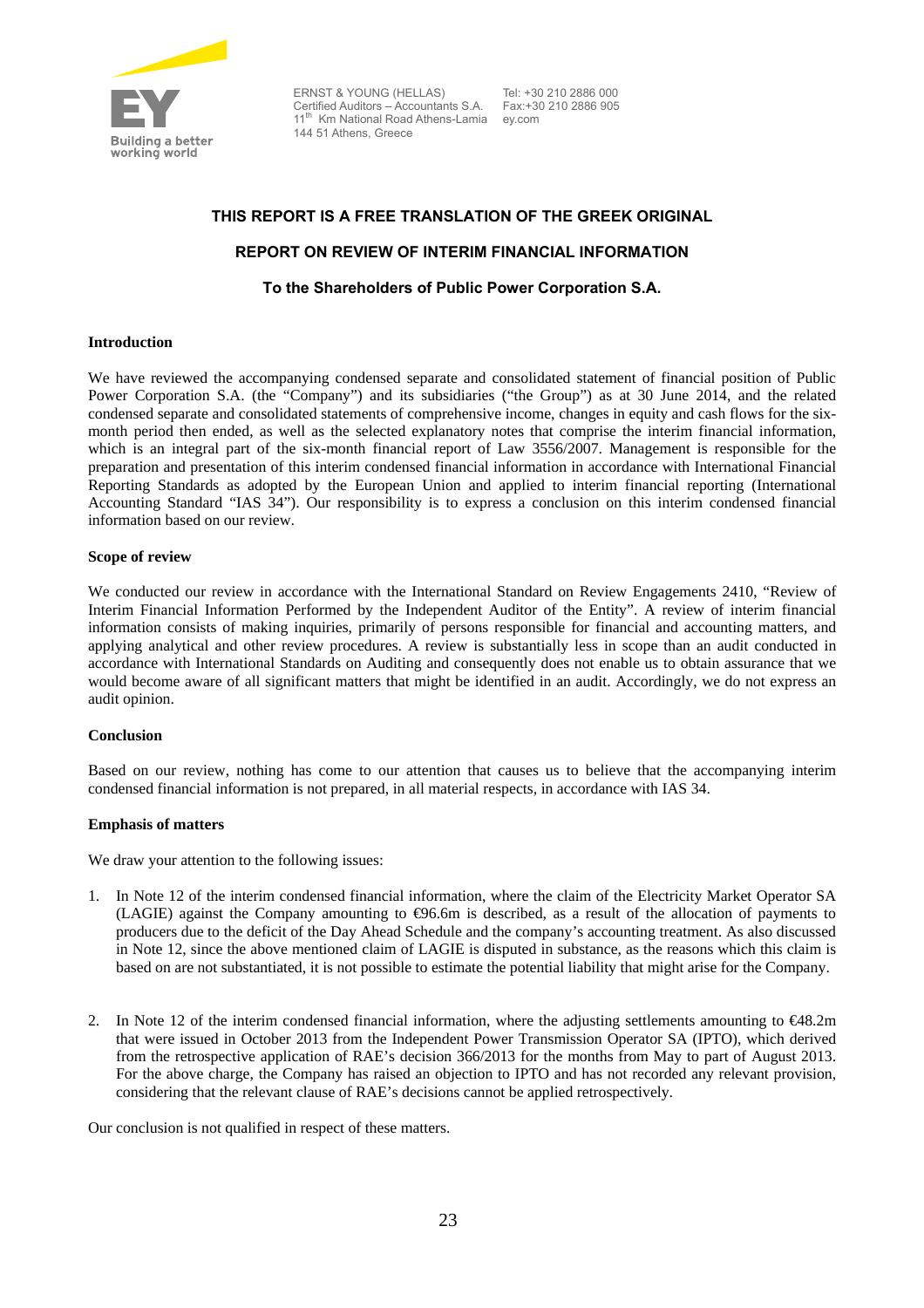

### **Report on other legal requirements**

Our review has not identified any inconsistency between the other information contained in the six-month financial report prepared in accordance with article 5 Law 3556/2007 with the accompanying financial information.

### **Athens, August 28, 2014**

## **THE CERTIFIED AUDITOR ACCOUNTANT**

### **VASSILIOS KAMINARIS S.O.E.L. R.No. 20411**

**ERNST & YOUNG (HELLAS) CERTIFIED AUDITORS ACCOUNTANTS S.A. 11TH KLM NT RD ATHENS – LAMIA, 144 51 METAMORPHOSI COMPANY S.O.E.L. R.N. 107**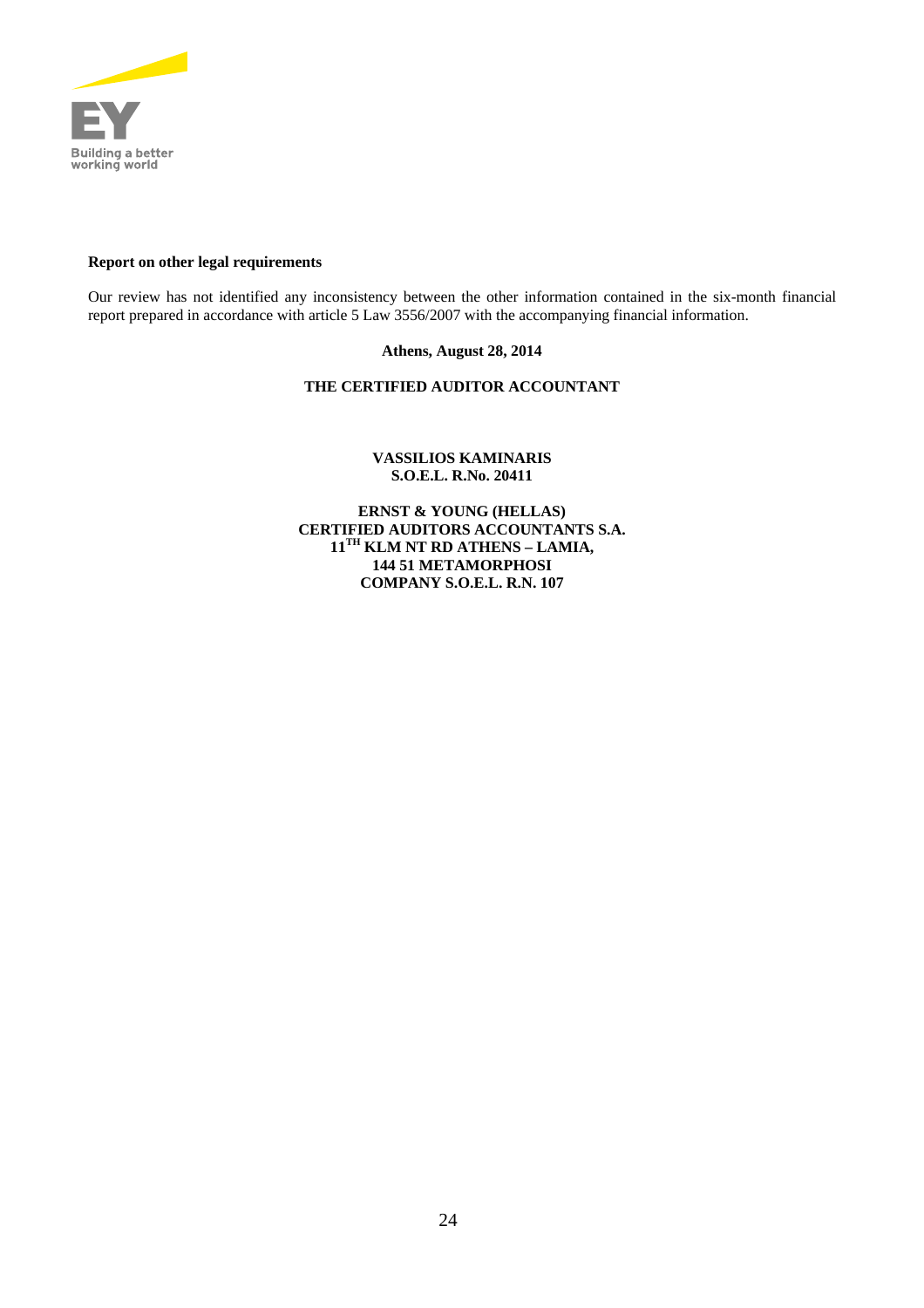**IV. Interim Condensed Financial Statements**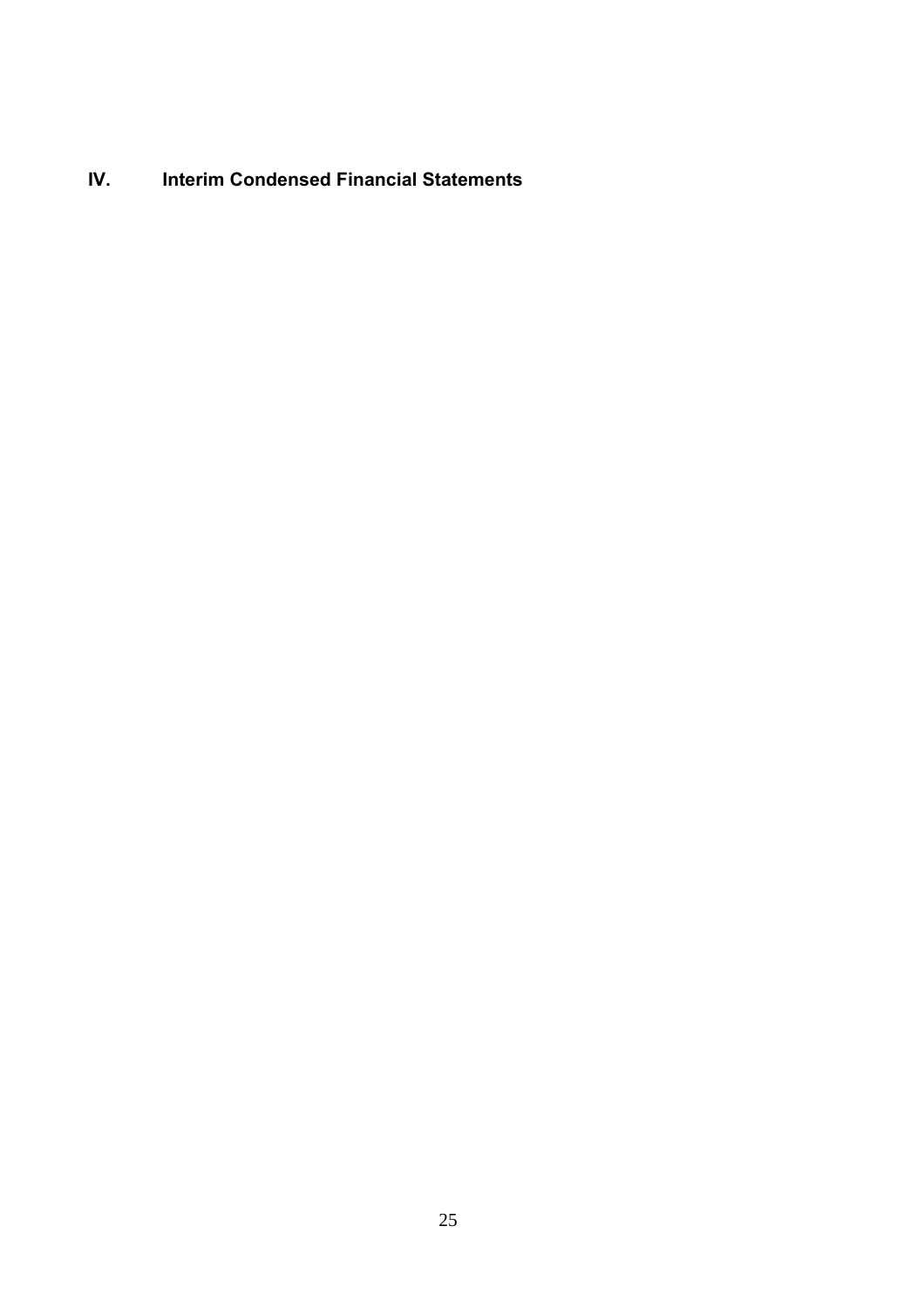

## **Interim Condensed Consolidated and Separate Financial Statements**

## **June 30, 2014**

## **In accordance with International Financial Reporting Standards adopted by the European Union**

**The attached interim condensed separate and consolidated financial statements have been**  approved by the Board of Directors of Public Power Corporation S.A. on August 28<sup>th</sup>, 2014 **and they are available on the web site of Public Power Corporation S.A. at www.dei.gr.** 

**CHAIRMAN AND CHIEF EXECUTIVE OFFICER** 

**VICE CHAIRMAN AND DEPUTY CHIEF EXECUTIVE OFFICER** 

**CHIEF FINANCIAL OFFICER** 

**ACCOUNTING DEPARTMENT DIRECTOR** 

**ARTHOUROS C. ZERVOS** 

**KONSTANTINOS D. DOLOGLOU** 

**GEORGE C. ANGELOPOULOS**  **EFTHIMIOS Α. KOUTROULIS** 

 Public Power Corporation S.A. General Commercial Registry: 786301000 Chalkokondyli 30 - 104 32 Athens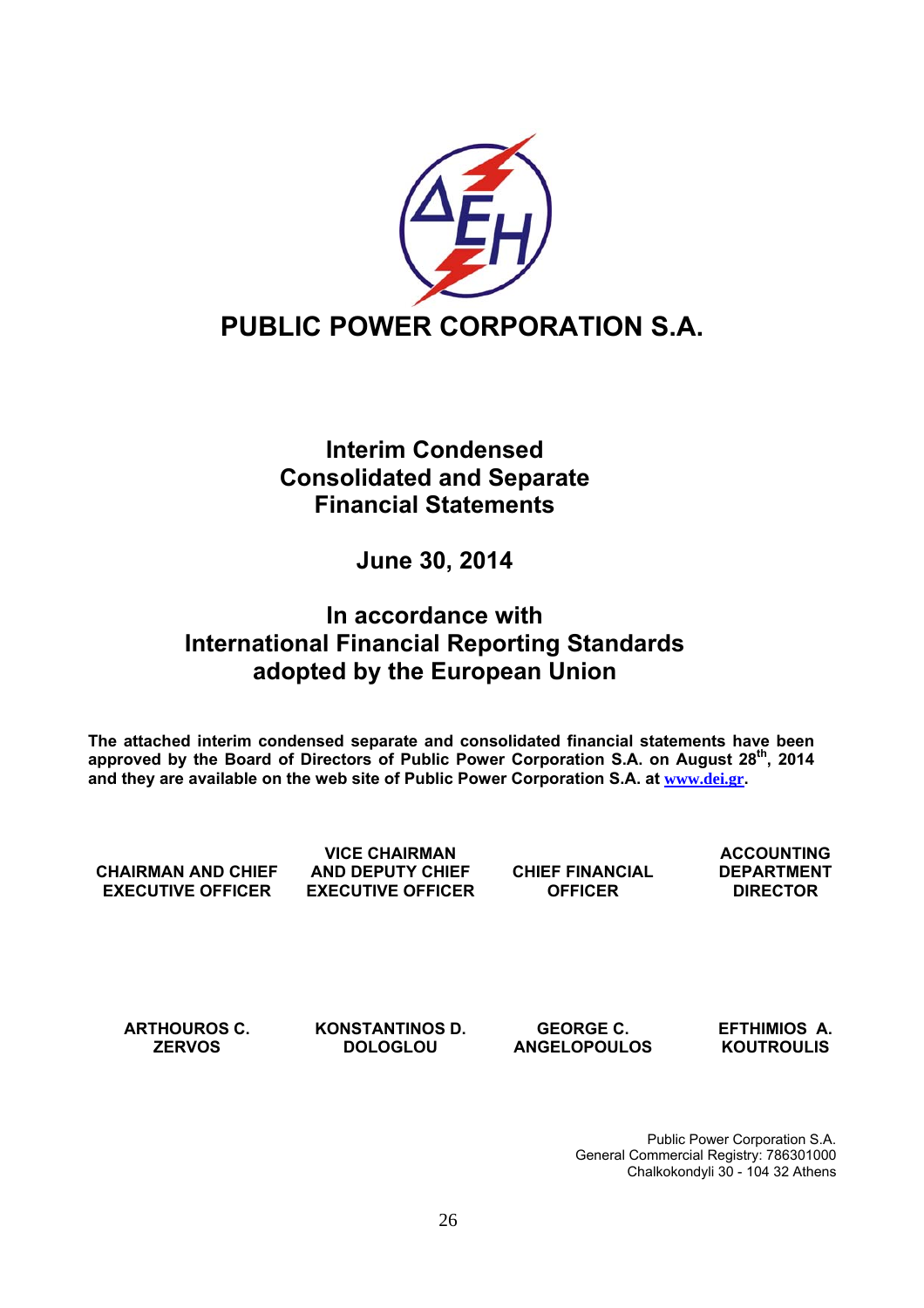## **Index**

|                                                                        | Page |
|------------------------------------------------------------------------|------|
| <b>INTERIM CONDENSED CONSOLIDATED AND SEPARATE STATEMENTS OF</b>       |      |
|                                                                        |      |
| <b>INTERIM CONDENSED CONSOLIDATED STATEMENT OF CHANGES IN EQUITY31</b> |      |
|                                                                        |      |
| INTERIM CONDENSED CONSOLIDATED AND SEPARATE STATEMENTS OF CASH         |      |
|                                                                        |      |
|                                                                        |      |
|                                                                        |      |
|                                                                        |      |
| 3.1                                                                    |      |
|                                                                        |      |
|                                                                        |      |
|                                                                        |      |
|                                                                        |      |
|                                                                        |      |
|                                                                        |      |
|                                                                        |      |
|                                                                        |      |
| 10 <sub>1</sub>                                                        |      |
| 11.                                                                    |      |
| 12.                                                                    |      |
|                                                                        |      |
|                                                                        |      |
| 12.3                                                                   |      |
| 12.4                                                                   |      |
| 12.5                                                                   |      |
| 126                                                                    |      |
| 12.7                                                                   |      |
| 13.                                                                    |      |
| 14.                                                                    |      |
| 15.                                                                    |      |
|                                                                        |      |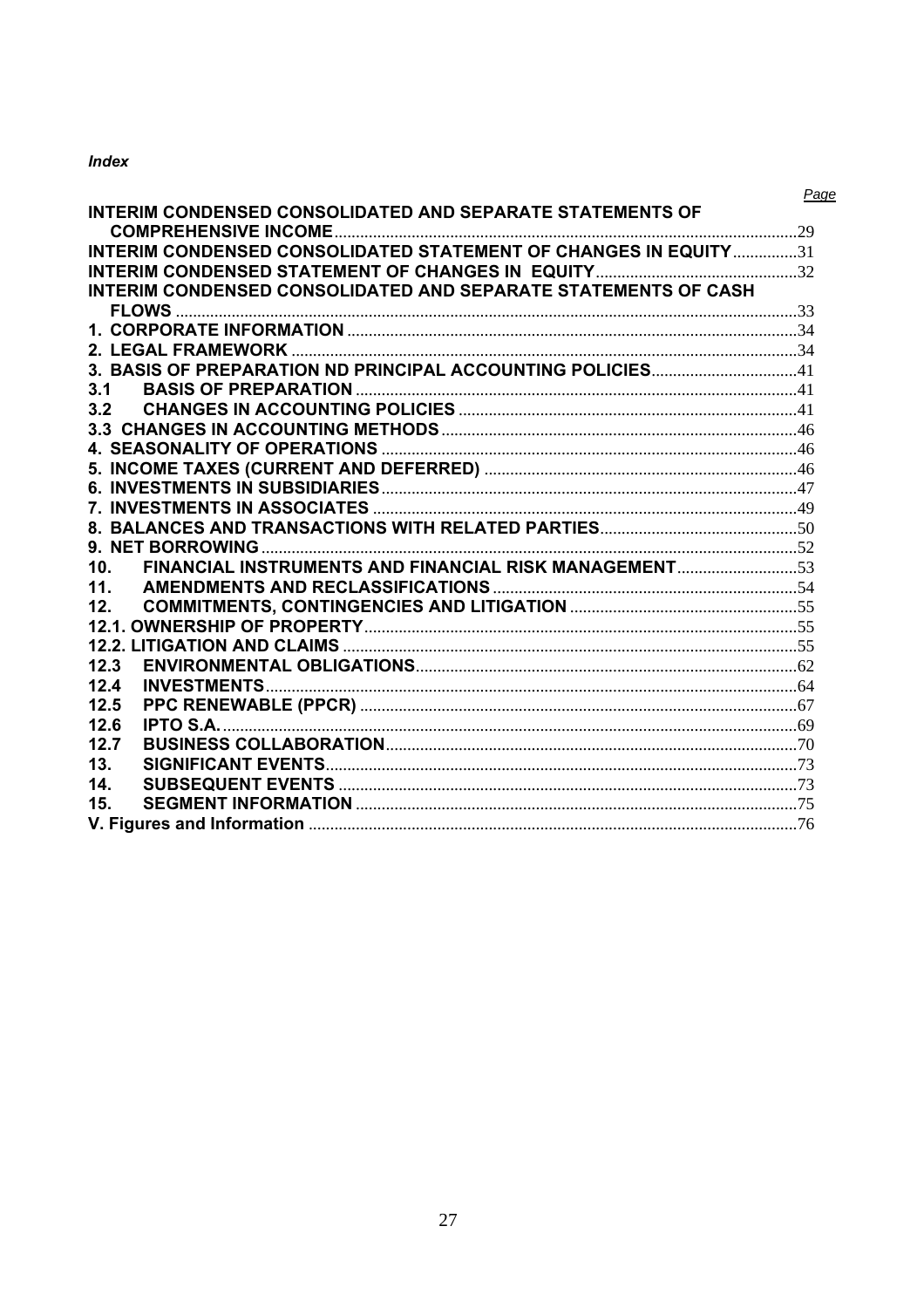#### **INTERIM CONDENSED CONSOLIDATED AND SEPARATE STATEMENTS OF INCOME**

#### **FOR THE SIX MONTH PERIOD ENDED JUNE 30, 2014**

(All amounts in thousands of Euro - except share and per share data)

|                                                                 |             | <b>GROUP</b>              |                                             |                           |                                             | <b>COMPANY</b>            |                                             |                           |                                             |
|-----------------------------------------------------------------|-------------|---------------------------|---------------------------------------------|---------------------------|---------------------------------------------|---------------------------|---------------------------------------------|---------------------------|---------------------------------------------|
|                                                                 | <b>Note</b> | 01.01.2014-<br>30.06.2014 | (reclassified)<br>01.01.2013-<br>30.06.2013 | 01.04.2014-<br>30.06.2014 | (reclassified)<br>01.04.2013-<br>30.06.2013 | 01.01.2014-<br>30.06.2014 | (reclassified)<br>01.01.2013-<br>30.06.2013 | 01.04.2014-<br>30.06.2014 | (reclassified)<br>01.04.2013-<br>30.06.2013 |
| <b>REVENUES:</b>                                                |             |                           |                                             |                           |                                             |                           |                                             |                           |                                             |
| Revenue from energy sales                                       |             | 2,746,833                 | 2,856,473                                   | 1,295,275                 | 1,416,405                                   | 2,741,848                 | 2,847,127                                   | 1,293,275                 | 1,410,065                                   |
| Other                                                           |             | 86,788                    | 94,732                                      | 49,485                    | 47,964                                      | 62,824                    | 72,145                                      | 36,143                    | 36,512                                      |
|                                                                 |             | 2,833,621                 | 2,951,205                                   | 1,344,760                 | 1,464,369                                   | 2,804,672                 | 2,919,272                                   | 1.329,418                 | 1.446,577                                   |
| <b>EXPENSES:</b>                                                |             |                           |                                             |                           |                                             |                           |                                             |                           |                                             |
| Payroll cost                                                    | 11          | 459,691                   | 470,362                                     | 231,596                   | 235,856                                     | 297,351                   | 307,178                                     | 151,868                   | 154,593                                     |
| Fuel                                                            | 11          | 556,481                   | 470,087                                     | 261,593                   | 238,007                                     | 556,481                   | 470,087                                     | 261,593                   | 238,007                                     |
| Depreciation and amortization                                   | 11          | 296,597                   | 305,120                                     | 149,281                   | 152,706                                     | 263,786                   | 272,540                                     | 133,073                   | 137,178                                     |
| Energy purchases                                                | 11          | 691,048                   | 810,476                                     | 323,029                   | 376,527                                     | 703,568                   | 821,210                                     | 329,170                   | 381,771                                     |
| Transmission system usage                                       | 11          |                           |                                             |                           |                                             | 103,773                   | 113,348                                     | 51,241                    | 56,416                                      |
| Distribution system usage                                       |             |                           |                                             |                           |                                             | 210,550                   | 210,288                                     | 104,350                   | 102,988                                     |
| <b>Emission allowances</b>                                      |             | 104,788                   | 106,152                                     | 55,157                    | 35,496                                      | 104,788                   | 106,152                                     | 55,157                    | 35,496                                      |
| Provisions                                                      |             | 249,078                   | 188,980                                     | 101,141                   | 90,643                                      | 255,312                   | 182,070                                     | 105,846                   | 84,413                                      |
| Financial expenses                                              |             | 140,333                   | 130,596                                     | 71,924                    | 65,504                                      | 126.875                   | 116,962                                     | 65,378                    | 58,816                                      |
| Financial income                                                |             | (33, 236)                 | (23, 041)                                   | (16, 615)                 | (12, 746)                                   | (55, 892)                 | (22, 021)                                   | (39,709)                  | (12, 155)                                   |
| Other (income)/ expense, net                                    | 11          | 224,792                   | 318,784                                     | 133,922                   | 155,495                                     | 151,017                   | 230,798                                     | 95,278                    | 109,659                                     |
| Share of loss/(profit) of associates and joint<br>ventures, net |             | (1, 143)                  | (1,486)                                     | (1, 146)                  | (1,059)                                     |                           |                                             |                           |                                             |
| Impairment loss of marketable securities                        |             | 1,240                     | 4,727                                       | 1,240                     | 2,479                                       | 1,240                     | 4,727                                       | 1,240                     | 2,479                                       |
| Foreign currency (gains)/ losses, net                           |             | 1,347                     | 238                                         | 297                       | 311                                         | 1,351                     | 238                                         | 301                       | 311                                         |
| <b>PROFIT / (LOSS) BEFORE TAX</b>                               |             | 142,605                   | 170,210                                     | 33,341                    | 125,150                                     | 84,472                    | 105,695                                     | 14,632                    | 96,605                                      |
| Income tax expense                                              | 5           | (46, 294)                 | (43, 100)                                   | (18, 340)                 | (47, 398)                                   | (26, 726)                 | (42, 894)                                   | (6,665)                   | (37, 226)                                   |
| <b>NET PROFIT / (LOSS)</b>                                      |             | 96,311                    | 127.110                                     | 15,001                    | 77,752                                      | 57,746                    | 62,801                                      | 7,967                     | 59,379                                      |
| Attributable to:                                                |             |                           |                                             |                           |                                             |                           |                                             |                           |                                             |
| <b>Owners of the Parent</b>                                     |             | 96,311                    |                                             | 15,001                    |                                             |                           |                                             |                           |                                             |
| Non-controlling interests                                       |             |                           |                                             |                           |                                             |                           |                                             |                           |                                             |
| Earnings per share, basic and diluted                           |             | 0.42                      | 0.55                                        | 0.06                      | 0.34                                        |                           |                                             |                           |                                             |
| Weighted average number of shares                               |             | 232,000,000               | 232,000,000                                 | 232,000,000               | 232,000,000                                 |                           |                                             |                           |                                             |

Certain amounts have been reclassified and differ from the published interim condensed consolidated and separate financial statements of June 30, 2013, and reflect amendments which are presented in note 11 of the interim condensed financial statements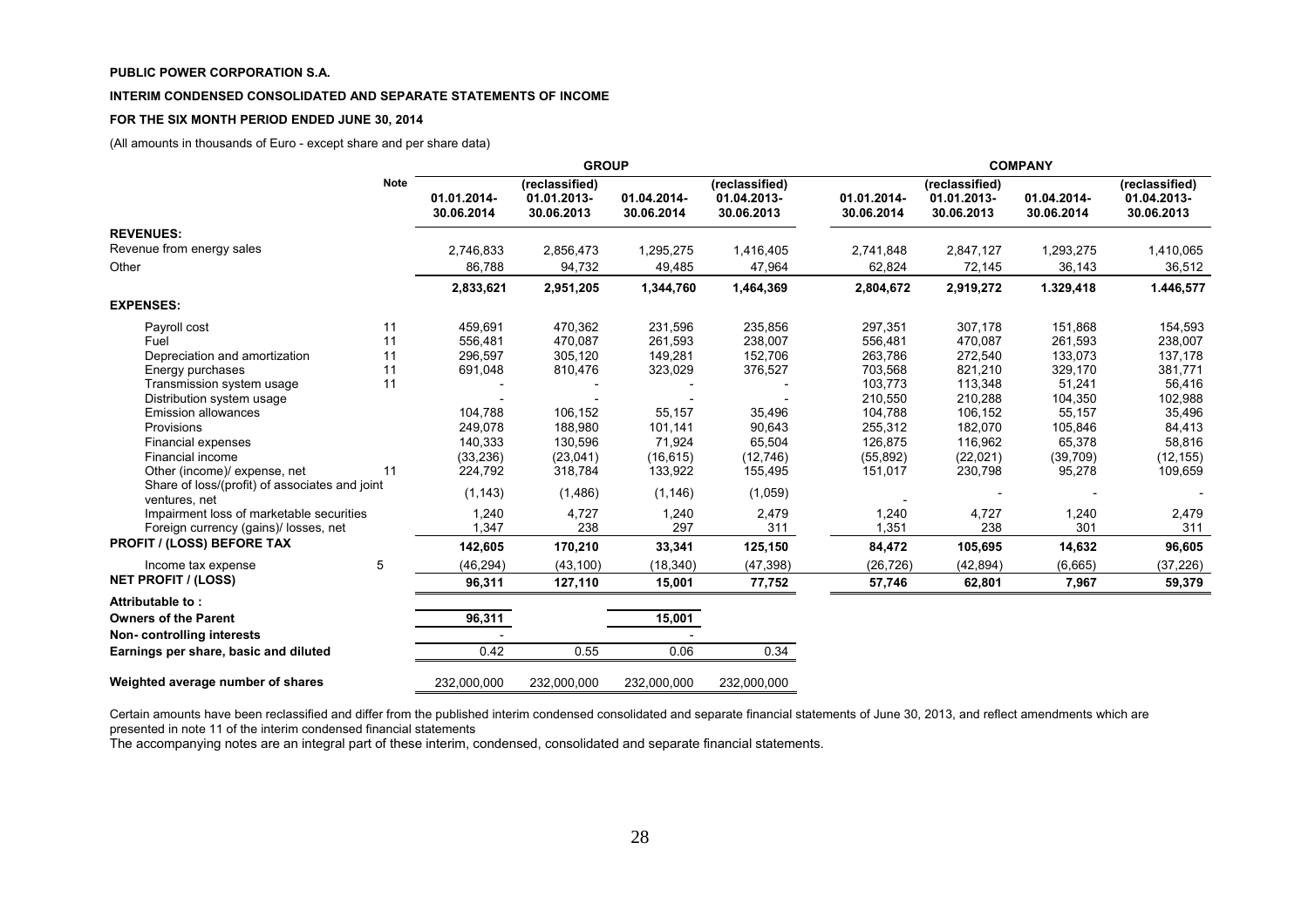### **PUBLIC POWER CORPORATION S.A. INTERIM CONDENSED CONSOLIDATED AND SEPARATE STATEMENTS OF COMPREHENSIVE INCOME FOR THE SIX MONTH PERIOD ENDED JUNE 30 ,2014**

(All amounts in thousands of Euro)

|                                                                                                           |                           | <b>GROUP</b>              |                           |                           | <b>COMPANY</b>            |                           |                           |                           |  |
|-----------------------------------------------------------------------------------------------------------|---------------------------|---------------------------|---------------------------|---------------------------|---------------------------|---------------------------|---------------------------|---------------------------|--|
|                                                                                                           | 01.01.2014-<br>30.06.2014 | 01.01.2013-<br>30.06.2013 | 01.04.2014-<br>30.06.2014 | 01.04.2013-<br>30.06.2013 | 01.01.2014-<br>30.06.2014 | 01.01.2013-<br>30.06.2013 | 01.04.2014-<br>30.06.2014 | 01.04.2013-<br>30.06.2013 |  |
| Profit/(loss) for the period                                                                              | 96,311                    | 127,110                   | 15,001                    | 77,752                    | 57,746                    | 62,801                    | 7,967                     | 59,379                    |  |
| Other Comprehensive income / (loss) for the period                                                        |                           |                           |                           |                           |                           |                           |                           |                           |  |
| Other Comprehensive income / (loss) to be reclassified to<br>profit or loss in subsequent periods         |                           |                           |                           |                           |                           |                           |                           |                           |  |
| Profit/(Loss) from change of fair values of available<br>for sale financial assets during the period      |                           | 249                       | (151)                     |                           |                           | 249                       | (151)                     |                           |  |
| Net Other Comprehensive income / (loss) to be<br>reclassified to profit or loss in subsequent periods     |                           | 249                       | (151)                     |                           |                           | 249                       | (151)                     |                           |  |
| Items not to be reclassified to profit or loss in subsequent<br>periods                                   |                           |                           |                           |                           |                           |                           |                           |                           |  |
| Actuarial gains/(losses)                                                                                  |                           | (5, 293)                  |                           | (5, 293)                  |                           | (2, 298)                  |                           | (2, 298)                  |  |
| Deferred taxes due to the change of the income tax rate of<br>fixed assets' revaluation surplus           |                           | (78, 044)                 |                           | 3,806                     |                           | (61, 387)                 |                           |                           |  |
| Net Other Comprehensive income / (loss) not being<br>reclassified to profit or loss in subsequent periods |                           | (83, 337)                 | ۰.                        | (1, 487)                  |                           | (63, 685)                 |                           | (2, 298)                  |  |
| Other Comprehensive income / (loss) for the<br>period after tax                                           |                           | (83,088)                  | (151)                     | (1, 487)                  |                           | (63, 436)                 | (151)                     | (2, 298)                  |  |
| Total Comprehensive income / (loss) after tax                                                             | 96,311                    | 44,022                    | 14,850                    | 76,265                    | 57,746                    | (635)                     | 7,816                     | 57,081                    |  |
| Attributable to:                                                                                          |                           |                           |                           |                           |                           |                           |                           |                           |  |
| <b>Owners of the Parent</b><br>Non-controlling interests                                                  | 96,311                    |                           | 14,850                    |                           |                           |                           |                           |                           |  |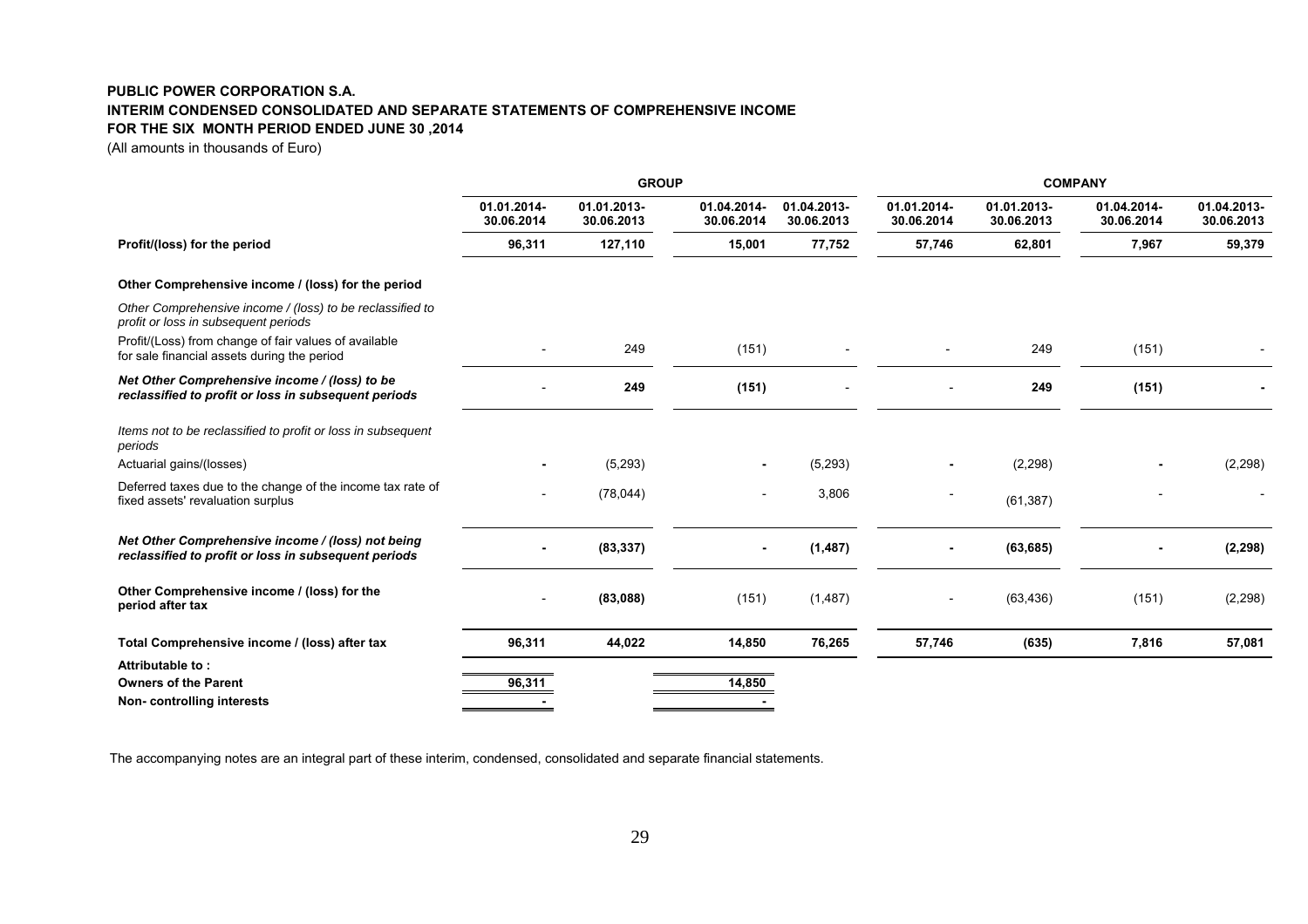#### **PUBLIC POWER CORPORATION S.A INTERIM CONDENSED FINANCIAL POSITION AS OF JUNE 30, 2014**

(All amounts in thousands of Euro)

|                                                                                        |             |                 | <b>GROUP</b>                 | <b>COMPANY</b> |                              |  |
|----------------------------------------------------------------------------------------|-------------|-----------------|------------------------------|----------------|------------------------------|--|
|                                                                                        | <b>Note</b> | 30/6/2014       | (reclassified)<br>31/12/2013 | 30/6/2014      | (reclassified)<br>31/12/2013 |  |
| <b>ASSETS</b>                                                                          |             |                 |                              |                |                              |  |
| <b>Non-Current Assets:</b>                                                             |             |                 |                              |                |                              |  |
| Property, plant and equipment, net                                                     |             | 12,846,994      | 12,931,720                   | 11,091,428     | 11,150,928                   |  |
| Intangible assets, net                                                                 |             | 54,141          | 22,174                       | 53,497         | 21,618                       |  |
| Available for sale financial assets                                                    |             | 3,680           | 4,920                        | 3,680          | 4,920                        |  |
| Other non-current assets                                                               | 11          | 115,943         | 37,458                       | 1,203,748      | 1,124,706                    |  |
| <b>Total non-current assets</b>                                                        |             | 13,020,758      | 12,996,272                   | 12,352,353     | 12,302,172                   |  |
| <b>Current Assets:</b>                                                                 |             |                 |                              |                |                              |  |
| Materials, spare parts and supplies, net<br>Trade and other receivables, net and other |             | 771,329         | 785,325                      | 579,235        | 588,186                      |  |
| current assets                                                                         |             | 1,972,028       | 1,609,148                    | 1,853,340      | 1,530,001                    |  |
| Restricted cash                                                                        |             | 151,996         | 161,693                      | 151,996        | 161,693                      |  |
| Cash and cash equivalents                                                              |             | 403,357         | 260,278                      | 185,547        | 185,513                      |  |
| <b>Total Current Assets</b>                                                            |             | 3,298,710       | 2,816,444                    | 2,770,118      | 2,465,393                    |  |
| <b>Total Assets</b>                                                                    |             | 16,319,468      | 15,812,716                   | 15,122,471     | 14,767,565                   |  |
| <b>EQUITY AND LIABILITIES</b>                                                          |             |                 |                              |                |                              |  |
| <b>EQUITY:</b>                                                                         |             |                 |                              |                |                              |  |
| Share capital                                                                          |             | 1,067,200       | 1,067,200                    | 1,067,200      | 1,067,200                    |  |
| Share premium                                                                          |             | 106,679         | 106,679                      | 106,679        | 106,679                      |  |
| Fixed assets' statutory revaluation surplus<br>included in share capital               |             | (947, 342)      | (947, 342)                   | (947, 342)     | (947, 342)                   |  |
| <b>Revaluation surplus</b>                                                             |             | 4,171,199       | 4,186,763                    | 3,463,353      | 3,478,917                    |  |
| Reserves                                                                               |             | 140,510         | 140,510                      | 216,474        | 216,474                      |  |
| Retained earnings                                                                      |             | 961,663         | 849,763                      | 1,474,433      | 1,401,121                    |  |
|                                                                                        |             | 5,499,909<br>92 | $\overline{5,}403,573$       | 5,380,797      | 5,323,049                    |  |
| Non - controlling interests<br><b>Total Equity</b>                                     |             | 5,500,001       | 5,403,573                    | 5,380,797      | 5,323,049                    |  |
|                                                                                        |             |                 |                              |                |                              |  |
| <b>Non-Current Liabilities:</b>                                                        |             |                 |                              |                |                              |  |
| Interest bearing loans and borrowings, net<br>of issuance fees                         | 9,11        | 4,788,286       | 3,008,893                    | 4,645,251      | 2,863,820                    |  |
| Provisions                                                                             |             | 610,425         | 616,223                      | 371,725        | 372,412                      |  |
| Other non-current liabilities                                                          |             | 2,759,626       | 2,788,620                    | 2,568,629      | 2,620,176                    |  |
| <b>Total Non-Current Liabilities</b>                                                   |             | 8,158,337       | 6,413,736                    | 7,585,605      | 5,856,408                    |  |
| <b>Current Liabilities:</b>                                                            |             |                 |                              |                |                              |  |
| Trade and other payables and other                                                     |             |                 |                              |                |                              |  |
| current liabilities                                                                    |             | 1,938,356       | 2,012,808                    | 1,737,887      | 1,916,184                    |  |
| Dividends payable                                                                      |             | 149             | 154                          | 149            | 154                          |  |
| Income tax payable                                                                     |             | 89,856          | 46,977                       | 88,572         | 39,294                       |  |
| Short-term borrowings                                                                  | 9           | 97,225          | 97,285                       | 50,000         | 50,000                       |  |
| Current portion of interest bearing loans<br>and borrowings, net of issuance fees      | 9,11        | 535,544         | 1,838,183                    | 279,461        | 1,582,476                    |  |
| <b>Total Current Liabilities</b>                                                       |             | 2,661,130       | 3,995,407                    | 2,156,069      | 3,588,108                    |  |
|                                                                                        |             |                 | 15,812,716                   |                |                              |  |
| <b>Total Liabilities and Equity</b>                                                    |             | 16,319,468      |                              | 15,122,471     | 14,767,565                   |  |

Certain amounts have been reclassified and differ from the published annual financial statements of December 31, 2013 and reflect amendments which are presented in note 11 of the interim condensed financial statements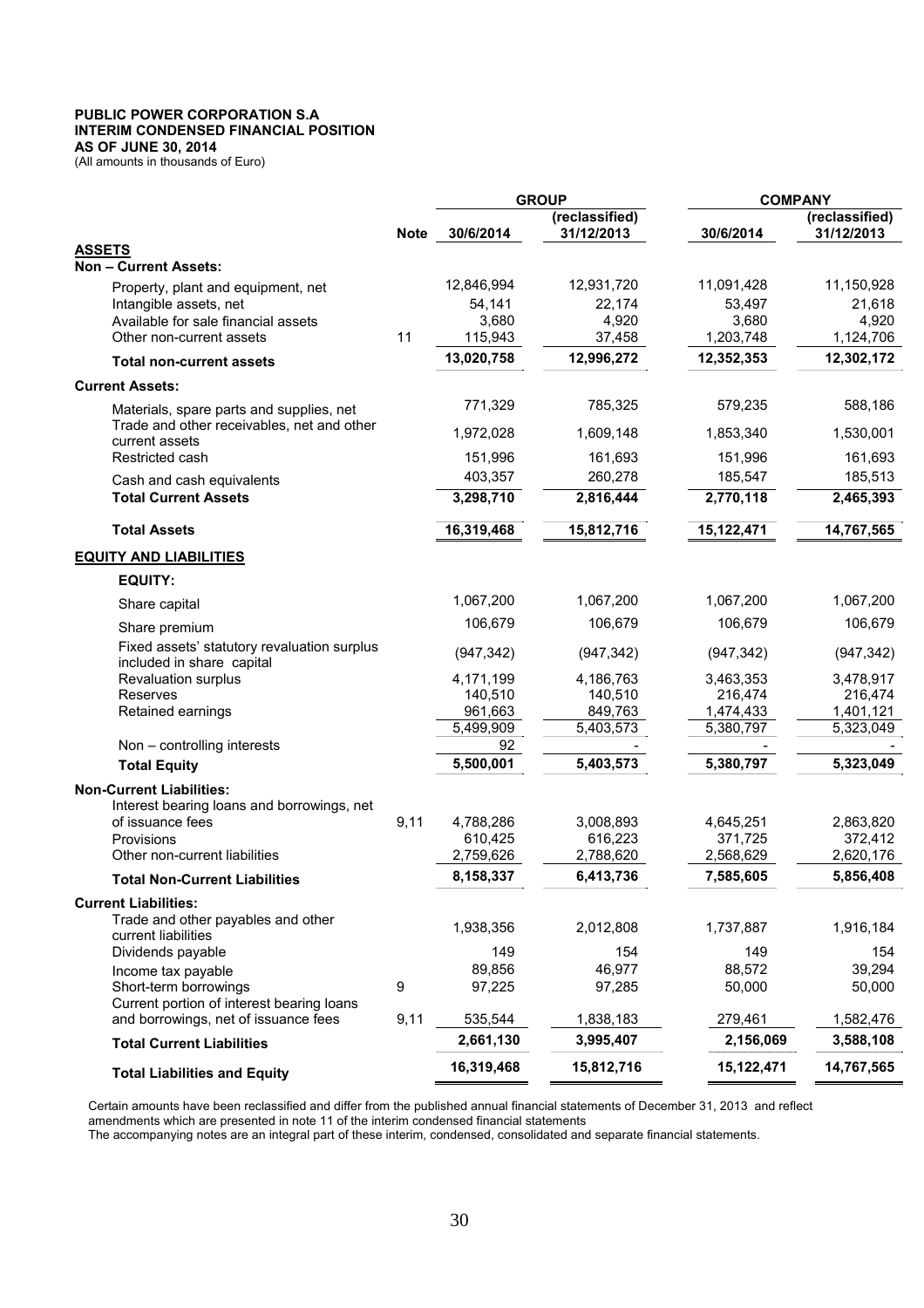#### **INTERIM CONDENSED CONSOLIDATED STATEMENT OF CHANGES IN EQUITY**

#### **JUNE 30, 2014**

(All amounts in thousands of Euro)

|                                                                                                                        |           |                          |                          |                |                     |                   | Other reserves |                          |                                    |                                    |                          |                  |
|------------------------------------------------------------------------------------------------------------------------|-----------|--------------------------|--------------------------|----------------|---------------------|-------------------|----------------|--------------------------|------------------------------------|------------------------------------|--------------------------|------------------|
|                                                                                                                        |           |                          |                          |                |                     | <b>Fair value</b> |                |                          |                                    |                                    |                          |                  |
|                                                                                                                        |           |                          |                          |                | <b>Fixed Assets</b> | of available      |                |                          |                                    |                                    |                          |                  |
|                                                                                                                        |           |                          |                          |                | <b>Statutory</b>    | for sale          | Tax-free       | Other                    |                                    |                                    |                          |                  |
|                                                                                                                        | Share     | Share                    | Legal                    | Revaluation    | Revaluation         | financial         | and Other      | <b>Reserves</b>          | Retained                           | Total                              | Non-<br>Controlling      | Total            |
|                                                                                                                        | Capital   | Premium                  | Reserve                  | <b>Surplus</b> | <b>Surplus</b>      | assets            | Reserve        | Total                    | Earnings                           | Equity                             | Interests                | Equity           |
| Balance, January 1, 2013                                                                                               | 1,067,200 | 106,679                  | 107,491                  | 4,284,610      | (947, 342)          | (249)             | 24,523         | 24,274                   | 1,039,337                          | 5,682,249                          | $\blacksquare$           | 5,682,249        |
| Net income /(loss) for the period                                                                                      |           |                          |                          |                |                     |                   |                |                          | 127,110                            | 127,110                            |                          | 127,110          |
| Other comprehensive income/(loss) for<br>the period recognized directly in equity                                      |           | $\overline{a}$           | $\sim$                   | (78, 044)      | $\overline{a}$      | 249               | (5, 293)       | (5,044)                  | $\sim$                             | (83,088)                           | $\overline{\phantom{a}}$ | (83,088)         |
| <b>Total Comprehensive income/(loss)</b><br>for the period after tax                                                   |           |                          | $\blacksquare$           | (78, 044)      |                     | 249               | (5, 293)       | (5,044)                  | 127,110                            | 44,022                             |                          | 44,022           |
| Transfers from retirements of fixed<br>assets                                                                          |           |                          |                          | (7,036)        |                     |                   |                |                          | 7,036                              |                                    |                          |                  |
| Dividends<br>Other                                                                                                     |           |                          |                          |                |                     |                   |                | $\overline{\phantom{a}}$ | (5,800)<br>(72)                    | (5,800)<br>(72)                    | $\overline{a}$           | (5,800)<br>(72)  |
| Balance, June 30, 2013                                                                                                 | 1,067,200 | 106,679                  | 107,491                  | 4,199,530      | (947, 342)          |                   | 19,230         | 19,230                   | 1,167,611                          | 5,720,399                          |                          | 5,720,399        |
| Balance, January 1, 2014                                                                                               | 1,067,200 | 106,679                  | 107,491                  | 4,186,763      | (947, 342)          |                   | 33,019         | 33,019                   | 849,763                            | 5,403,573                          |                          | 5,403,573        |
| Net income /(loss) for the period<br>Other comprehensive income/(loss) for<br>the period recognized directly in equity |           | $\overline{\phantom{a}}$ | $\overline{\phantom{a}}$ |                |                     |                   |                |                          | 96,311<br>$\overline{\phantom{a}}$ | 96,311<br>$\overline{\phantom{a}}$ |                          | 96,311<br>$\sim$ |
| <b>Total Comprehensive income/(loss)</b><br>for the period after tax                                                   |           |                          |                          |                |                     |                   |                |                          | 96,311                             | 96,311                             |                          | 96,311           |
| Transfers from retirements of fixed<br>assets                                                                          |           |                          |                          | (15, 564)      |                     |                   |                |                          | 15,564                             |                                    |                          |                  |
| Incorporation of Subsidiary                                                                                            |           |                          |                          |                |                     |                   |                |                          |                                    |                                    | 92                       | 92               |
| Other                                                                                                                  |           |                          |                          |                |                     |                   |                |                          | 25                                 | 25                                 |                          | 25               |
| Balance, June 30, 2014                                                                                                 | 1,067,200 | 106,679                  | 107,491                  | 4,171,199      | (947, 342)          |                   | 33,019         | 33,019                   | 961,663                            | 5,499,909                          | 92                       | 5,500,001        |
|                                                                                                                        |           |                          |                          |                |                     |                   |                |                          |                                    |                                    |                          |                  |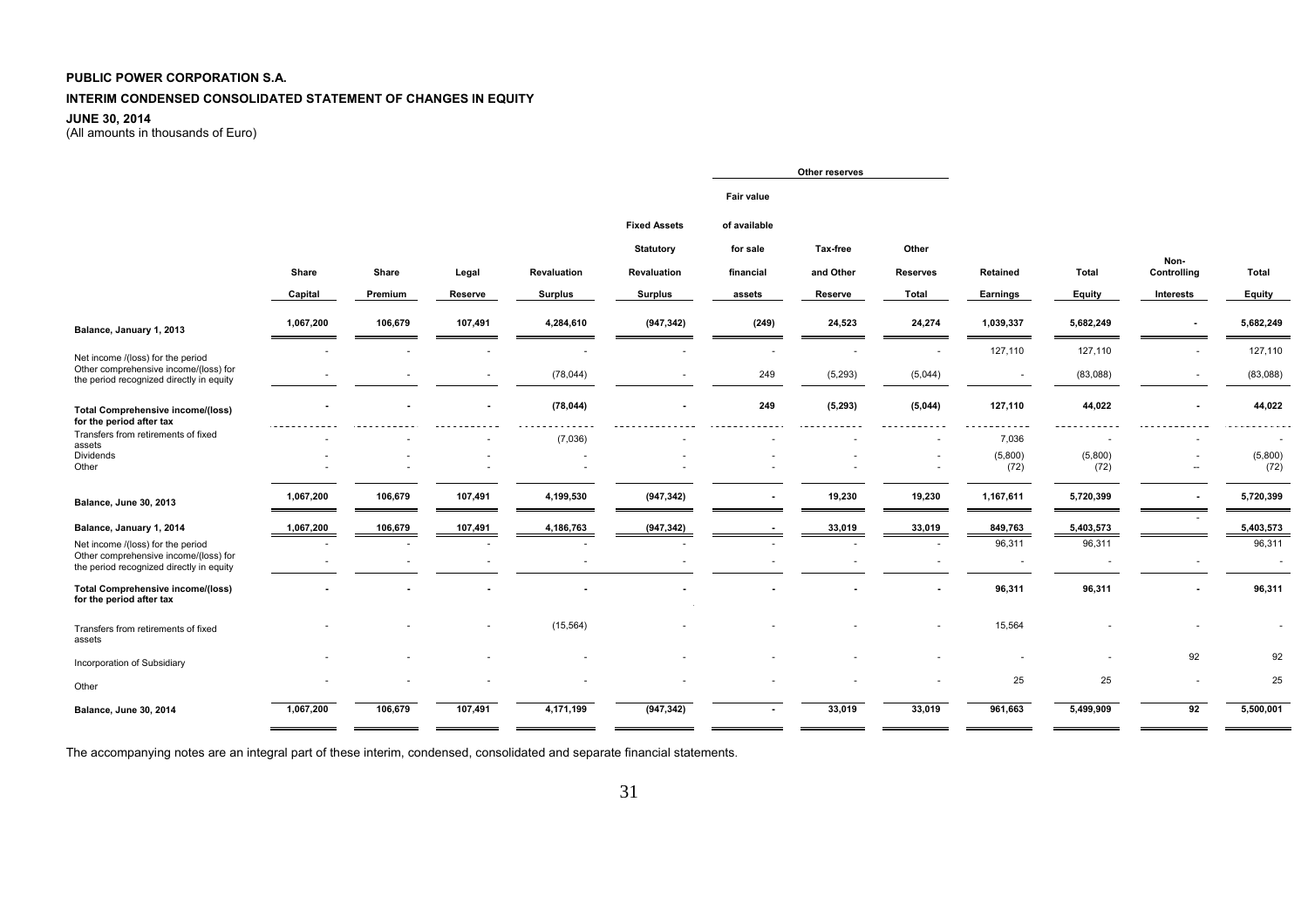#### **INTERIM CONDENSED STATEMENT OF CHANGES IN EQUITY**

#### **JUNE 30, 2014**

(All amounts in thousands of Euro - except share and per share data )

|                                                                                   |           |         |         |                |                        |                                   | Other reserves |                 |                          |                 |
|-----------------------------------------------------------------------------------|-----------|---------|---------|----------------|------------------------|-----------------------------------|----------------|-----------------|--------------------------|-----------------|
|                                                                                   |           |         |         |                | Fixed<br><b>Assets</b> | <b>Fair value</b><br>of available |                |                 |                          |                 |
|                                                                                   |           |         |         |                | <b>Statutory</b>       | for sale                          | Tax-free       | Other           |                          |                 |
|                                                                                   | Share     | Share   | Legal   | Revaluation    | Revaluation            | financial                         | and Other      | <b>Reserves</b> | Retained                 | Total           |
|                                                                                   | Capital   | Premium | Reserve | <b>Surplus</b> | <b>Surplus</b>         | assets                            | Reserve        | Total           | Earnings                 | Equity          |
| Balance, January 1, 2013                                                          | 1,067,200 | 106,679 | 107,491 | 3,559,308      | (947, 342)             | (249)                             | 118,496        | 118,247         | 1,690,976                | 5,702,559       |
| Net income for the period                                                         |           |         |         |                |                        |                                   |                |                 | 62,801                   | 62,801          |
| Other comprehensive income/(loss) for the period<br>recognized directly in equity |           |         |         | (61, 387)      |                        | 249                               | (2, 298)       | (2,049)         |                          | (63, 436)       |
| Total Comprehensive income/(loss) for the period<br>after tax                     |           |         |         | (61, 387)      |                        | 249                               | (2, 298)       | (2,049)         | 62,801                   | (635)           |
| Transfers from retirements of fixed assets<br>Dividends<br>Other                  |           |         |         | (7,036)        |                        |                                   |                |                 | 7,036<br>(5,800)<br>(61) | (5,800)<br>(61) |
| Balance, June 30, 2013                                                            | 1,067,200 | 106,679 | 107,491 | 3,490,885      | (947, 342)             |                                   | 116,198        | 116,198         | 1,754,952                | 5,696,063       |
| Balance, January 1, 2014                                                          | 1,067,200 | 106,679 | 107,491 | 3,478,917      | (947, 342)             |                                   | 108,983        | 108,983         | 1,401,121                | 5,323,049       |
| Net income /(loss) for the period                                                 |           |         |         |                |                        |                                   |                |                 | 57,746                   | 57,746          |
| Other comprehensive income/(loss) for the period<br>recognized directly in equity |           |         |         |                |                        |                                   |                |                 |                          | $\blacksquare$  |
| Total Comprehensive income/(loss) for the period<br>after tax                     |           |         |         |                |                        |                                   |                |                 | 57,746                   | 57,746          |
| Transfers from retirements of fixed assets                                        |           |         |         | (15, 564)      |                        |                                   |                |                 | 15,564                   |                 |
| Other                                                                             |           |         |         |                |                        |                                   |                |                 | $\overline{2}$           | $\overline{2}$  |
| Balance, June 30, 2014                                                            | 1,067,200 | 106,679 | 107,491 | 3,463,353      | (947, 342)             | $\sim$                            | 108,983        | 108,983         | 1,474,433                | 5,380,797       |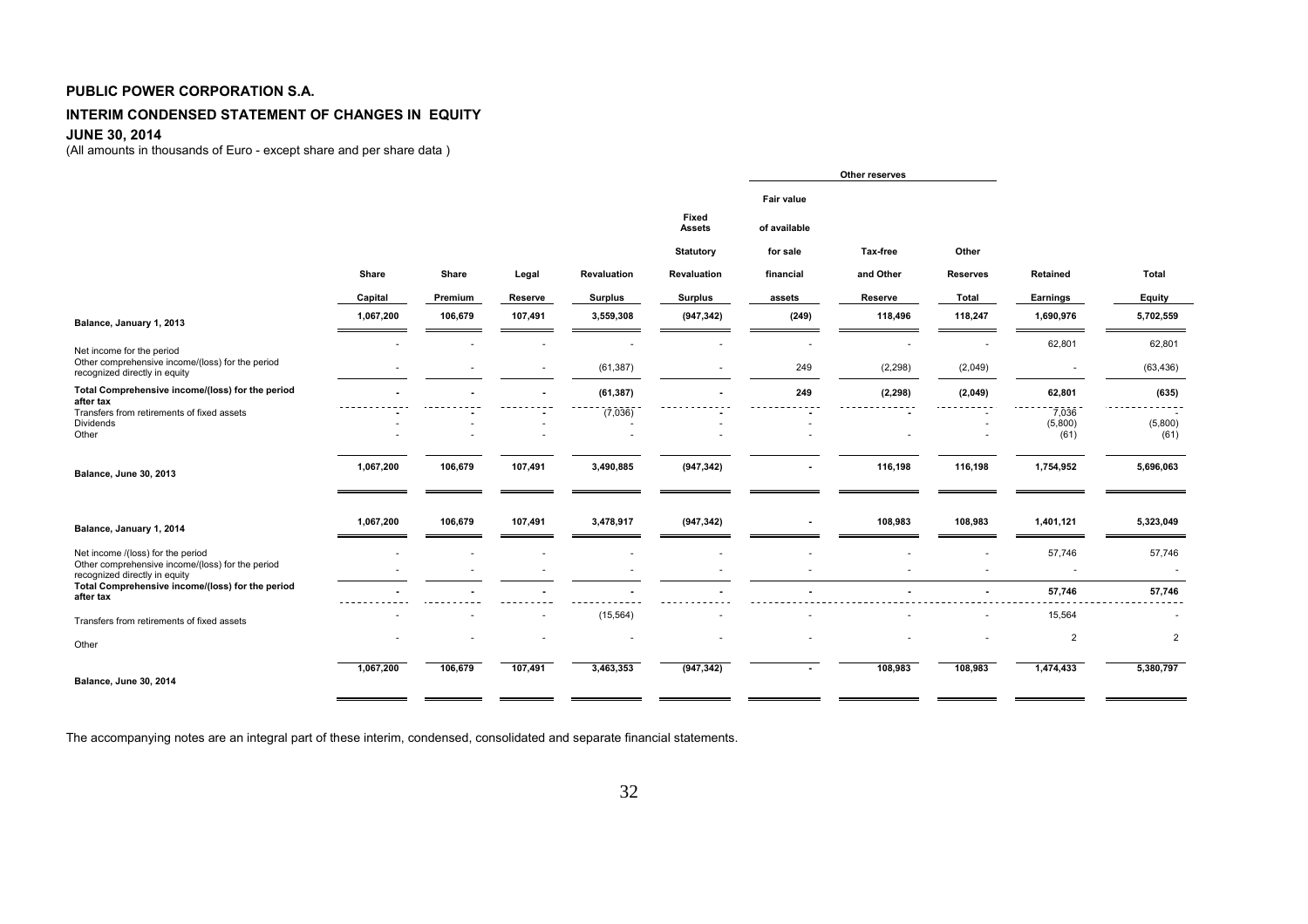### **INTERIM CONDENSED CONSOLIDATED AND SEPARATE STATEMENTS OF CASH FLOWS**

## **FOR THE SIX MONTH PERIOD ENDED JUNE 30, 2014**

(All amounts in thousands of Euro - except share and per share data)

|                                                                   | <b>GROUP</b>              |                           | <b>COMPANY</b>            |                           |  |  |
|-------------------------------------------------------------------|---------------------------|---------------------------|---------------------------|---------------------------|--|--|
|                                                                   | 01.01.2014-<br>30.06.2014 | 01.01.2013-<br>30.06.2013 | 01.01.2014-<br>30.06.2014 | 01.01.2013-<br>30.06.2013 |  |  |
| <b>Cash Flows from Operating Activities</b>                       |                           |                           |                           |                           |  |  |
| Profit / (loss) before tax                                        | 142,605                   | 170,210                   | 84,472                    | 105,695                   |  |  |
| Adjustments:                                                      |                           |                           |                           |                           |  |  |
| Depreciation and amortization                                     | 334,608                   | 343,160                   | 299,186                   | 307,870                   |  |  |
| Amortization of customers'<br>contributions and subsidies         | (38,011)                  | (38,040)                  | (35, 400)                 | (35, 330)                 |  |  |
| Interest expense                                                  | 128,455                   | 118,933                   | 115,454                   | 106,058                   |  |  |
| Other adjustments                                                 | 149,744                   | 235,145                   | 137,836                   | 230,652                   |  |  |
| Changes in assets                                                 | (618,094)                 | (82, 245)                 | (586, 504)                | (104, 731)                |  |  |
| Changes in liabilities                                            | (60, 876)                 | (181, 413)                | (190, 032)                | (171, 445)                |  |  |
| <b>Net Cash from Operating Activities</b>                         | 38,431                    | 565,750                   | (174, 988)                | 438,769                   |  |  |
| <b>Cash Flows from Investing Activities</b>                       |                           |                           |                           |                           |  |  |
| Capital expenditure/(disposal)<br>of<br>fixed assets and software | (285, 631)                | (393,006)                 | (246, 575)                | (310, 264)                |  |  |
| Proceeds<br>from<br>customers'<br>contributions and subsidies     | 2,992                     | 1,523                     | 2,992                     | 1,522                     |  |  |
| Interest and dividends received                                   | 33,236                    | 23,041                    | 50,657                    | 22,021                    |  |  |
| Investments                                                       | (1,093)                   | (2,704)                   | (1,843)                   | (3,044)                   |  |  |
| <b>Net Cash used in Investing Activities</b>                      | (250, 496)                | (371, 146)                | (194, 769)                | (289, 765)                |  |  |
| <b>Cash Flows from Financing Activities</b>                       |                           |                           |                           |                           |  |  |
| Net change in short term borrowings                               | (60)                      | (69,900)                  |                           | (60,000)                  |  |  |
| Proceeds from interest bearing<br>loans and borrowings            | 1,032,978                 | 285,000                   | 1,032,978                 | 285,000                   |  |  |
| Principal payments of interest<br>bearing loans and borrowings    | (519, 791)                | (172, 148)                | (517, 488)                | (170,065)                 |  |  |
| Loans' issuance fees                                              | (33, 878)                 |                           | (33, 878)                 |                           |  |  |
| Interest paid                                                     | (124, 100)                | (113, 952)                | (111, 816)                | (102, 300)                |  |  |
| Dividends paid                                                    | (5)                       |                           | (5)                       |                           |  |  |
| Net cash used in Financing Activities                             | 355,144                   | (71,000)                  | 369,791                   | (47, 365)                 |  |  |
| Net increase/ (decrease) in cash and<br>cash equivalents          | 143,079                   | 123,604                   | 34                        | 101,639                   |  |  |
| Cash and cash equivalents at the<br>beginning of the period       | 260,278                   | 279,427                   | 185,513                   | 221,208                   |  |  |
| Cash and cash equivalents at the end of<br>the period             | 403,357                   | 403,031                   | 185,547                   | 322,847                   |  |  |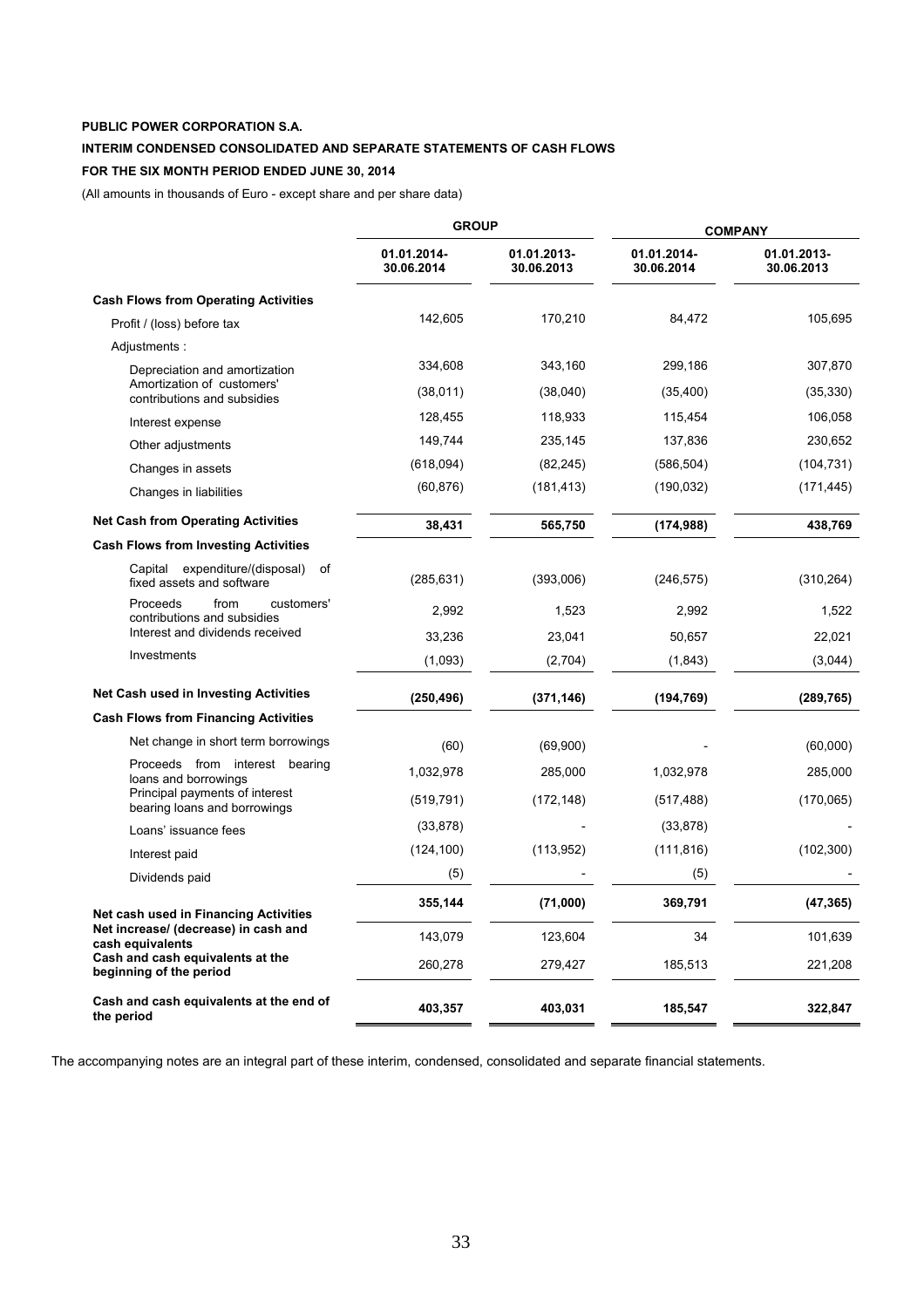## **PUBLIC POWER CORPORATION S.A. NOTES TO THE INTERIM CONDENSED FINANCIAL STATEMENTS JUNE 30, 2014**

(All amounts in thousands of Euro, unless otherwise stated)

#### **1. CORPORATE INFORMATION**

Public Power Corporation S.A. ("PPC" or the "Parent Company") was established in 1950 in Greece for an unlimited duration as a State owned and managed corporation for electricity generation, transmission and distribution throughout Greece.

In 1999, the Hellenic Republic enacted Law 2773/1999 ("the Liberalization Law"), which provided for, among other provisions, the transformation of PPC into a société anonyme. PPC's transformation to a société anonyme was effected on January 1, 2001, by virtue of Presidential Decree 333/2000 and its duration was set for 100 years.

Effective December 2001, PPC's shares are listed on the Athens and the London Stock Exchanges.

In 2007 the Parent Company proceeded to the spin- off of its RES activity and its contribution to its wholly owned subsidiary PPC Renewables S.A.

On 01.12.2011 the Parent Company proceeded to the spin – off of its General Division of Transmission and the contribution to its wholly owned subsidiary "Independent Power Transmission Operator" (IPTO S.A.).

On 01.05.2012 the spin –off of the General Division of Distribution was completed by its contribution to PPC's wholly owned subsidiary "Hellenic Electricity Distribution Network Operator" (HEDNO S.A.).

The accompanying financial statements include the separate financial statements of PPC and the consolidated financial statements of PPC and its subsidiaries ("the Group").

PPC headquarters are located at 30, Chalkokondili Street, Athens, 104 32 Greece.

At June 30, 2014, the number of staff employed by the Group was 18,969 (2013: 19,854).

At June 30, 2014, 99 employees of the Group (2013: 110), have been transferred to several State agencies (ministries, organizations, etc.) out of which, 95 were compensated by PPC (2013: 102). The total payroll cost of such employees, for the first half of 2014 amounted to Euro 1,846 (2013: Euro 2,114) and is included in the income statement.

Additionally, PPC's transferred employees in TAYTEKO-KAP/DEI amounted to 374 for whom payroll at June 30, 2014, amounted to Euro 8,359.

PPC Group generates electricity in its own 62 power generating stations of the Parent Company and from the additional stations which belong to its wholly owned subsidiary PPC Renewables, facilitates the transmission of electricity through its own power lines of approximately 12,179 kilometres (out of which 11,230 kilometres is owned by its wholly owned subsidiary Independent Power Transmission Operator (IPTO S.A.) and distributes electricity to consumers through its own distribution lines for Medium and Low voltage of 234,145 kilometres which are managed by its wholly owned subsidiary "Hellenic Distribution Network Operator (HEDNO S.A.)" (Medium and Low voltage).

Lignite consumed by the Parent Company's lignite-fired power stations is extracted, mainly, from its own lignite mines.

The Group PPC has also constructed approximately 2,000 kilometres of fibre optics network along its transmission lines, approximately 161.6 kilometres of urban underground fibre optics network and approximately 17 kilometres of underwater fibre optics network.

#### **2. LEGAL FRAMEWORK**

#### *GENERAL PROVISIONS FOR THE INTERNAL ELECTRICITY MARKET – 1st HALF 2014*

• On May 7, 2014 RAE, has submitted into public consultation its proposal for the creation of a regulated forwards market for the access of Suppliers to energy from lignite and hydro generation. According to RAE's proposal, the forward products will be available through a regulated process of auctions, and will correspond to energy accounting to 25-30% of the total annual lignite and hydro generation of PPC. Owners of supply license, except of PPC, will be eligible to participate in the auctions only to serve the domestic load. Taking under consideration the results of the first public consultation, RAE will proceed to a specification and final wording for the creation of a regulated forwards market, which will be put to the final consultation. For now the first public consultation by RAE has been completed and its analytical suggestions and the final public consultation, according to the above mentioned planning.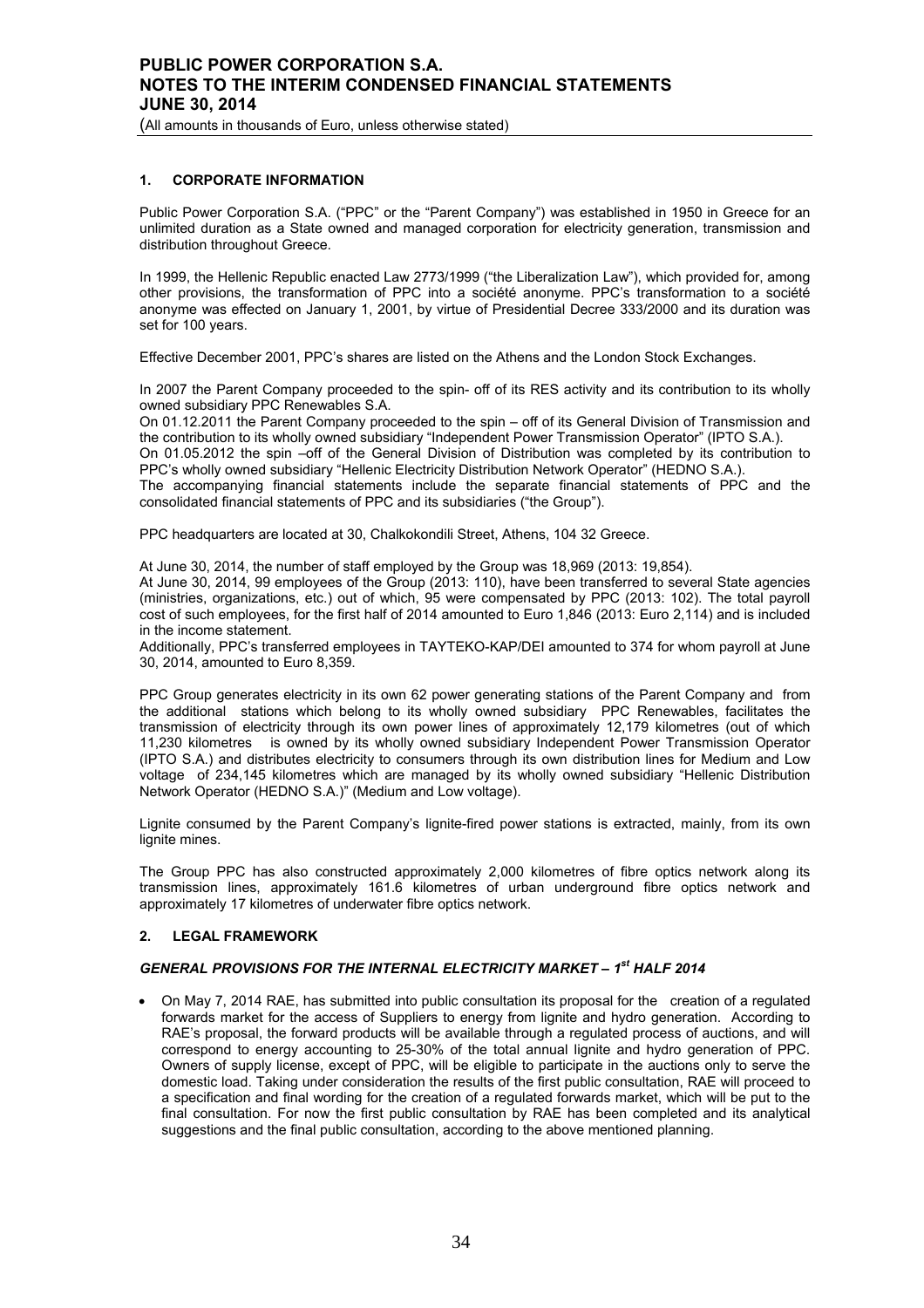## **PUBLIC POWER CORPORATION S.A. NOTES TO THE INTERIM CONDENSED FINANCIAL STATEMENTS JUNE 30, 2014**

(All amounts in thousands of Euro, unless otherwise stated)

#### **2. LEGAL FRAMEWORK (CONTINUED)**

- By the Ministerial Act 15/24.7.2013 (OG A 168/24.07.2013) the restructuring and privatization of PPC was approved, which includes three main steps :
	- 1. Ownership unbundling of IPTO SA.
	- 2. Creation of a new integrated electricity company (providing in detail the process of selling).
	- 3. Privatization of PPC.
- The law 4237/2014 on the ownership unbundling of IPTO SA was voted by the Hellenic Parliament on 06.02.2014 and was published in OG A' 36/12.2.2014. Certain provisions of the original Decree have been amended (OG A' 168/24.07.2013) to simplify the process of the full ownership separation of IPTO SA by PPC SA and the acquisition by the Greek government of 34% of the shares of the company is specified by ensuring registered minority. Τhe signing of sale and purchase of shares representing 66 % of the shares issued by IPTO SA (Share Purchase Agreement or SPA) with the preferred investor that will have been chosen will take place in the second quarter of 2014. This time limit has already been abolished by art. 14 of L. 4273/2014 (OG A' 146/11.07.2014). Finally, it is noted that the amount for the acquisition of the shares representing 34% that will revert to the Greek government may be paid by offsetting due taxes, fees or other requirements of the Greek State towards PPC, from any cause they arise, including future claims and rights.
- In April 2014, the Parent Company's BoD has approved the publishing of an expression of interest (EoI) for the acquisition of of 66% of IPTO's shares. In May 2014, the Parent Company announced that the first phase of the tender process for the acquisition of the 66% of the share capital of IPTO has been completed. Five (5) expressions of interest (EoI) were submitted, of which only one of them to be rejected and therefor the following four companies (in alphabetical order) continue on the second phase of the procedure:
	- 1. Consortium Elia System Operator S.A. & IFM Investors Pty Ltd
	- 2. Public Sector Pension Investment Board
	- 3.State Grid International Development Limited
	- 4.TERNA-Rete Elettrica Nazionale Società per Azioni

In the second phase the shortlisted investors will have the opportunity to contact a full due diligence and will be invited to submit binding financial offers for the acquisition of the 66% shares of IPTO. A virtual data room is already in operation while the first IPTO's management presentations have already taken place to the four selected investors. HSBC Bank Plc, Citigroup Global Markets Ltd and NBG Securities are acting as financial advisors while KLC and Norton Rose Fullbright as legal advisors and PricewaterhouseCoopers as tax – accounting advisors of PPC in the tender process for IPTO.

- By the Law 4273/2014 (OG A' 146/11.07.2014), the creation of a new vertically integrated electricity company in terms of assets, liabilities, human resources and customer base is foreseen. Its activity will be extended in all electricity market branches, i.e. generation, supply and trading. The new company will be contributed by the following generation mix of PPC SA :
- a) the Amyntaion Power Station (Generation Units I & II) with a generation capacity of 600 MW, the Meliti I Power Station with a generation capacity of 330 MW and the license for the future Meliti II Power Station with a generation capacity of 450 MW all of which are lignite power plants
- b) all PPC's mining rights on the lignite concession rights of the Amyntaion (including the Lakkia mine), Kleidi, Lofoi Melitis, the Komnina I & II and the Vevi mines
- c) the Platanovrisi (116 MW), the Thesavros (384 MW), the Agras (50 MW), the Edesseos (19 MW) and the Pournari I & II (334MW) hydro-power plants and
- d) the Komotini natural gas power Plant with a generation capacity of 485 MW.

The new company will also be granted with PPC's electricity supply contracts, together with the ancillary legal relationships and other Supply assets, without the consent of its customers and without the need for these contracts to be drawn up in writing. PPC will be required for a six month period after the completion of the spin – off to refrain from any form of cherry picking policy in re – attracting the customers whose electricity supply contracts were granted to the new company. No electricity supply contracts under the "Supplier of Last Resort" and the "Supplier of Universal Service" regimes as well as those with customers in the Non Interconnected Islands will be granted to the new company. It is noted that the supply contracts to be granted are defined by a decision of PPC's BoD, issued on the basis of a relevant study of experts, in order for them to account for 30% of the total supplied energy of PPC's client base and approximately a 30% of the total of supply contracts per basic and special client category.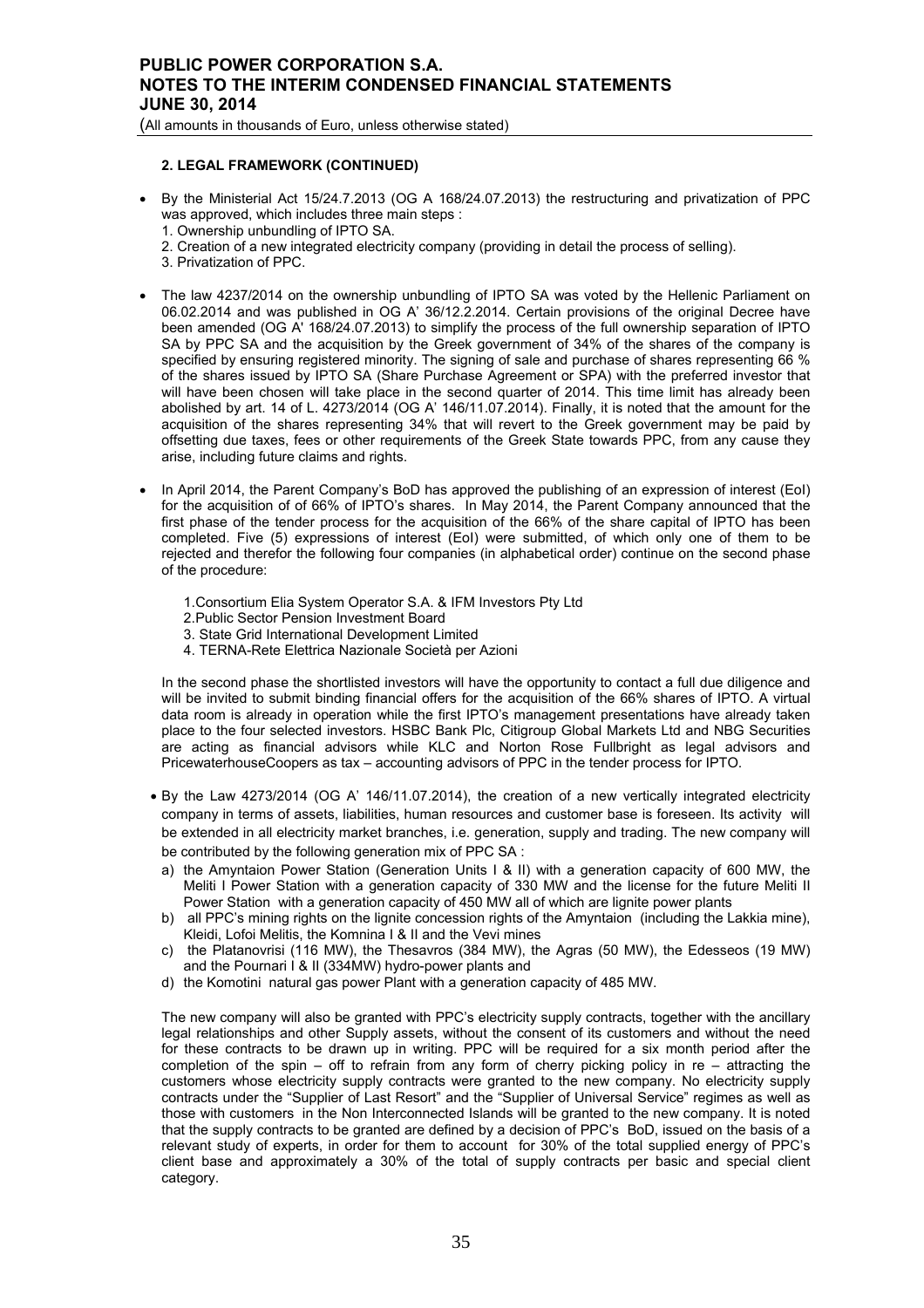(All amounts in thousands of Euro, unless otherwise stated)

#### **2. LEGAL FRAMEWORK (CONTINUED)**

PPC SA will sell all issued shares of the new company to the interested persons who will be elected through an open, international and by the highest bid tender. The price to be achieved through the tender process for the sale, by PPC SA, of the issued shares shall be at least equal to the total book value of the assets transferred, as determined by the international accounting standards, in the first balance sheet to be prepared by the company after the contribution of the sector.

With the completion of the spin-off and, where appropriate, the establishment of a new company, the transfer of assets takes place automatically with near universal succession and the new company shall automatically assume all rights and obligations of PPC relating to the assets and liabilities of the contributed branch.

- The decision of the Interministerial Committee for Restructurings and Privatization was published (Decision 249 – OG B 864/8.4.2014) for the transfer, at no consideration, from the Hellenic State to the HRADF SA , of PPC SA 39,440,000 common shares with voting rights, which corresponds to about 17% of the total paid share capital of the company.
- The Law 4254 was entered into force which, among other, rectifies significant changes to the RES regulatory framework, with the most important of them to be as follows :
	- Redefinition of the compensation amount for the electricity sold by the operating RES and CHP stations, depending on the connection quarter, the installed capacity, the making of investment by using public or non-public aid and on the technical criteria (i.e CHP stations)
	- Removal of the existing provisions for readjustment of sales prices based on prices of the consumer price index rate
	- HEMO / HEDNO will adjust, where necessary, the compensation prices of the energy produced by the entry into force of this Act and will establish a relevant table within four months, which will be notified to RAE and YPEKA .
	- Finally, it is noted that the generation licences and the connection terms offers suspension for the new P/V stations, which had been imposed by the Minister of PEKA in August 2012, is withdrawn.
- The specific regulatory measures of limited duration (up to September 30, 2014) are still in force (Decisions 338/2013 and 339/2013), which are the following :
	- a) Immediate withdrawal of the margin of the variable cost recovery mechanism, i.e. from 10% today to 0% whilst the mechanism itself is fully repealed on  $1<sup>st</sup>$  July 2014. Although market participants and mainly independent power producers expressed their fear for stability problems in the System resulting from the abolition of the mechanism, RAE decided not to extend its validity. At the same time it decided the daily monitoring, by IPTO, of the market so that it can, at any time, take decisions for facing potential problems, either by the activation of the variable cost recover mechanism even for one day or by other appropriate measures. It has also asked from IPTO and LAGIE to express their views on the critical question of the System stability problem.
	- b) Removal, from  $1<sup>st</sup>$  January 2014, the 30% rule on the bidding of the plants.
	- c) Direct reorganization of the capacity assurance transitional mechanism. The existing mechanism remains in force, with important differences.

These measures, as already noted, will be applied until the new mechanisms and measures that already have been proposed and specified by the RAE, under the initiative of the overall reorganization of the domestic electricity market, will replace them.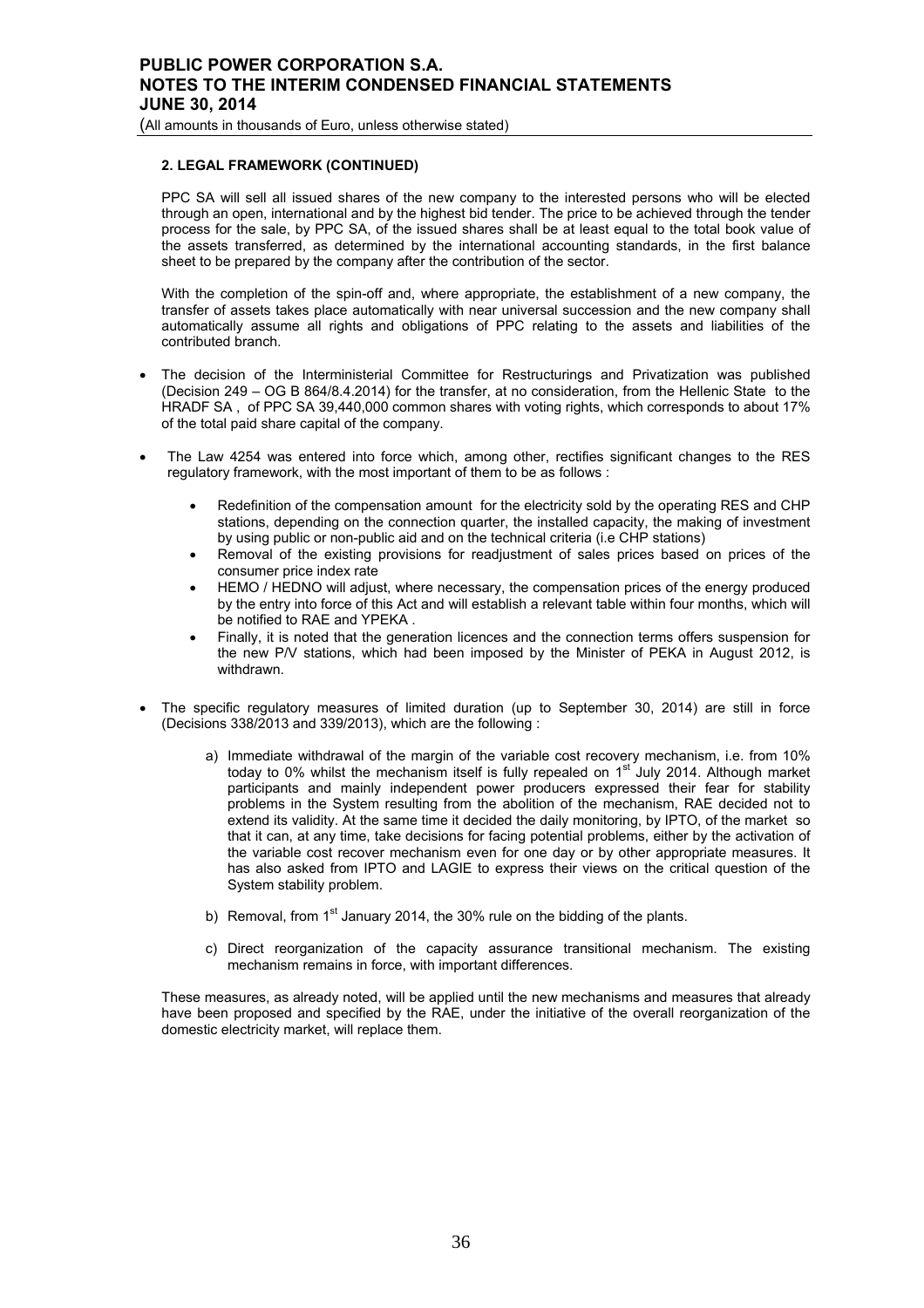(All amounts in thousands of Euro, unless otherwise stated)

## **2. LEGAL FRAMEWORK (CONTINUED)**

- In relation to the specificity by RAE of the new measures, as mentioned above, a joint study by RAE, LAGIE and IPTO is prepared entitled : "Basic Principles of the Design and Roadmap for the adaptation of the domestic electricity market to the requirements of the target model". In the context of the work group, the international consultant ECCO International Inc is preparing the above study which contains three phases for the complete redesign of the domestic wholesale market and the proposals for the detailed roadmap. The first phase has already been completed , describing the forward contracts market, the possibility for bilateral contracts between producers and suppliers out of the daily market, the bids per unit (like Italy) and not per portfolio of units (like France, Germany), the change of rules for the daily market and the bidding procedure, the change of the Day Ahead Scheduling resolving methodology (DAS, continuous intraday trading), creation of a discrete ancillary services market and balancing market. The above regulations are extensively analysed in the second phase of the project being already in process, while the completion of the whole project is expected in September 2014 where it will be put on a public consultation.
- RAE, with its Decision 111/2014, defined that PPC's Units: Ptolemais 1, Megalopoli 1 and 2, Lavrio-Keratea I, Aliveri 3 and 4 and LIPTOL 1 and 2 as the units corresponding to the new units Lavrio-Keratea V and Aliveri V decided the final decommissioning of Megalopoli units 1 and 2 and LIPTOL units 1 and 2, after PPC's proposal and IPTO's agreement, according to to the provisions of L. 4001 and the Grid Control Code. The position in cold reserve of the units Aliveri 3 and 4 and Lavrio-Keratea was still being examined.

With a later Decision (343/2014) it announced that the units Aliveri 3 and 4 and Lavrio-Keratea 1 are being posed in cold reserve status by the end of 2015, according to the provisions of the Grid Control Code because of their necessity for the supply security of the System. IPTO will manage each unit in cold reserve through contracts to be concluded with PPC S.A.

# **HELLENIC ELECTRICITY TRANSMISSION SYSTEM (HETS)**

- The Ten-Year Development Program of the Hellenic Electricity Transmission System for the period 2014-2023 was approved (RAE's Decisions 560/2013/OG B' 3297/24.12.2013 and 77A/2014/OG Β΄556/05.03.2014, respectively).
- The 2013 Annual Report of the Compliance Officer of the IPTO, concerning the new measures taken by IPTO SA on the implementation of the Compliance Program was approved. The conditions in which that report is published shows the specificity of the impending change in the ownership of the company provided by L.4237/2014, with the sale of most of the shares of the parent company PPC SA to a private investor (66%) and to the State (34%). Once the transfer of ownership is completed, the company will no longer be a subsidiary of the vertically integrated company and therefore will not be subjected, according to Directive 2009/72/EC, to the Independent Transmission Operator (ITO) model. The Supervisory Board and the Compliance Officer are not foreseen by the Directive and may be repealed by the new law regulating the Operator status under the new ownership.

This report is structured in four axes :

- The independence of the company against the shareholder, as well as the trade relations with PPC group, for which special arrangements are provided for.
- The compliance measures taken by the company, the Compliance Program and the proposed reforms.
- The main functions of the company, emphasizing on the points that require special attention in terms of the compliance.
- The conclusions and recommendations for significant improvements
- The guarantees for 2014 were approved, according to art. 179 of the Grid Control Code and the Market Manual (RAE's Decision 44/2014).
- RAE has approved the calculation basis for the cost of losses proposed by the Transmission Operator and defined the Losses Unit Cost in the context of the of the ITC implementation, for the year 2014, to 65€/MWh (OG B' 501/2014)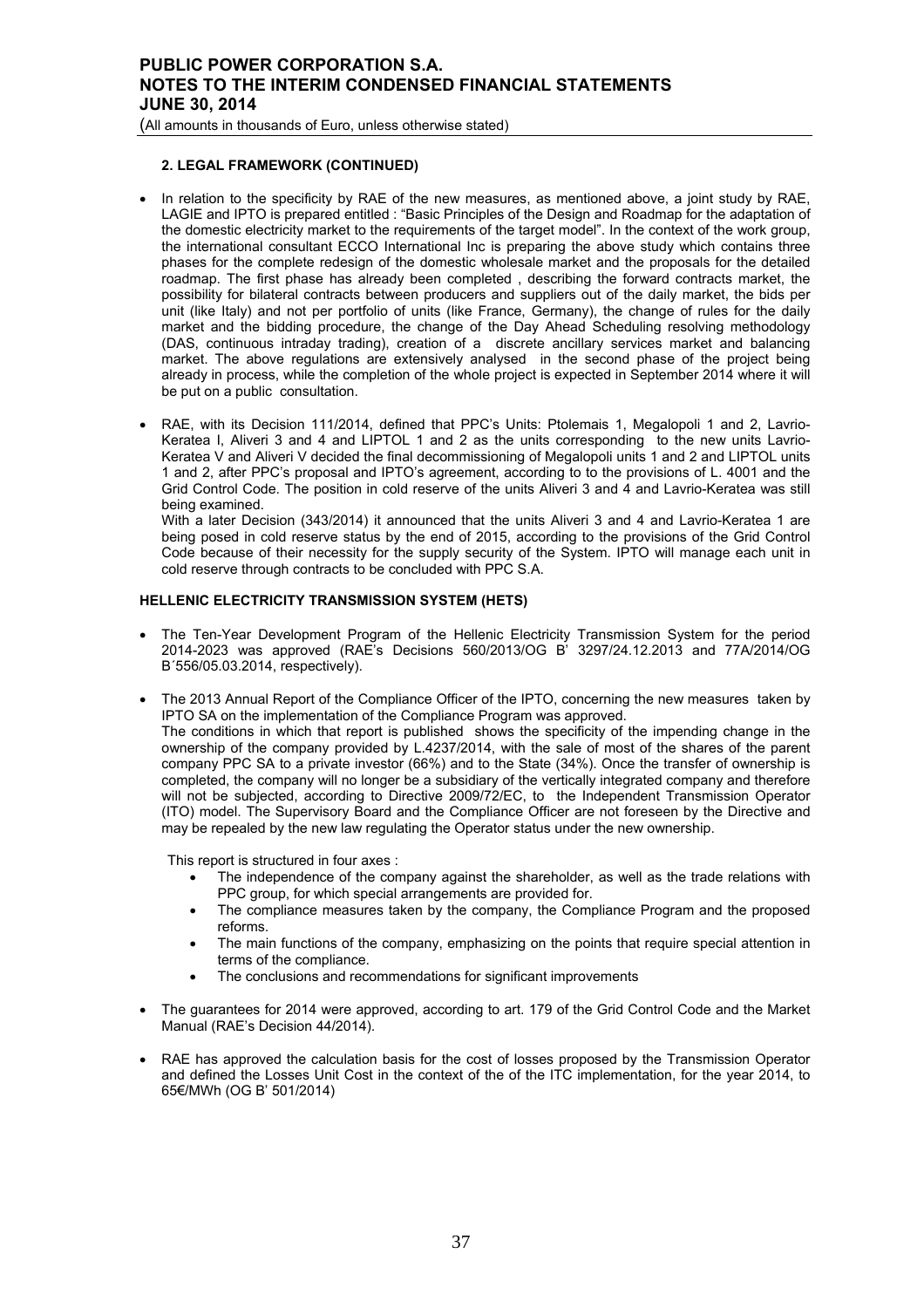### **2. LEGAL FRAMEWORK (CONTINUED)**

- The transmission system use charges were defined for the year 2014 (RAE's Decision 195/2014). The new charges, which will apply from June 1st 2014, results into the following changes per customers categories :
	- A reduction of 4.9% for the High Voltage (large industries) unit charges compared to current rates
	- A decrease of 29% for the Medium Voltage (medium- sized industries , large and medium-sized commercial and small business) unit charges transmission charges, compared to current rates
	- An increase of 0.5% and 0.8% (for both System and Network usage fees) for the Low Voltage (households) charges, compared to current rates

Furthermore the rate of return on the Regulated Asset Base (nominal, pre-tax) was increased to 8,5% versus the older 8%.

• The calculation methodology for the required revenue of the Operator of the hellenic electricity transmission system as well as the relevant articles amendments of the grid control Code were defined by RAE's Decisions 339/2014 and 340/2014, where the definition of the regulatory period, the parameters defining the required revenue, the establishment of the regulatory asset base and the motivation mechanisms for the calculation of the regulated charges are described.

#### **HELLENIC ELECTRICITY DISTRIBUTION NETWORK (HEDN)**

- The operation code of electrical systems of the Non Interconnnected Islands (NII Code) was adopted by RAE's Decision (OG B' 304/11.02.2014). It's application was predicted to occur gradually through a 5 year transitional phase, which was considered necessary for the gradual development and installation of the necessary infrastructure and the appropriate and adequate staffing of the NII Operator.
- Following a public consultation RAE has published the calculation methodology of the compensation for PSOs in the Non- Interconnected islands (RAE Decision 14/2014, OG B' 270/07.02.2014) (2013: Euro 811,278)
- The fair return on the value of the regulated asset base was also defined, based on the nominal pre-tax interest rate in applying the methodology of calculation of the compensation for covering the PSO provision cost in the NII as well as on the Contracts between HEDNO and PPC as a supplier and generator of conventional units in NII. The fair return for the generation activity in NII for the years 2012 and 2013 was established to be the nominal pre-tax rate of 8 %. For the year 2014 (and till the readjustment of the return for the monopolistic activities of transmission and distribution systems) the nominal pre-tax rate of 8 % will be applied as the fair return for the same methodology implementation, for the Contracts and for the participation of the producers in the NII.
- By RAE's Decision 82/2014 the terms and restrictions of the Exclusivity License for HEDN granted to PPC, according to Art. 122 of L.4001/2011, were defined while by RAE's Decision 83/2014 HEDNO was awarded HEDN's Management License according to art.126 of L. 4001/2011.
- The budgeted weighted variable cost of the conventional units electricity generation in the noninterconnected islands was defined for the first half of 2014, at 170.04 €/MWh (RAE's Decision 138/2014), while the prior year average variable cost of the energy generated from conventional units in the non-interconnected islands for 2013 was defined at 177,34 €/MWh (RAE Decision 313/2014).
- Following RAE's Decision 665/2013 and HEDNO's S.A. Final Proposal for the improvement and the redesign of the "Guaranteed Services" Program, RAE approved HEDNO's S.A. "Guaranteed Services" Program for the first period from 01.04.2014-31.12.2015 with being entry into force at 01.04.2014 (Decision 165/2014)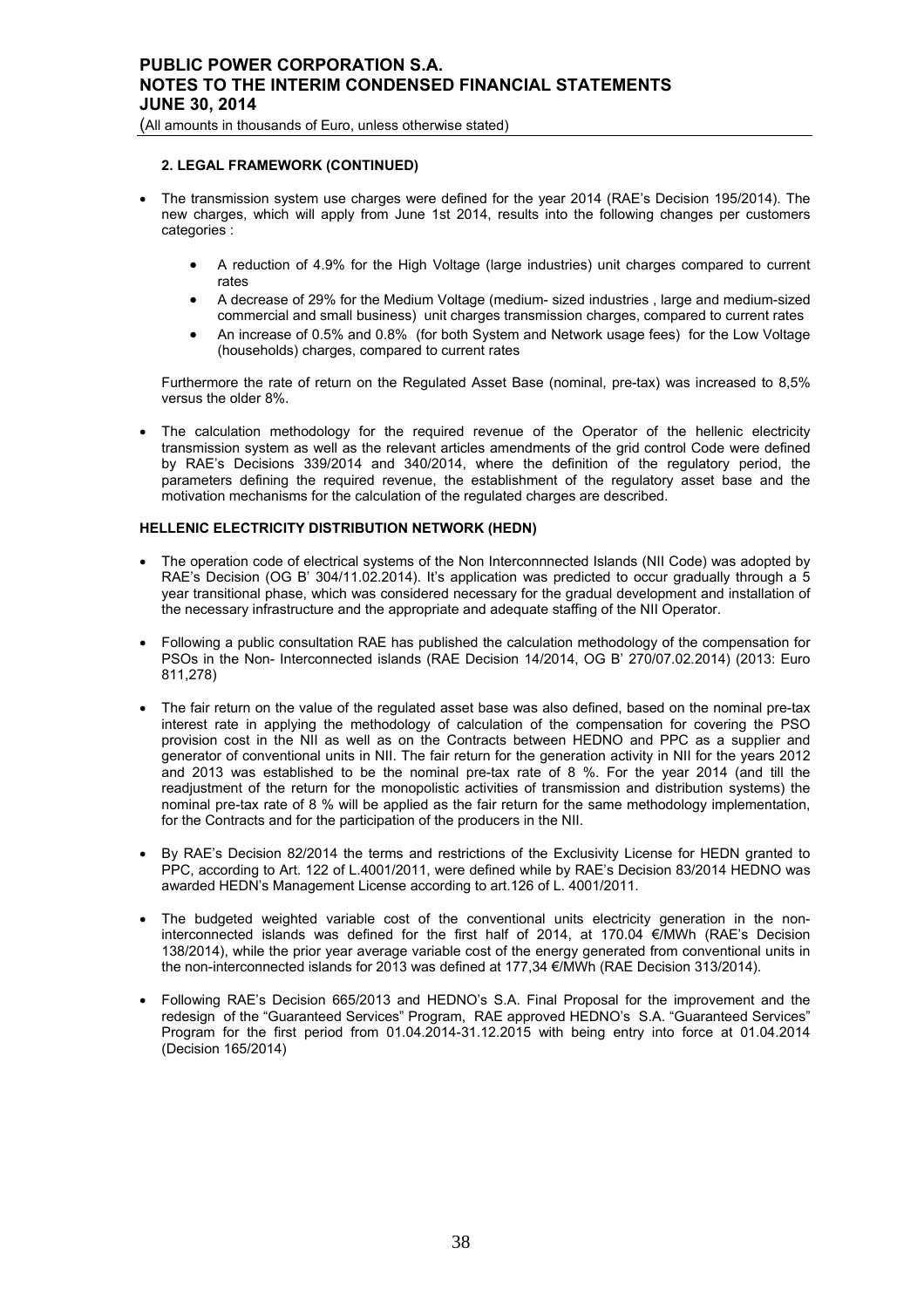## **2. LEGAL FRAMEWORK (CONTINUED)**

- The distribution network use charges were defined for the year 2014 (RAE's Decision 196/2014). The new charges, which will apply from June 1st 2014, result into the following changes per customers categories :
	- For customers connected to the medium voltage (medium-sized industries, large and mediumsized commercial and small business), the use of network charges are decreased by 1.8% for the energy part and are increased by 3.4% for the capacity part.
	- For household customers at low voltage, the total increase (cumulatively for the System and the Network) is between 0.5% and 0.8%.

Furthermore the rate of return on the Regulated Asset Base (nominal, pre-tax) was increased to 8,5% versus the older 8%.

## **CODES AND MANUALS**

LAGIE announced to the participants that under Article 25 of the Power Exchange Code, from January 1st 2014, and especially for the first step of the stepwise function of the thermal units energy injection priced bid, the submission of energy price lower than the administratively defined minimum energy offer price will not be allowed for energy quantity not exceeding 30% of the total amount of energy available to an allocation period (paragraphs 1 and 2 of Article 25 of the Power Exchange Code not valid anymore).

## **PUBLIC SERVICE OBLIGATIONS (PSOs)**

- To ensure public service obligations supply (PSOs) in the electricity sector, a legislative regulation was published (L.4067/2012 - OG A' 79 / 9.4.2012) according to which, from 1.1.2012 the persons liable for the PSOs are the respective users of each electricity supply, in order for the electricity suppliers to be able to provide electricity continuously and without impediments. The PSO charge is paid to the above mentioned suppliers with a distinct charge to the bills they receive. By the effect date of the above mentioned Law the Ministerial Decision of the Ministry for the Environment, Energy and Climate Change 1.17/2123/2857/2010 and RAE' Decision 1527/2011 are abolished. In article 36 para. 2 of the same Law the complete hedging for the PSOs provision cost by the Suppliers, was enacted since it is defined that "From the revenues of the special account a full hedging is paid to the Supply Licenses' holders that provide PSOs"
- The maximum limit of the annual customer charge per consumption point, for covering the PSOs charges for the year 2014, was defined to Euro 803.977 (Decision 84/2014).
- Based on the methodology that was defined for the annual accountably calculation of the compensation for providing PSOs in the non-interconnected islands (NII), the final compensation for this service were defined in order for the relevant settlements to take place : a) the annual compensation amounts for 2012 and 2013, per NII system, owed to the sole supplier PPC SA are Euro 783.974 and Euro 771.201 respectively, b) the annual compensation amounts for the large families tariffs for 2012 and 2013 are Euro 11.480 and Euro 10.900 respectively and c) the annual compensations for the social household tariffs for 2012 και 2013 are Euro 15.092 and Euro 33.633 respectively (RΑΕ Decision 356/2014 – OG Β 1873/10.7.2014). For these amounts to be reflected in the electricity bills, a legislative act is required.

#### **PPC TARIFFS**

- On RAE's opinion, a new special tariff in the context of Social Household Tariff was established, which will cover the vulnerable customers taking part on common meals organized by Municipalities, Church and Prefectures (integrated in social and welfare facilities) on November 1st 2013, and who have been disconnected from the power grid, due to arrears to the supplier. The tariff will concern the free provision of electricity, as for its competitive part. There will a charge only for the regulated charges, third parties (municipalities, NERIT) charges and taxes. Any arrears will remain valid and will not be written off. The inclusion in the new special tariff will be valid for a four month period. The free consumption limit for the four months will be the amount of 800 kWh (RAE Opinion 1/2014).
- A new class of beneficiaries, persons being unemployed for a time period less than the one covered by SHT, was established to meet the need to provide cheaper electricity. The beneficiaries of this class are directly controlled by the Employment Agency for the quarterly period of continuous unemployment, but retrospectively for whether their income meets the criteria, so that there will be a direct response to the real needs. After one year of inclusion, that class will be merged with the already existing SHT class. Moreover, the institutional framework is created to cover vulnerable consumers who are disconnected from the distribution network due to debts, in order to be reconnected in the status of a reduced tariff for covering their basic energy needs (OG 1657/23.6.2014 - Modification of 16027 Ministerial Decision for the Implementation of the Social Household Tariff, which puts it into force.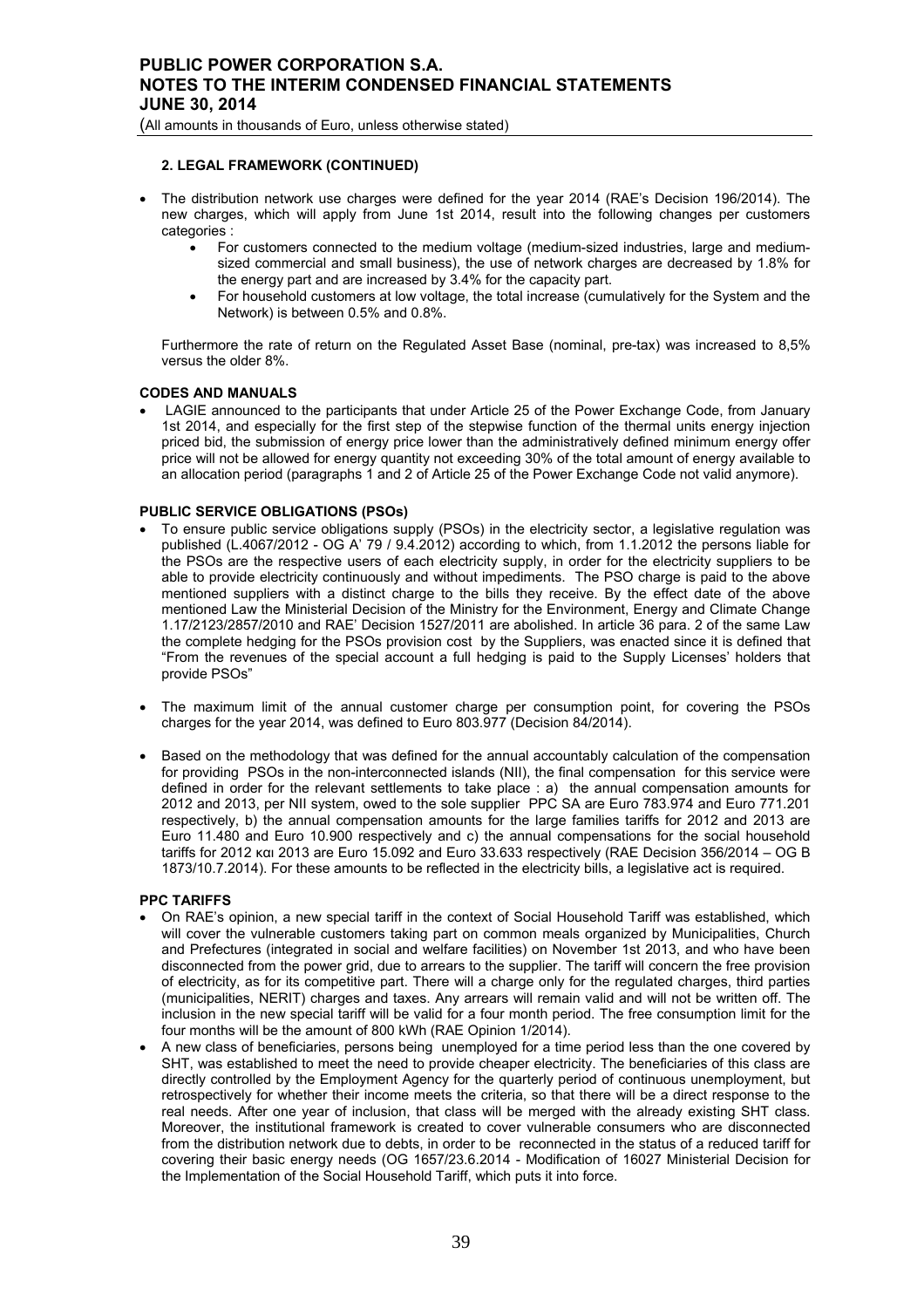## **2. LEGAL FRAMEWORK (CONTINUED)**

• In order to be harmonized with European rules PPC SA proceeded with new cost reflective tariffs in certain categories, applied as from July 25, 2014. The adjustments are based on the reduction of crosssubsidies and lead to a proportional pricing of the consumption based on the cost.

In summary, the changes in PPC electricity tariffs concern :

- For the professional invoice Γ21, for the vast majority of professionals, including public spaces, the weighted average reduction is 3.4% in the total bill.
- For the professional invoice Γ22, the weighted average reduction is 1% in the total bill.
- For the professional invoice Γ23, the weighted average reduction is 2.2% in the total bill.
- The removal of the household billing scale consumption up to 800 KWh for a four month period and its integration to the next scale, which in turn leads to a weighted average increase of 11.1% in the total bill.
- The tariffs of all other household customers who consume more than 800 KWh or a four month period remain unchanged, as well as the night tariff which is used internationally and widely, to promote the rational use of energy.
- The total number of vulnerable consumers and those integrated into the SHT are not affected.

## **ETMEAR – SPECIAL FEE FOR THE REDUCTION OF CO2 EMISSIONS (ex RES Fee)**

- According to RAE's Decision 175/2014 the new weighted readjustment of ETMEAR was defined at 19,73€/MWh, valid from 1st April 2014, so as to achieve the by Law 4111/2013 mandatory target of achieving a zero deficit at the end of 2014. Similarly the allocation coefficients of the Special Fee revenues, the final amounts of the allocated required revenue by the Special Fee and the charges of the Special Fee per Customer category were also defined. For the accurate determination of the amount of the readjustment it was taken into account, inter alia, the following: a) the voting of L.4254/2014, where additional provisions are introduced for the improvement of the Special Account, through which an additional saving is achieved, and b) the calculation of the required revenue from ETMEAR for the period April - December 2014 at 781.57 million €, according to the last Monthly Bulletin of the Special Account of RES & CHP of LAGIE SA).
- By voting L.4254 and until the completion of the pending procedure for assessing its impact on the sustainability of the special account (which is expected to be completed in late September 2014), RAE considered appropriate to maintain the same level of ETMEAR unit charges for all categories of customers, according to the decision 175/2014 (RAE Decision 355/2014). Simultaneously it continues to monitor the progress of the procedures integration for the implementation of Law 4254/2014 and the assessment of the effects of the implementation, taking into account the data and the Monthly Bulletin Monitoring of the Special Account of LAGIE SA, by monthly calculating and publicizing the inputs and outputs progress in relation to the balance of the Special Account. Based on these data, within the second half of 2014 it will take a new decision on the level of ETMEAR unit charges, if necessary and at levels that will be finalized in the same Decision of the Authority, in case the measures for the final settlement of the above obligation of balancing the special Account have not sufficiently worked.
- According to the ministerial Decision 4123/5.3.2014 of the Minister of Environment and Climate Change the calculation methodology of ETMEAR was modified so that the ETMEAR charge for medium voltage customers with a total consumption of more than 13 GWh per supply will correspond to the High Voltage ones.
- Furthermore the maximum annual Customer charge per consumption of ETMEAR was determined in the amount of 991.000 €. for 2014 (RAE's Decision 85/2014).

### **OTHER ISSUES**

- RAE's Decisions were published a)regarding the approval of the Annual Load Balancing Planning of the natural gas transmission System for the Year 2014 and the approval of the capacity part of ESFA bound by DESFA SA for the load balancing for the Year 2014 (Decision 637/2013), b) the approval of amendments of the Annual Load Balancing Planning for the Year 2013 and the approval of the capacity part of ESFA bound by DESFA SA for the load balancing for the Year 2013 (Decision 636/2013).
- The annual compensatory fees for RAE were readjusted for 2014 according to the rate change of the Consumer Price Index for the year 2013, applicable to those participating in the electricity market. For the licensed Generators, the amount is set at 8,26  $\varepsilon$ /MW, while for the licensed Suppliers is set at 0,07  $\varepsilon$ / MW (RAE Decision 101/2014).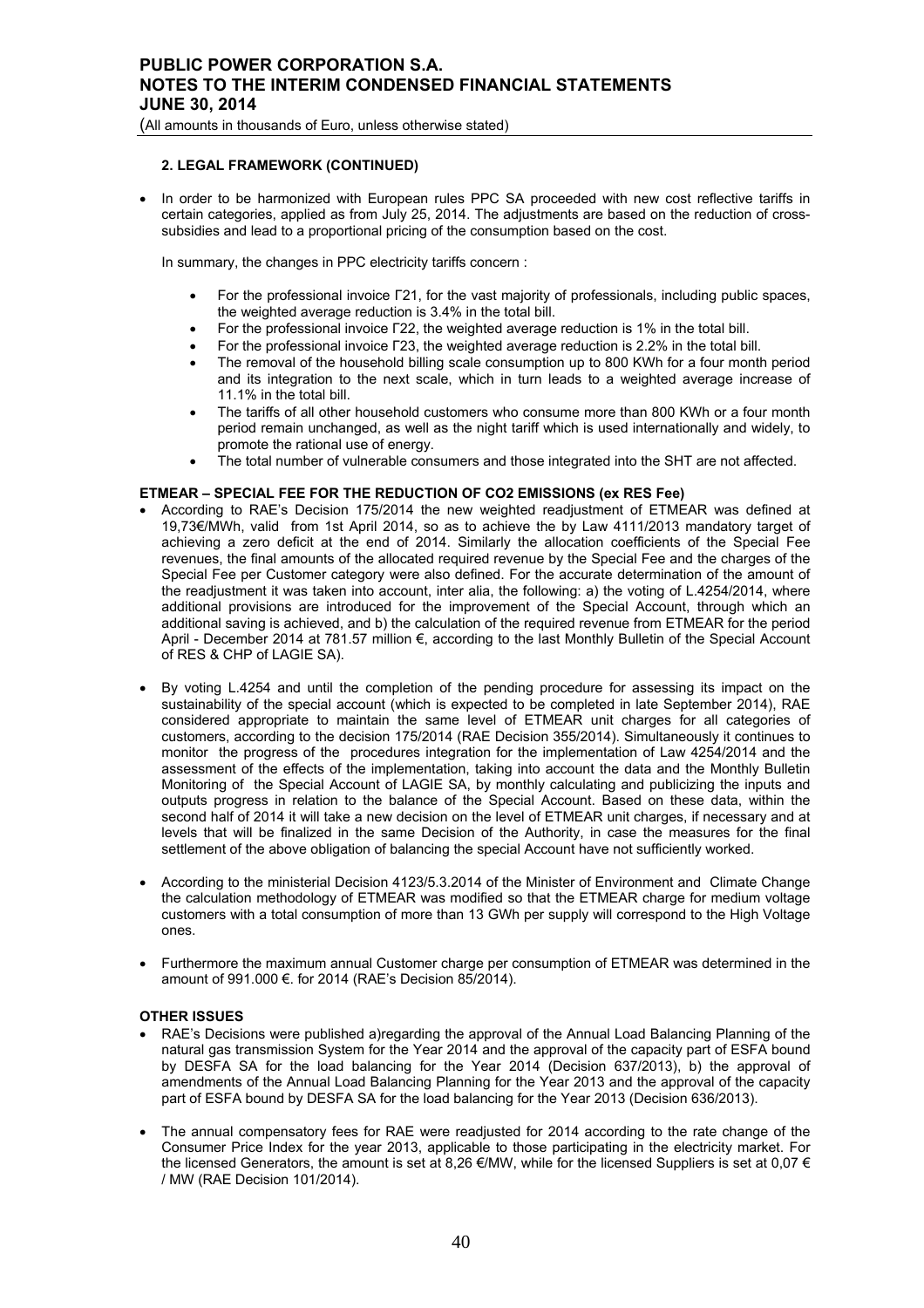## **2. LEGAL FRAMEWORK (CONTINUED)**

- RAE submitted to the Ministry for the Environment, Energy and Climate Change its final proposal for the modification of L. 4001/2011 aiming at the implementation of the necessary provisions concerning the a) activity of operating the charging infrastructure for electric vehicles and b) the activity of charging the electric vehicles.
- By the Law 4278/2014 it was decided that the debts to PPC by the entities of the General Government of Attica, resulted from electricity consumption for lighting of streets and other public spaces and from the operation of traffic lights, for the period up to 31/12/2013 have to be paid off. The amounts per year and per entity as well as the procedure for the payment of the related costs will be specified in a ministerial decree.

# **3. BASIS OF PREPARATION ND PRINCIPAL ACCOUNTING POLICIES**

# **3.1 BASIS OF PREPARATION**

# *Basis of preparation of financial statements*

The accompanying interim condensed consolidated and separate financial statements ("financial statements") for the six month period ended June 30, 2014 have been prepared in accordance with IAS 34 "Interim Financial Reporting" which defines the form and the content of the interim financial statements. The accompanying financial statements do not include all the information and disclosures required in the annual financial statements and should be read in conjunction with the latest annual financial statements as at December 31, 2013 made publicly available.

The accompanying financial statements have been prepared under the historical cost convention (except for tangible assets, financial assets "held – for – sale" and derivative financial assets that have been measured at fair value), assuming that PPC and its subsidiaries will continue as a going concern. The financial statements are presented in thousands of Euro and all values are rounded to the nearest thousand, except when otherwise indicated.

*Approval of Financial Statements*: The Board of Directors approved the accompanying financial statements for the six month period ended June 30, 2014, on August  $28<sup>th</sup>$ , 2014.

# **3.2 CHANGES IN ACCOUNTING POLICIES**

The accounting policies adopted are consistent with those of the previous financial year except for the following amended IFRSs which have been adopted by the Group as of 1 January 2014:

- IAS 28 Investments in Associates and Joint Ventures (Revised)
- IAS 32 Financial Instruments: Presentation (Amended) Offsetting Financial Assets and Financial Liabilities
- IFRS 10 Consolidated Financial Statements, IAS 27 Separate Financial Statements
- **IFRS 11 Joint Arrangements**
- IFRS 12 Disclosures of Interests in Other Entities
- IAS 39 Financial Instruments (Amended): Recognition and Measurement Novation of Derivatives and Continuation of Hedge Accounting
- IAS 36 Impairment of Assets (Amended) Recoverable Amount Disclosures for Non-Financial Assets
- IFRIC Interpretation 21: Levies

# • **IAS 28 Investments in Associates and Joint Ventures (Revised)**

As a consequence of the new IFRS 11 Joint arrangements and IFRS 12 Disclosure of Interests in Other Entities, IAS 28 Investments in Associates, has been renamed IAS 28 Investments in Associates and Joint Ventures, and describes the application of the equity method to investments in joint ventures in addition to associates. This revision has no impact on the Group's financial position or results.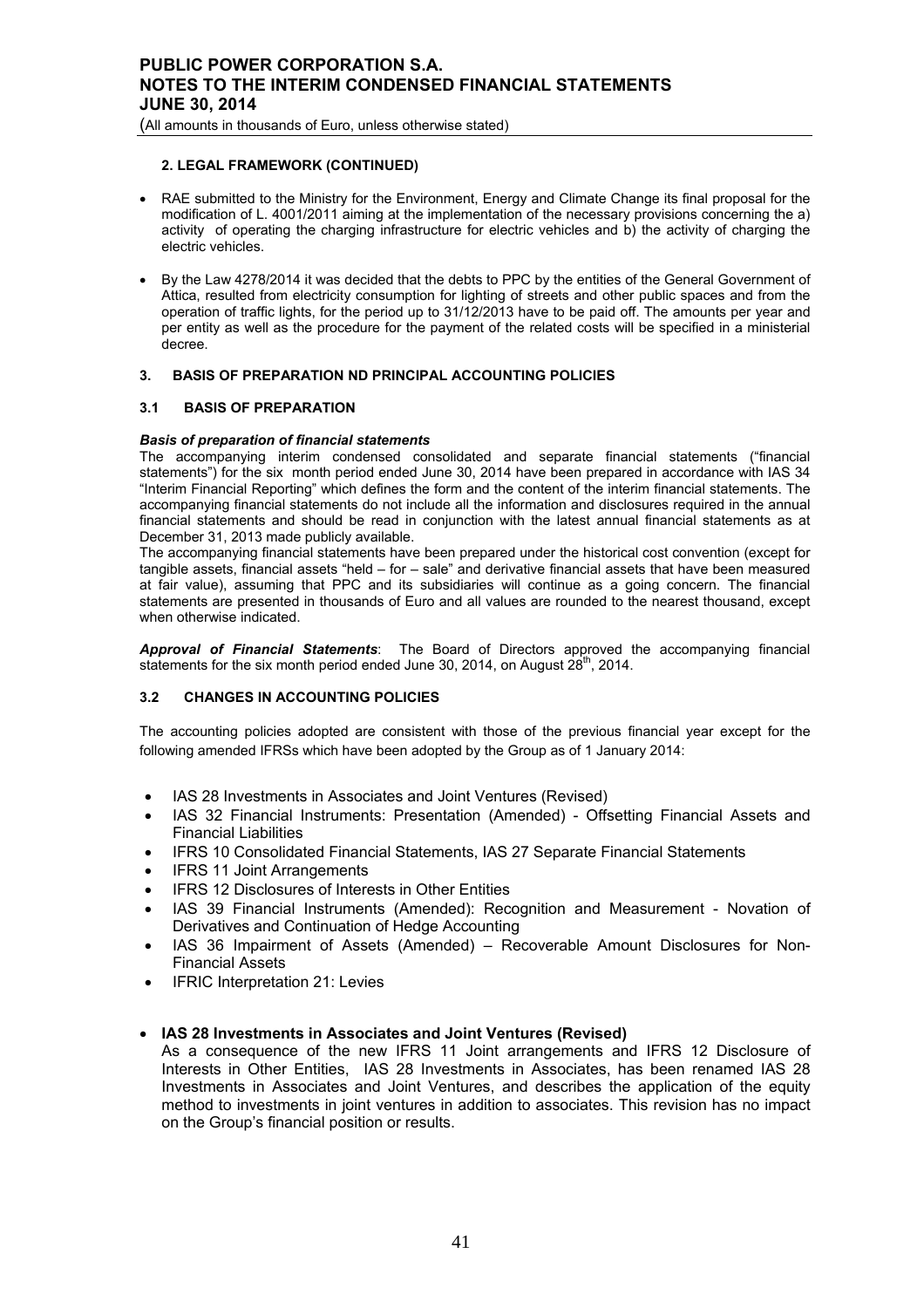(All amounts in thousands of Euro, unless otherwise stated)

## **3.2 CHANGES IN ACCOUNTING POLICIES (CONTINUED)**

• **IAS 32 Financial Instruments: Presentation (Amended) - Offsetting Financial Assets and Financial Liabilities** 

These amendments clarify the meaning of "currently has a legally enforceable right to set-off". The amendments also clarify the application of the IAS 32 offsetting criteria to settlement systems (such as central clearing house systems) which apply gross settlement mechanisms that are not simultaneous. This revision has no impact on the Group's financial position or results.

# • **IFRS 10 Consolidated Financial Statements, IAS 27 Separate Financial Statements**

IFRS 10 replaces the portion of IAS 27 Consolidated and Separate Financial Statements that addresses the accounting for consolidated financial statements. It also addresses the issues raised in SIC-12 Consolidation — Special Purpose Entities. IFRS 10 establishes a single control model that applies to all entities including special purpose entities. The changes introduced by IFRS 10 will require management to exercise significant judgment to determine which entities are controlled and therefore are required to be consolidated by a parent, compared with the requirements that were set in IAS 27. This revision has no impact on the Group's financial position or results.

# • **IFRS 11 Joint Arrangements**

IFRS 11 replaces IAS 31 Interests in Joint Ventures and SIC-13 Jointly-controlled Entities — Non-monetary Contributions by Venturers. IFRS 11 removes the option to account for jointly controlled entities (JCEs) using proportionate consolidation. Instead, JCEs that meet the definition of a joint venture must be accounted for using the equity method. This revision has no impact on the Group's financial position or results.

# • **IFRS 12 Disclosures of Interests in Other Entities**

IFRS 12 includes all of the disclosures that were previously included in IAS 27 relating to the consolidated financial statements, as well as all of the disclosures that were previously included in IAS 31 and IAS 28. These disclosures relate to an entity's interests in subsidiaries, joint arrangements, associates and structured entities. A number of new disclosures are also required. This revision has no impact on the Group's financial position or results.

• **IAS 39 Financial Instruments (Amended): Recognition and Measurement - Novation of Derivatives and Continuation of Hedge Accounting**  Under the amendment there would be no need to discontinue hedge accounting if a hedging

derivative was novated, provided certain criteria are met. The IASB made a narrow-scope amendment to IAS 39 to permit the continuation of hedge accounting in certain circumstances in which the counterparty to a hedging instrument changes in order to achieve clearing for that instrument. This revision has no impact on the Group's financial position or results.

• **IAS 36 Impairment of Assets (Amended) – Recoverable Amount Disclosures for Non-Financial Assets** 

These amendments remove the unintended consequences of IFRS 13 on the disclosures required under IAS 36. In addition, these amendments require disclosure of the recoverable amounts for the assets or CGUs for which impairment loss has been recognized or reversed during the period. This revision has no impact on the Group's financial position or results.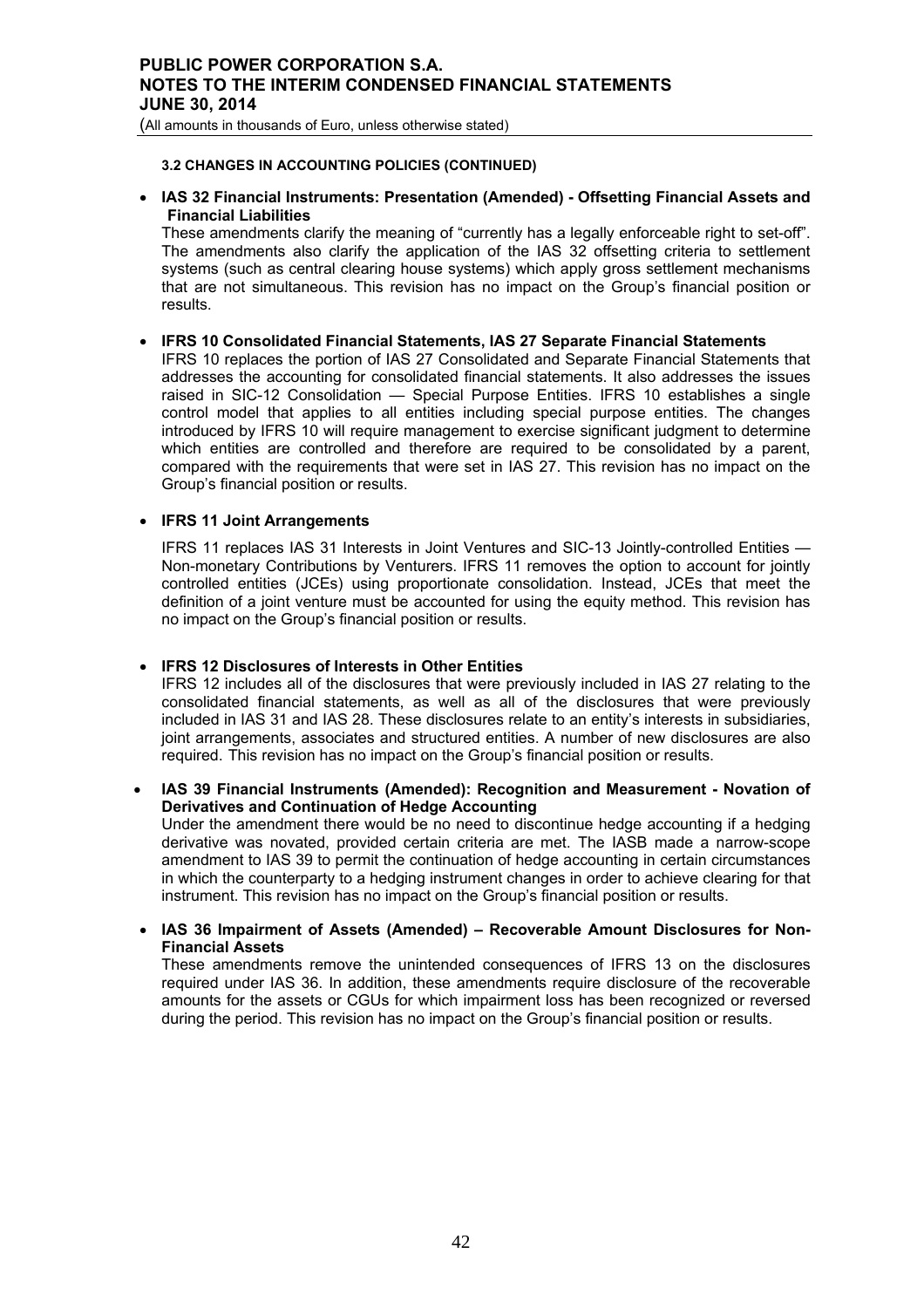(All amounts in thousands of Euro, unless otherwise stated)

# **3.2 CHANGES IN ACCOUNTING POLICIES (CONTINUED)**

# • **IFRIC Interpretation 21: Levies**

The Interpretations Committee was asked to consider how an entity should account for liabilities to pay levies imposed by governments, other than income taxes, in its financial statements. This Interpretation is an interpretation of IAS 37 Provisions, Contingent Liabilities and Contingent Assets. IAS 37 sets out criteria for the recognition of a liability, one of which is the requirement for the entity to have a present obligation as a result of a past event (known as an obligating event). The Interpretation clarifies that the obligating event that gives rise to a liability to pay a levy is the activity described in the relevant legislation that triggers the payment of the levy. This revision has no impact on the Group's financial position or results.

In addition to those standards and interpretations that have been disclosed in the financial statements for the year ended 31 December 2013, the following new standards, amendments to standards and interpretations have been issued but are not effective for the financial year beginning 1 January 2014 and have not been early adopted from the Group:

• **IAS 16 Property, Plant & Equipment and IAS 38 Intangible assets (Amendment): Clarification of Acceptable Methods of Depreciation and Amortization**  The amendment is effective for annual periods beginning on or after 1 January 2016. The amendment provides additional guidance on how the depreciation or amortization of property, plant and equipment and intangible assets should be calculated. This amendment clarifies the principle in IAS 16 Property, Plant and Equipment and IAS 38 Intangible Assets that revenue reflects a pattern of economic benefits that are generated from operating a business (of which the asset is part) rather than the economic benefits that are consumed through use of the asset. As a result, the ratio of revenue generated to total revenue expected to be generated cannot be used to depreciate property, plant and equipment and may only be used in very limited circumstances to amortise intangible assets. The amendment has not yet been endorsed by the EU. The management of the Group is in the process of assessing the impact

# • **IAS 19 Defined Benefit Plans (Amended): Employee Contributions**

of this amendment on the Group's financial statements.

The amendment is effective from 1 July 2014. The amendment applies to contributions from employees or third parties to defined benefit plans. The objective of the amendment is to simplify the accounting for contributions that are independent of the number of years of employee service, for example, employee contributions that are calculated according to a fixed percentage of salary. This amendment has not yet been endorsed by the EU. The management of the Group is in the process of assessing the impact of this amendment on the Group's financial statements.

# • **IAS 27 Separate Financial Statements (amended)**

The amendment is effective from 1 January 2016. This amendment will allow entities to use the equity method to account for investments in subsidiaries, joint ventures and associates in their separate financial statements and will help some jurisdictions move to IFRS for separate financial statements, reducing compliance costs without reducing the information available to investors. This amendment has not yet been endorsed by the EU. The management of the Group is in the process of assessing the impact of this amendment on the Group's financial statements.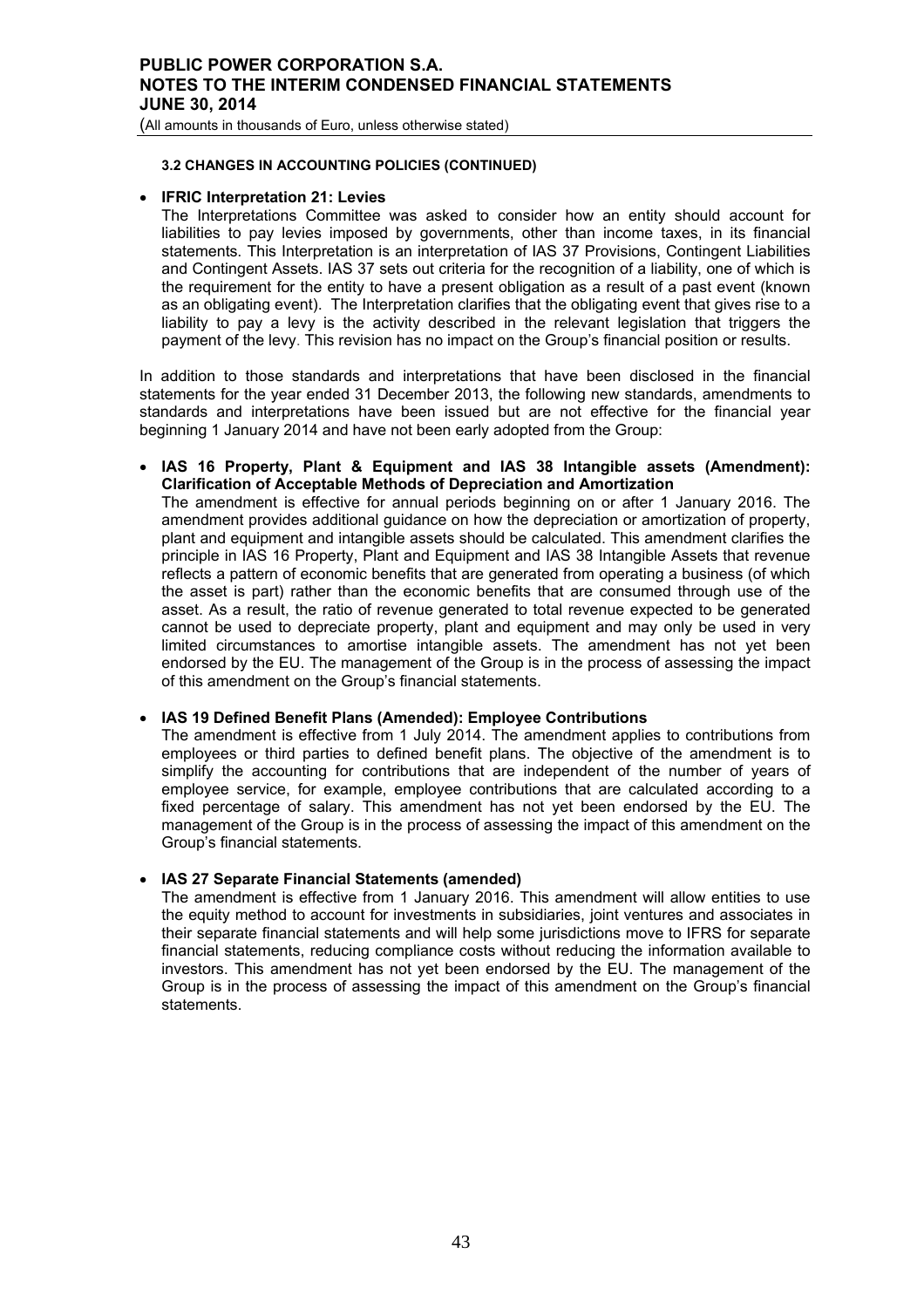(All amounts in thousands of Euro, unless otherwise stated)

# **3.2 CHANGES IN ACCOUNTING POLICIES (CONTINUED)**

• **IFRS 9 Financial Instruments: Classification and Measurement and subsequent amendments to IFRS 9 and IFRS 7-Mandatory Effective Date and Transition Disclosures; Hedge Accounting and amendments to IFRS 9, IFRS 7 and IAS 39**  The new Standard is effective for annual periods beginning on or after January1st, 2018. IFRS 9 reflects IASBs work on the replacement of IAS 39 and is being published in three phases. Phase 1 applies to classification and measurement of financial assets and financial liabilities as defined in IAS 39. The adoption of the first phase of IFRS 9 will have an effect on the classification and measurement of financial assets, but will not have an impact on classification and measurement of financial liabilities. In phases 2 and 3, IASB will address hedge accounting and impairment of financial assets, introducing additional accounting requirements for financial instruments, though a substantial revision of hedge accounting allowing entities to better reflect their risk management activities in the financial statements, as well as changes on the so-called 'own credit' issue treatment. This standard and subsequent amendments have not yet been endorsed by the EU. The Group will quantify the effect in conjunction with the other phases, when the final standard including all phases is issued.

# • **IFRS 11 Joint arrangements (Amendment): Accounting for Acquisitions of Interests in Joint Operations**

The amendment is effective for annual periods beginning on or after 1 January 2016. IFRS 11 addresses the accounting for interests in joint ventures and joint operations. The amendment adds new guidance on how to account for the acquisition of an interest in a joint operation that constitutes a business in accordance with IFRS and specifies the appropriate accounting treatment for such acquisitions. The amendment has not yet been endorsed by the EU. The management of the Group is in the process of assessing the impact of this amendment on the Group's financial statements.

# • **IFRS 14 Regulatory Deferral Accounts**

The standard is effective for annual periods beginning on or after 1 January 2016. The aim of this interim standard is to enhance the comparability of financial reporting by entities that are engaged in rate-regulated activities, whereby governments regulate the supply and pricing of particular types of activity. This can include utilities such as gas, electricity and water. Rate regulation can have a significant impact on the timing and amount of an entity's revenue. The IASB has a project to consider the broad issues of rate regulation and plans to publish a Discussion Paper on this subject in 2014. Pending the outcome of this comprehensive Rateregulated Activities project, the IASB decided to develop IFRS 14 as an interim measure. IFRS 14 permits first-time adopters to continue to recognise amounts related to rate regulation in accordance with their previous GAAP requirements when they adopt IFRS. However, to enhance comparability with entities that already apply IFRS and do not recognise such amounts, the standard requires that the effect of rate regulation must be presented separately from other items. An entity that already presents IFRS financial statements is not eligible to apply the standard. This standard has not yet been endorsed by the EU. The management of the Group is in the process of assessing the impact of this amendment on the Group's financial statements.

# **IFRS 15 Revenue from Contracts with Customers**

The standard is effective for annual periods beginning on or after 1 January 2017. IFRS 15 establishes a five-step model that will apply to revenue earned from a contract with a customer (with limited exceptions), regardless of the type of revenue transaction or the industry. The standard's requirements will also apply to the recognition and measurement of gains and losses on the sale of some non-financial assets that are not an output of the entity's ordinary activities (e.g., sales of property, plant and equipment or intangibles). Extensive disclosures will be required, including disaggregation of total revenue; information about performance obligations; changes in contract asset and liability account balances between periods and key judgments and estimates. The standard has not been yet endorsed by the EU. The management of the Group is in the process of assessing the impact of this amendment on the Group's financial statements.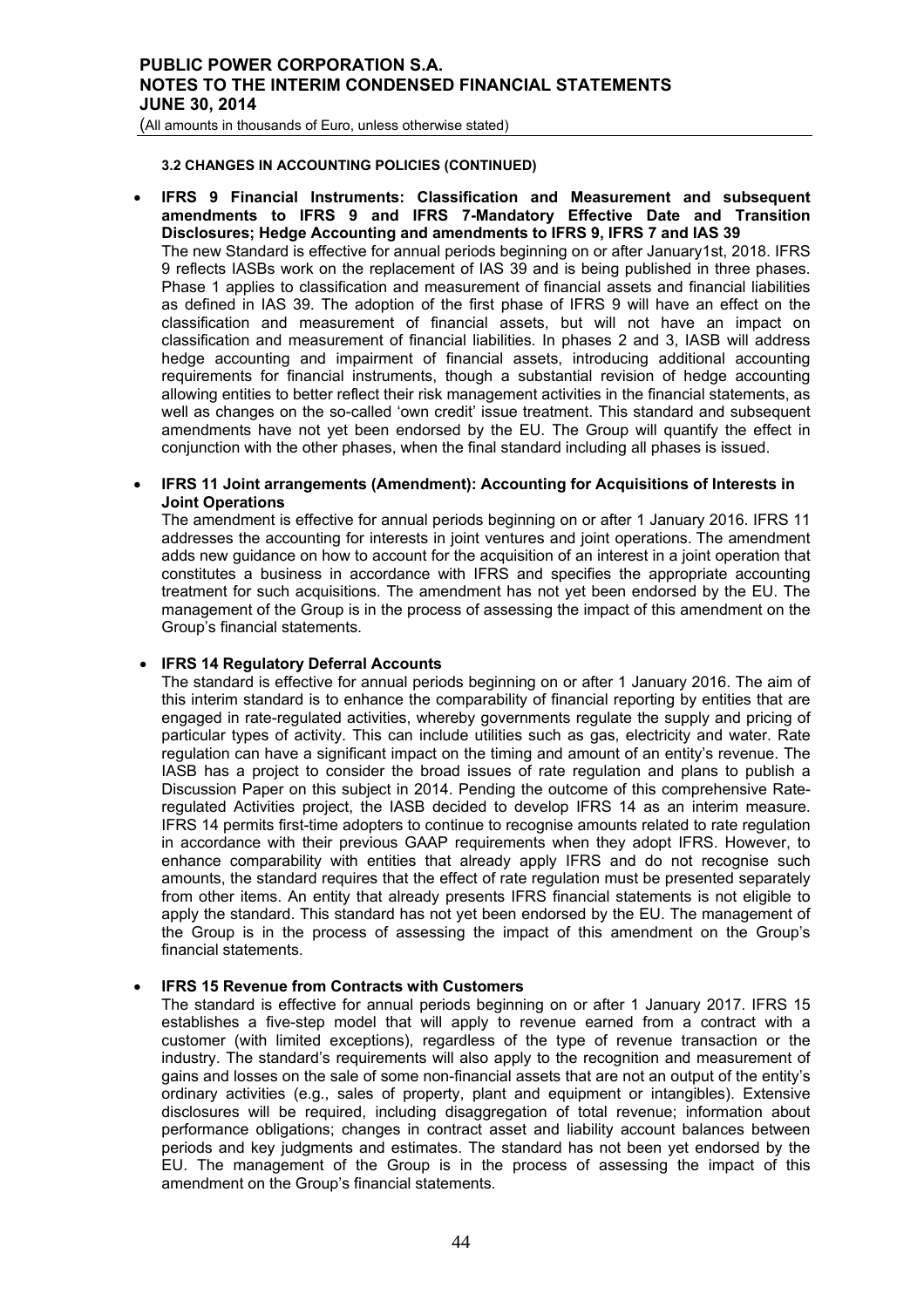(All amounts in thousands of Euro, unless otherwise stated)

# **3.2 CHANGES IN ACCOUNTING POLICIES (CONTINUED)**

The **IASB has issued the Annual Improvements to IFRSs 2010 – 2012 Cycle**, which is a collection of amendments to IFRSs. The amendments are effective for annual periods beginning on or after 1 July 2014. These annual improvements have not yet been endorsed by the EU. The management of the Group is in the process of assessing the impact of those amendments on the Group's financial statements.

- *IFRS 2 Share-based Payment:* This improvement amends the definitions of 'vesting condition' and 'market condition' and adds definitions for 'performance condition' and 'service condition' (which were previously part of the definition of 'vesting condition').
- *IFRS 3 Business combinations:* This improvement clarifies that contingent consideration in a business acquisition that is not classified as equity is subsequently measured at fair value through profit or loss whether or not it falls within the scope of IFRS 9 Financial Instruments.
- *IFRS 8 Operating Segments:* This improvement requires an entity to disclose the judgments made by management in applying the aggregation criteria to operating segments and clarifies that an entity shall only provide reconciliations of the total of the reportable segments' assets to the entity's assets if the segment assets are reported regularly.
- *IFRS 13 Fair Value Measurement:* This improvement in the Basis of Conclusion of IFRS 13 clarifies that issuing IFRS 13 and amending IFRS 9 and IAS 39 did not remove the ability to measure short-term receivables and payables with no stated interest rate at their invoice amounts without discounting if the effect of not discounting is immaterial.
- **IAS 16 Property Plant & Equipment:** The amendment clarifies that when an item of property, plant and equipment is revalued, the gross carrying amount is adjusted in a manner that is consistent with the revaluation of the carrying amount.
- *IAS 24 Related Party Disclosures:* The amendment clarifies that an entity providing key management personnel services to the reporting entity or to the parent of the reporting entity is a related party of the reporting entity.
- *IAS 38 Intangible Assets:* The amendment clarifies that when an intangible asset is revalued the gross carrying amount is adjusted in a manner that is consistent with the revaluation of the carrying amount.

The **IASB has issued the Annual Improvements to IFRSs 2011 – 2013 Cycle**, which is a collection of amendments to IFRSs. The amendments are effective for annual periods beginning on or after 1 July 2014. These annual improvements have not yet been endorsed by the EU. The management of the Group is in the process of assessing the impact of those amendments on the Group's financial statements.

- *IFRS 3 Business Combinations:* This improvement clarifies that IFRS 3 excludes from its scope the accounting for the formation of a joint arrangement in the financial statements of the joint arrangement itself.
- *IFRS 13 Fair Value Measurement:* This improvement clarifies that the scope of the portfolio exception defined in paragraph 52 of IFRS 13 includes all contracts accounted for within the scope of IAS 39 Financial Instruments: Recognition and Measurement or IFRS 9 Financial Instruments, regardless of whether they meet the definition of financial assets or financial liabilities as defined in IAS 32 Financial Instruments: Presentation.
- *IAS 40 Investment Properties:* This improvement clarifies that determining whether a specific transaction meets the definition of both a business combination as defined in IFRS 3 Business Combinations and investment property as defined in IAS 40 Investment Property requires the separate application of both standards independently of each other.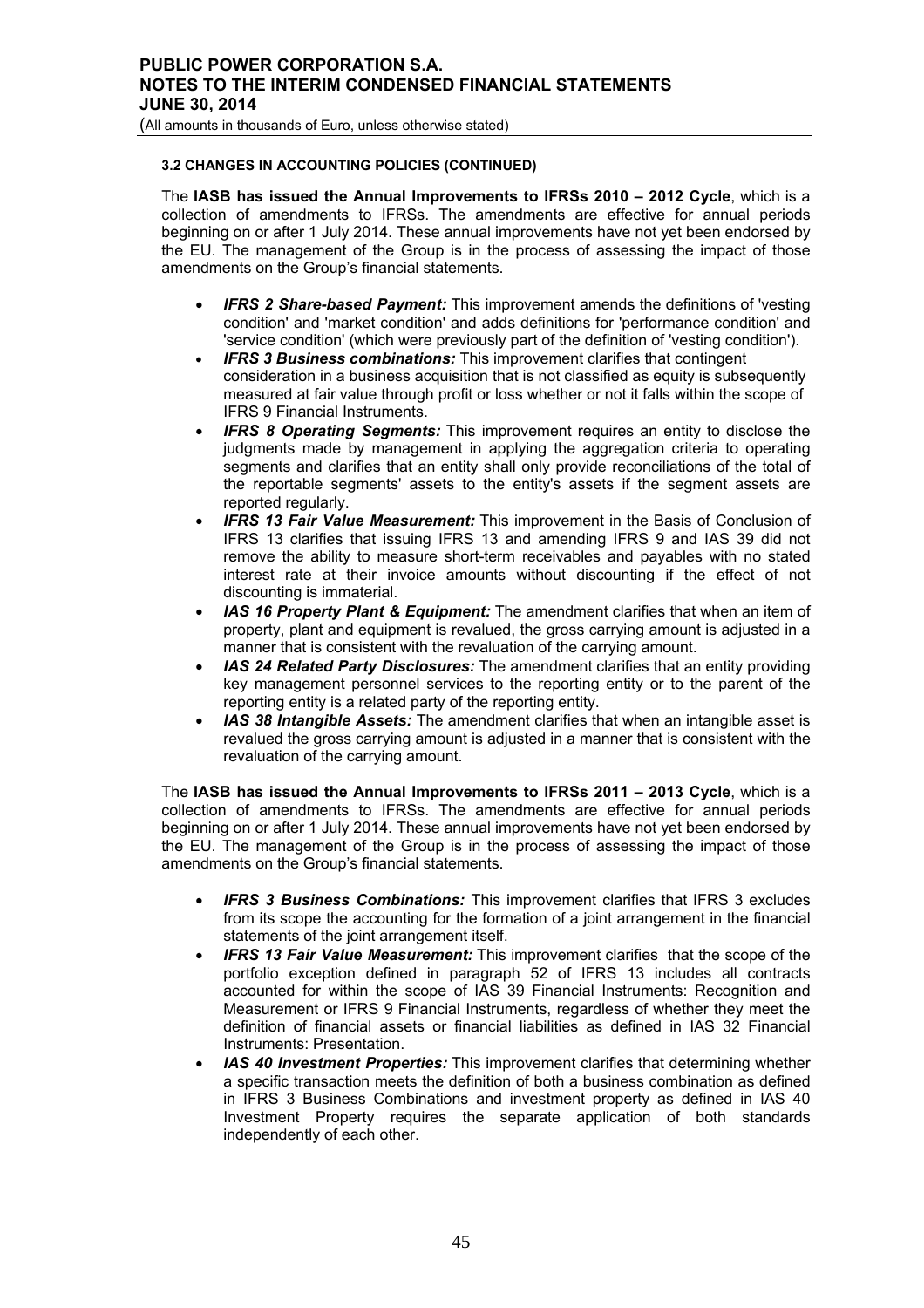(All amounts in thousands of Euro, unless otherwise stated)

### **3.3 CHANGES IN ACCOUNTING METHODS**

In the first half 2014 the Parent Company has amended the method for estimating the provision for trade receivables. Due to this amendment there was a positive impact of Euro 68.4 mil. in the Group and the Parent Company's statement of income.

## **4. SEASONALITY OF OPERATIONS**

The Company's operations are subject to seasonality due to the increased demand for electricity during the summer and winter months, a trend which might not be reflected in its operating results as these are affected by external factors (fuel prices, hydrological conditions etc.).

#### **5. INCOME TAXES (CURRENT AND DEFERRED)**

|                          | Group      |            |            | Company    |
|--------------------------|------------|------------|------------|------------|
|                          | 30.06.2014 | 30.06.2013 | 30.06.2014 | 30.06.2013 |
| Current income taxes     | 52.656     | 20.698     | 49.194     | 17.508     |
| Deferred income tax      | (6, 446)   | 19.188     | (22.552)   | 22.172     |
| Additional taxes         | 84         | 3.214      | 84         | 3.214      |
| Total income tax expense | 46.294     | 43,100     | 26.726     | 42,894     |

Based on the provisions of L. 4110/2013 the tax rate for legal entities is set to 26% for income acquired from 01.01.2013 onwards and therefore companies of the Group that have their residence in Greece are subject to an income tax of 26%.

Tax returns for companies with residence in Greece are filed annually but profit or loss declared for tax purposes remain provisional until such time, as the tax authorities examine the returns and the records of the company and a final assessment is issued. The Group forms a provision when necessary, per case and per company, in anticipation of future taxes that might be imposed by the tax authorities.

Based on the applicable Income Tax Code, from the financial year 2011, certified auditors issue an "Annual Tax Conformity Report" after conducting a tax audit at the same time with the financial audit. The tax audit is conducted on particular tax areas, specified by an audit program, according to the provisions of POL. 1159/2011. Audit matters which are not covered by the above mentioned decision are dealt in accordance to the ISAE 3000 "Assurance Engagements other than Audits or Reviews of Historical Financial Information".

The tax audit for the Parent Company for the year 2013 was completed by its auditors issued a tax conformity report with an "unmodified opinion".

In addition by January 2014, the Centre for Auditing Big Companies is executing a tax audit for the years 2009, 2010 and 2011, which is underway.

Finally in the year 2014 the tax audit for HEDNO S.A was concluded for the years 2002 up to 2011 by the competent tax authorities. The above mentioned audited years were exclusively regarding the preexistent of HEDNO company PPC Rhodes S.A.. The total amount of tax differences amounted to Euro 10.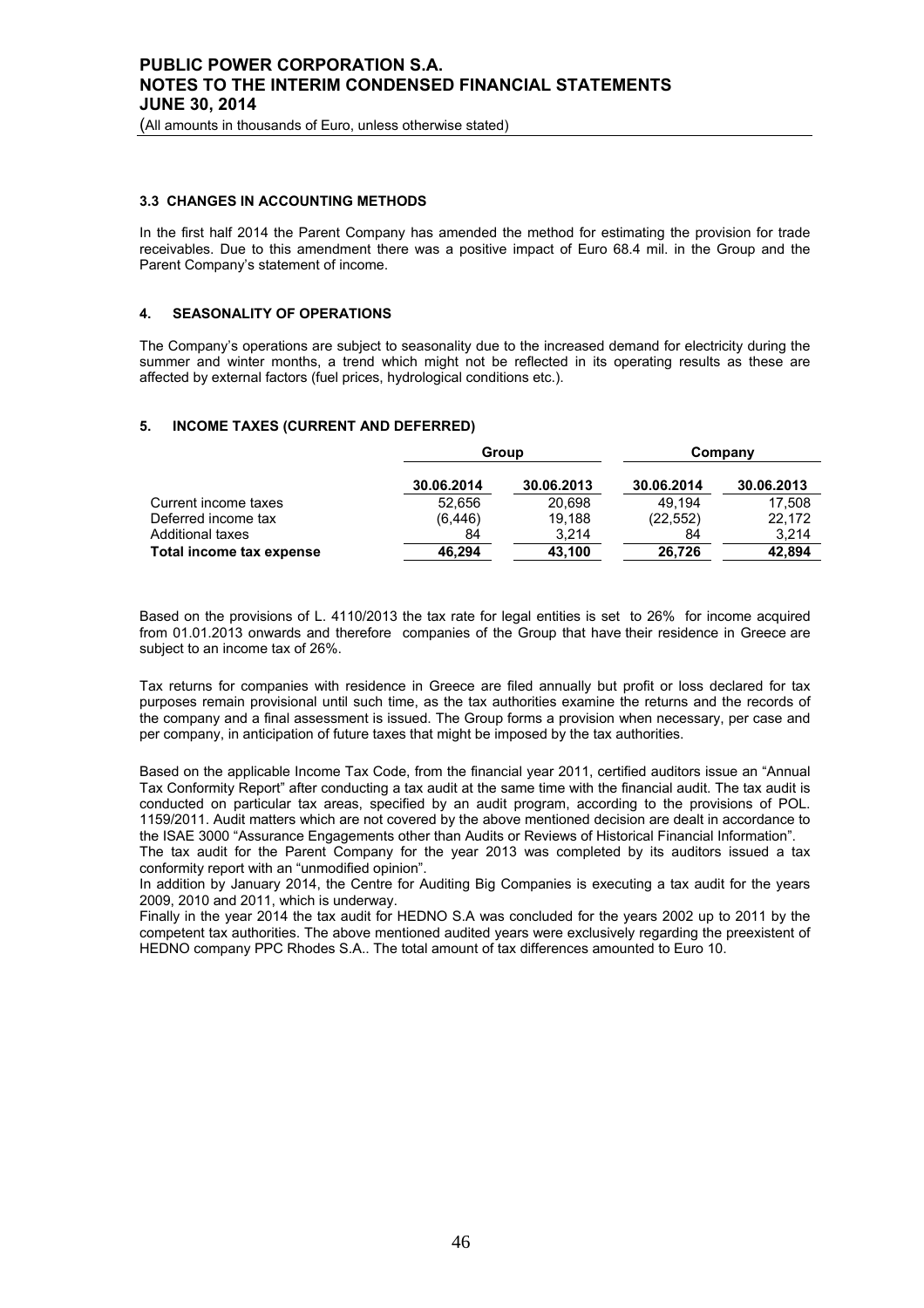(All amounts in thousands of Euro, unless otherwise stated)

## **5. INCOME TAXES (CURRENT AND DEFERRED) (continued)**

Tax unaudited years for the Parent Company and the subsidiaries of the Group:

| Country<br>Company                         |                 | <b>Unaudited years</b><br>since |
|--------------------------------------------|-----------------|---------------------------------|
| - PPC (Parent Company)                     | Greece          | 2009                            |
| - PPC Renewables S.A.                      | Greece          | 2010                            |
| - HEDNO S.A.                               | Greece          | 2012                            |
| $-$ IPTO S.A.                              | Greece          | 2007                            |
| - Arkadikos Ilios Ena S.A.                 | Greece          | 2007                            |
| - Arkadikos Ilios Dio S.A.                 | Greece          | 2007                            |
| - Iliako Velos Ena S.A.                    | Greece          | 2007                            |
| - Iliako Velos Dio S.A.                    | Greece          | 2007                            |
| - SOLARLAB S.A.                            | Greece          | 2007                            |
| - Iliaka Parka Ditikis Makedonias Ena S.A. | Greece          | 2007                            |
| - Iliaka Parka Ditikis Makedonias Dio S.A. | Greece          | 2007                            |
| - PPC FINANCE PLC                          | United Kingdom  | 2009                            |
| - PPC QUANTUM ENERGY LTD                   | Cyprus          |                                 |
| - PPC BULGARIA JSCo                        | <b>Bulgaria</b> | 2014                            |
| - PPC Elektrik Tedarik ve Ticaret A.S.     | Turkey          | 2014                            |
| - PHOIBE ENERGIAKH S.A.                    | Greece          | 2007                            |

As at 31.12.2013, the Parent Company recognized a deferred tax liability on the difference between the accounting and tax basis of the value of its investment in the subsidiary IPTO S.A., after Law 4237/2014 was voted on February 4 , 2014 relating to the ownership unbundling of the subsidiary IPTO S.A. More precisely, the value of the investment in PPC's tax books amounts to Euro 38.444, while the respective value in the accounting books amounts to Euro 916.376. By applying on the difference of Euro 877.932 the current income tax rate of 26%, a differed tax liability of Euro 228.262 is derived.

Part of this surplus value arising in the tax books, of an amount of Euro 589.615, originates from the reserve of Law 2941/2001 relating to the spanned off Transmission segment which was transferred to IPTO S.A. in its capacity as a sole successor. In accordance to paragraph 3, case (6), of article 98 of Law 4001/2011, all tax or accounting transactions which were conducted by PPC and related to the segment and which relate to future benefits or liabilities, are transferred to IPTO S.A.

Consequently, upon the disposal of IPTO S.A. and the payment by the Parent Company of the respective income tax deriving from the difference between the sale consideration and the tax book value, the reserve of Law 2941/2001 (Euro 589.615) is considered as taxed and thus IPTO S.A. in its capacity as a sole successor of PPC S.A., is eligible to transfer this reserve to retained earnings and thus making it available for distribution without payment of any additional income taxes

### **6. INVESTMENTS IN SUBSIDIARIES**

The Parent Company's subsidiaries are as follows:

| Company    |            |  |
|------------|------------|--|
| 30.06.2014 | 31.12.2013 |  |
| 916,376    | 916.376    |  |
| 56.982     | 56.982     |  |
| 135,899    | 135.899    |  |
| 59         |            |  |
| 522        |            |  |
| 169        |            |  |
|            |            |  |
| 1.110.007  | 1.109.257  |  |
|            |            |  |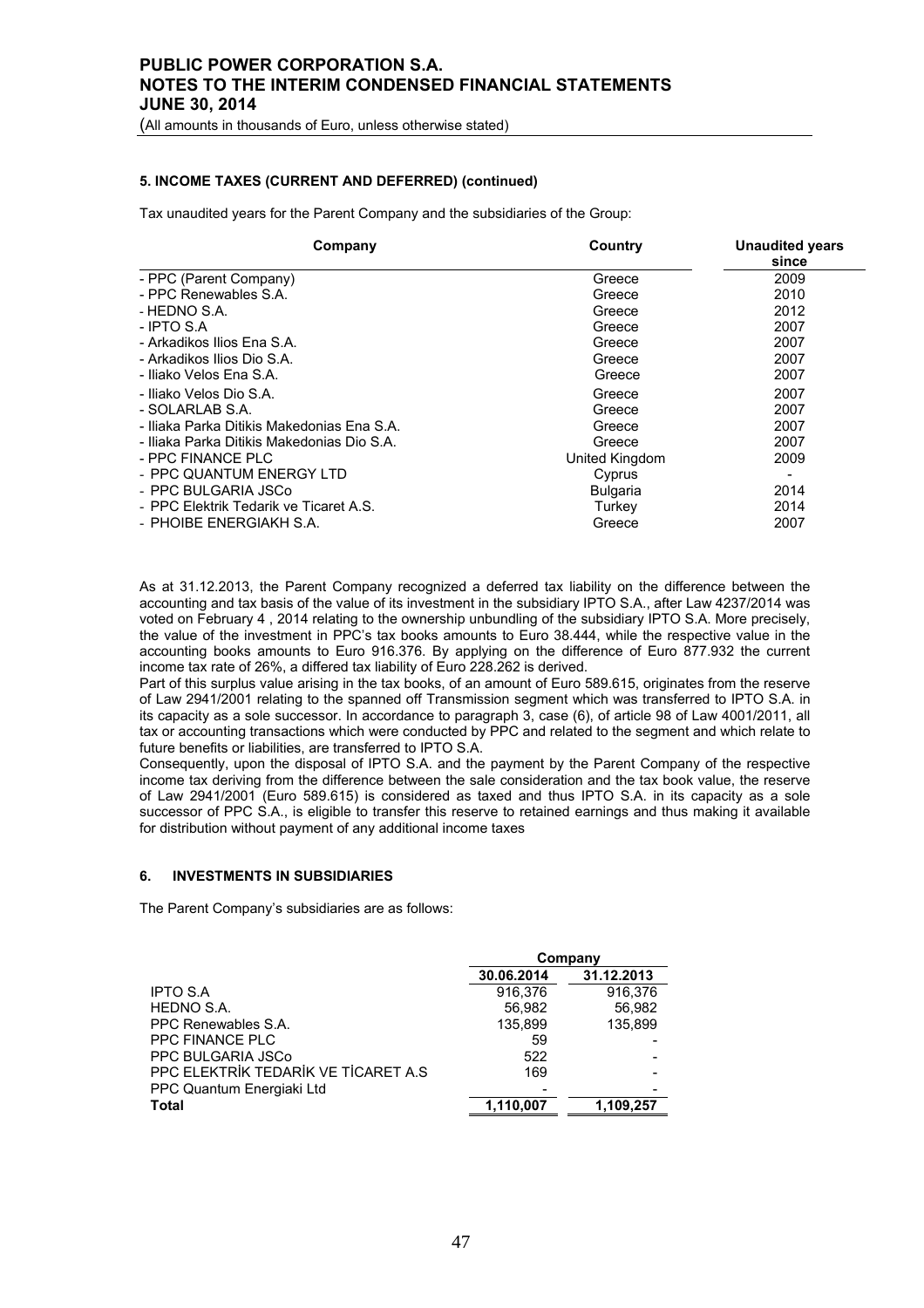(All amounts in thousands of Euro, unless otherwise stated)

### **6. INVESTMENTS IN ASSOCIATES (CONTINUED)**

### **Payments for share capital increases**

# **PPC Finance Plc**

In May 2014 the payment for the increase of PPC Finance Plc's share capital of a total amount of Euro 65.6, was completed by its shareholders. In particular, PPC S.A. paid the amount of Euro 59 (90%) while PPC Renewables paid the amount of Euro 6.6 (10%).

### **PPC ELEKTRİK TEDARİK VE TİCARET ANONİM ŞİRKETİ**

In May 2014 the Parent Company has proceeded to the payment of Euro 169 for the increase of the share capital of its wholly owned subsidiary PPC ELEKTRIK TEDARIK VE TIC.

#### **PPC BULGARIA JSCo**

In June 2014 the Parent Company has proceeded to the payment of Euro 522 for the increase of the share capital of PPC BULGARIA JSCo, its subsidiary by 85%.

### **PPC Renewables S.A.**

In July 2014 the Parent Company has proceeded to three payments of a total amount of Euro 15 mil. for the increase of its wholly owned subsidiary PPC Renewables' share capital.

The consolidated financial statements include the financial statements of PPC and its subsidiaries. The subsidiaries included in the consolidation are the following (full consolidation):

| Name                                     |            | <b>Ownership Interest</b> | <b>Country and Year</b><br>of Incorporation<br>and activity | <b>Principal Activities</b>                                 |  |
|------------------------------------------|------------|---------------------------|-------------------------------------------------------------|-------------------------------------------------------------|--|
|                                          | 30.06.2014 | 31.12.2013                |                                                             |                                                             |  |
| PPC Renewables S.A.                      | 100%       | 100%                      | Greece - 1998                                               | <b>RES</b>                                                  |  |
| <b>HEDNO</b>                             | 100%       | 100%                      | Greece - 1999                                               | <b>HEDN</b>                                                 |  |
| <b>IPTO</b>                              | 100%       | 100%                      | Greece - 2000                                               | <b>HETS</b>                                                 |  |
| Arkadikos Ilios Ena S.A.                 | 100%       | 100%                      | Greece - 2007                                               | <b>RES</b>                                                  |  |
| Arkadikos Ilios Dio S.A.                 | 100%       | 100%                      | Greece - 2007                                               | <b>RES</b>                                                  |  |
| Iliako Velos Ena S.A.                    | 100%       | 100%                      | Greece $-2007$                                              | <b>RES</b>                                                  |  |
| Iliako Velos Dio S.A.                    | 100%       | 100%                      | Greece $-2007$                                              | <b>RES</b>                                                  |  |
| Solarlab S.A.                            | 100%       | 100%                      | Greece $-2007$                                              | <b>RES</b>                                                  |  |
| Iliaka Parka Ditikis Makedonias Ena S.A. | 100%       | 100%                      | Greece $-2007$                                              | <b>RES</b>                                                  |  |
| Iliaka Parka Ditikis Makedonias Dio S.A. | 100%       | 100%                      | Greece $-2007$                                              | <b>RES</b>                                                  |  |
| PPC Finance PLC                          | 100%       | 100%                      | UK - 2009                                                   | <b>Financing Services</b>                                   |  |
| PPC Quantum Energy Ltd                   | 51%        | 51%                       | Cyprus, 2011                                                | Engineering, construction and<br>operation of a power plant |  |
| PPC BULGARIA JSCo                        | 85%        |                           | Bulgaria - 2014                                             | Supply of power                                             |  |
| PPC Elektrik Tedarik ve Ticaret A.S.     | 100%       | $\overline{\phantom{a}}$  | Turkey - 2014                                               | Supply of power                                             |  |
| PHOIBE ENERGIAKI PHOTOVOLTAIKA<br>S.A    | 100%       | 100%                      | Greece -2007                                                | <b>RES</b>                                                  |  |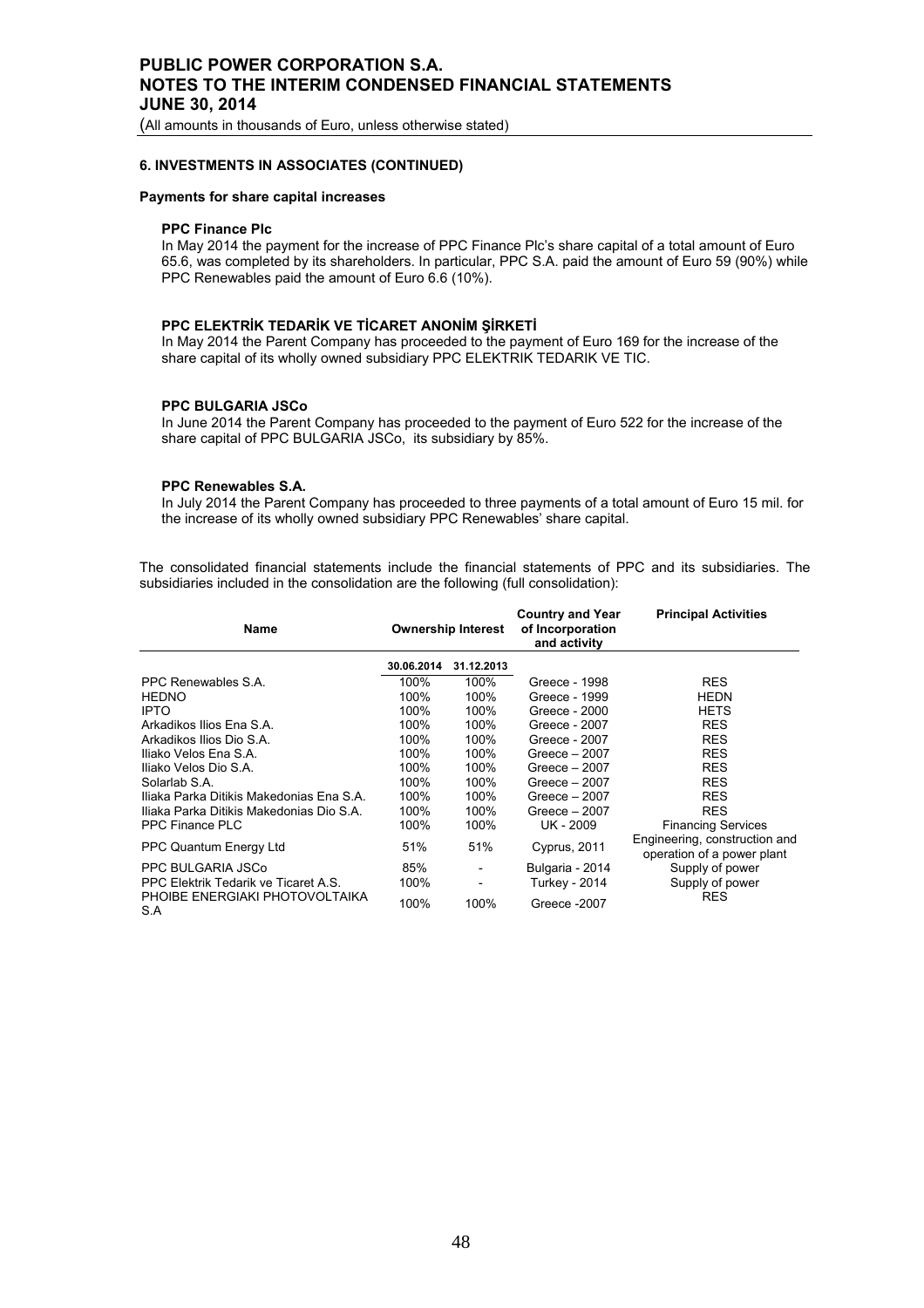(All amounts in thousands of Euro, unless otherwise stated)

# **7. INVESTMENTS IN ASSOCIATES**

The Group and the Parent Company's associates on 30.06.2014 and 31.12.2013 are as follows (equity method):

|                                                | Group      |            | Company    |            |
|------------------------------------------------|------------|------------|------------|------------|
|                                                | 30.06.2014 | 31.12.2013 | 30.06.2014 | 31.12.2013 |
| Larco S.A.                                     |            |            |            |            |
| PPC Renewables ROKAS S.A.                      | 2,170      | 2,225      |            |            |
| PPC Renewables TERNA Energiaki S.A.            | 2,074      | 1,988      |            |            |
| PPC Renewables NANKO Energy - MYHE Gitani S.A. | 2,054      | 2,264      |            |            |
| PPC Renewables MEK Energiaki S.A.              | 2,270      | 1,936      |            |            |
| PPC Renewables ELTEV AIFOROS S.A.              | 2,237      | 2,166      |            |            |
| PPC Renewables EDF EN GREECE S.A.              | 10,874     | 10,925     |            |            |
| Good Works S.A.                                | 85         | 86         |            |            |
| Aioliko Parko LOYKO S.A.                       |            |            |            |            |
| Aioliko Parko MBAMBO VIGLIES S.A.              |            |            |            |            |
| Aioliko Parko KILIZA S.A.                      |            |            |            |            |
| Aioliko Parko LEFKIVARI S.A.                   |            | 8          |            |            |
| Aioliko Parko AGIOS ONOUFRIOS S.A.             |            | 2          |            |            |
| Renewable Energy Applications LTD              | 27         | 27         |            |            |
| WASTE SYCLO S.A.                               | 41         |            | 162        | 49         |
| PPC Solar Solutions A.E.                       | 967        |            | 980        |            |
|                                                | 22,807     | 21,627     | 1,142      | 49         |

In May and June 2014, the Parent Company has proceeded to the payment of Euro 480 and Euro 500, respectively for the increase of PPC Solar Solutions' share capital.

The full list of the Group's and the Parent Company's associates are as follows:

|                                                |      | <b>Ownership Interest</b> |          | Country and year<br>of Incorporation |                             |
|------------------------------------------------|------|---------------------------|----------|--------------------------------------|-----------------------------|
| Name                                           | Note | 30.06.14                  | 31.12.13 |                                      | <b>Principal Activities</b> |
| Larco S.A.                                     |      | 11.45%                    | 11.45%   | Greece - 1989                        | Metallurgical               |
| PPC Renewables ROKAS S.A.                      |      | 49.00%                    | 49.00%   | Greece - 2000                        | <b>RES</b>                  |
| PPC Renewables TERNA Energiaki S.A.            |      | 49.00%                    | 49.00%   | Greece $-2000$                       | <b>RES</b>                  |
| PPC Renewables NANKO Energy - MYHE Gitani S.A. |      | 49.00%                    | 49.00%   | Greece $-2000$                       | <b>RES</b>                  |
| PPC Renewables MEK Energiaki S.A.              |      | 49.00%                    | 49.00%   | Greece - 2001                        | <b>RES</b>                  |
| PPC Renewables ELTEV AIFOROS S.A.              |      | 49.00%                    | 49.00%   | Greece $-2004$                       | <b>RES</b>                  |
| PPC Renewables EDF EN GREECE S.A.              |      | 49.00%                    | 49.00%   | Greece $-2007$                       | <b>RES</b>                  |
| EEN VOIOTIA S.A.                               |      | 46.60%                    | 46.60%   | Greece $-2007$                       | <b>RES</b>                  |
| Good Works S.A.                                |      | 49.00%                    | 49.00%   | Greece $-2005$                       | <b>RES</b>                  |
| Aioliko Parko LOYKO S.A.                       |      | 49.00%                    | 49.00%   | Greece $-2008$                       | <b>RES</b>                  |
| Aioliko Parko MAMBO VIGLIES S.A.               |      | 49.00%                    | 49.00%   | Greece $-2008$                       | <b>RES</b>                  |
| Aioliko Parko KILIZA S.A.                      |      | 49.00%                    | 49.00%   | Greece $-2008$                       | <b>RES</b>                  |
| Aioliko Parko LEFKIVARI A.E.                   |      | 49.00%                    | 49.00%   | Greece $-2008$                       | <b>RES</b>                  |
| Aioliko Parko AGIOS ONOUFRIOS S.A.             |      | 49.00%                    | 49.00%   | Greece - 2008                        | <b>RES</b>                  |
| Renewable energy applications LTD              |      | 49.00%                    | 49.00%   | <b>Cyprus - 2010</b>                 | <b>RES</b>                  |
| Waste Syclo S.A.                               |      | 49.00%                    | 49.00%   | Greece - 2011                        | Waste Management            |
| PPC Solar Solutions S.A.                       |      | 49.00%                    |          | Greece - 2014                        | <b>RES</b>                  |

1. It is consolidated from the associate company PPC Renewables EDF EN GREECE S.A. as it participates by 95% in its share capital.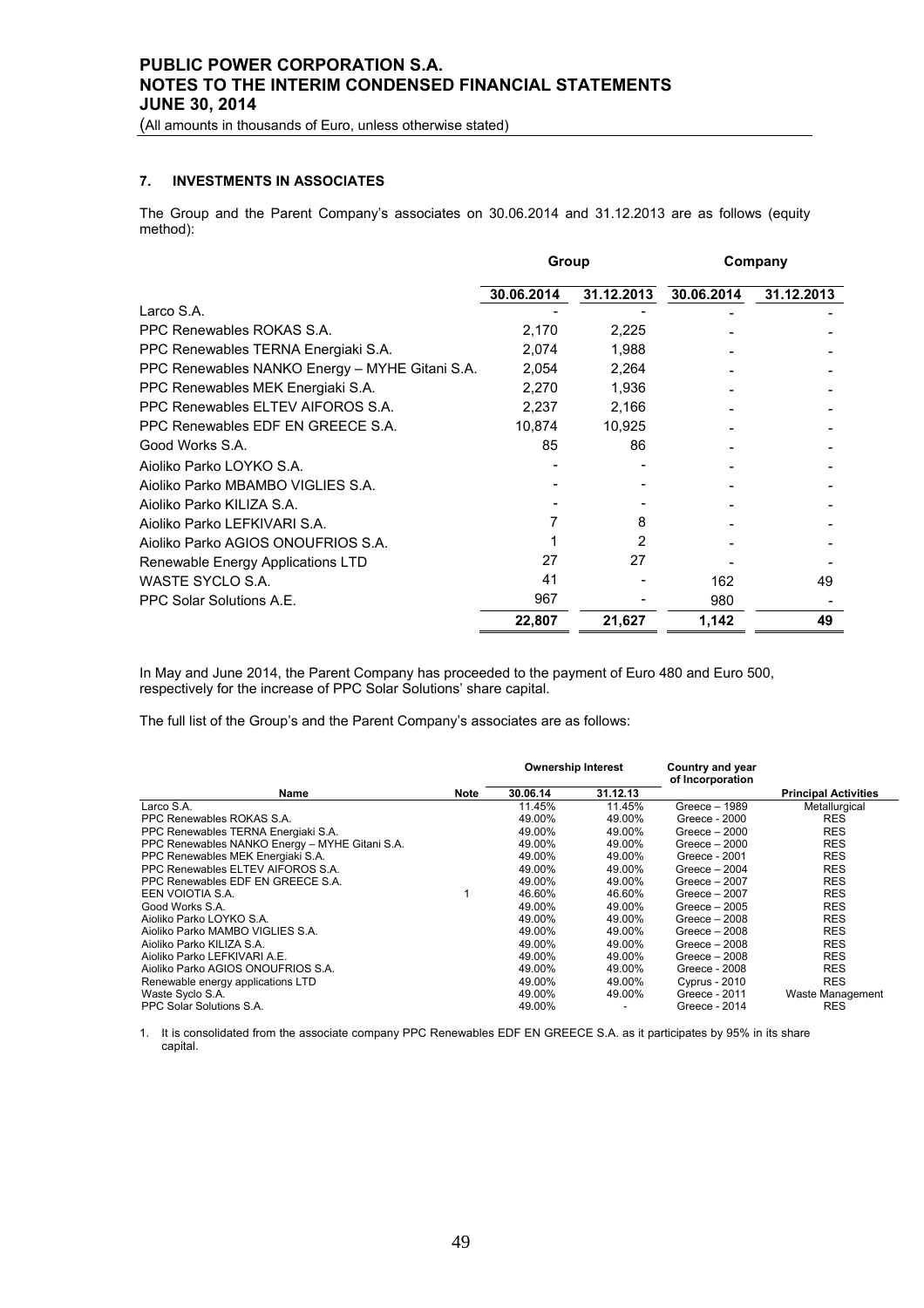(All amounts in thousands of Euro, unless otherwise stated)

# **8. BALANCES AND TRANSACTIONS WITH RELATED PARTIES**

PPC balances with its subsidiaries and its associates as of June 30, 2014 and December 31, 2013 are as follows:

|                                 | June 30, 2014 |            |            | December 31, 2013 |
|---------------------------------|---------------|------------|------------|-------------------|
|                                 | Receivable    | (Payable)  | Receivable | (Payable)         |
| <b>Subsidiaries</b>             |               |            |            |                   |
| - IPTO                          |               | (524, 265) |            | (619, 057)        |
| - PPC Renewables S.A.           | 12.649        | (827)      | 10.872     | (827)             |
| - HEDNO S.A.                    |               | (89,085)   |            | (150, 546)        |
| - PPC Finance Plc               |               | (5, 468)   |            |                   |
|                                 | 12,649        | (619, 645) | 10,872     | (770, 430)        |
| <b>Associates</b>               |               |            |            |                   |
| LARCO (energy, lignite and ash) | 223.610       |            | 197.854    |                   |
| <b>WASTE SYCLO S.A.</b>         |               |            | 150        |                   |
|                                 | 223,610       |            | 198,004    |                   |

PPC's transactions with its subsidiaries and its associates are as follows:

|                                  | 30.06.2014  |                      |             | 30.06.2013    |
|----------------------------------|-------------|----------------------|-------------|---------------|
|                                  | Invoiced to | <b>Invoiced from</b> | Invoiced to | Invoiced from |
| <b>Subsidiaries</b>              |             |                      |             |               |
| - IPTO S.A.                      | 13.854      | (740, 437)           | 3,704       | (803, 132)    |
| - PPC Renewables S.A.            | 1.724       |                      | 1,290       |               |
| - HEDNO S.A.                     | 52,232      | (166,203)            | 59,526      | (432, 951)    |
| - PPC Finance Plc                |             | (15,268)             |             |               |
|                                  | 67,810      | 921.908              | 64.520      | (1, 236, 083) |
| <b>Associates/Joint Ventures</b> |             |                      |             |               |
| Larco                            | 41,524      | (4,518)              | 38,957      | (2,768)       |
| WASTE SYCLO S.A.                 |             |                      |             |               |
|                                  | 41,524      | (4, 518)             | 38,957      | (2,768)       |

### **Guarantee in favor of the subsidiary PPC Renewables S.A.**

As of 30.06.2014, the Parent Company has guaranteed total loans of Euro 8 mil., through account credit agreements. As of 30.06.2014 PPC Renewables S.A. has used Euro 428, concerning letters of guarantee.

#### **Guarantee in favor of the subsidiary IPTO SA**

As of 30.06.2014, the Parent Company has provided guarantees for bilateral loans amounting to Euro 325 mil.

In addition, in March 2014, PPC's BoD has decided to provide an additional guarantee of Euro 12.1 mil. on an existing loan agreement between IPTO and a commercial bank.

In April 2014, PPC's BoD decided to provide guarantee in favor of IPTO for the issuance of a syndicated loan amounting to Euro 337.1 mil. PPC's guarantee will apply for the period that PPC holds the 100% of IPTO's shares. It is noted that the guarantee concerns the existing loans that will be refinanced through the aforementioned syndicated medium term loan. The Parent Company receives commission for rendering this service.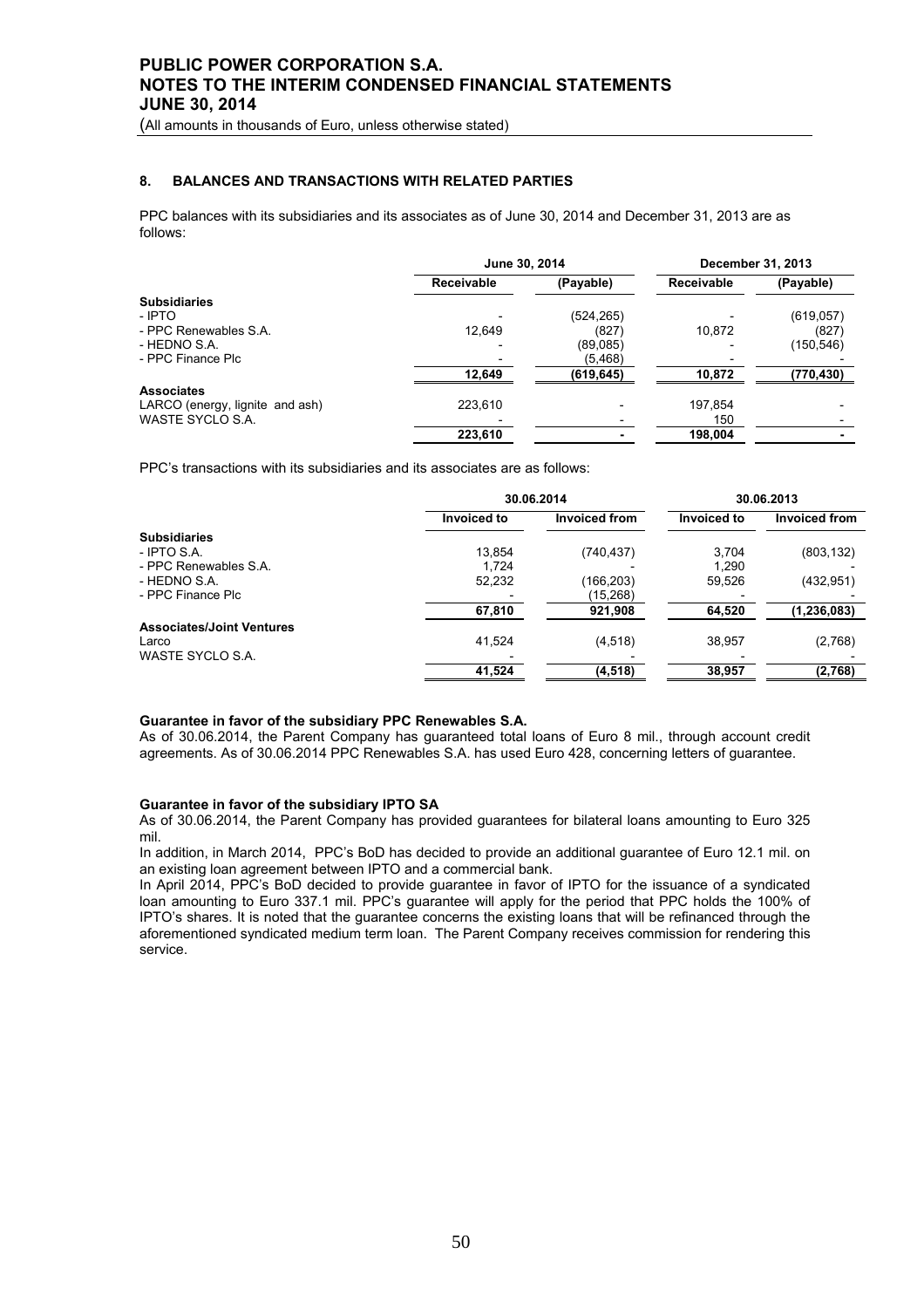(All amounts in thousands of Euro, unless otherwise stated)

## **8. BALANCES AND TRANSACTIONS WITH RELATED PARTIES (CONTINUED)**

### *Transactions and balances with other government owned entities*

The following table presents purchases and balances with government owned entities Hellenic Petroleum ("ELPE") and National Gas Company ("DEPA"), which are PPC's liquid fuel and natural gas suppliers, respectively and into which the Hellenic Republic participates. Furthermore, transactions and balances with the Electricity Market Operator ("LAGIE"), are presented.

|                                | <b>Purchases</b> |            | <b>Balance</b> |            |
|--------------------------------|------------------|------------|----------------|------------|
|                                | 30.06.2014       | 30.06.2013 | 30.06.2014     | 31.12.2013 |
| ELPE, purchases of liquid fuel | 59.855           | 67.130     | 15.092         | 10.222     |
| DEPA, purchases of natural gas | 150.097          | 96.870     | 35.152         | 75.519     |
|                                | 209.952          | 164.000    | 50.224         | 85.741     |

|          | June 30, 2014 |           | <b>December 31, 2013</b> |            |
|----------|---------------|-----------|--------------------------|------------|
|          | Receivable    | (Pavable) | Receivable               | (Pavable)  |
| EMO S.A. | 110.981       | (67.999)  | 478.585                  | (478, 615) |

|          | 30.06.2014  |               |             | 30.06.2013    |
|----------|-------------|---------------|-------------|---------------|
|          | Invoiced to | Invoiced from | Invoiced to | Invoiced from |
| EMO S.A. | 99.834      | (389.814)     | 70.847      | (144.010)     |

Further to the above, PPC enters into transactions with many government owned both profit and nonprofit oriented entities within its normal course of business (sale of electricity, services received, etc.). All transactions with government owned entities are performed at arm's length terms.

#### *Management compensation*

Fees concerning management members (Board of Directors and General Managers) for the six month period ended June 30, 2014 and 2013 have as follows:

|                                                                                  | <b>GROUP</b> |                       |     | <b>COMPANY</b> |
|----------------------------------------------------------------------------------|--------------|-----------------------|-----|----------------|
|                                                                                  | 30.06.2014   | 30.06.2013 30.06.2014 |     | 30.06.2013     |
| Compensation of members of the Board of Directors                                |              |                       |     |                |
| - Executive members of the Board of Directors                                    | 114          | 71                    | 29  | 28             |
| - Non-executive members of the Board of Directors<br>- Compensation / Extra fees | 60           | 58<br>54              |     |                |
| - Contribution to defined contribution plans                                     | 26           | 27                    |     |                |
| - Other Benefits                                                                 | 56           | 53                    | 56  | 53             |
|                                                                                  | 256          | 263                   | 85  | 81             |
| <b>Compensation of Deputy Managing Directors and General</b><br>Managers         |              |                       |     |                |
| - Regular compensation                                                           | 342          | 313                   | 314 | 285            |
| - Contribution to defined contribution plans                                     | 114          | 105                   | 104 | 95             |
| - Compensation / Extra fees                                                      |              |                       |     |                |
|                                                                                  | 456          | 418                   | 418 | 380            |
| <b>Total</b>                                                                     | 712          | 681                   | 503 | 461            |

Compensation to members of the Board of Directors does not include standard payroll, paid to representatives of employees that participate in the Parent Company's Board of Directors. Also, it does not include the benefit for the electricity supply based on the PPC personnel invoice to the Board of Director members, the Deputy Managing Directors and the General Managers.

Based on L.4110/2013 the above mentioned compensation to members of the Board of Directors is considered income and are taxed accordingly.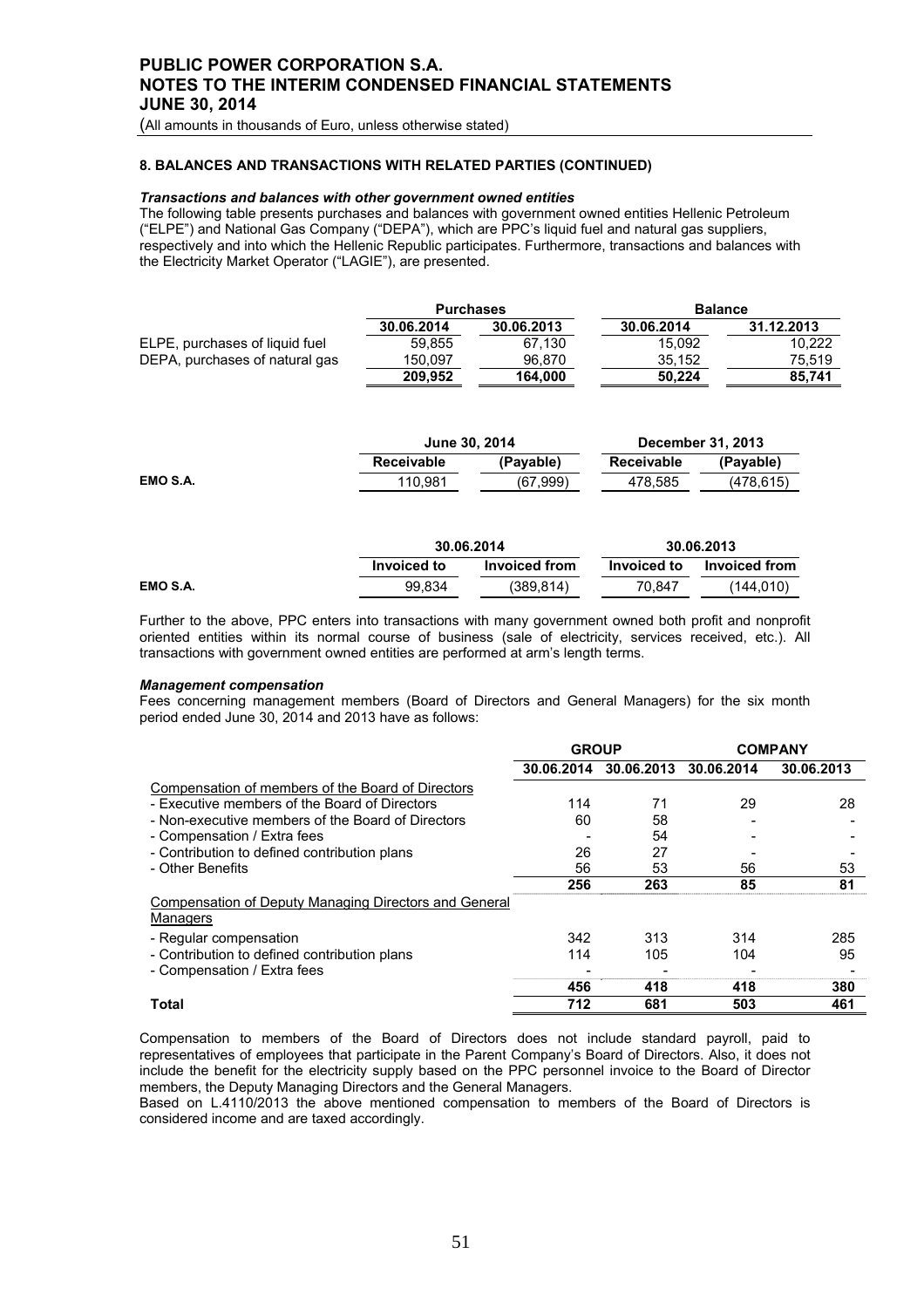(All amounts in thousands of Euro, unless otherwise stated)

## **9. NET BORROWING**

During the first half of 2014, the Group proceeded to debt repayment amounting to Euro 519,7 mil. (Parent Company: Euro 517,5 million including Euro 452 million from the senior notes issued in May 2014 for the equal partial prerepayment of the Syndicated Loan with the Greek Banks),

At the same period the Parent Company disbursed Euro 98 million from the Euro 739 million bond loan, for the partial financing of the construction costs of the new lignite – powered unit "PRTOLEMAIDA V", contracted with a syndication of foreign banks and supported by the German Credit Export Agency "Euler Hermes".

In March 2014 PPC disbursed the proceeds of the first contract of Euro 235 million that was signed, as part of the Euro 415 million financing line approved by EIB (a contract guaranteed by the Greek State) , for investments and upgrades in the Hellenic Electric Distribution Network of the mainland and the islands for the period 2013 – 2015.

In April 2014 the Parent Company concluded the refinancing of its whole loan portfolio with the Greek lending banks by signing a five year syndicated loan of an amount of Euro 2.23 billion.

In May 2014, the Parent Company through its subsidiary PPC Finance Plc, has priced an offer of Euro 700 mil. Senior Notes. Τhe offer consists of a combination of Euro 200 million Senior Notes due 2017 and Euro 500 million due 2019, at a fixed coupon of 4.75% and 5.50% per annum, respectively. An amount of Euro 452 million from the senior notes was used in May 2014 for the equal partial repayment of the Syndicated Loan with the Greek Banks, achieving a cost reduction of 50 bps (0.50%) on the outstanding amount.

Moreover, negotiations of its subsidiary IPTO S.A. are in progress with all of its lending ΨΟΜΜΕΡΨΙΑΛbank, in order for IPTO to refinance its medium - long term loan obligations through the issuance of a syndicated loan of Euro 337.1 mil.

The loan obligations of the Parent Company and the Group as of 30.06.2014 are presented at the following table:

|                                                            | <b>GROUP</b>           |                              | <b>PARENT COMPANY</b>  |                              |
|------------------------------------------------------------|------------------------|------------------------------|------------------------|------------------------------|
|                                                            | 30.06.2014             | (reclassified)<br>31.12.2013 | 30.06.2014             | (reclassified)<br>31.12.2013 |
| <b>Bank Loans</b><br><b>Bonds Payable</b>                  | 2,289,600<br>3,078,764 | 2,087,963<br>2,765,983       | 2,180,408<br>2,788,652 | 1,976,654<br>2,475,871       |
| Unamortized portion of loan issuance fees                  | (44, 534)              | (6,870)                      | (44, 348)              | (6, 229)                     |
| <b>Total</b>                                               | 5,323,830              | 4,847,076                    | 4,924,712              | 4,446,296                    |
| Less current portion<br>- Bank Loans<br>- Bonds Payable    | 119.528<br>416.976     | 119.338<br>1,720,675         | 90.383<br>189.924      | 90,233<br>1,493,621          |
| Unamortized portion of loan issuance fees                  | (960)                  | (1,830)                      | (846)                  | (1,378)                      |
| Total current portion of loans and<br>borrowings           | 535,544                | 1,838,183                    | 279,461                | 1,582,476                    |
| Non-current portion of loans and borrowings                | 4,788,286              | 3,008,893                    | 4,645,251              | 2,863,820                    |
| Short term borrowings<br><b>Total loans and borrowings</b> | 97,225<br>5,421,055    | 97,285<br>4,944,361          | 50,000<br>4,974,712    | 50,000<br>4,496,296          |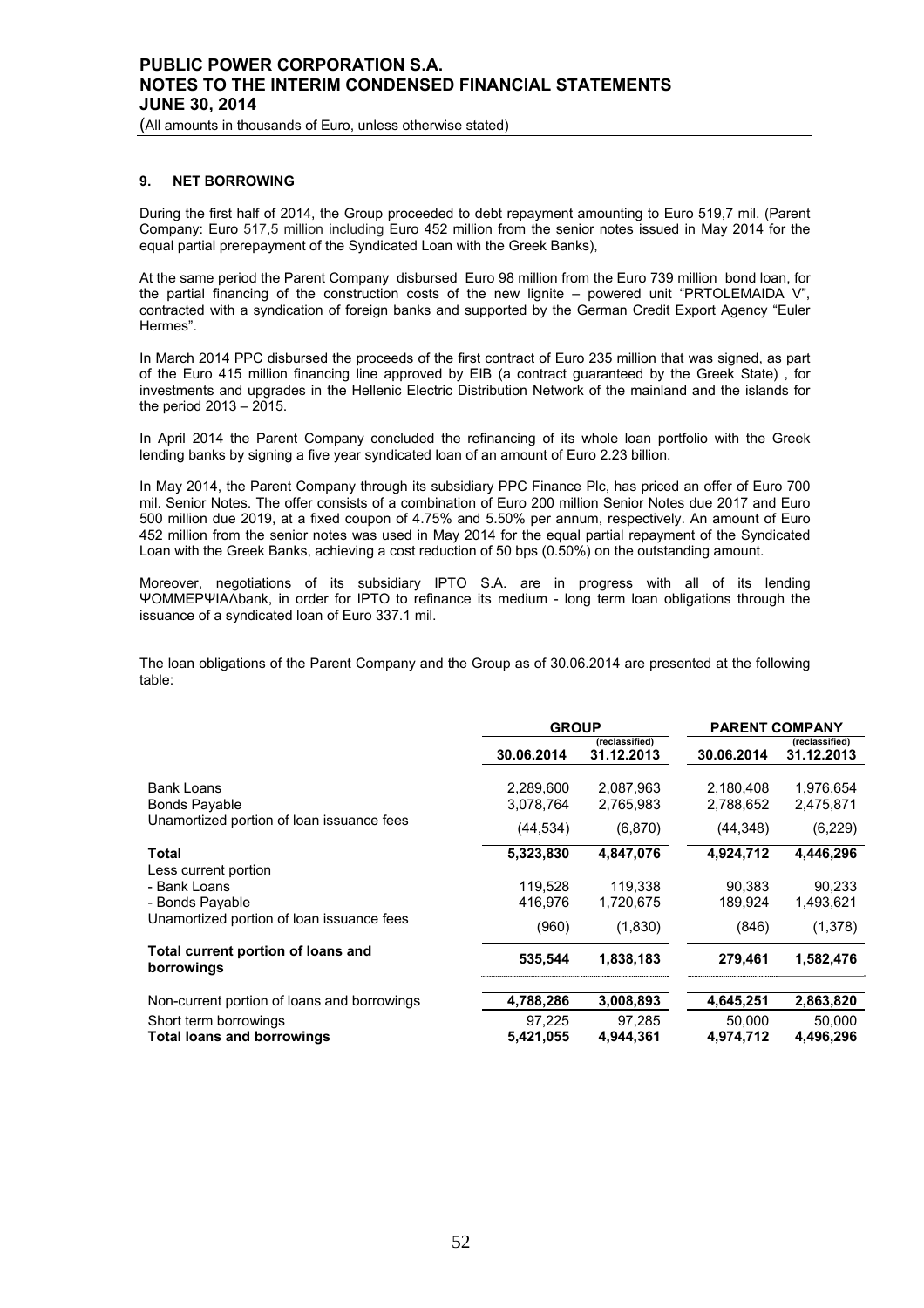(All amounts in thousands of Euro, unless otherwise stated)

# **10. FINANCIAL INSTRUMENTS AND FINANCIAL RISK MANAGEMENT**

#### **Fair value and fair value hierarchy**

The Group uses the following hierarchy for determining and disclosing the fair value of financial instruments by valuing technique:

Level 1: quoted (unadjusted) prices in active markets for identical assets or liabilities.

Level 2: other techniques for which all inputs which have a significant effect on the recorded fair value are observable, either directly or indirectly.

Level 3: techniques which use inputs that have a significant effect on the recorded fair value that are not based on observable market data.

During the reporting period there were no transfers between level 1 and level 2 fair value measurement, and no transfers into and out of level 3 fair value measurement.

The following tables compare the carrying amount of the Group's and the Company's financial instruments that are carried at amortized cost to their fair value:

|                                         | <b>Carrying amount</b> |            | <b>Fair value</b> |            |  |
|-----------------------------------------|------------------------|------------|-------------------|------------|--|
| Group                                   | 30.06.2014             | 31.12.2013 | 30.06.2014        | 31.12.2013 |  |
| <b>Financial Assets</b>                 |                        |            |                   |            |  |
| Trade receivables                       | 1,642,110              | 1,305,579  | 1,642,110         | 1,305,579  |  |
| Restricted cash                         | 151,996                | 161.693    | 151.996           | 161,693    |  |
| Cash and cash equivalents               | 403,357                | 260.278    | 403,357           | 260,278    |  |
| <b>Financial Liabilities</b>            |                        |            |                   |            |  |
| Long-term borrowings                    | 4,788,286              | 3,008,893  | 4,805,525         | 3,008,893  |  |
| Trade payables                          | 1,423,960              | 1,698,259  | 1,423,960         | 1,698,259  |  |
| Short term borrowings                   | 97.225                 | 97.285     | 97.225            | 97.285     |  |
| Current portion of long term borrowings | 535.544                | 1.838.183  | 535.544           | 1,838,183  |  |

|                                            | <b>Carrying amount</b> |            | <b>Fair value</b> |            |  |
|--------------------------------------------|------------------------|------------|-------------------|------------|--|
| <b>Parent Company</b>                      | 30.06.2014             | 31.12.2013 | 30.06.2014        | 31.12.2013 |  |
| <b>Financial Assets</b>                    |                        |            |                   |            |  |
| Trade receivables                          | 1,576,630              | 1,248,364  | 1,576,630         | 1,248,364  |  |
| Restricted cash                            | 151,996                | 161,693    | 151.996           | 161,693    |  |
| Cash and cash equivalents                  | 185,547                | 185,513    | 185,547           | 185,513    |  |
| <b>Financial Liabilities</b>               |                        |            |                   |            |  |
| Long-term borrowings                       | 4.645.251              | 2,863,820  | 4,662,490         | 2,863,820  |  |
| Trade payables                             | 1,314,427              | 1,690,098  | 1,314,427         | 1,690,098  |  |
| Short term borrowings                      | 50,000                 | 50.000     | 50,000            | 50,000     |  |
| Current portion of long term<br>borrowings | 279.461                | 1.582.476  | 279.461           | 1,582,476  |  |

The fair value of investments available for sale, trade receivables, restricted cash, cash and cash equivalents, trade accounts payable and financial derivative instruments approximate their carrying amounts. The fair value of the remaining financial assets and financial liabilities are based on future cash flows discounted using either direct or indirect observable inputs and are within the Level 2 of the fair value hierarchy.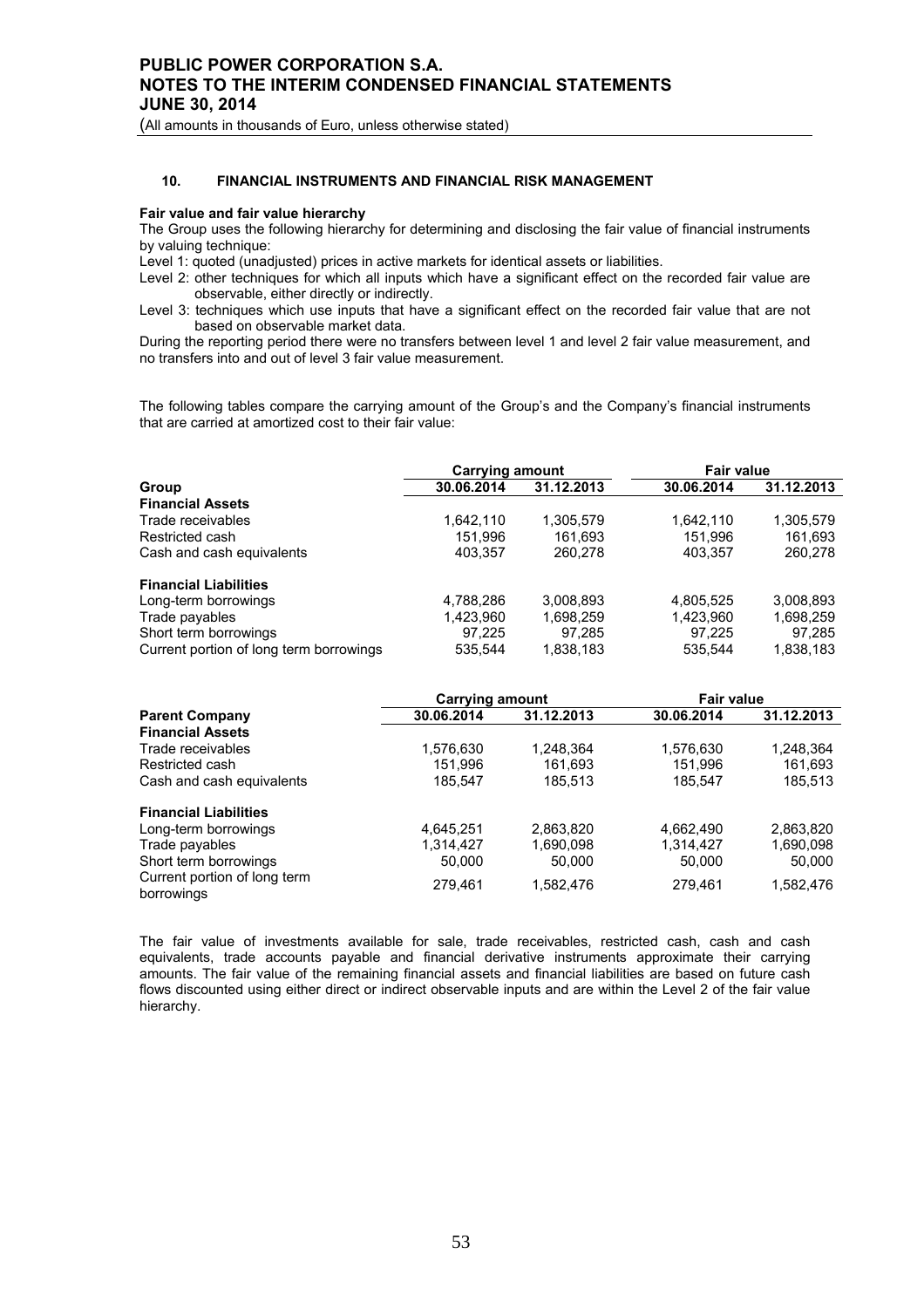(All amounts in thousands of Euro, unless otherwise stated)

# **10. FINANCIAL INSTRUMENTS AND FINANCIAL RISK MANAGEMENT (CONTINUED)**

As at June 30, 2014, the Group and the Parent Company held the following financial instruments measured at fair value:

|                                  | <b>Fair value</b> | <b>Fair value Hierarchy</b> |         |
|----------------------------------|-------------------|-----------------------------|---------|
| Group and Parent Company         | 30.06.2014        | 31.12.2013                  |         |
| <b>Financial Assets</b>          |                   |                             |         |
| Investments available for sale   | 3.680             | 4.920                       | Level 1 |
| Financial derivative instruments | 4.231             | 5.813                       | Level 1 |

# **11. AMENDMENTS AND RECLASSIFICATIONS**

As of June 30, 2014 the Group and the Parent Company have proceeded to the reclassification of comparative items of the statement of income, as follows:

|                                  | Group                                                                  |            |                                      | Group                             |                                   |                                      |  |
|----------------------------------|------------------------------------------------------------------------|------------|--------------------------------------|-----------------------------------|-----------------------------------|--------------------------------------|--|
|                                  | $01.01 -$<br><b>Reclassification</b><br>30.6.13<br>effect<br>published |            | $01.01 -$<br>30.6.13<br>reclassified | $01.04 -$<br>30.6.13<br>published | <b>Reclassification</b><br>effect | $01.04 -$<br>30.6.13<br>reclassified |  |
|                                  |                                                                        |            |                                      |                                   |                                   |                                      |  |
| Payroll Cost                     | 361.356                                                                | 109.006    | 470.362                              | 180.936                           | 54.920                            | 235,856                              |  |
| Fuel                             | 839.353                                                                | (369, 266) | 470.087                              | 431.950                           | (193, 943)                        | 238,007                              |  |
| Depreciation and<br>Amortization | 235,234                                                                | 69,886     | 305.120                              | 113.630                           | 39.076                            | 152,706                              |  |
| Energy purchases                 | 775.955                                                                | 34,521     | 810.476                              | 363,681                           | 12,846                            | 376,527                              |  |
| Transmission<br>system usage     | 34,461                                                                 | (34, 461)  | $\overline{\phantom{a}}$             | 12,817                            | (12, 817)                         |                                      |  |
| Other(income) /<br>expenses      | 128,470                                                                | 190,314    | 318,784                              | 55,577                            | 99,918                            | 155,495                              |  |

|                                  | Company                           |                                   |                                      | Company                           |                                   |                                      |  |
|----------------------------------|-----------------------------------|-----------------------------------|--------------------------------------|-----------------------------------|-----------------------------------|--------------------------------------|--|
|                                  | $01.01 -$<br>30.6.13<br>published | <b>Reclassification</b><br>effect | $01.01 -$<br>30.6.13<br>reclassified | $01.04 -$<br>30.6.13<br>published | <b>Reclassification</b><br>effect | $01.04 -$<br>30.6.13<br>reclassified |  |
| Payroll Cost                     | 198,172                           | 109.006                           | 307.178                              | 99,673                            | 54.920                            | 154,593                              |  |
|                                  |                                   |                                   |                                      |                                   |                                   |                                      |  |
| Fuel                             | 839.353                           | (369, 266)                        | 470.087                              | 431.950                           | (193,943)                         | 238,007                              |  |
| Depreciation and<br>Amortization | 202.654                           | 69.886                            | 272.540                              | 98,102                            | 39.076                            | 137,178                              |  |
| Energy purchases                 | 784.422                           | 36.788                            | 821.210                              | 367.837                           | 13.934                            | 381,771                              |  |
| Transmission<br>system usage     | 147.809                           | (34, 461)                         | 113,348                              | 69,233                            | (12, 817)                         | 56,416                               |  |
| Other(income) /<br>expenses      | 42,751                            | 188.047                           | 230,798                              | 10,829                            | 98,830                            | 109,659                              |  |

These reclassifications were made in order to provide improved information and mainly pertain to the presentation of lignite cost.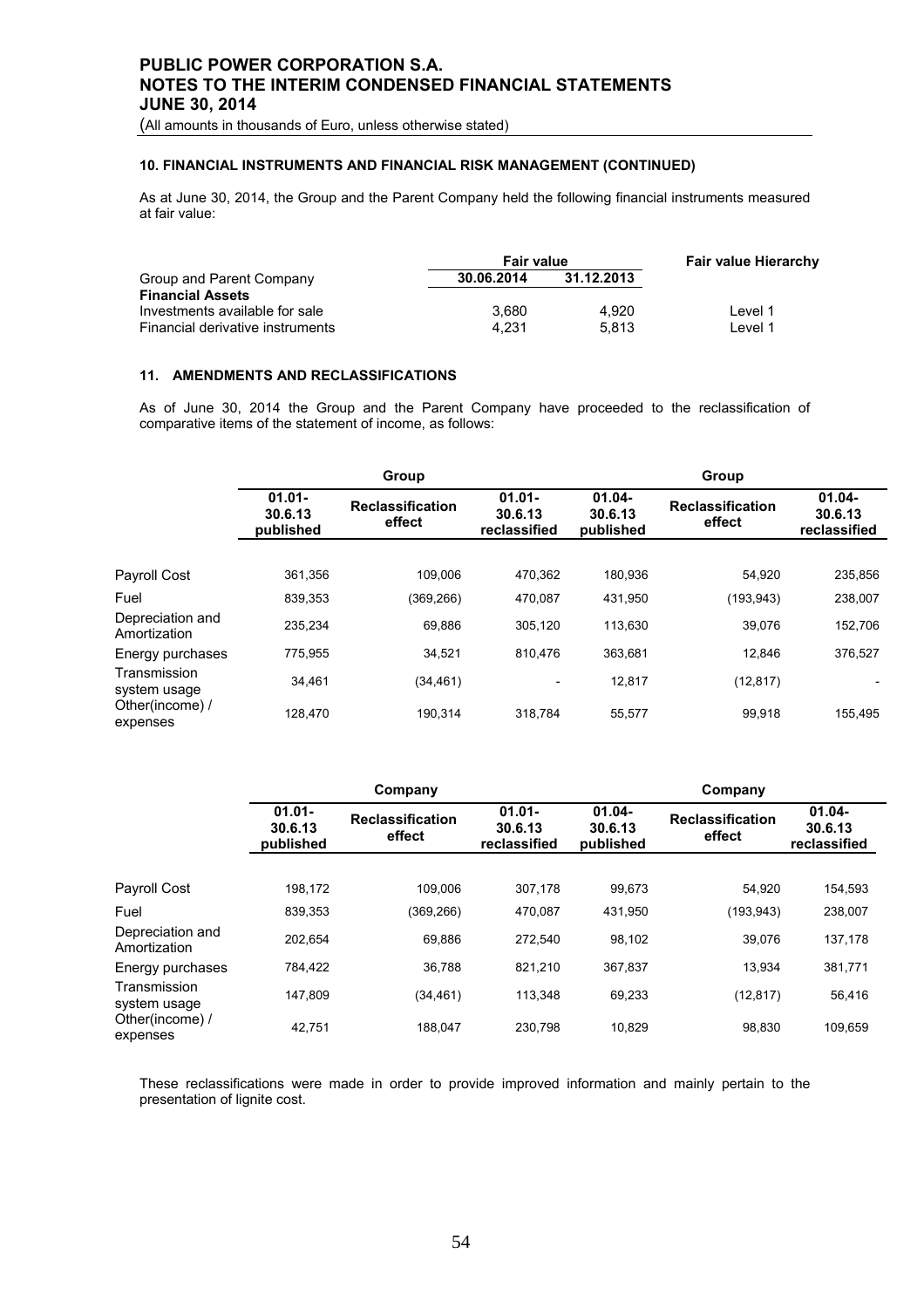(All amounts in thousands of Euro, unless otherwise stated)

## **11. AMENDMENTS AND RECLASSIFICATIONS (CONTINUED)**

In addition, the Group and the Parent Company, as of June 30, 2014 have proceeded to the reclassification of certain amounts of the comparative period in the statement of financial position, as follows:

|                                            | Group                          |                                   |                            | Company                 |                            |                            |
|--------------------------------------------|--------------------------------|-----------------------------------|----------------------------|-------------------------|----------------------------|----------------------------|
|                                            | 31.12.2013<br><b>Published</b> | <b>Reclassification</b><br>effect | 31.12.2013<br>reclassified | 31.12.2013<br>Published | Reclassification<br>effect | 31.12.2013<br>reclassified |
| Other non-current assets                   | 44.328                         | (6,870)                           | 37.458                     | 1.130.935               | (6, 229)                   | 1.124.706                  |
| Long term loans                            | 3.013.933                      | (5,040)                           | 3.008.893                  | 2.868.671               | (4, 851)                   | 2,863,820                  |
| Current portion of long term<br>borrowings | 840.013                        | (1,830)                           | 1.838.183                  | .583.854                | (1,378)                    | 1.582.476                  |

All the above reclassifications had no impact on the Group's or Parent Company's equity or statement of income.

#### **12. COMMITMENTS, CONTINGENCIES AND LITIGATION**

#### **12.1. OWNERSHIP OF PROPERTY**

Major matters relating to the ownership of the Group's assets, are as follows:

- 1. The Parent Company has completed the registration of its property through a fixed assets registry. These assets (almost entirely) are registered at the relevant land registries over the country and the cadastral application is monitored. The update of the existent in the company new integrated information system for fixed assets management is in progress.
- 2. In a number of cases, expropriated land, as presented in the expropriation statements, differs (in quantitative terms), with what the Parent Company considers as its property.
- 3. Agricultural land acquired by the Parent Company through expropriation in order to be used for the construction of hydroelectric power plants, will be transferred to the State at no charge, following a decision of The Parent Company's Board of Directors and a related approval by the Ministry of Development, if such land is no longer needed by the Parent Company for the fulfilment of its purposes.

The property, plant and equipment of the Group are located all over Greece. Currently, the Group does not carry any form of insurance coverage on its property, plant and equipment, except for its information technology equipment, resulting to the fact that if a sizable damage is incurred to its property, might affect its profitability. Materials, spare parts as well as liabilities against third parties are not insured. The Group is currently evaluating the possibility – in the newly formed legal framework, to conduct a tender for the selection of an insurance company to cover for its assets as well as liabilities against third parties.

# **12.2. LITIGATION AND CLAIMS**

The Group is a defendant in several legal proceedings arising from its operations. The total amount claimed as at June 30, 2014 amounts to Euro 2,360 m. as further detailed below:

**1. Cla***ims with contractors, suppliers and other claims:* A number of contractors and suppliers have raised claims against the Company.

These claims are either pending before courts or under arbitration and mediation proceedings. The total amount involved is Euro 491 m. In most cases the Group has raised counter claims, which are not reflected in the accounting records until the time of collection.

- **2.** *Fire incidents and floods***:** A number of individuals have raised claims against the Company for damages incurred as a result of alleged electricity-generated fires and floods. The total amount involved is Euro 35 m and Euro 11 m, respectively.
- **3.** *Claims by employees:* Employees are claiming the amount of Euro 191 m, for allowances and other benefits that according to the employees should have been paid by PPC.
- **4. Litigation with PPC Personnel Insurance Organization (PPC-PIO) (in Greek it is "OAP-DEI" i.e. PPC's Social Security Fund):** Until June 30 2014, the PPC Personnel Insurance Organization (former "PPC PIO", TAYTEKO/IKA at present) had filed, before the courts, seven (7) lawsuits against PPC, claiming an amount in total of Euro 87,704.000 and aiming in particular to:
	- (a) obtain the ownership of a building sold by PPC in 1999 for an amount of Euro 13.294.203. For this particular claim, a series decisions have been issued, the latest being the Decision Nr. 4909/13 of the Multi-Member Court of Appeal of Athens (MMCAA), which eliminated the Decision Nr. 2579/05 of the Multi-Member Court of First Instance of Athens (MMCFIA), which had declared void the transfer of the building, thereby questioning the ownership of PPC over it,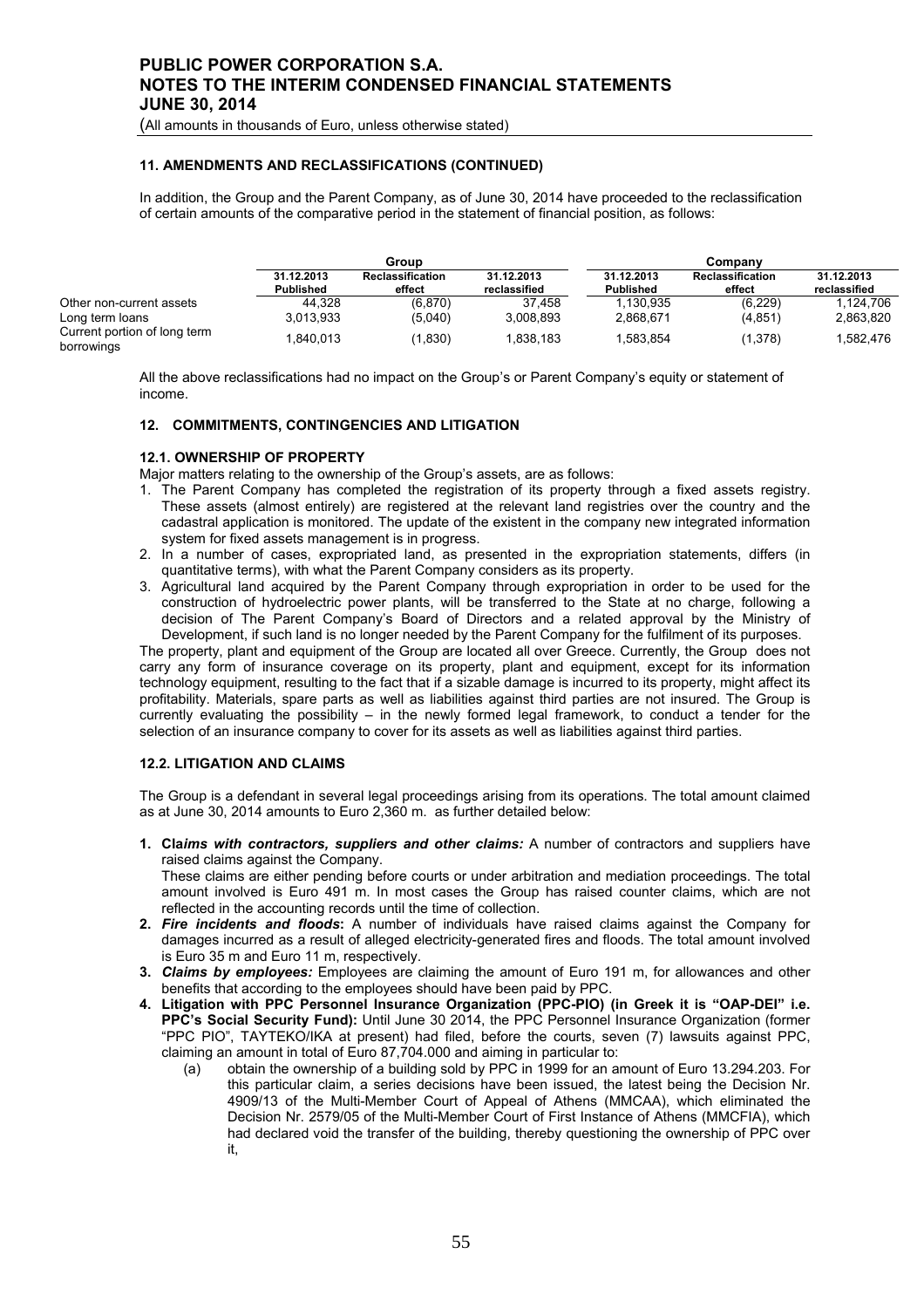(All amounts in thousands of Euro, unless otherwise stated)

# **12. COMMITMENTS, CONTINGENCIES AND LITIGATION (CONTINUED)**

- (b) obtain the ownership of the ground floor of the above mentioned building, owned by PPC and collect the rents earned by PPC over a specified period of time by renting out the particular property, for an amount of Euro 2.999.642, the outcome of which have been resolved with the Decision Nr. 13/2010 of the Plenary Session of the Supreme Court (PSSC),
- (c) obtain the ownership of another building, of an estimated value of Euro 8,000.000. For the above mentioned case, there have been issued the Decision Nr. 13/2010 of the PSSC and the Decision Nr. 4841/13 of the MMCAA (The later eliminated the Decision Nr. 7420/07 of the MMCFIA, which had declared void the transfer of the building, thereby questioning the ownership of PPC over it)
- (d) be compensated for securities and shares which became property of PPC, and part of which has been sold, as well as for related dividends collected by PPC for a total amount of Euro 59.392.823. For the above-mentioned matter Decision 495/2008 of the Athens Multi Member Court, Decision 1459/2009 of the Athens Appeals' Court were issued, and a positive outcome is expected by the Supreme Court is expected.
- (e) to oblige PPC to render detailed accounts concerning management of bonds that PPC kept on behalf of PPC – PIO' of an amount of Euro 55.000.
- (f) Finally, two (2) more lawsuits have been filed against PPC, before the MMCFIA with a total claim of 3.961.923 Euro, and which are to be discussed by November of this year.

The aforementioned cases  $(b) - (e)$  are strongly expected to be resolved in favour of PPC pursuant to the recently issued Decision No 13/2010 of the Plenary Session of the Supreme Court regarding the (a) case, according to which invalidates the 2567/2007 Decision of the Court of Appeal, that had originally accepted PIOs' action against PPC.

Under Judgment by the Supreme Court No. 13/2010, the Court reached inter alia the decision that the prohibition of conveyance or any kind of freezing or change of Insurance Fund´s "Insurance Fund of Personnel" (IFP / ΤΑΠ ΗΕΑΠ-ΕΗΕ) assets, provided for under art.5 par.3 Law No. 163/1975, extends from the application (20.09.1975) of Law No 163/1975 until the repeal of the above mentioned Insurance Fund (taken place on 31.5.1985) and does not extend to time subsequent of the repeal, when PPC would become the assets holder under art.5 par.1 Law No. 163/1975, PPC remains the asset holder also for the establishment of PPC/PIO according to Law No 2773/1999, as in force.

The abovementioned Decision of the Plenary Session remitted the case to the Court of Appeal, which in turn issued the Decision Nr. 4909/13 MMCAA and the Decision 4841/13 MMCAA in favour of PPC. The aforementioned Decision Nr. 13/2010 creates a precedent in relation to all other abovementioned pending cases (b) to (e) and therefore the established provision on December 31, 2009 was reversed within 2010 fiscal year.

### **5. General Federation of PPC Personnel (GENOP DEI/KHE) and PanHellenic Federation of Retirees' (POS DEI) lawsuit against PPC**

GENOP DEI/KHE and POS DEI have filed a lawsuit against PPC in the Multimember Court of First Instance in Athens. By the above mentioned lawsuit they pursue that PPC will be obliged to pay to third parties, who are not litigants, in particular the insurance funds of IKA – ETAM and TAYTEKO the amount of Euro 634.8 mil. plus interest, for the coverage of the resource, which according to the lawsuit, the State did not pay to the above mentioned insurance funds for the years 2010 and 2011. The lawsuit is scheduled to be heard in the Multimember Court of First Instance in Athens on September 18th, 2014. In view of the fact that the above mentioned lawsuit is based on admissions which are in contrast with the provisions of Decision 13/2010 of the Supreme Court and Decision 668/2012 of the Athens Court of Appeals, the Parent Company considers that the possibilities of a positive outcome for the lawsuit in question are minimal and therefore, has not formed a provision.

# **6. PPC's lawsuit against ETAA (former TSMEDE)**

ETAA (former TSMEDE) by its Decision 7/2012 has imposed on PPC the amount of Euro 27.4mil. in application of article 4 of L. 3518/2006, as employer contributions due to the Main pension Branch for the period 01.01.2007 – 30.04.2012 and pertaining to the engineers insured before 01.01.1993 to the above mentioned Insurance Fund, that have been employed by PPC for the above mentioned period.

Against the above mentioned 7/2012 decision of the Insurance Fund in question, PPC has filed the 05.09.2012 appeal to the Athens Administrative Court of First Instance. The date for the discussion of the appeal has been postponed by the court for discussion on 03.11.2014.

Since its employees – who are engineers- are insured mandatorily to PPC's Insurance Fund based on L. 4491/1966, thus resulting to PPC paying on their behalf to the above mentioned Insurance Fund the corresponding employer contributions while insurance for the above mentioned engineers in ETAA is optional and is done by choice, with them paying the corresponding insurance contributions provided for engineers that are independently employed, the Parent Company considers that the possibilities of a negative outcome of its appeal are minimal and therefore has not established a provision.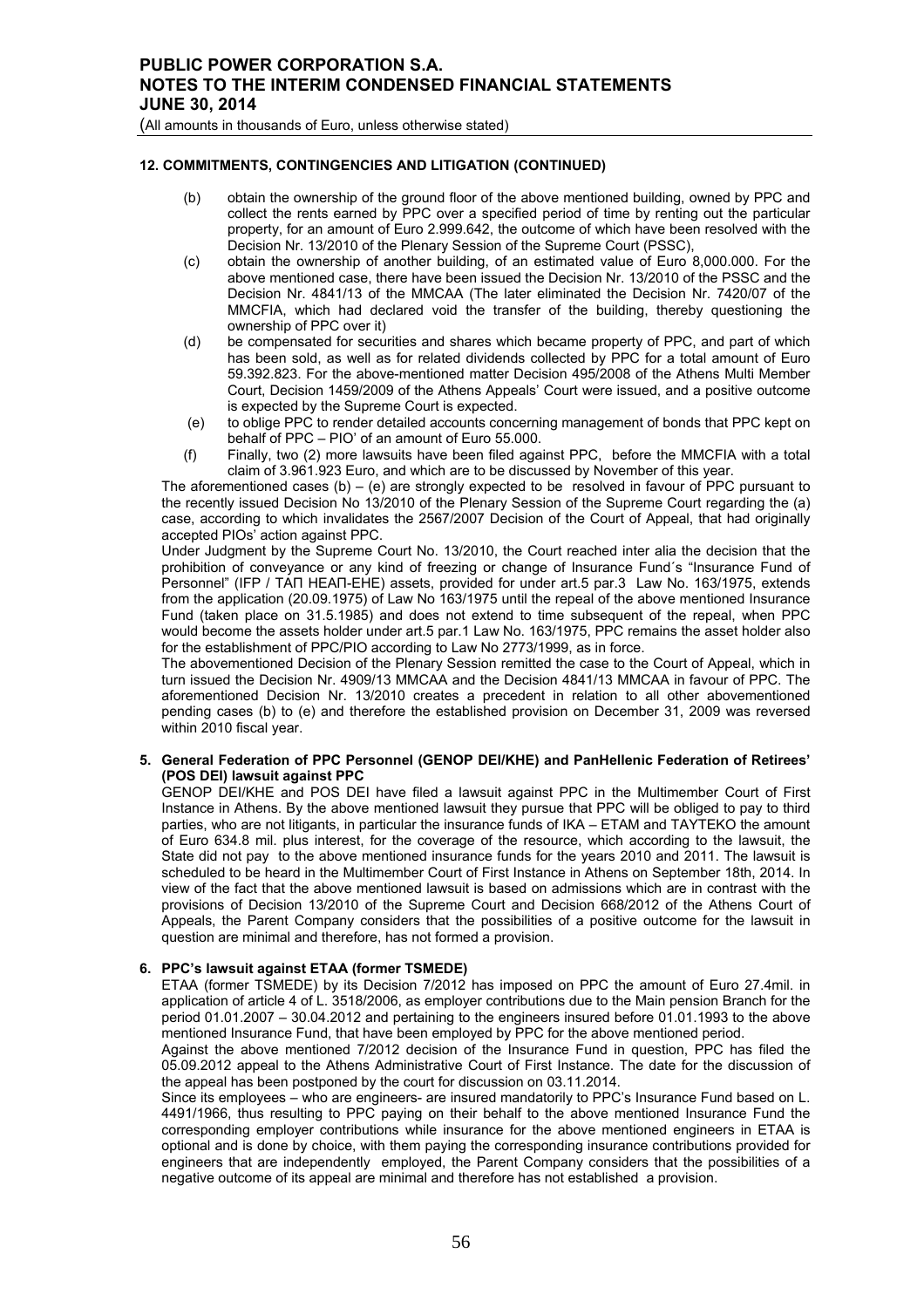(All amounts in thousands of Euro, unless otherwise stated)

#### **12. COMMITMENTS, CONTINGENCIES AND LITIGATION (CONTINUED)**

### **7. Lawsuits against PPC – HEDNO**

The companies "CANTOR" (former "ENERGA") and "NEW APPLICATION" (former "HELLAS POWER") have filed lawsuits before the MMCFA against PPC, to be discussed on 12.02.15 and 19.02.15 respectively, by which they claim amounts of Euro 520.8 mil. and Euro 361.3 mil., respectively. The subject matter of the abovementioned lawsuits regards the Network, i.e. HEDNO. By the review of the documents and the assessment of the individual amounts reported in them, it is accrued that the lawsuits in question contain many undetermined amounts which are deemed, legally or otherwise, unfounded. Thus the above mentioned lawsuits have little chance of success. For that reason, a provision has not been formed.

#### **8. Annulment requests against the request for proposal (RFP) by PPC S.A. for the sale of 66 % IPTO's shares**

Two annulment requests have been filed (one of them includes an application of interim measures) against PPC's RFP for the sale of 66% of IPTO's (PPC's subsidiary) shares. The first request has been filed by five trade unions and the second has been filed by the PanHellenic Federation of Retirees' (POS DEI). The above mentioned requests will be discussed in front of the Supreme Court's Plenary Session on September 19, 2014. The Parent Company, having already filed a judicial memo, considers that the annulment requests will not thrive.

For the above amounts the Group and the Parent Company have established adequate provisions, which as at June 30, 2014 amounted approximately to Euro 155 m. and 79 m., respectively (2013: 181 m. for the Group and 88.5 m. for the Parent Company), which are considered adequate for the expected losses which will derive by the final judgement.

#### **PPC's relation to its personnel's Social Security Funds**

Despite the fact that under the current legislation the Group does not have any obligation to cover in the future any deficit whatsoever between income and expenses (deficit) to PPC's personnel Social Security Funds, there can be no assurance that this regime will not change in the future.

#### *"Αlouminion of Greece" (ALOUMINION)*

1. On 31.10.2013 with a majority of two to one (2/1) Decision No. D1/1/2013, the Permanent Arbitration Court of RAE decided the price for the supply of electricity to ALOUMINION S.A. at Euro 40,7/MWh for the period 01.07.2010 until 31.12.2013. At the abovementioned price both the fixed and variable energy costs are included, as well as System Use Charges, Ancillary Services Charges, Public Service Obligation, and state fees in behalf of RAE and HTSO/EMO, although Renewable Energy/Gaseous Pollutants special fees/ETMEAR Special Electricity Tax, DETE and other taxes imposed are not included. The burden on the financial results of the third quarter of 2013 imposed by the above mentioned Decision, as far as the supply of electricity to ALOUMINION is concerned, for the period 01.07.2010 until 30.9.2013 amounted to Euro 105.5 mil.

As the abovementioned Decision compels PPC to sell at a loss, PPC filed an action for invalidity against it, which is scheduled to be heard on 04.12.2014, and, in addition, submitted a complaint for state aid before the European Commission (December 2013).

The Commission by a letter in June 2014, has notified PPC that it does not intend to further examine the complaint, given that, according to the Commission, the complaint in question pertains to amounts which were defined following an arbitration by an arbitrary court to which the parties resorted to mutually and therefore it cannot constitute a "vehicle" of state aid, since it is not a state entity. PPC has challenged the above mentioned Commission's decision in front of the General Court of the European Union.

2. The amount due by the State aid :

On 27.07.2011 PPC received notification of the Decision No. E (2011) 4916/13.07.2011 of the European Commission, following an investigation on the existence of state aid (C2/2010) in favor of ALOUMINION of Greece and its successor ALOUMINION, addressed to the Hellenic Republic, according to which, the Commission decided that state aid amounting to Euro 17.4 mil. was granted in favor of ALOUMINION of Greece. According to this Decision, the Hellenic Republic should have ensured the recovery of the state aid's amount within four months from the date of the notification of the Decision.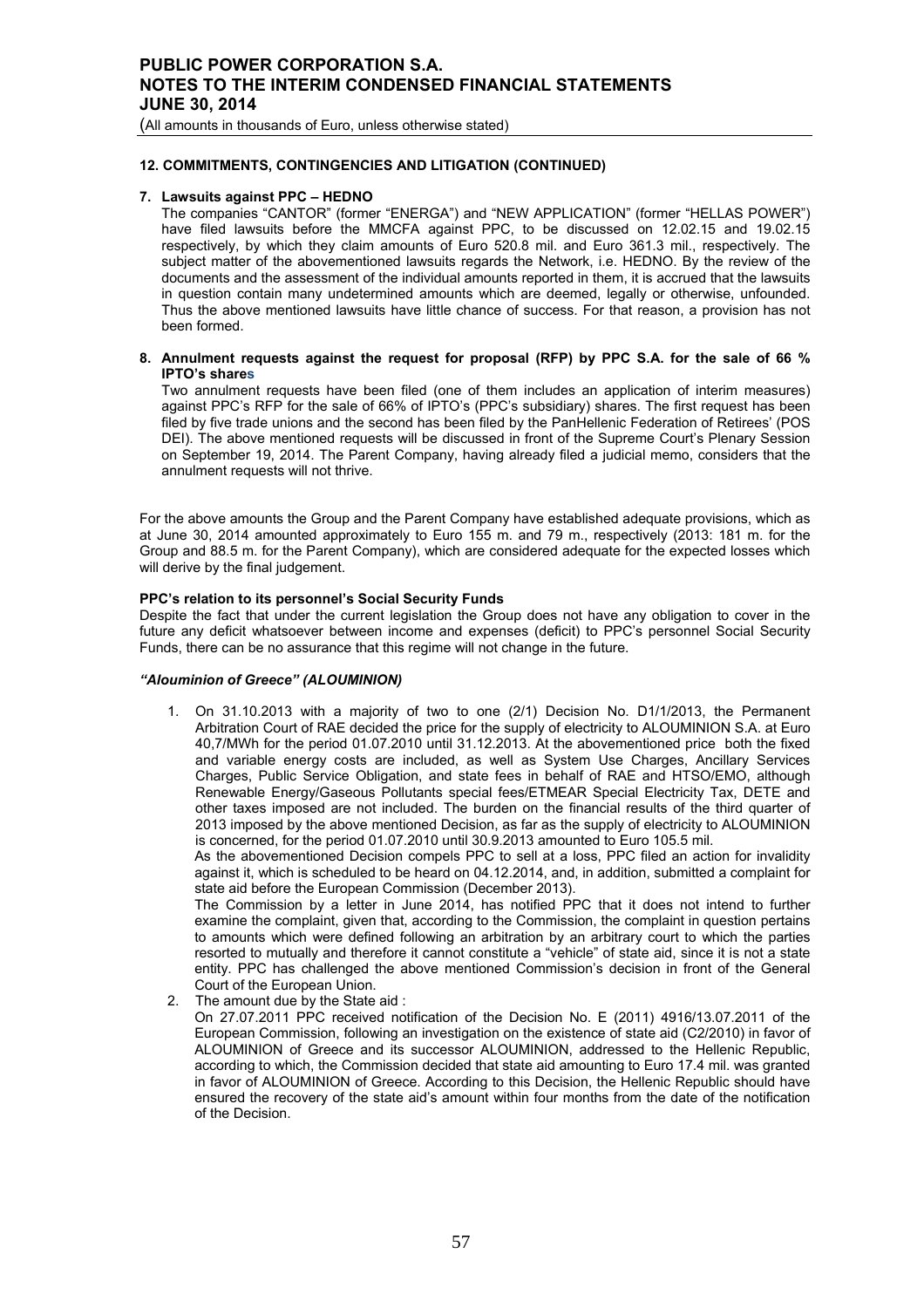## **12. COMMITMENTS, CONTINGENCIES AND LITIGATION (CONTINUED)**

According to the Decision, the state aid was granted in the form of reduced electricity tariffs, available to ALOUMINION of Greece from PPC for the time period from January 2007 up to March 2008. The above mentioned aid, according to the Commission's Decision, should be refunded to PPC SA plus statutory interest, in accordance with the law on state aid. Subsequently, the Athens Court of First Instance has issued a Payment Order N. 13601/04.07.2012 for ALOUMINION to pay to PPC the amount of the state aid of Euro 17,375,849.48, plus interest amounting to Euro 3,041,126.93 plus interest of Euro 1,696.22 on the total amount of the illegal state aid and the compounded interest, for each passing day. Subsequently, ALOUMINION filed an appeal concerning the Payment Order with an additional request for the temporary suspension of its execution (article 632, para 3, of the Code of Civil Procedure). The as per above Court issued Decisions No. 857/2013 and Decision No. 860/2013. The Court by its first Decision suspended the execution of the payment order until the issuance of the final decision on the suspension by the national court. The Court by its second decision (860/2013) on the suspension decided to order the suspension of the discussion until the issuance of a Decision on the existence of the claim of the state aid by the General Court of the European Commission, which is pending after the relevant (by 06.10.2011) recourse by ALOUMINION against the above mentioned Decision (by 13.07.2011) of the European Commission.

PPC filed a summons before the Single Membered Court (dated 03.07.2013), asking for the recallment of the above two Decisions. The Hellenic Republic was invited to file third party intervention proceedings, before the same Court, in favor of PPC as per the above referred hearings. The Court issued the Decisions No. 723/2014 and 724/2014 which recalled the Decisions of the same Court No. 857/2013 and 860/2013, respectively and validated the payment order No. 13601/2012. The above Decisions and the payment order along with a check to order for the payment of the amount of Euro 20,563,831.33 plus statutory interest were served to ALOUMINION on 25.2.2014.

Following the above actions, PPC, on 31.3.2014 proceeded to seize on a third party (against ALUMINION) to Banks, as well as EMO (LAGIE) and IPTO up to the amount of its claim. ALOUMINION, on 24.3.2014 filed an appeal against decisions 860/2013 and 724/2014 of the Court of First Instance, the date of hearing set for 16.10.2014 on the Court of Appeals, asking, among others, for the suspension of the execution of the payment order until the hearing of its appeal. The request for the suspension of the payment order was rejected.

After the abovementioned Court decision, ALOUMINION proposed to PPC to pay the amount of the state aid partly through a check deposit and the remaining amount to be paid through the concession to PPC of ALOUMINION's past due claims against EMO and the (simultaneous) netting off of PPC's past due obligations towards EMO. Subsequently, on April 2014, the amount of Euro 21,276,766.43 was received, including both the amount of the recovered state aid as well as the respective interest amount for the time period up to 04.04.2014. PPC informed the Ministry of Finance as well as the competent Ministries of Foreign Affairs and Environment – Energy and Climate Change for the recovery of the state aid.

As already mentioned, there is a pending recourse by ALOUMINION (by 06.10.2011) on the General Court of the EU against the above mentioned Decision (by 13.07.2011) of the European Commission concerning the state aid case. PPC exercised a third party intervention in favor of the European Commission and the hearing took place on 04.06.2014. In case the Court rules in favor of ALOUMINION, an outcome PPC considers less likely, the amount of the recovered state aid will be reimbursed to ALOUMINION.

Additionally on February 25, 2014 the Ministry for Foreign Affairs sent to PPC the recourse dated 12.02.2014 based on art. 108,para. 2 of the European Commission against the Hellenic Republic before the General Court of the European Union (General Court). By the above mentioned recourse it was asked that the General Court recognized that the Hellenic Republic, by not receiving, in the stated by the Court time limit, all the necessary measures for the return of the above mentioned state aid in favor of ALOUMINION, according to art. 1 of the Commission's Decision dated 13.07.2011, has not fulfilled its obligations deriving by the Treaty for the operation of the European Union. PPC has notified the Ministry about the relevant collection actions. Following that, PPC was informed through the Ministry for Foreign Affairs, that the Commission will quit of the recourse in view of the collection of the relevant amount by PPC.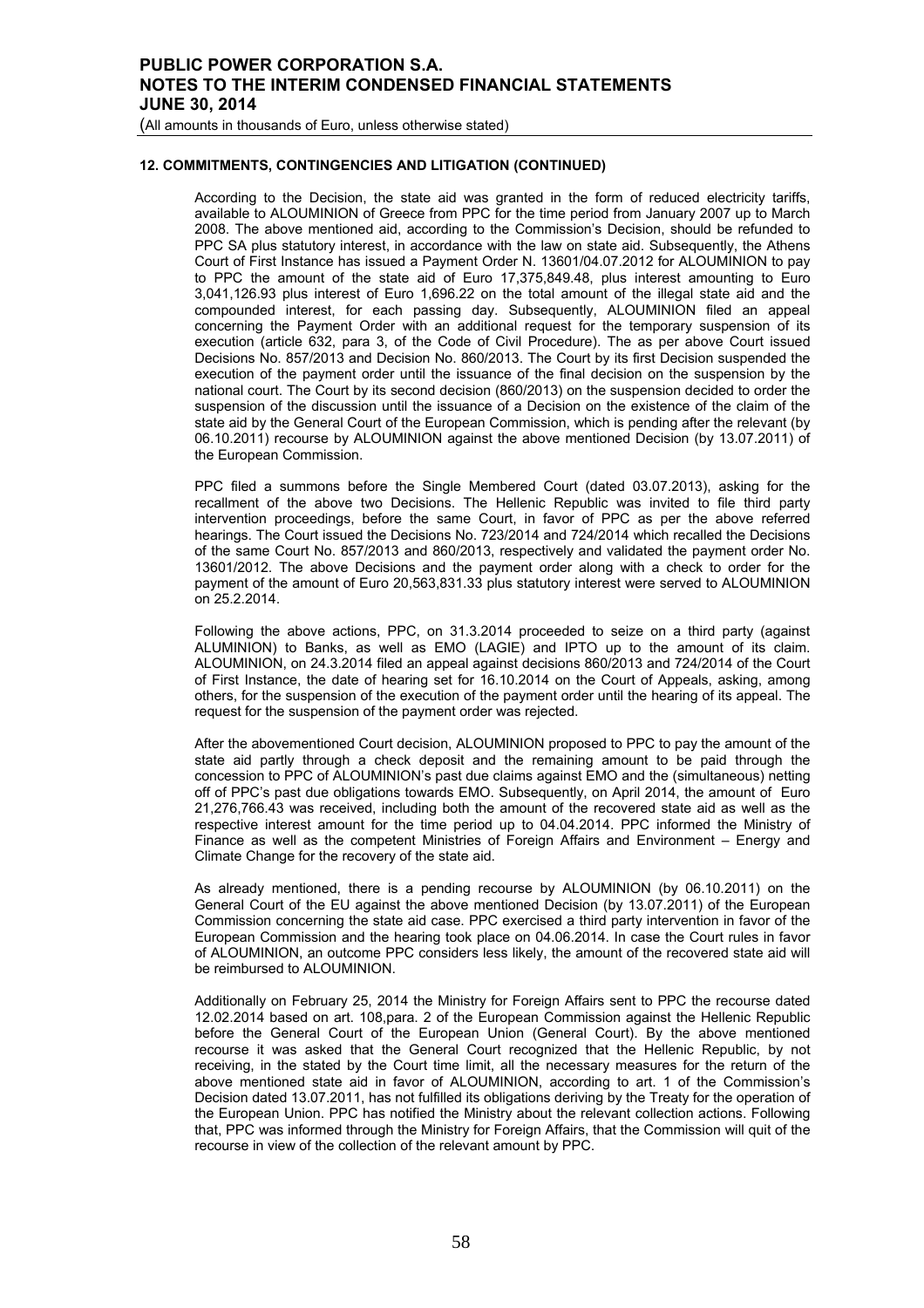(All amounts in thousands of Euro, unless otherwise stated)

## **12. COMMITMENTS, CONTINGENCIES AND LITIGATION (CONTINUED)**

3. On 26.02.2014 PPC was served an appeal dated 19.02.2014 by ALOUMINION regarding the electricity supply bills of ALOUMINION of December 2013 and January 2014, for the amounts of the abovementioned bills regarding the Special Consumption Tax (dispute relating to the partial annulment of these bills) before the Athens Administrative Court of Appeals.

## *Old Bank of Crete*

The dispute with the old "Bank of Crete" is dating back to 1989, when the bank was under liquidation. More precisely, by a mandatory action of the then trustee of the Bank, PPC's deposits were mandatorily converted to stake-holding in the share capital of the Bank and to obligatory credit to the Bank. PPC by its July 22, 1991 lawsuit against the bank asked to be compensated for GRD 2.2 billion approximately, (Euro 6.5 mil.) for the reason that the above mentioned Act of the trustee of the Bank was held invalid.

Moreover, PPC had outstanding loan balances, received under six (6) loan agreements for which it was agreed upon to be repaid gradually. On June 10, 1991, although PPC has paid the overdue installments, the Bank has terminated all of the above mentioned loan agreements and thus on that date the claim against PPC became overdue for the whole amount of the loans.

For that reason, against PPC's above mentioned lawsuit, the Bank has proposed an offset of its claim resulting by the above mentioned loans, amounting to GRD 4 bil. approximately, and furthermore has asked the payment of this amount by PPC by its lawsuit dated 28.12.1995. The Court of First Instance has postponed the hearing of the Bank's lawsuit against PPC until the final outcome of the hearing, which started with PPC's lawsuit against the Bank.

The action was rejected by the Multimember Court of Athens and PPC appealed against the said Decision of the Court which was also rejected by the Athens Appeal Court.

The above mentioned decision was brought to review by PPC before the Supreme Court, which accepted it and in consequence the case was again brought to trial before the Court of Appeals, which held that an expert report should take place. After the said expert report the Court's decision was held partially in PPC's favor (Court of Appeals decision 2005).

However, a petition for review before the Supreme Court was filed against the aforementioned Decision which was then accepted by the Supreme Court and then was resubmitted to the Court of Appeals which by its inconclusive decision (Nr 4093/2009) ordered the completion of the expert report.

The official expert report was completed at the end of May 2012.

Following that, the hearing of the case would take place on October 25, 2012, but it was postponed for September 26, 2013, due to the strike of both judges and lawyers. The case was heard on the abovementioned date and decision 3680/2014 of the Court of Appeals was issued, which only partially accepts PPC's lawsuit while essentially accepts the results of the ordered by the Court above mentioned official expert report, as following :

- a) The amount owed by the Bank of Crete to PPC at the time of the filing of the lawsuit by PPC on 22.07.1991 amounted to GRD 1,268,027,987 and
- b) The amount owed by PPC to the Bank of Crete on 01.07.1991 due to the loan amounts becoming overdue by the Bank and after the suggested by the Bank set off of its counterclaim against the above-mentioned PPC's claim, amounted to GRD 2,532,936,698.

PPC intends to appeal against the above mentioned decision. It is noted that until the final judgment on the appeal, the discussion of the aforementioned (28 December 1995) lawsuit of the Bank of Crete against PPC is pending.

In case that the Supreme Court accepts PPC's annulment, then it will judge the case anew and the decision which it will issue will be irrevocable. In case of a positive outcome for PPC, for which there are increased probabilities, then the case of the Bank against PPC might be rejected.

#### **Complaint against the European Commission's Decision regarding lignite extraction rights**

On May 13th, 2008, PPC filed before the General Court of the European Union (General Court), an application for annulment of the Commission's decision of March 5, 2008 regarding the granting by the Hellenic Republic of lignite extraction rights.

The Greek State has intervened before the aforementioned Court in favour of PPC, while two undertaking companies – competitors of PPC – have intervened in favour of the European Commission. Furthermore, on August 4, 2009, the European Commission issued a decision (which was notified to PPC on August 7, 2009), in which the measures for the compliance with the decision of March 5, 2008 were defined as obligatory for the Hellenic Republic.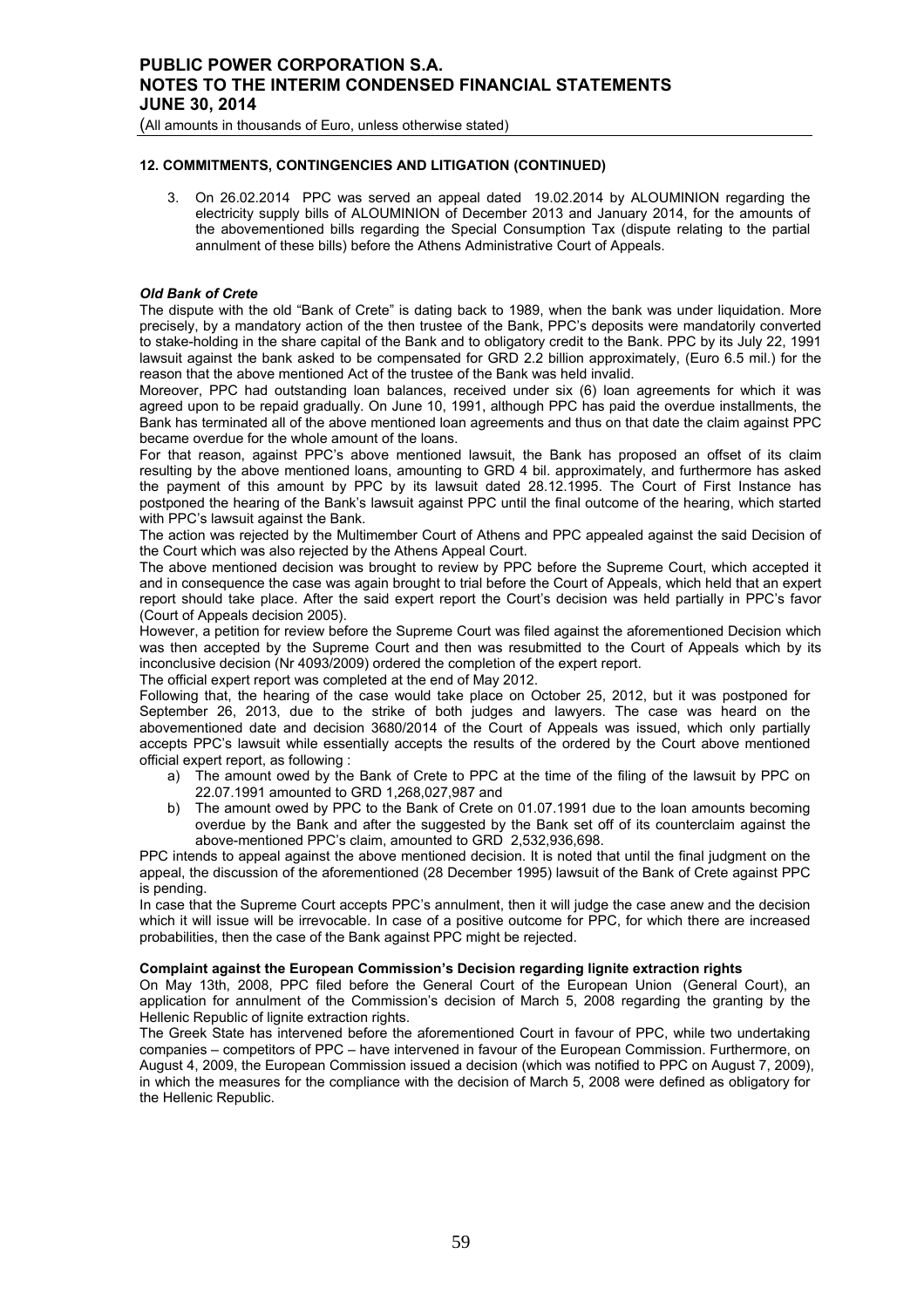(All amounts in thousands of Euro, unless otherwise stated)

## **12. COMMITMENTS, CONTINGENCIES AND LITIGATION (CONTINUED)**

The Commission's Decision defined as obligatory for the Hellenic Republic the launching of public tender procedures for the concession of lignite rights for the mines of Drama, Εllassona, Vevi and Vegora to third parties excluding PPC, with the exception of those cases where there are no other valid and binding offers.

The Hellenic Republic was also obliged to assure that the third parties that would be awarded the relevant extraction rights would not sell to PPC the extracted lignite from the specific mines with the exception of those cases where there would be no other valid and binding offers.

PPC submitted an application for annulment of the said decisions of the Commission before the CFI of the European Communities. Furthermore, the Hellenic Republic has intervened before the CFI in the said proceedings, in favour of PPC. The hearing of the cases took place before the General Court on February 2, 2012. The General Court of the European Union on 20.9.2012 issued decisions for both cases.

In particular, as far as case **T-169/08** is concerned, the Court has ruled the following:

- State measures, which were in effect prior to the liberalization of the energy market, are preserved and continue to affect the lignite supply market, although PPC is not responsible for other companies failing to gain access to lignite reserves.
- PPC's part in the lignite's supply market was limited to the exploitation of reserves for which extraction rights were granted.
- The Commission did not support that PPC exploited its dominant position in the above mentioned market.
- The Commission did not prove that the advantageous access to lignite was capable of creating a situation, in which PPC, simply by exercising its lignite extraction rights would abuse its dominant position in the energy wholesale supply market or could be led to such abusive conduct. The Commission by simply noting that PPC still has a dominant position does not define or adequately prove the abuse.
- It is not clear, that PPC is in an advantageous position opposite its competitors, in consequence of a state measure which constitutes an abuse of dominant position.
- It is not clear that, in order to admit the existence of a violation of article 86, para. 1 EC combined with article 82 EC, is adequate, in order to prove that a state measure falsifies competition by creating a situation of inequality of opportunities, between businesses without demanding definition of abuse of dominant position.

As far as case **T-421/09** is concerned the Court has annulled as obsolete the above mentioned Commission's Decision of August 4, 2009,following the annulment of the Commission's decision of March 5, 2008, given that, it pertained to the executive part of the violation ascertained in the decision of March 5, 2008.

The Commission appealed for the revision of the relevant decisions before the General Court of the European Union before the European Court of Justice (Cases C-553/12 and C-554/12). The abovementioned appeals have been notified to PPC on December 19, 2012.

On March 25, 2013 the companies "MYTILINEOS S.A – GROUP OF COMPANIES", "PROTERGIA S.A." and "ALOUMINION S.A." filed before the European Union Court, an intervention petition in favor of the European Union and against PPC, for the annulment of the above mentioned Decision of the Court of September 20<sup>th</sup>, 2012. The hearing of the case took place on October 3, 2013.

On July 17, 2014, the Court of the European Union has issued a decision on the annulment requests for the Commission, by accepting them. In particular the Court of the European Union, by citing cases, has accepted that for the application of the directives in question of the union law it is required (but also enough) the adoption of a measure, by which a member state exclusively grants rights to a public company, creates an inequality of opportunities between companies and thus it is able to drive the company to an abuse of dominant position. The European Union's Court has not accepted the Commission's request to judge the case in its substance following the injunction of the decision in the first degree but referred the case again to the General Court of the European Union, in order for it to deliver a decision on the remaining annulment reasons, which, although PPC had invoked in front of the Court, the General Court had not examined. PPC will submit a Memo with its observations in front of the Court within the legal deadline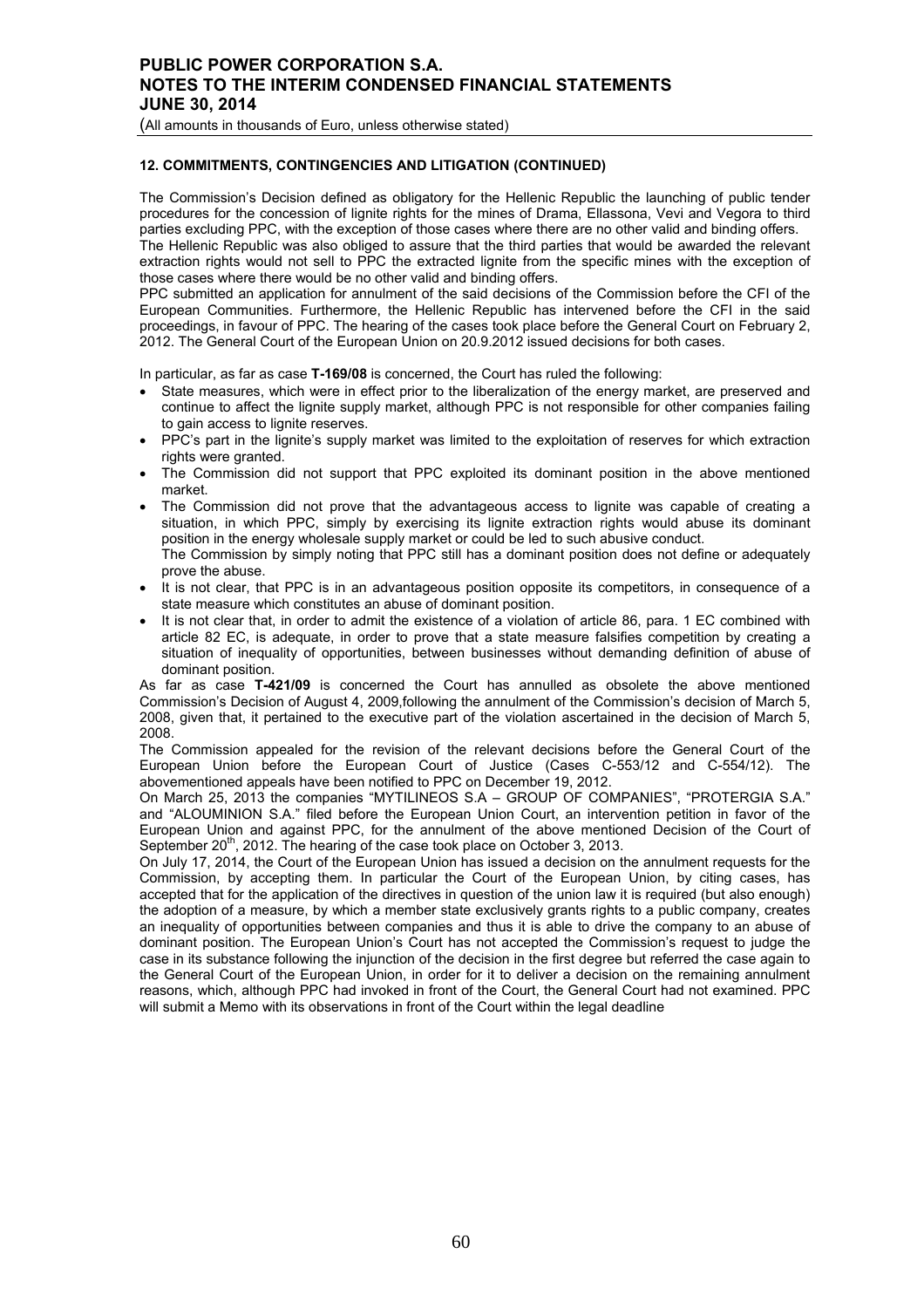(All amounts in thousands of Euro, unless otherwise stated)

# **12. COMMITMENTS, CONTINGENCIES AND LITIGATION (CONTINUED)**

## **Alleged claims of EMO (LAGIE), against PPC S.A.**

• **Implementation of methodology for the payments allocation due to deficits of the Day Ahead Schedule ( DAS )** 

 It is noted that following the issuance of RAE's Decision 285/2013, EMO sent a letter to PPC, according to which an amount of Euro 96.6 million is seemingly allocated to PPC, based on the finalization of the methodology for fair allocation of payments to cover deficits in the Day Ahead Schedule (DAS) created by third party suppliers during 2011 and 2012. In continuation to this letter, EMO allocating the total amount of Euro 96.6 mil. in seven installments starting by August 2013 sent to PPC the relating briefing notes amounting to Euro 13.8 mil., each. PPC considers that EMO's alleged claim violates fundamental principles of law, while simultaneously neither the amount nor the reasons for this claim are substantiated. In addition, the relevant RAE Decision has been contested in court.

In particular, PPC has already filed an application for annulment of RAE's Decision 285/2013, before the Council of State, as well as, an action for suspension of such Decision, until a final judgment is issued by the Council of State. The hearing for the application for the annulment took place on March 18, 2014, and the decision is pending. In the meantime, the Council of State has issued an interim Decision (n. 62/2014), which suspended the payment of 50% of the amount of Euro 96.6 mil., which is attributable to PPC.

In spite of the assessment that there are reasonable chances for a favorable outcome, following the intermediate decision of the Supreme Court, PPC has recognized in its books a provision of 50% of the amount of Euro 96.6 mil. due to the uncertainty of the recoverability of this amount.

### • **Offsets of Photovoltaic Systems Producers in buildings**

Moreover, the above mentioned Decision 285/2013 of RAE which does not permit the netting of amounts that PPC owes to LAGIE based on DAS settlement, including energy generated by PVs on rooftops, with the amounts that PPC is contractually obliged to pay directly to the generators in question, based on the feed - in tariff, leads to delays in recovering the latter amounts from LAGIE. Non implementation of an offset does not impact the results but will have a negative effect on our cash flows, due to the increased working capital needs, since PPC is obliged to await payments in cash from LAGIE through the relevant special RES account. The issue in question concerns amounts which range from Euro 11 mil. to Euro 31 mil. per month and the total amount to be recovered could reach approximately Euro 120 mil. based on an estimated eight-month waiting period. LAGIE has already filed both a claim and an application for interim measures before the Court of First Instance of Athens against PPC. On the application for interim measures Decision 6022/2014 of the Multimember First Instance Court of Athens was issued, ordering a temporary injunction on offsetting of liabilities of DAS with liabilities of other causes at a rate of 50% of these liabilities. The hearing is expected although it is estimated that the matter will be settled legislatively.

### **Corrective settlements of IPTO, concerning the Special Account of art. 143, of Law 4001/2011**

According to L.4152/2013, RES energy purchases are disbursed though the market operation, on the higher amount of either their income from DAS and Imbalances settlements or the value energy they inject to the system multiplied by the weighted average variable cost of the conventional thermal power plants. This amendment started being applied from 14.08.2013, when RAE's Decision 366/2013 was published in OG, amending the relevant articles of the Power Exchange Code and specifying the methodology of calculations, with which the provision of law was implemented. In October 2013, IPTO has sent to PPC S.A. corrective clearing statements for May, June, July and part of August of 2013, totaling an amount of Euro 48.2 m, which derives from the retrospective application of the relevant methodology. For this amount, PPC considers that retrospective application is not included in the relevant provisions of the Law and thus has not recorded any relevant provision.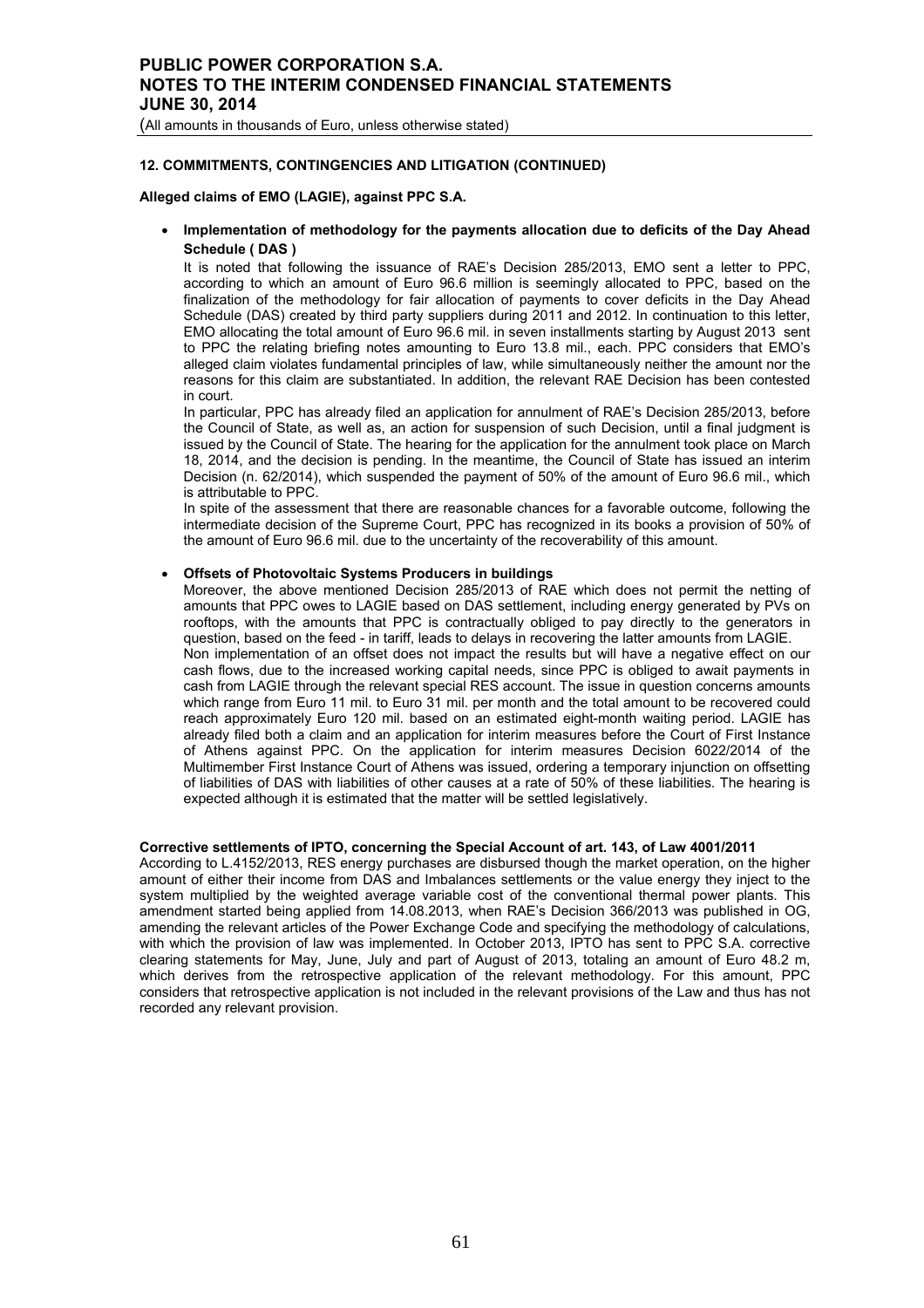(All amounts in thousands of Euro, unless otherwise stated)

## **12. COMMITMENTS, CONTINGENCIES AND LITIGATION (CONTINUED)**

## **12.3 ENVIRONMENTAL OBLIGATIONS**

Key uncertainties that may influence the final level of environmental investment which the Group will be required to undertake, over the forthcoming decade, include:

#### **1. HPP Messochora (161.6 MW)**

According to Greek Law 3481/2006, the environmental terms for the continuation, completion and operation of the projects of the Acheloos River Diversion Scheme to Thessaly, in which Messochora HPP is included, were approved and their fulfilment is a prerequisite for the implementation of the projects and for which responsibility lies with the administrator, responsible for construction and operation of the respective projects.

Following the publication of the Law for Public Projects, as well as PPC's projects that have been auctioned and constructed or are under construction and are related to projects of the Acheloos River Diversion Scheme to Thessaly and energy projects are allowed to operate or be completed, according to the approved Administration Plan and the above-mentioned environmental terms.

Based on the above-mentioned terms the continuation of the project was allowed for the completion and operation of Messochora HPP as well as the completion of the construction project of the tunnel, which are already been completed and are finally delivered by 17.06.2010.

After the publication of Law 3734/2009, matters concerning the Messochora Hydroelectric Project are arranged, with which the completion and operation of the Project becomes possible. These matters concern expropriation of areas in the Messochora HEP Reservoir, expropriation of the Messochora Village and of the areas where it will be relocated and arrangement of compensations to the affected inhabitants. All the above mentioned expropriations are declared for public utility reasons of great

importance and their settlement will allow the completion of the Project and the operation of the Messochora Power Plant.

Following the ruling No 141/2010 by the competent Suspension Committee of the Council of State, the immediate cease of all works has been ordered at all relevant projects, as well as the cease of operation of all completed projects. Further developments, namely the final judgment, will be issued by the Plenary of the Council of State after taking into consideration the (11.09.2012) Decision of the European Court of Justice, to which relevant preliminary questions had been addressed referring to the compatibility of the provisions of the Law 3481/2006 with the European legal framework. The Council of State by its recent Decision 26/2014 has decided to annul the 567/14.09.2006 letter by EYDE/OSYE, by which and according to the Court's Decision 3053/2009, it has been allowed, under the provisions of L. 3481/2006, and the approved environmental terms, the continuation of the diversion scheme in total. The above mentioned decision by the Council of State resulted to the inability to continue, complete and operate HEP Messochora.

The Parent Company considers that the Hydroelectric Plant of Messochora is independent from the Acheloos River Diversion to Thessaly Scheme and therefore it should not be affected from the abovementioned issues. PPC S.A. examines the possibility to disengage Messochora Power Plant from the overall Acheloos River Diversion Scheme, so that the Project can be dealt with as an independent unit and have its own environmental terms, i.e. independently from the other Projects of the Diversion Scheme. For this purpose, PPC has assigned the updating of the Environmental Impact Assessment for HEP Messochora, whilst waiting for the completion of the Water Management Study, ordered by the Ministry of Environment and Climate Change, related to the compilation of the Water Management Plan of the Catchment Areas in the water territories of the Western Central Greece, Epirus and Thessaly, in which the Catchment Area of the River Acheloos is included. Around mid December 2012, there were posted on the website http://wfd.ypeka.gr, the Strategic Environmental Assessment of the Water Management Plans for consulting. Based on the time required for consultancy and decision making, it is estimated that the Water Management Plans will be signed by the competent Authorities in the the third quarter of 2014. It is also estimated that the procedure for the issuance of the Environmental Permit for the project as an independent entity will be completed in the second semester of 2014, with a possible few months delay due to the required procedures for approval

On June 30, 2014 the aggregate amount for HPP Messochora amounted to Euro 279.3 mil. and is expected to require an additional amount Euro 123.7 million to complete and operate the project, which is estimated to operate in 2017.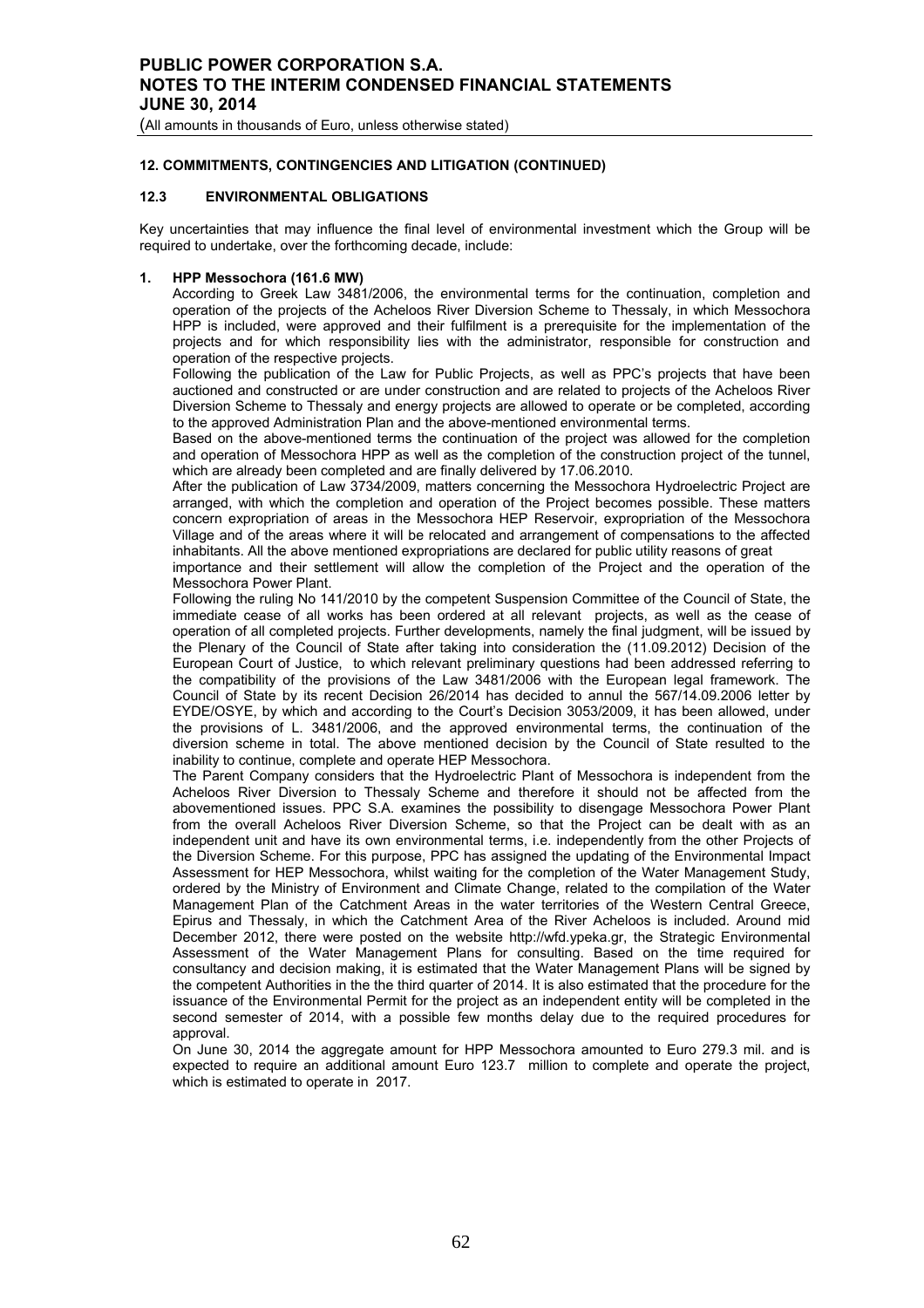(All amounts in thousands of Euro, unless otherwise stated)

## **12. COMMITMENTS, CONTINGENCIES AND LITIGATION (CONTINUED)**

- 2. Under IPPC (Integrated Pollution Prevention and Control) Directive, the Reference Document on Best Available Techniques for Large Combustion Plants (with a thermal capacity greater than 50 MW) was issued on July 2006 and is currently under revision. After the finalization of the revision process additional to the already foreseen investments at PPC's larger thermal power plant stations may be required. In accordance with European Directive 2001/80/EC, a pollutants emissions reduction plan for existing Large Combustion Plants has been approved by the Parent Company's Board of Directors, was submitted to the authorities and has been incorporated in the National Emissions Reduction Plan of the country for the period 2008-2015, according to the provisions of the aforementioned Directive. After the issue (August 2008) of the Common Ministerial Decision for the National Emissions Reduction Plan, the environmental permits of SES Ptolemaida, Kardia, Amyntaio, Liptol and Agios Georgios were renewed. The same is expected within 2014 for the remaining thermal power plants as well. In December 2010, the new Directive (2010/75/ EC) was issued for industrial emissions (Industrial Emissions Directive – IED), which is effective from 06.01.2011 and which amends Directives IPPC and 2001/80/ EC. Following the provisions of Article 32 of Directive 2010/75/EU, a Transitional National Emissions Reduction Plan (TNERP) for the period 2016-2020 was elaborated and officially submitted by the country to the EU at the end of 2012. The TNERP was approved by the EU on November 26, 2013. On December 2013, PPC submitted to the competent authority an application for several changes to the TNERP, along with its declaration to use the limited life-time derogation (Article 33) for certain Power Plants. After the approval of the competent authority the revised TNERP was resubmitted on March 18, 2014 by the country to the EU. Finally, according to the above, SES Agios Dimitrios, Meliti and Megalopolis A' and B' are included in the NERP, while SES Amyntaion and Kardia will use the limited life-time derogation.
- 3. The extent of land contamination has to be assessed for many of PPC's installations, following to the provisions of art. 22 of Directive 2010/75/EU. At present, there appears to be no requirement for largescale remediation projects at PPC's sites in the short term, and it is unlikely that this will be required at the mining areas or at the lignite-fired power stations for the foreseeable future. Remediation, however, may be required, at some of the company's oil-fired power stations and depots, in the future.
- 4. PPC has performed limited studies on the presence of asbestos-containing materials, at its premises. Upon submission by PPC of a full environmental impact assessment study, the Ministry of Environment issued in May 2004 the environmental permit for the construction and operation from PPC, in its premises in Ptolemaida area of an environmentally – controlled landfill site for the management and final disposal of asbestos containing construction materials, from the plants of the Northern System.
- 5. During the operation of the Transmission Lines, Substations and Hyperhigh Voltage Centers, there is no electromagnetic radiation, but two separate fields, the magnetic and the electric field. At places where the public or the Company's personnel might find themselves close to the above mentioned lines and substations, the values for those fields are substantially less than the limits. Those limits were established by the International Commission on Non Ionizing Radiation Protection (ICNIRP) in collaboration with the World Health Organization (WHO). The above mentioned limits have also been adopted by the European Union as well as the Greek State. It must be noted though, that the limits stated in the above regulations for both fields do not constitute dangerous values, but rather contain large safety factors, in order to cover for some vagueness due to the limited knowledge about both the magnetic and electric fields' influence in order to fulfil the requirement for the prevention of any adverse impacts.
- 6. The Environmental Permit for Klidi Mine is expected to be issued.
- 7. Furthermore the Parent Company's Mine Environmental Department carried out all required procedures, for the renewal of Environmental Permit for Amynteo and Megalopolis Mines.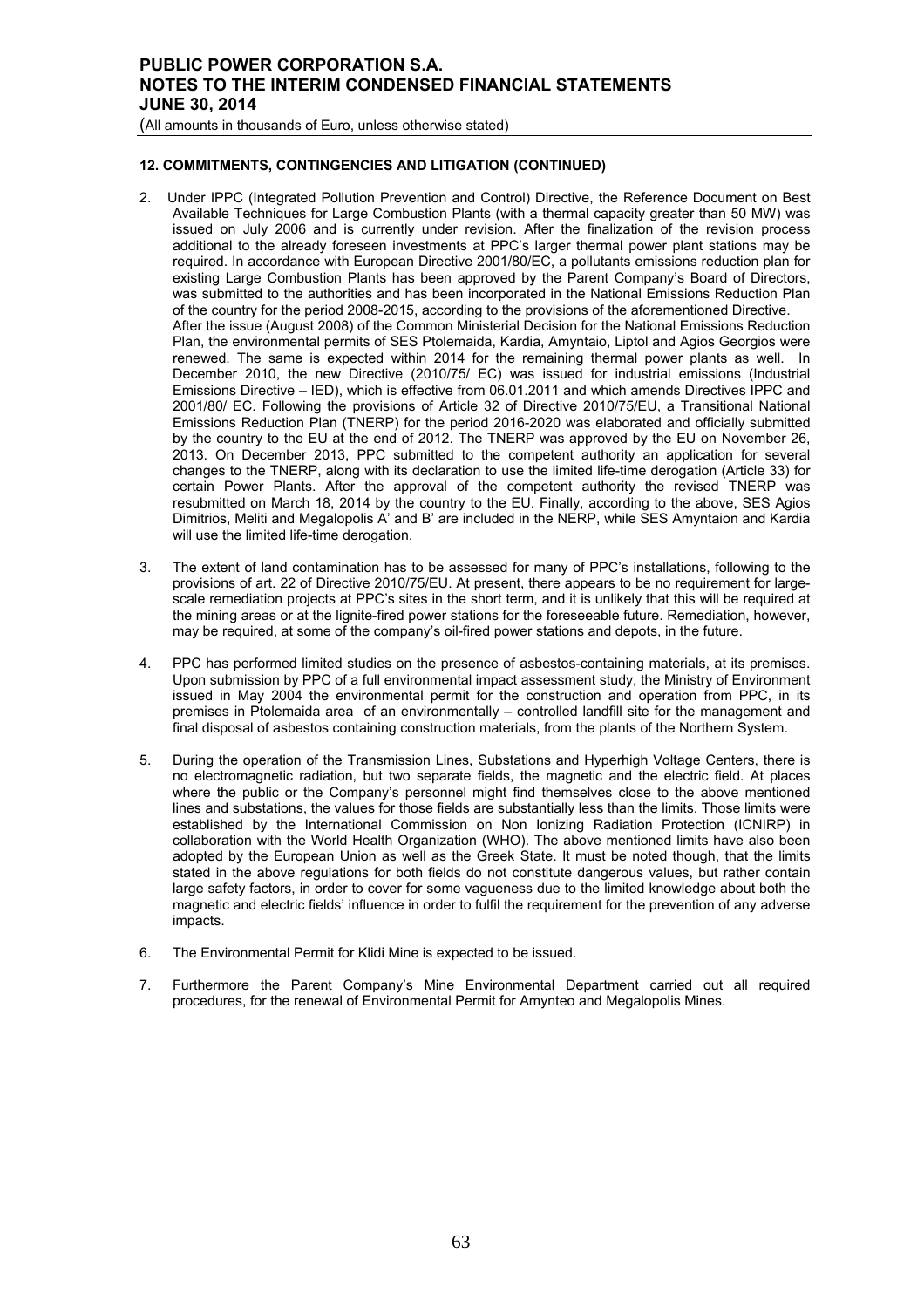(All amounts in thousands of Euro, unless otherwise stated)

# **12. COMMITMENTS, CONTINGENCIES AND LITIGATION (CONTINUED)**

#### *CO2 Emissions*

During March and May 2013,  $CO<sub>2</sub>$  emission licenses have been issued for all 31 PPC installations, for the 3<sup>rd</sup> implementation phase of the European Union Emissions Trading System (EU ETS phase III, from 1 January 2013 to 31 December 2020).

By the end of March 2014, the verification of the annual emissions reports for 2013 by accredited third party verifiers was completed successfully and the reports were promptly submitted to the Competent Authority. The total verified emissions of all 31 bound plants of PPC for 2013 amount to 41.3 Mt CO<sub>2</sub>.

### *EMISSION ALLOWANCES (CO2)*

According to the current European and National legislation, during the 3<sup>rd</sup> implementation phase of the EU ETS (period 2013-2020), PPC is not entitled to free allocation of emission allowances, with the exception of allowances allocated for emissions corresponding to the generation of thermal power for district heating.

In accordance with its verified 2013  $CO<sub>2</sub>$  emissions, the emission allowances that PPC has to deliver to the Greek part of the EU Greenhouse Gas Emission Allowances Trading Registry (EU Registry) to fulfil its compliance obligations for the year 2013 amount to 41.3 Mt. During 2013, PPC has been allocated with about 0.77Mt allowances for district heating emissions.

Based on provisional ex-post data, the  $CO<sub>2</sub>$  emissions of the Parent Company's bound plants for the period 01.01.2014 – 30.06.2014 amount to 19.8 Mt. In addition, PPC's emissions for the rest of the year (01.07.2014 – 31.12.2014) are estimated at 21.8 Mt. It should be noted that the emissions of 2014 will be considered final by the end of March 2015, when the verification of the annual emissions reports by accredited third party verifiers is completed. Consequently, the total CO<sub>2</sub> emissions that PPC will have to surrender for compliance purposes for the period 01.01.2014 – 31.12.2014 are estimated at 41.6 Mt.

## **12.4 INVESTMENTS**

#### *Combined cycle natural gas fired power plant of a 416,95 ΜW in Aliveri*

After an international tender, the Project "Study, supply, transportation, installation and putting in operation of a 416,95 MW net combined cycle natural gas fired Unit V at Aliveri" was awarded to the successful bidder company Metka S.A. The contract for the construction of the Project was signed in October 2007, with a contractual price of Euro 219 mil.

In July 2009, the Building Permission was issued, and in September 2009, the construction began.

In May 2010, the Supplement No 2 of the Contract was signed, according to which PPC shall pay the Contractor the amount of Euro 31.15 m. for the delay of the Project, due to antiquities found on the construction site and difficulties about the progress of the permissions, as well as for additional works.

In October 2010, the Supplement No3 of the Contract was signed, according to which the valid period of guarantee of the Project and consequently of the Equipment is extended for 2 months with the payment to the Contractor of the amount of Euro 1.8 mil. and according to the provisions of the Supplement No2.

Οn February 18, 2011, PPC accepted the terms for the connection of the above Unit with the System following a relative correspondence with HTSO.

On January 21, 2011, the Board of Directors of PPC approved the additional extension of the new guarantee period of the Project for 8 months, with the payment to the Contractor of the amount of Euro 7,2 million. In February 2011, the Supplement No4 of the Contract was signed.

In October 2012, PPC's Board of Directors approved the modification of the Time-Schedule of the Project, the extension of the guarantee period of the Project for 11 months with the same terms provided for in Supplements Nos 2, 3, 4 to the Contract, the covering of Contractor's expenses with the amount of Euro 5.5 mil. due to the extension of the Time-Schedule of the Project, as well as the assignment to the Contractor of the supply and installation of the necessary equipment for the construction of the natural gas pressure reducing station (from 75 barg to 38 barg). The relevant Supplement No5 of the Contract was signed on 19.11.2012.

In March 2013 the Connection Contract between IPTO and PPC S.A. was signed in order for the unit to be connected to the System.

The initial firing of the Gas-turbine was effected on 09.03.2013 and it was put in operation on 15.03.2013. On 12.08.2013 the Unit was put contractually in Commercial Operation, which was completed on 04.11.2013.

In February 2014, the Unit was registered in both the Units' Register and IPTO's Allocated Units' Register . The work of the Committee for the Temporary and Final Acceptance of the Project is in progress.

On 30.06.2014 the total expenditure for the project amounted to Euro 298.5 mil.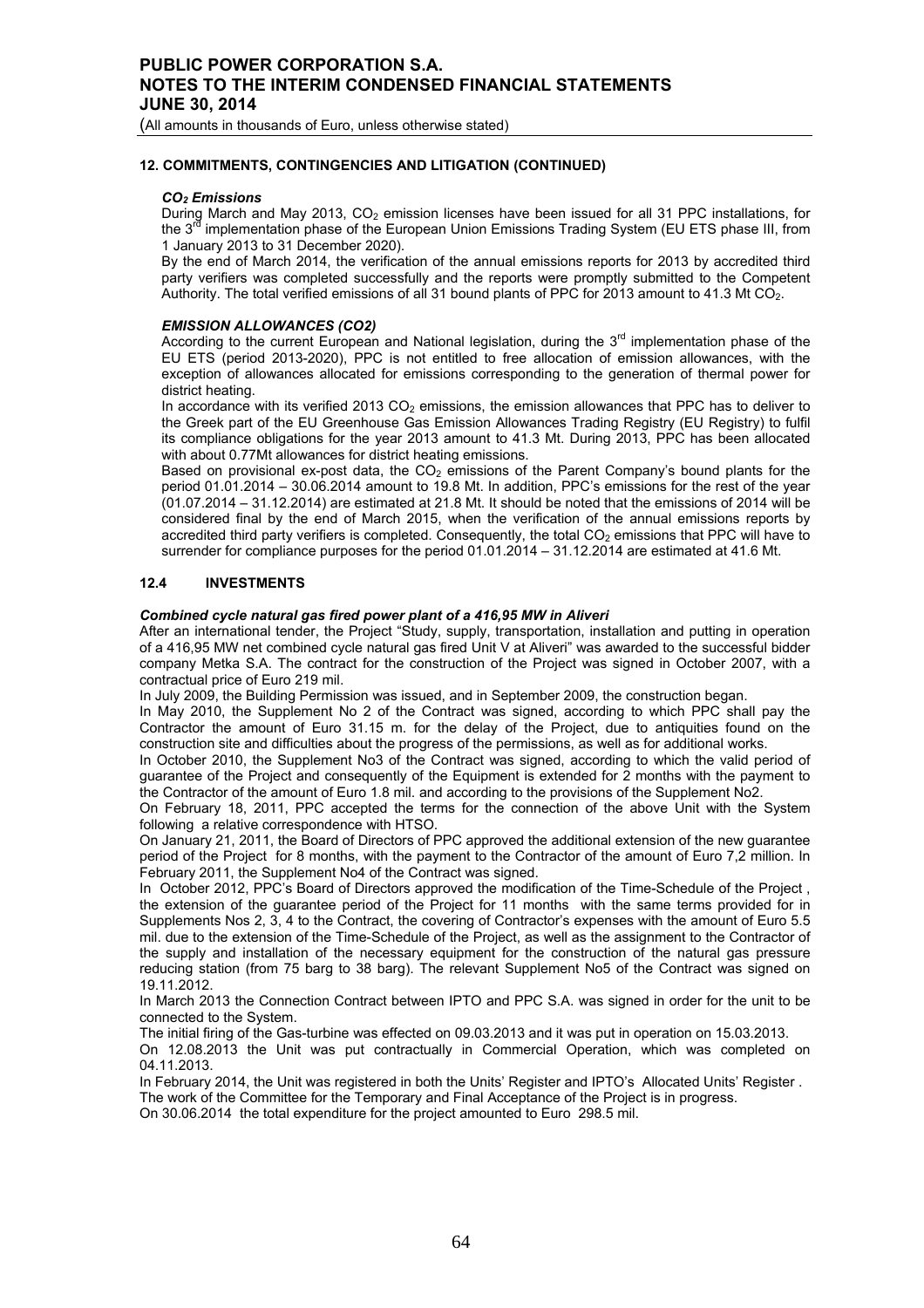(All amounts in thousands of Euro, unless otherwise stated)

## **12. COMMITMENTS, CONTINGENCIES AND LITIGATION (CONTINUED)**

### *A new Steam Electric unit 660 MW in Ptolemaida*

The International tender was announced on April 20, 2010. The total budget of the Project amounts to Euro 1.32 bil. In September 2010 the Ministry for Environment and Climate Change has issued the relative Generation License as well as the Distribution of Thermal Energy license.

On June 28, 2011, the following two bids were submitted:

- The bid from TERNA S.A
- The bid from the Consortium led by Alstom Power Systems S.A and including also ALSTOM Power Systems GmbH, ALSTOM Hellas S.A, METKA S.A and DAMCO Energy S.A.

In November 2011, the Board of Directors of PPC decided to award the project to the successful bidder company "Terna SA".

On 11.12.2012, PPC's Board of Directors decided, that the Contract of said Project would be signed.

The above mentioned contract was signed in Ptolemaida on March 9, 2013 and according to a relevant term it is subject to the resolutive condition of the approval of PPC' s General Shareholders' Meeting. The final contractual price amounts to Euro 1.39 bil.

On 29.03.2013, the General Meeting of PPC'S S.A. Shareholders approved the realization of the investment for the construction of the Unit as well as the relevant Contract. The realization of the project will be accomplished in two stages.

In the first stage, with a duration of 20 months by the entry into force of the contract, the study for the licensing of the project as well as the licensing itself, will be realized. The contractor will also conduct the study for the licensing as well as the construction of the building for PPC's inspection unit.

In the second stage, with a duration of 50 months by the issuance of the building permit, the project's study will be completed as well as the construction and the commercial operation of the unit.

On 23.09.2013, PPC S.A. announced the signing of a Bond Loan of an amount up to Euro 739 mil. with a syndicate of foreign banks, in order to finance part of the construction of the above mentioned unit. The loan with annual all – in – costs of close to 5% has a duration of 15 years and will be supported by the German Credit Insurance Organization Euler Hermes. In December 2013 the final insurance coverage was issued by Euler Ermes while all the prerequisites for the drawdown of the loan were satisfied

There is being in progress the drawing up by the Contractor of the studies for the Project licensing and their submission to the Corporation for review.

On 30.06.2014 the total expenditure for the project amounted to Euro 69.7 mil.

#### *A new diesel engine Power Plant 115,4 ΜW in South Rodos burning of heavy fuel oil with low sulphur content*

After an international tender, the Project was assigned to the successful bidder company (TERNA S.A.). In July 2009, the relevant Contract was signed. Τhe Contract price is Euro 182.8 mil.

In September 2010, the Decision of the Ministry of Environment Energy and Climate Change for the modification of the Generation License concerning the power (115.439 MW) and the number of units (7 generating sets) was issued.

On 01.12.2010, the Common Ministerial Decision Approval of Environmental Terms was issued.

Οn June 29, 2011, the relevant contract for the purchase of the land of the main Station was signed.

In September 2011, the Installation License was issued and was modified on January 20, 2012.

On January 25<sup>th</sup>, 2011 the Building Permit (6/2011) was issued and on February 16<sup>th</sup>, 2011 the construction of a temporary warehouse begun.

On February 2nd, 2012 the Building Permit (25/2012) regarding earthworks has been issued and on March 26<sup>rd</sup>, 2012 begun the relevant works at the plot of the main facilities of the station.

On August  $3^{rd}$ , 2012 the building permit (184/2012) was issued for the main facilities of the station.

On August 20<sup>th</sup>, 2012 the certificate for the land uses was issued and the building terms for the coastal facilities were approved. After that, the procedure for the purchase of the land of the coastal facilities was started.

In the context of the implementation of the Contract two supplements were issued until today.

By Supplement No 1 (15.12.2010) certain articles of the contract were modified. By Supplement No 2 (22.06.2012) certain subjects regarding the transfer of equipment, the assignment of the study and construction of the temporary site warehouse, the surveyors' building as well as the guesthouse, were adiusted.

On February 15<sup>th</sup>, 2011 the society called "Citizen's initiative for environmental protection and development of Southern Rhodos" filed an application for a stay of execution with the Council of State by application number 119, for the following:

a) Of the Environmental Impact Assessment 162761/12-2010 for the new diesel engine power plant and

b) The No 6/2011 Building Permit which was granted to PPC for the construction of the temporary site warehouse at the plot for the construction of the new power plant.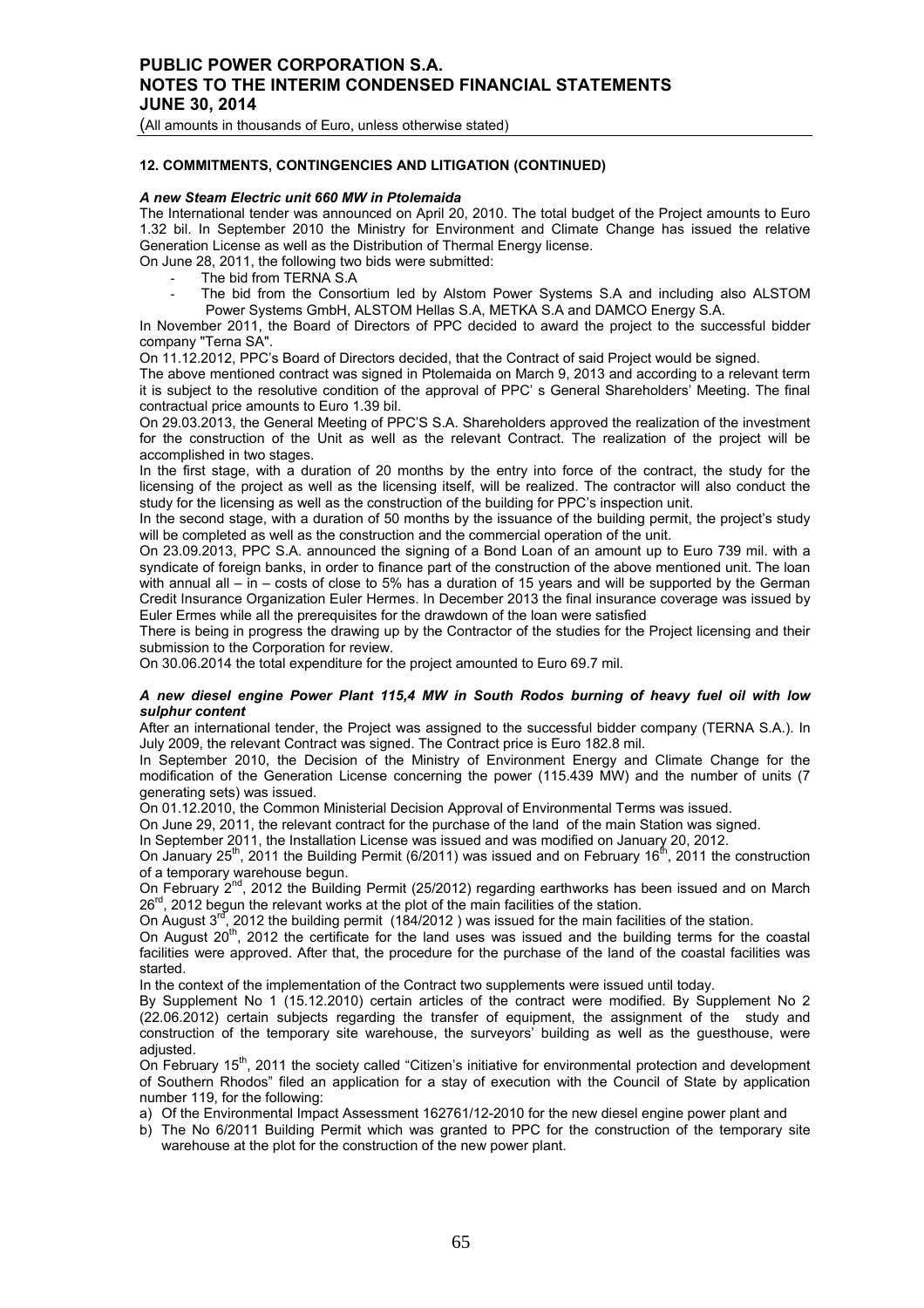(All amounts in thousands of Euro, unless otherwise stated)

## **12. COMMITMENTS, CONTINGENCIES AND LITIGATION (CONTINUED)**

In implementation of the Temporary Order of the Council of State the competent authority for urban planning has issued the 2276/06.04.2012 suspension of construction for the 25/2012 building permit.

The Council of State with its Decision No 4413/12 annulled the Act of Approval of Environmental Conditions for the installation and the operation of the new Thermoelectric Power Plant in South Rhodes and the building permit for the temporary warehouse at site, considering that the Act of Approval of Environmental Conditions was not in accordance with the those defined in Art 6 par 3 of the Directive 92/43/EEC (for the conservation of natural habitats and of wild fauna and flora).

Since March 27<sup>th</sup>, 2011 the delivery of equipment for the project to warehouses in the port of Elefsina has started.

On 31.07.2012, the Parent Company's Board of Directors approved the payment to the Contractor of the amount of Euro 4.250.000, as a result of Amicable Settlement, for the full settlement of Contractor's claims for the time period until 31.01.2012 due to the delay of Project Permission.

The Ministry of Environment, Energy and Climatic Change, in response to PPC's relative letter on 21.01,2013 , notified PPC S.A. that there have not been changed the needs for which the Generation and Installation Licenses were granted, and therefore asked for the completion of the Environmental Impact Assessment and the Specific Ecological Evaluation. Thereafter, PPC has already proceeded to the award to Consultant of the drawing up of the Specific Ecological Evaluation.

Subsequently. PPC proceeded to the preparation of the following studies:

- Special ecological study
- Land planning study
- Environmental Impact Assessment study
- AOGregate study of evaluation of social impact.

The Environmental Impact Assessment study has already been concluded and it was submitted to the Ministry for the Environment and Climate Change, on 17.05.2013, including all the above mentioned studies. The Ministry of Environment, Energy and Climatic Change forwarded on 03.07.2013 the Environmental Impact Assessment study to the Regional Council of S. Aegean in order to make it public to the competent Bodies for their relevant opinions. Following the relative opinions of the appropriate Bodies, the Ministerial Decision of the Approval of Environmental Conditions of the Power Station, as well as the ancillary projects (a substation of 150/20KV and a new road to the coastal installations of 1 km) was issued on November 5, 2013.

On 30.08.2013, there were published in the Government's Gazette, the land use decisions for the coastal public property, necessary for the erection of the on-shore installations.

The Secretary General of the Regional Administration of Aegean has signed, on 08.01.2014, the "Land Purchase Contracts" for the coastal public property, necessary for the erection of the on-shore installations.

On 03.01.2014, there was submitted to the Ministry for the Environment and Climate Change the Envelope for the reissuance of the Installation License for said Project.

On 19.03.2014, the Installation License of the Project was issued.

As we have been informed in April 2014, following the issuance of the above new Environmental conditions, the society called "Citizen's initiative for environmental project and development of Southern Rhodos" had appealed, in January 2014, to the Council of the State, submitting:

- Application for the annulment of the new Environmental conditions with which the Environmental Impact Assessment study was approved
- Application for the annulment of the new Installation License
- Application for the Suspension of the Works and for the issuance of Preliminary Injunction.
- For the first two applications, there was appointed by the Council of the State trial date on 26.11.2014.

The Council of the State investigated the application for the suspension of the works and with its Decision No. 150/2014, rejected the Application for Suspension.

After the issuance of the new Environmental conditions, PPC proceeded promptly to the recommencement of the licensing procedures of the new Power Plant and thus in June 2014 there were approved:

- The Building Permit for the plot of the main facilities, and
- The Technical Environmental Study for the deposition of the excavated soil at the areas of the nearby Military Exercising Field.

The prompt recommencement of the works is expected.

PPC and Contractor continue the preventive maintenance of engines, generators and transformers, which are temporarily stored in Elefsis port.

On 30.06.2014 the total expenditure for the project amounted to Euro 97.7 mil.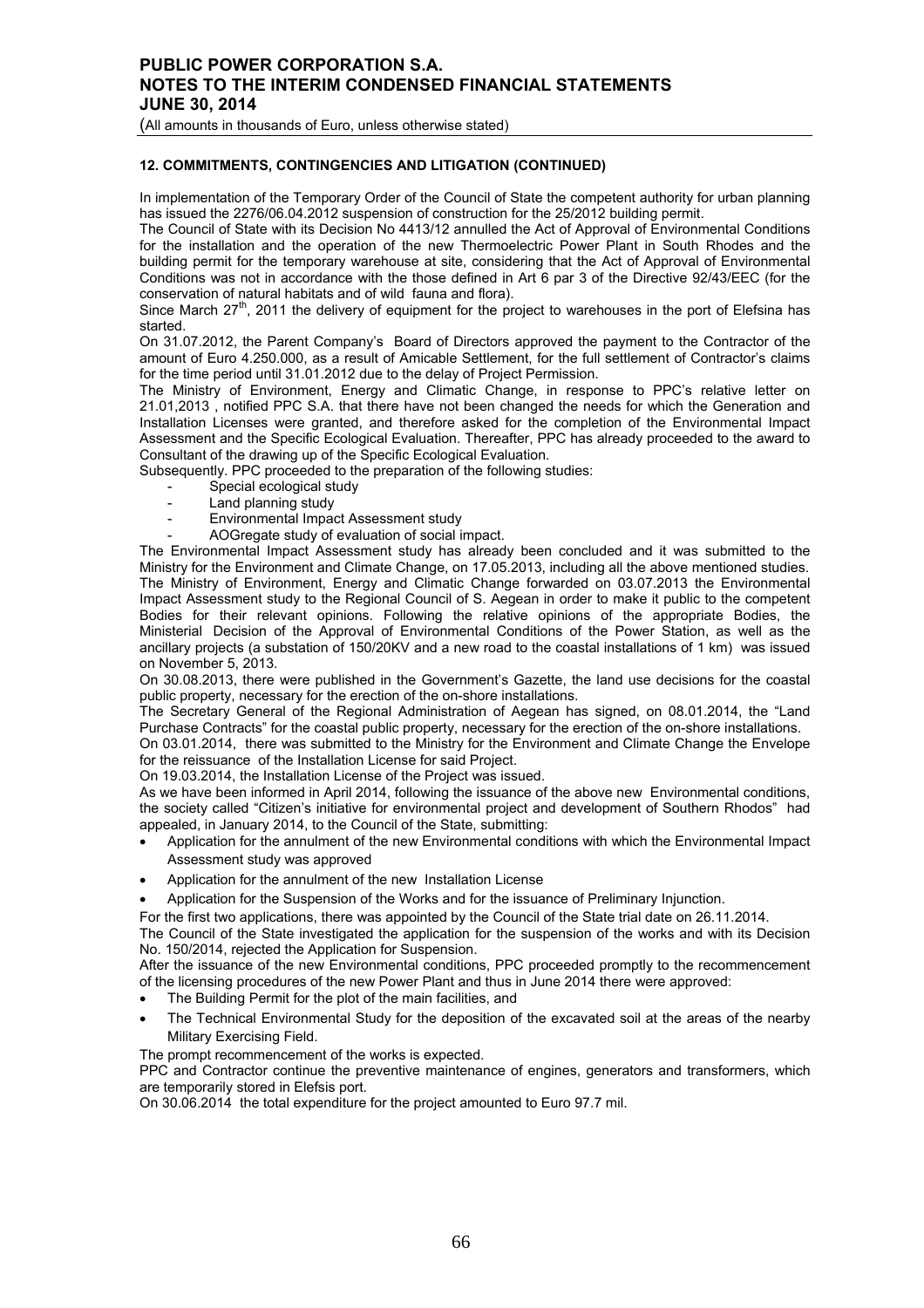(All amounts in thousands of Euro, unless otherwise stated)

## **12. COMMITMENTS, CONTINGENCIES AND LITIGATION (CONTINUED)**

### *Α new combined cycle unit at Megalopolis 811 ΜW*

On August 25, 2009 the Board of Directors of Parent Company approved the award of the Project to the successful bidder Consortium METKA S.A. and ETADE S.A. Furthermore, the contractor has accepted that no claims will be raised related to eventual delay up to 13 months, due to unavailability of Transmission Network of 400 kV or/and Natural Gas. This time interval of 13 months starts, for the delay of supply of natural gas in the Unit, 26 months as from the date of signing of the Contract and for the delay of connection with the network 400 KV, 24 months as from the date of signing of the Contract.

On November 13, 2009, the relevant Contract for the implementation of the Project was signed and the contract price amounts to Euro 499.5 million.

In November 2010, PPC accepted the terms for the connection of the above Unit with the System following a relative correspondence with HTSO.

On May 31, 2011 the Contract for the Long Term Maintenance of the Unit was signed with the company METKA S.A.

On July 8, 2011, the Building Permission of the above Unit was issued.

On October, 17, 2011, after a related request from the Contractor Joint Venture «ΜΕΤΚΑ S.A. – ΕΤΑDΕ S.A.», the Board of Directors of the Parent Company approved the substitution of the above Joint Venture from the Joint Venture «ΜΕΤΚΑ S.A. – TERNA S.A.»

The related Supplement No1 came into force on December, 12, 2011.

Οn May 8, 2012, the Board of Directors of the Parent Company approved the assignment of additional works related to the water supply of the Unit V amounting to Euro 1.82 mil. On 10.10.2012 the relevant Supplement No 2 to the Contract was issued. On 10.05.2012 the connection agreement to the National Natural Gas System was signed.

Civil works construction, as well as, installation is at the final stage. Commissioning of the electromechanical equipment is in progress.

The Unit is expected to enter commercial operation in the beginning of 2015, provided that the natural gas pipeline construction by DESFA is completed by the end of 2014.

On 30.06.2014 the total expenditure for the project amounted to Euro 477 mil.

#### **HPP ILARION (157 MW)**

In July 2012, PPC SA announced the successful tapping of the diversion tunnel of the Ilarionas Hydroelectric Project and the start of the Reservoir impoundment. The works in the Substation, as well as the remaining works in the riverbed area downstream of the Dam, have been completed, the Units tests have been finished and the Plant is expected to be set in commercial operation in the third quarter of 2014. The total installed capacity of the plant is 157 MW and it is expected to generate, on an annual basis, approximately 330 GWh of "clean" electricity.

On 30.06.2014 the total expenditure for the project amounted to Euro 293.9 mil.

## **12.5 PPC RENEWABLE (PPCR)**

#### **Construction of nine (9) new Wind Parks from PPCR S.A.**

Until today the construction and the interconnection to the Grid of the wind parks in Paros, Lesvos, Rhodes, Samos (Marathokampos), Crete (Akoumia) and Limnos has been completed, of total capacity of 22.50 ΜW. In March 2014, the construction of the eight (8) out of eleven (11) Wind turbines has been completed in the wind park of Coprinos (Rethumnon), as on 13.02.2014 the Council of State has decided for interim measures concerning the prohibition of continuation of the construction and operation of the three (3) remaining wind turbines, until the final decision is issued. The installation works have been completed, whereas, the completion of the interconnection to the grid is expected to be fulfilled in the second half of 2014.

#### **Hybrid Project in Ikaria**

The project of 6.85 MW of total power combines two renewable energy sources, Wind and Hydroelectric. The hybrid project in Ikaria is expected to be completed in 2014 with commencing operation by the first quarter of 2015.

#### **Megalopolis Photovoltaic (PV) Plant**

In April 2014, the Council of State has decided to reject an application regarding the cancellation of licenses related to the 39.42 MW PV Plant of ARKADIKOS ILIOS ENA S.A in the municipality of Megalopolis, in the prefecture of Arcadia.

In May 2014, by decision of the Decentralized Administration of Peloponnese, Western Greece and Ionian, the Installation Permits of "ARKADIKOS ILIOS ENA S.A." and "ARKADIKOS ILIOS DIO S.A." have been revived up to 1 November 2014.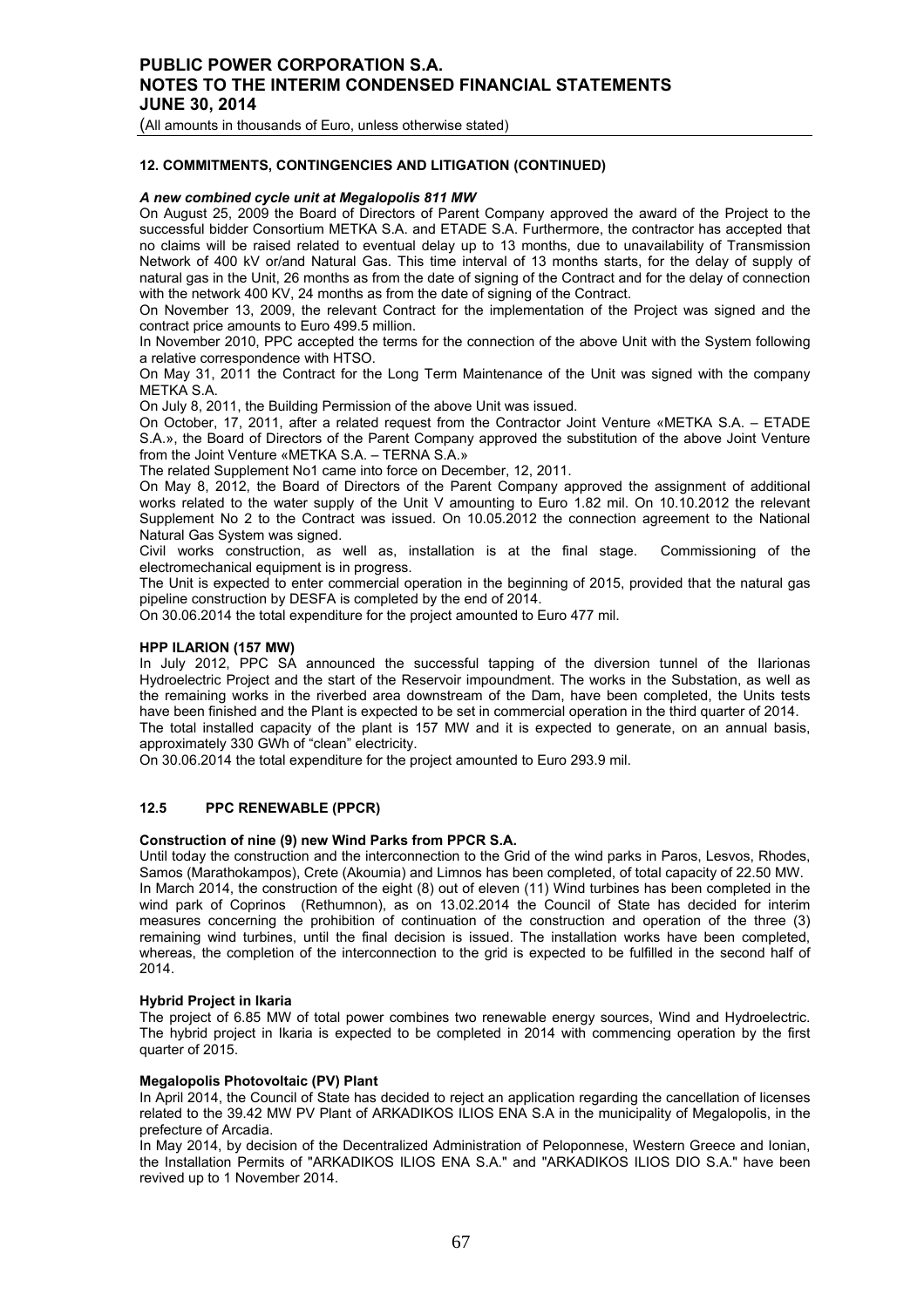(All amounts in thousands of Euro, unless otherwise stated)

## **12. COMMITMENTS, CONTINGENCIES AND LITIGATION (CONTINUED)**

#### **Exploitation Rights of the geothermal fields**

By decisions of the Deputy Minister for Environment, Energy and Climate Change according to the Public International Bidding Contest (tender date 07.09.2011) the lease of rights of survey of geothermal fields in the following areas was awarded:

a)Sousaki in the Corinthos prefecture, b) the Sperhios basin in the Fthiotida prefecture, c) Akropotamos in the Kavala prefecture and d) the island of Ikaria. The BoD has approved the acceptance of leases, however, the notarial deeds to be signed by the Ministry are pending. The deadline for signing the above notarial deeds leases has been extended until September 30, 2014.

## **Small Hydroelectric Power Plants**

By the end of 2013, the construction of SHPP Ilarion with a total power 4.2 MW has been completed and the SHPP is expected to proceed in testing operation within the second half of 2014.

## **Construction of six (6) new Wind Parks in Aegean islands**

In October 2013, PPC Renewables approved the construction of six (6) new wind parks of total installed capacity 13.5 ΜW, in Aegean islands with a total budget of Euro 16.2 mil.

In April 2014 PPC Renewables issued a public international tender for the above mentioned project and the submission deadline was set for the 23rd of July 2014.

### **Repowering of SHPP Louros**

In March 2014, PPC Renewables issued a public tender concerning the assignment of the project of the modernization and renovation of the SHPP LOUROS with a nominal capacity of 8.84 MW, with a budget of Euro 6.4 mil and a submission deadline of June 24, 2014.

Four companies took part in the tender and their offers are currently under evaluation. The selection of a contractor and the contract signature is expected within Q4 2014.

#### **Construction of one (1) new Wind Park in Crete**

In June 2014, PPC Renewables approved the construction of one (1) new wind park of total installed capacity 7.5 ΜW and a budget of Euro 9.0 mil., plus an option of Euro 3.96 mil. in Iera Moni Toplou region, in Sitia, Crete and the conduct of an international public tender for the project.

#### **Business Plan 2014 -2018**

On February 20, 2014, PPC's Board of Directors approved the five-year Business Plan 2014 -2018 of PPC Renewables. By completing the implementation of its Business Plan, PPCR is expected to have more than doubled its Installed Capacity Portfolio and to increase significantly its market share. As provided for in Business Plan total investments shall equal to Euro 398,24 mil and installed capacity to 331 MW by the end of 2018.

#### **New Law 4254/2014**

In April 2014, Law 4254/2014 was enacted, which, among other, significantly changes the RES regulatory framework. The main changes are the following :

• Redefinition of the compensation amount for the electricity sold by the operating RES and CHP stations, as well as by the RES and CHP stations which either turn into operational status or their interconnection is activated after the Law has entered into force. The new Feed-in Tariff (FIT) framework is differentiated according to the RES type, the installed capacity, the connection quarter and the system. Additionally, the FIT is increased in case the investment is established without using state aid. Moreover, a removal of the existing provisions for readjustment of sales prices based on values of the consumer price index rate takes place. Furthermore, HEMO / HEDNO will adjust, where necessary, the compensation prices of the energy produced by the entry into force of this Act and will establish a relevant table within four months, which will be notified to RAE and YPEKA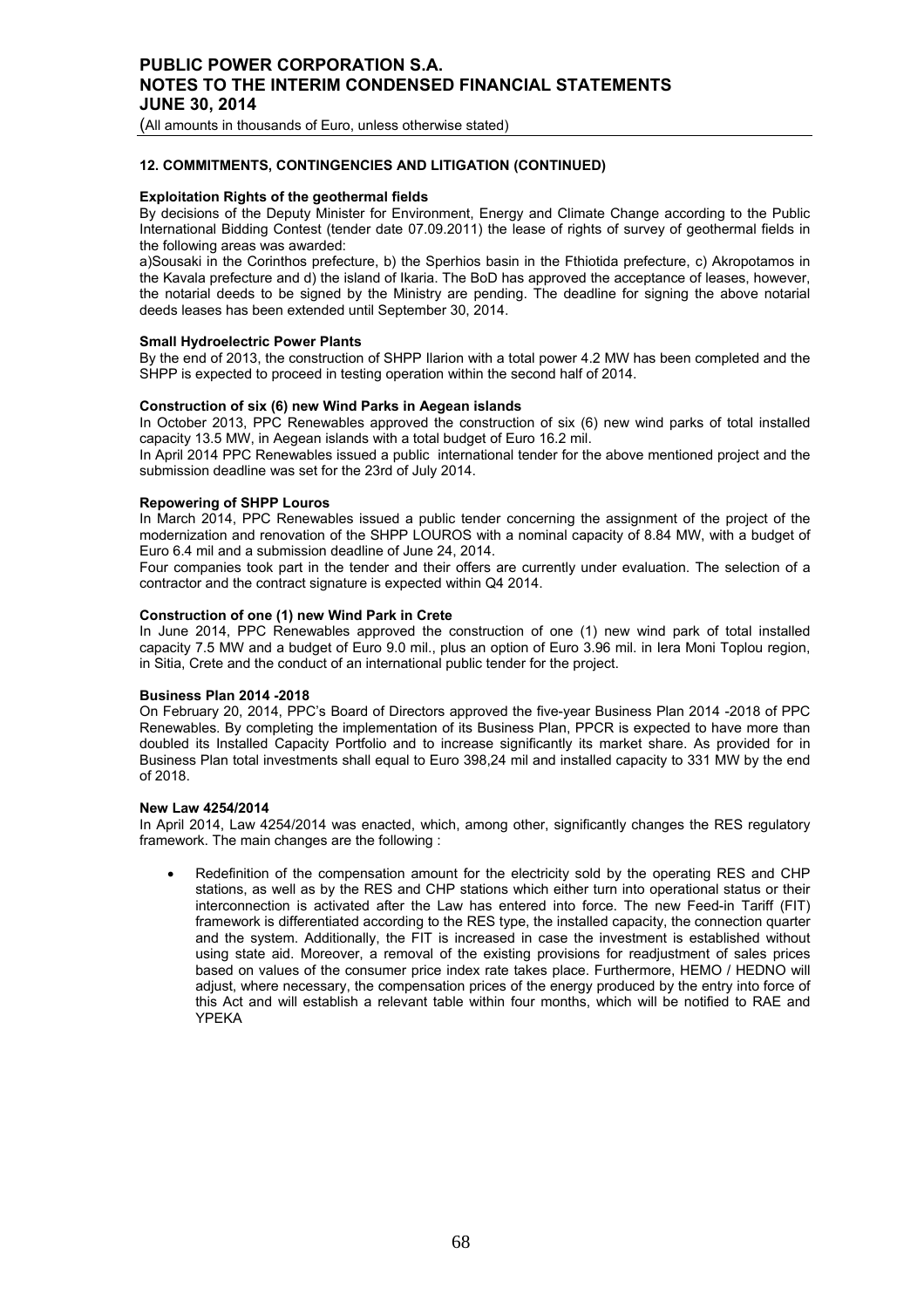## **12. COMMITMENTS, CONTINGENCIES AND LITIGATION (CONTINUED)**

- Producers of RES are required to issue a credit note concerning a discount on the total invoiced amount for injected energy for the year of 2013. The percentage of the discount provided ranges from 20% to 37.5% for P/V stations, depending on the installed capacity and the connection quarter, while for the other RES types and CHP stands at 10%. The credit invoice issued by the PPC Renewables SA amounted to Euro 2.94 mil.
- The extraordinary solidarity levy on producers of electricity from RES and CHP, which had been imposed by Law 4093/2012 is repealed. As far as the period January to March 2014 is concerned, the imposed tax charged to the results of PPC Renewables amounted to Euro 0.47 mil.
- Finally, it is noted that the generation licenses and the connection terms offers suspension for the new P/V stations, which had been imposed by the Minister of PEKA in August 2012, is withdrawn.

## **12.6 IPTO S.A.**

## **New investments by IPTO in the Energy Transmission System**

- **Electrical Interconnection of "NEA MAKRI POLYPOTAMOS"**
	- The electrical interconnection of Nea Makri with Polypotamos which has been characterized as project "of an overall significance for the country's economy" in L. 3175/2003- is in the final stage of its implementation. The submarine cables have already been immersed in the maritime area between Evia and Nea Makri.

The construction of the project completes the efforts of the Greek State, governmental bodies as well as RES investors, which spanned several years, and whose realization has been undertaken by IPTO S.A., thus contributing to the effort for the attraction of investments.

The interconnection cost is more than Euro 80 mil. while the RES investments, which are directly connected to the project are more than Euro 700 mil.

With the completion of the overhead cable connecting Polypotamos to South Evia and the installation of the subterranean cables up to Nea Makri's High Voltage Center, the project is expected to be completed and be ready for electrification before the end of 2014. It should be noted though, that there is already a significant delay in the installation of the subterranean cables by the limits of the former American Base to Nea Makri's High Voltage Center, due to considerable reactions by the Municipality of Marathonas (former Municipality of N. Makri). The excavation license was granted by the Marathonas municipality in the beginning of March 2014, the works for the subterranean cables, which go through the city of Nea Makri are expected to begin in early September 2014. Additionally, there are delays in the necessary expropriations relating to the 150 kV transmission lines from the Evia Estate Authorities.

#### • **High Voltage Center (HVC) in Aliveri and interconnection transmission line of 400 kV in Evia**

The construction of Aliveri's (GIS) HVC, which will be serving new thermal power units and RES generators in Evia, has been recently concluded. In February 2013 it was electrified for the first time while in April 2013 the first circuit of the 400kV line, which connects the new Aliveri HCV with the backbone of the national 400 kV transmission system in the Viotia area, was put under load. The second circuit was electrified and put under load at the end of August 2013. The line which consists of two circuits, with overhead and subterranean parts, with a length of 56 and 13.5 kilometres, respectively, has already received injections of electricity by PPC's new natural gas unit in Aliveri which by February 7, 2014 is an allocated unit and is in proper operation.

## • **High Voltage Center (HVC) in Megalopolis and interconnection transmission line of 400 kV and 150 Kv**

Within a time frame of only two years, IPTO constructed the new High Voltage Center (HVC) in Megalopolis. The 150 kV side of the circuit was electrified in April 2013 while the 400Kv side has also been electrified in August 2013. The new HVC is ready to receive injection of electricity by generators in the greater area, including PPC's new natural gas unit (Megalopolis V), when the said unit is completed. The construction of the 150 kV interconnecting transmission lines of the HVC as well as both 400 kV transmission lines connecting the HVC with the new natural gas unit of Megalopolis V, has been concluded.

As far as the construction of the 400 kV interconnection lines of the Megalopolis HVC to the Patra area and from there through submarine and overhead transmission lines to the 400 kV Mainland System, the approval of Environmental Terms is pending. The relevant preliminary procedures that do not request a license are underway.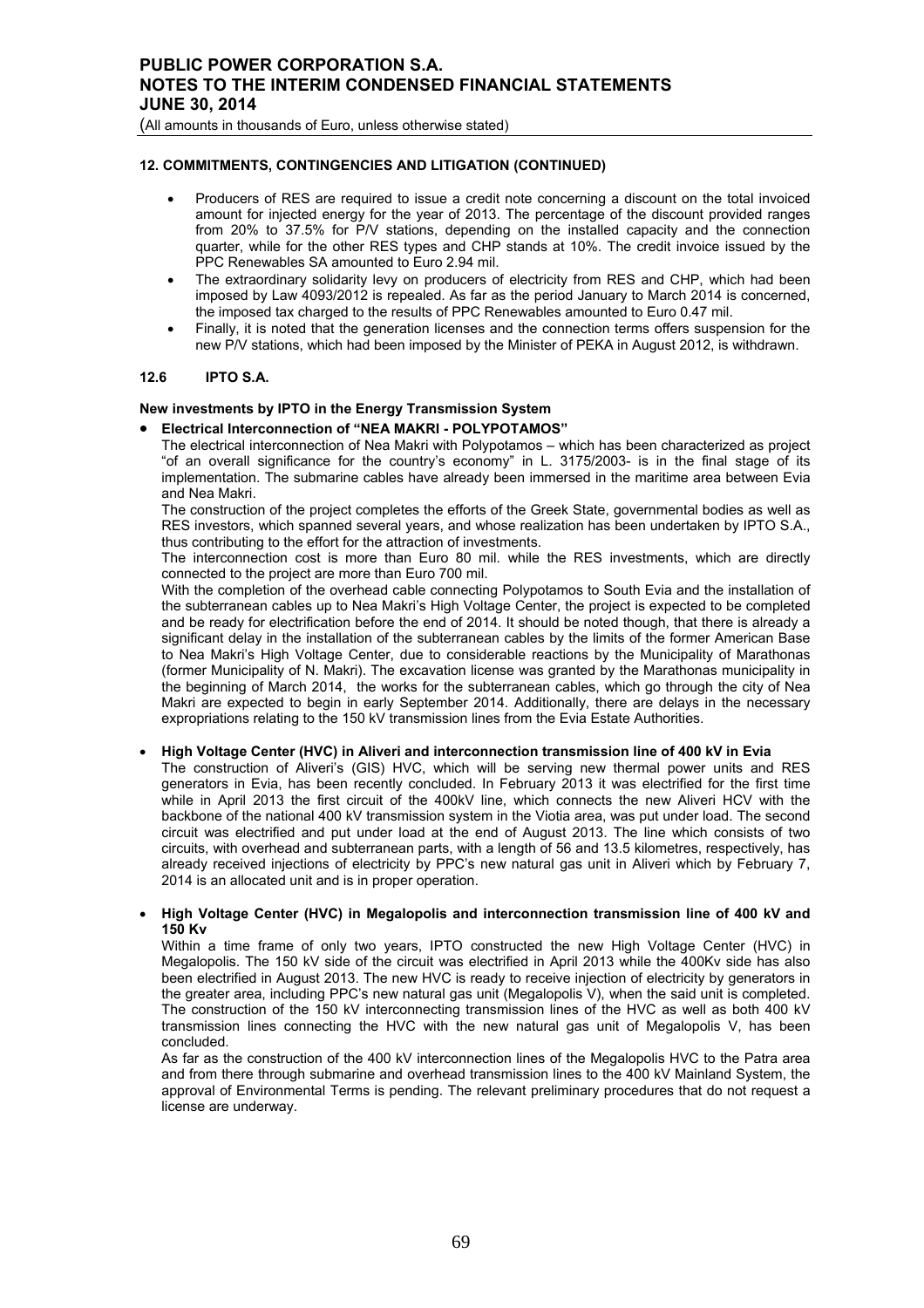(All amounts in thousands of Euro, unless otherwise stated)

# **12. COMMITMENTS, CONTINGENCIES AND LITIGATION (CONTINUED)**

## • **Interconnection of Cyclades to the Mainland Transmission System**

IPTO has proceeded with re-declaring the tender for the interconnection of the Cyclades Islands with the Hellenic Power Transmission System with a total budget of Euro 240 mil., following the conclusion of the public consultation. The unsealing of the offers was held on October 15, 2013 and the process for the promotion of the lowest bidders for the subprojects of units B, C and D of the complete project has been concluded. The finalization of the tender procedure for the subproject of unit A (high voltage connection between Lavrio and Syros) is pending.

The above mentioned project is characterized as one of extreme interest and general importance for the country's economy and aims to the reliability of the interconnected islands' power supply, in the achievement of the maximal possible reduction in Public Services Obligations' cost, due to the operation of oil thermal units as well as the reduction of  $CO<sub>2</sub>$  emissions. The islands' interconnection with the mainland system as well as with each other will be realized through submarine cable connections.

#### • **Interconnection of Crete to the Mainland System**

IPTO has proceeded to preliminary actions for the implementation of the project which aims to achieve the interconnection within the current decade. In the abovementioned context in the first quarter of 2014 a preliminary study of the seabed with the collaboration of the University of Patras has been conducted for the immersion of submarine cables. At the same time several places that have been deemed appropriate for the construction of terminal stations are examined, in both Crete and the Mainland. The above is further analyzed by IPTO's responsible departments as far as technical issues are involved as well as issues related to the environmental permits and the financial parameters of the project.

## **Ten Year Network Development Plan (TYNDP) of the subsidiary IPTO S.A. for the period 2014-2023.**

By its Decision 560/2013 which was published in OG B 3297/24.12.2013, RAE has approved the Ten Year Network Development Plan (TYNDP) of the subsidiary IPTO S.A. for the period 2014-2023, after having imposed some amendments concerning the schedule for the Cyclades Interconnection ( $3<sup>rd</sup>$  phase). The approved TYNDP 2014-2023 was published in OG B 556/05.03.2014 based on RAE's Decision 77A/2014/18.02.2014. From February 17, 2014 until March 17, 2014 IPTO has put in public consultation the preliminary draft of TYNPD 2015-2024. Following that and after taking under consideration the results of the above mentioned public consultation, IPTO submitted the Ten Year Network Development Plan (TYNDP) for the period 2015-2024 to RAE following Decision 34/20.05.2014 of IPTO's BoD. On June 16, 2014 RAE has submitted the TYNPD 2015-2024 to a new public consultation, in the context of the approval process with a deadline of July 18, 2014.

# **Approval of the Aggregate Annual Cost for the Hellenic Transmission System for 2014**

By RAE's Decision 195/29.04.2014 has defined the Aggregate Annual Cost for 2014 to Euro 256,765, as well as the required HETS revenue for 2014 to Euro 205,497.

#### **Use of Congestion Income, from the country international interconnections access rights, for the year 2014.**

With its 170/2014 decision, RAE approved the use of Euro30million from the Reserves Account (Interconnections Transfer Capacity Allocation according to article 178 of the Greek Grid Control Code For Electricity) that IPTO keeps for the reduction of the Transmission Use of System Annual Cost for the year 2014. On June 30, 2014 IPTO S.A. has partially recognized the revenue of Euro 15 mil.

# **12.7 BUSINESS COLLABORATION**

#### **PPC's Participation in waste management tenders.**

Waste Syclo, is a joint company by PPC S.A. and Terna Energy, with Terna Energy owning 51% and PPC 49% of the share capital, responsible for the study, construction of projects, provision of all types of services related to waste management in general, electricity generation from waste management, and urban and industrial waste water treatment, within the territory of Greece. The Hellenic Competition Commission with its 577/VII/2013 decision approved the collaboration of PPC and TERNA ENERGY in 24.10.2013.

Waste Syclo submitted in May 6<sup>th</sup> 2014, an Expression of Interest in Phase A' of the tender published by the municipality of Corfu for the construction of an integrated solid waste management facility of Corfu, and has been preselected to continue to Phase B' which has not been tendered yet.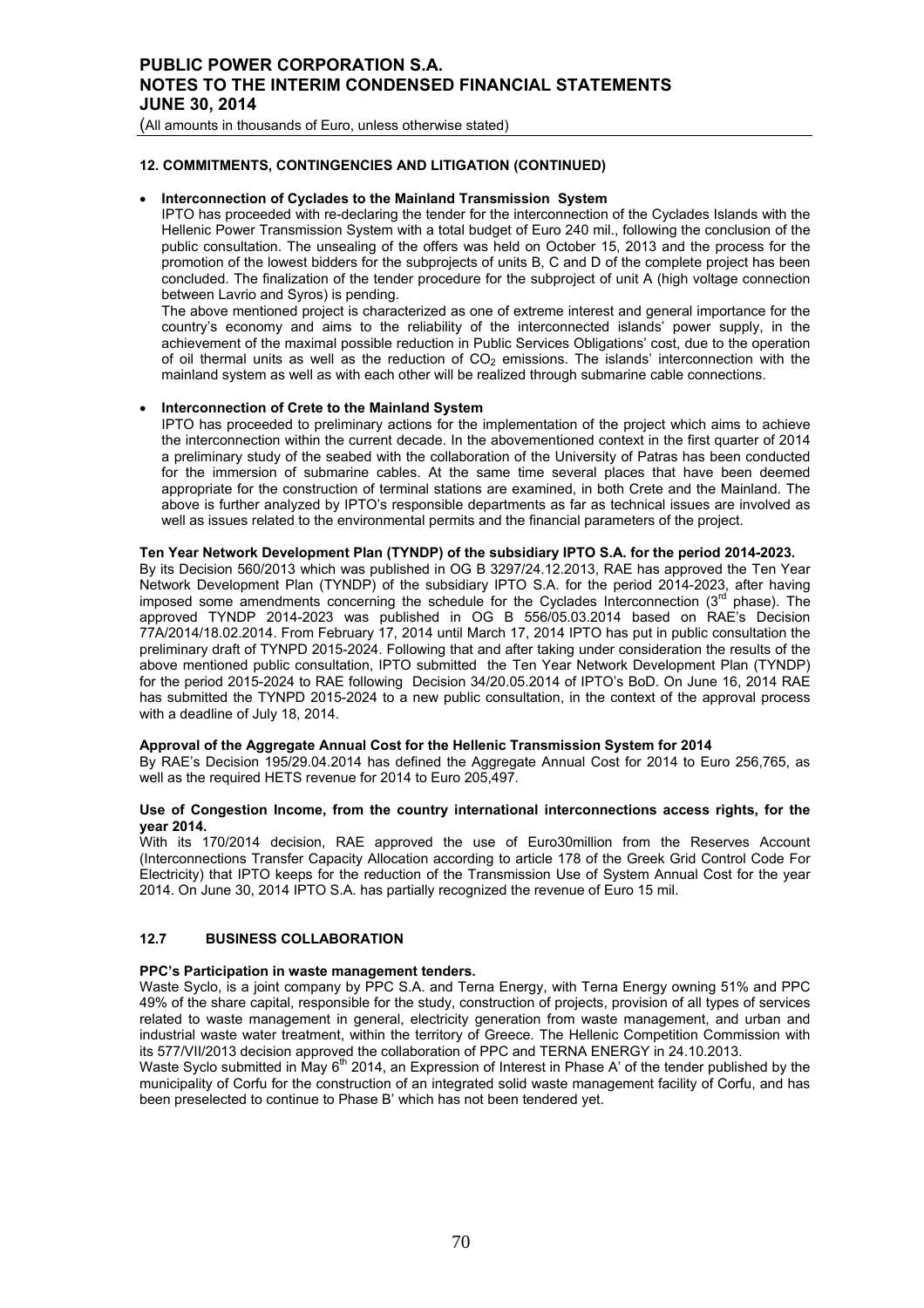(All amounts in thousands of Euro, unless otherwise stated)

## **12. COMMITMENTS, CONTINGENCIES AND LITIGATION (CONTINUED)**

### **PPC collaboration with Terna Energy for Attica Waste Tenders**

In January / February 2013 PPC in collaboration with TERNA ENERGY, submitted Expressions of Interest in the tenders of the Integrated Waste Management Facilities of Attica Region, through a Public Private Partnership (4 tenders). The JV has been preselected in three tenders and has recently participated in Phase B I of the competitive dialogue for the North Western Attica tender which was completed in January 2014. At the moment the announcements for Phase B II - Submission of Bids for North Western Attica, as well as the announcement of Phase B I - competitive dialogue for the rest of the tenders (Ano Liosia and Fyli) are expected.

#### **Kosovo Energy Project**

PPC is participating in the project since March 2010. The project, according to the new RfP published in April 29, 2014, includes the construction and operation of a new electric power generation plant with estimated installed capacity of 2X320 MW. PPC is examining its participation in the next phase of the tender, based on the amendments of the tender.

#### **International public tender in FYROM**

The tender involves the design, financing, construction, operation and maintenance of the new hydro power plant Cebren (333 MW), as well as operation of the existing hydro power plant Tikves (92 MW). The ministry of environment of FYROM relaunched the tender in January 31st 2014 with the deadline for bid submission in June  $30<sup>th</sup>$  2014. PPC was the only participant to submit a bid offer in the tender, but the Conceding Authority has not officially published its decision.

## **Business Collaboration with Quantum Corporation Ltd and the former Bank of Cyprus**

PPC - QUANTUM ENERGY LTD, a joint company founded by PPC, Quantum Corporation LTD and the former Bank of Cyprus, with share capital participation 51%, 40% and 9% respectively, whose objectives are studying, designing, founding, constructing, operating, managing and exploiting of power plants in the region of the Republic of Srpska, is expanding the purpose of its establishment and is planning and exploring future energy needs of Greece and Cyprus and is studying the interconnection between Greece and Cyprus, as well as between Israel – Cyprus – Greece. In this direction, PPC QUANTUM ENERGY LTD has signed a Memorandum of Understanding with Israeli Electric Cooperation regarding the feasibility study for an underwater cable which will transfer electrical energy from Israel to Europe. (EuroAsia Interconnector Project).

#### **Establishment of a Societe Anonyme jointly with DAMCO ENERGY SA**

On the 7th of August 2013 PPC's BoD approved the establishment, jointly with DAMCO ENERGY SA, of a Societe Anonyme, named "PPC Solar Solutions S.A." in which PPC S.A. will participate with 49%. The objective of "PPC Solar Solutions S.A." will be the promotion, through a national franchising network, of integrated solutions for household photovoltaic systems and energy efficiency technologies, the provision of energy services, as well as the provision of services to PPC's customers. The establishment of the above Societe Anonyme was approved by the Competition Commission by its Decision 587/2014.

#### **Option for acquisition of DEPA shares**

PPC had acquired an option for the acquisition of a number of DEPA shares, based on L. 2593/1998, in accordance with a relevant contract signed between the Greek State and PPC S.A.

Following PPC's Extraordinary Shareholders' Meeting on October 4, 2012, approved the Private Agreement between PPC and HRADF by virtue of which the parties agree that PPC waives its right on the option in DEPA, following the compensation payment of Euro 32,9 mil. as resulted by the evaluation of the independent financial advisor Citibank. The waiver of PPC's right is subject to the completion of the privatization process and to the fulfillment of the compensation payment due to PPC by HRADF.

#### **Expansion of the activities of PPC abroad and establishment of commercial subsidiaries**

A joint venture contract was signed between PPC and Alpiq Central Europe Ltd for the establishment of a commercial subsidiary company in Bulgaria, under the name PPC Bulgaria (PPC BG) and based in Sofia. PPC S.A. holds a 85% stake of the share capital of the joint venture company and Alpiq Central Europe Ltd holds 15%.

The procedures for the submission of a request for the granting of a supply license by the Bulgarian authorities, are underway.

Through this partnership, PPC seeks to penetrate neighboring electricity markets, tο expand its cross-border activity beyond Greek borders and also το achieve synergies on know-how in regards to trading in multiple electricity markets, by acting together with an established company with presence in many European countries and significant experience in cross-border electricity trading.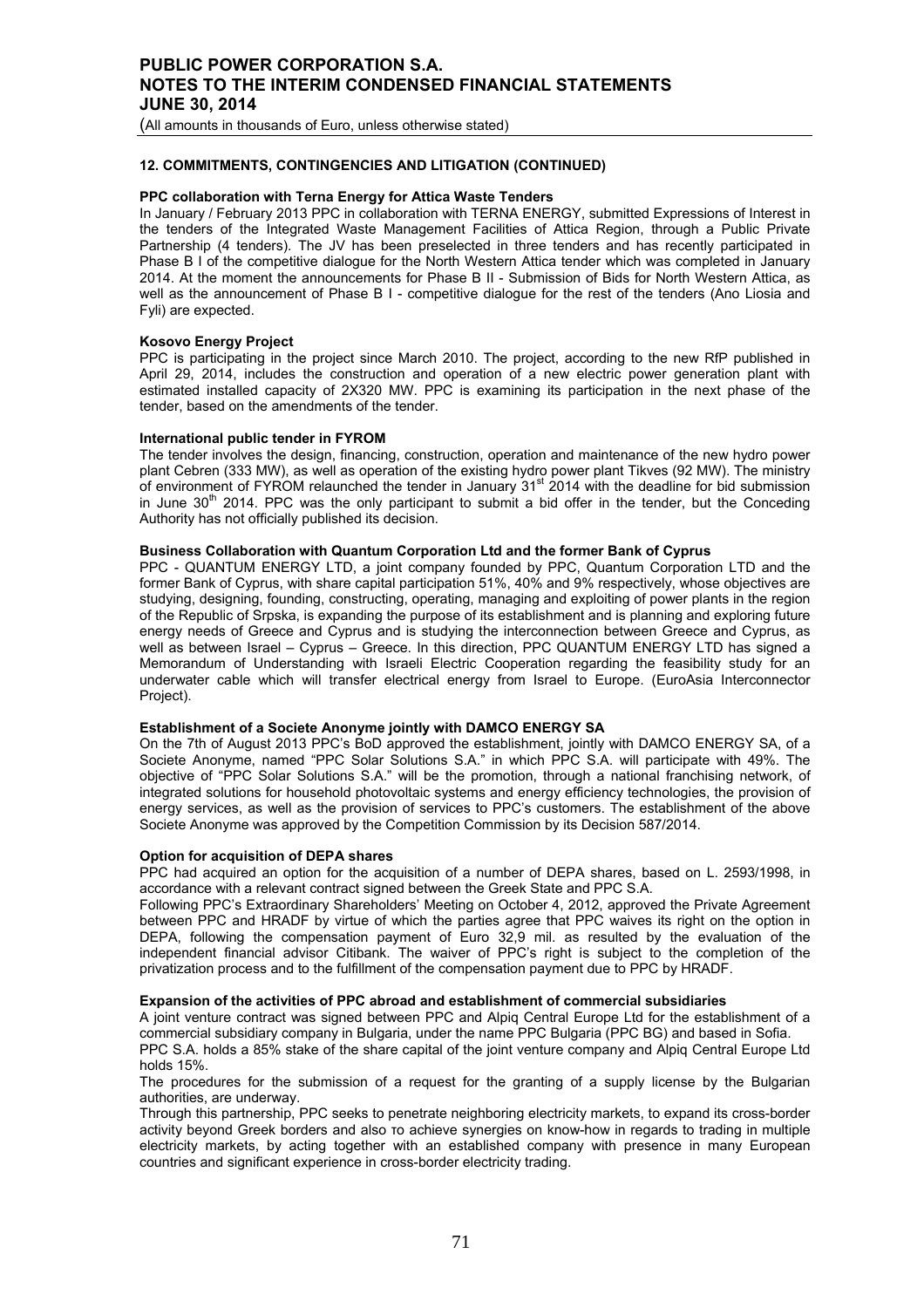(All amounts in thousands of Euro, unless otherwise stated)

## **12. COMMITMENTS, CONTINGENCIES AND LITIGATION (CONTINUED)**

In addition the establishment of a wholly owned subsidiary in Turkey was concluded, based in Constantinople, under the name "PPC ELEKTRIK TEDARIK VE TICARET ANONIM SIRKETI", in order for the Group to establish itself in the fast growing Turkish Market, and the cross – border trade in electricity to and from Turkey. In July 2014, the supply license was granted to the subsidiary, by the Turkish Regulatory Authority.

## **Collaboration framework with DEPA S.A.**

PPC covers its needs for natural gas by the new contract signed October  $29<sup>th</sup>$ , 2012 with DEPA which pertains to the procurement and transportation through the Hellenic Natural Gas System (HNGT).

Following DEPA's commitments, which were accepted by the Competition Commission by its decision on November 13, 2012, PPC has already proceeded with the readjustment of the Annual Contractual Quantity for the years 2013 and 2014 while according to the contractual provisions, PPC has already exercised its right to reduce it to 75% for the year 2014.

For the year 2013 - and until today – DEPA has proceeded to a unilateral determination of the provisions on the contract between DEPA - PPC, of the implementation of the new DESFA tariffs, as far as the usage cost of borders' entry points is concerned as well as invoicing purchases of natural gas. The abovementioned charges have not been accepted by PPC and the relevant amounts of the invoices issued by DEPA, have not yet been paid. Both parties are in contact in order to settle the abovementioned matter.

As far as the 2013 settlement is concerned, the certification of the relevant calculation formulae by an independent verifier, in accordance with the data by the long term contracts between DEPA and its suppliers.

Moreover, following the publication of the revised Operational Code for the National Gas System and according to the contractual provisions and DEPA's commitments to the Competition Commission, the latter has send to PPC, on February 5, 2014 a draft of the contract for the supply of natural gas without the inclusion of transportation through the national natural gas system. The draft in question is being examined by the Parent Company.

Following the agreement between DEPA and Gazprom for the reduction on the supply price of natural gas, there was a official notification of the Parent Company by DEPA in April 2014 for the revision of the contractual supply price with a retrospective effect since 01.07.2013. The reduction of the border price of natural gas the Parent Company is supplied with amounts to 10% in relation to the previous price. Consequently and due to the above mentioned agreement Euro 23.4 mil., for the second half of 2013 and Euro 6.6 mil. for the first couple of months of 2014, were returned to the Company. The effect appears in the Income Statement in Other (income)/expense and as a deduction to fuel cost in the first quarter of 2014

#### **Special Consumption Tax on Electricity**

The Custom House's audit in relation to the special consumption tax on electricity for the period May 2010 to September 2012 has not been concluded as at 30.06.2013. Self-consumptions of energy are audited, which for the period under audit amounted to 3,348,360 Mwh. The Parent Company has submitted a memo to the Custom House after receiving a summons for further explanations.

#### **Advance payment to PPC against sums due by Government Bodies**

On March 4, 2014 an advance of Euro 90.9 mil. PPC was paid which was returned on May 31, 2014. On July 31, 2014 an new advance of Euro 32.5 mil. was paid to PPC against overdue bills of electricity consumption by the General Government bodies. The advance is to be returned by August 29, 2014.

#### **Return of payment of ascertained tax**

By its Decision 5677/2013 the Athens Adninistrative Court has accepted PPC's Appeal against the Greek State and has annulled the Audit report of the competent Tax Authority which had ascertained additional tax to the Parent Company due to the rejection of an amount related to the reduced energy tariffs for its personnel. The amount to be returned to PPC amounts to Euro 17.9 mil. and the procedure will be completed through offsets with tax obligations of the Parent Company.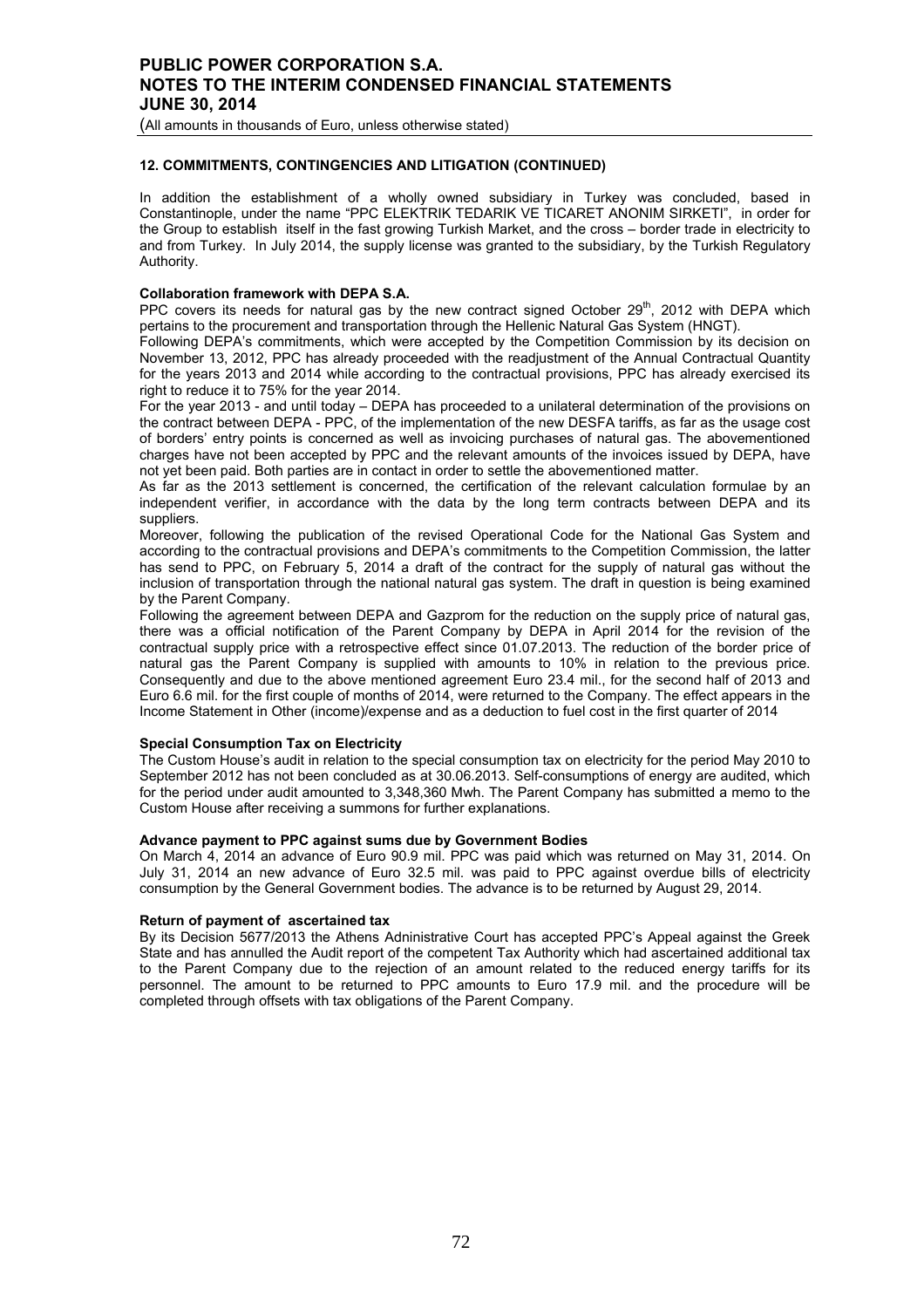(All amounts in thousands of Euro, unless otherwise stated)

#### **13. SIGNIFICANT EVENTS**

#### **Extraordinary General Meeting of PPC's Shareholders**

PPC's Board of Directors decided to convene an Extraordinary General Meeting of PPC's Shareholders on the 31.01.2014, according to the invitation posted on 07.1.2014.

The items on the agenda that were discussed by The Extraordinary General Meeting of the Shareholders were as follows :

1st Item : " Pricing of "ALUMINIUM S.A." as of 1.1.2014 – Submission for approval of actions taken by the Board of Directors"

 $2<sup>nd</sup>$  Item : Approval of the capacity of a Member of the Board of Directors.<br> $3<sup>rd</sup>$  Item : Approval of the appointment, pursuant to article 37 of L, 3693/

Approval of the appointment, pursuant to article 37 of L. 3693/2008, of a Member of the Audit Committee.

With regard to the 1<sup>st</sup> Item, the Hellenic State submitted, by virtue of article 39, par. 3 of Codified Law 2190/1920, the following request for postponement of the relative discussion : "Given that the Hellenic State

has to ensure a) as PPC shareholder, the long-term interests of the company, b) as responsible for shaping

the energy and industrial policy, the sustainability and the competitiveness of the market, and therefore, based on these priorities and roles, I request the postponement of decision taking on the 1st item on the Agenda of the Extraordinary General Meeting of the Shareholders, so as to allow sufficient time for consultation with all interested parties for the settlement of technical issues with regard to electricity pricing". Therefore the discussion on the 1st item was postponed for Friday, February 28th, 2014.

#### **Repetition of the Extraordinary General Meeting of PPC's Shareholders**

On February 28, 2014 the postponed Extraordinary General Shareholders Meeting was repeated, where the representative of the Majority Shareholder, namely the Hellenic Republic, proposed and the General Shareholders Meeting approved an extraordinary tariff discount of 10% to PPC;s approved tariffs for High Voltage customers with the duration of one year plus one by 01.01.2014. Especially for companies with an annual consumption larger than 1,000 GWh, there will be a further volume reduction of 10% in addition to the above mentioned discount.

Additionally, as a motive for increasing consumption during the zone of minimum consumption (nights and weekends) a further 25% discount on the A4 tariff for all High Voltage will be granted to customer except to those of an annual consumption more than 1,000 GWh and for their time of operation in the above mentioned zone.

Finally, the Shareholders General Meeting approved the up to now actions of the Company's Management regarding the ALUMINION case.

On March 27, 2014, The Parent Company's BoD by its Decision has defined the implementation of the above mentioned decision of the General Shareholders' Meeting, concerning the tariffs for High Voltage customers while on April 23, 2014, they were invited, through letters to sign supply contracts, providing at the same time information about their implementation.

In this context meetings are conducted with High Voltage customers for a) the provision of clarifications and explanations on the Shareholders' General Meeting's decision and b) for the settlement of overdue amounts, should they exist.

#### **Credit rating**

In April 2014, the rating house Standard and Poor's (S&P) upgraded the Parent Company's credit rating from CCC to B with stable outlook. Moreover in May 2014, the rating house ICAP S.A. upgraded the Parent Company's credit ratings by two notches from D to B.

#### **Annual General Shareholders' Meeting**

PPC's  $12<sup>th</sup>$  Annual General Shareholders' Meeting took place on June  $20<sup>th</sup>$ , 2014. The General Assembly has approved the non-distribution of dividend for the year 2013

#### **14. SUBSEQUENT EVENTS**

#### **Interest bearing loans, bonds and borrowings**

During the period 1/7/2014 – 28/8/2014, the Group proceed to debt repayments amounting to Euro 5,07 million (Euro 5 million PPC S.A.)

In July 2014 the PPC's BoD approved a new funding in the form of an overdraft facility amounting to Euro 75 million.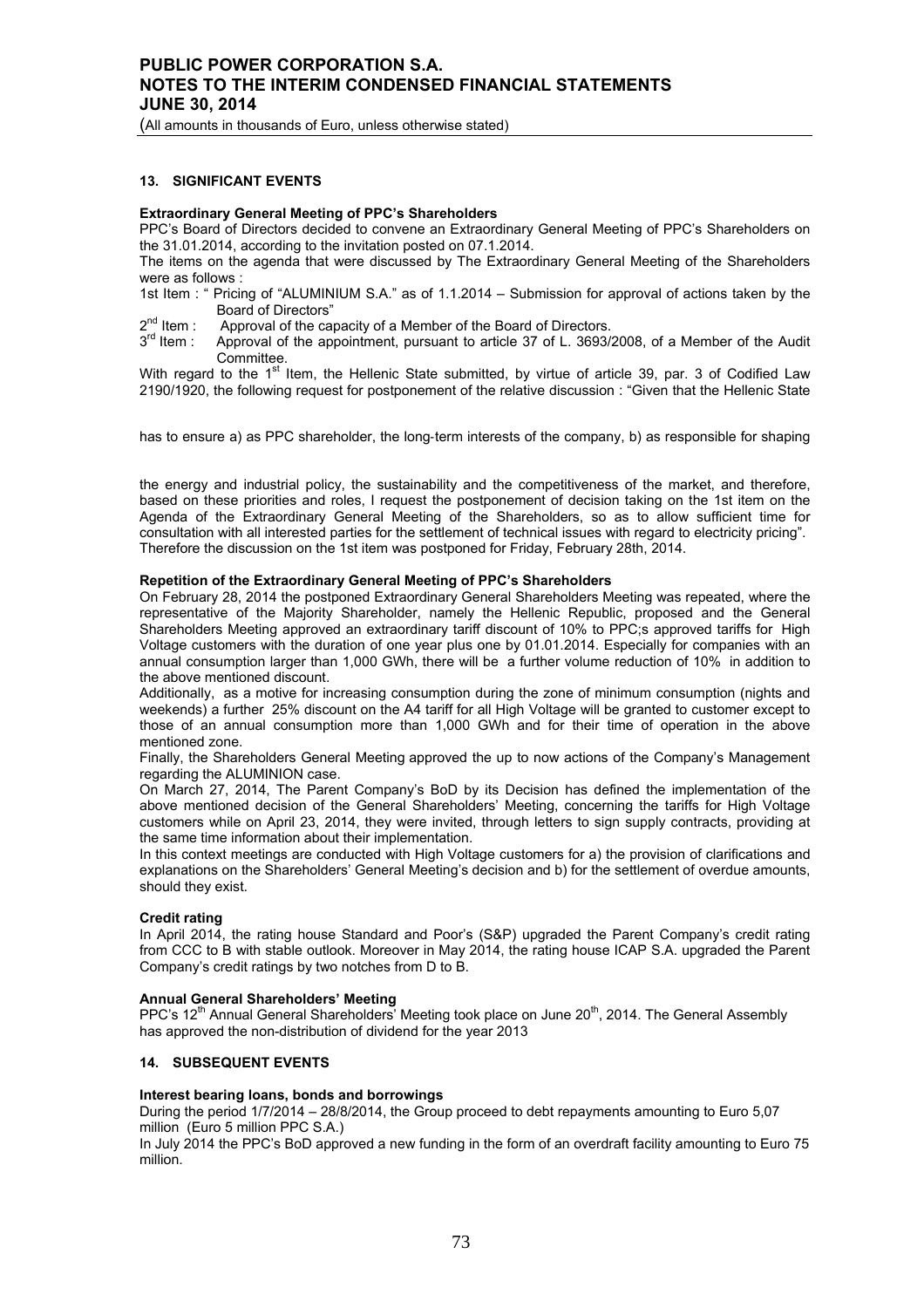## **PUBLIC POWER CORPORATION S.A. NOTES TO THE INTERIM CONDENSED FINANCIAL STATEMENTS JUNE 30, 2014**

(All amounts in thousands of Euro, unless otherwise stated)

In the same period the Parent Company disbursed an additional amount of Euro 16,4 million from the Euro 739 million bond loan, for the partial financing of the construction costs of the new lignite – powered unit "PTOLEMAIDA V", contracted with a syndication of foreign banks and supported by the German Export Credit Agency "Euler Hermes".

**\**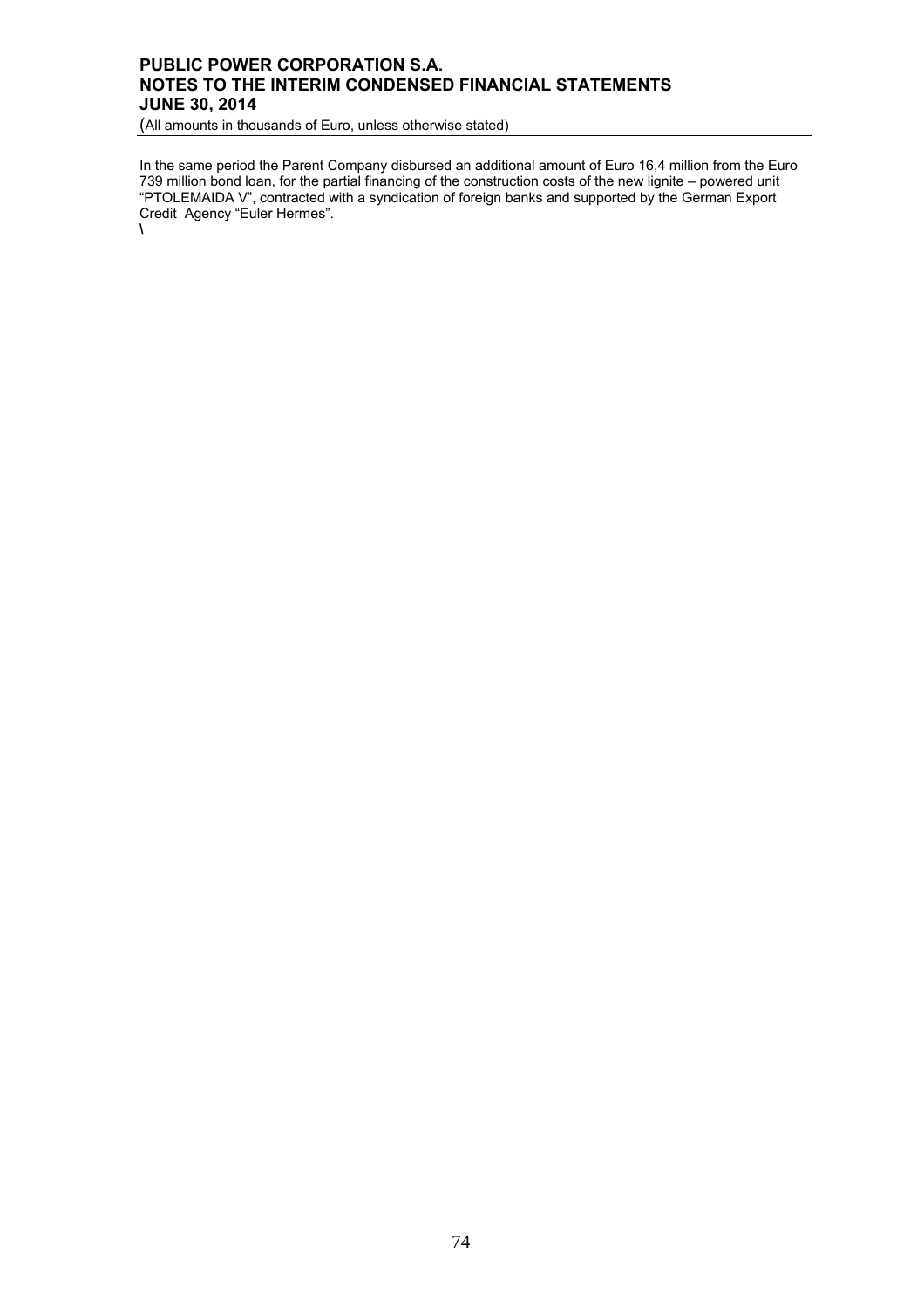# **PUBLIC POWER CORPORATION S.A. NOTES TO THE INTERIM CONDENSED FINANCIAL STATEMENTS JUNE 30, 2014**

(All amounts in thousands of Euro, unless otherwise stated)

### **15. SEGMENT INFORMATION**

Sales and inter segment results are as follows:

|                                                    | <b>Sales</b>                 |                              | <b>Profit Before Taxes</b>   |                              |  |
|----------------------------------------------------|------------------------------|------------------------------|------------------------------|------------------------------|--|
|                                                    | $01.01.2014 -$<br>30.06.2014 | $01.01.2013 -$<br>30.06.2013 | $01.01.2014 -$<br>30.06.2014 | $01.01.2013 -$<br>30.06.2013 |  |
| <b>Interconnected system</b>                       |                              |                              |                              |                              |  |
| <b>Mines</b>                                       | 385,436                      | 360,654                      | 5,220                        | (40, 333)                    |  |
| Generation                                         | 1,131,024                    | 916,509                      | 71,522                       | (25, 811)                    |  |
| <b>Distribution Network</b>                        | 165,099                      | 183,181                      | 68,178                       | 83,700                       |  |
| Supply                                             | 3,096,271                    | 2,830,793                    | (113, 329)                   | 34,986                       |  |
|                                                    | 4,777,830                    | 4,291,137                    | 31,591                       | 52,542                       |  |
| <b>Creta Network</b>                               |                              |                              |                              |                              |  |
| Generation                                         | 221,589                      | 210,217                      | 13,336                       | (13, 386)                    |  |
| <b>Distribution Network</b>                        | 11,643                       | 10,988                       | 5,471                        | 3,652                        |  |
| Supply                                             | 320,259                      | 166,855                      | 6,602                        | 32,859                       |  |
|                                                    | 553,491                      | 388,060                      | 25,409                       | 23,125                       |  |
| <b>Non-Interconnected Islands</b><br><b>System</b> |                              |                              |                              |                              |  |
| Generation                                         | 222,943                      | 201,521                      | 24,291                       | (12, 712)                    |  |
| <b>Distribution Network</b>                        | 13,714                       | 15,448                       | 1,005                        | 5,600                        |  |
| Supply                                             | 298,100                      | 140,774                      | 4,490                        | 37,140                       |  |
|                                                    | 534,757                      | 357,743                      | 29,786                       | 30,028                       |  |
| Eliminations (Parent Company)                      | (3,061,406)                  | (2, 117, 668)                | (2, 314)                     |                              |  |
| <b>Total (Parent Company)</b>                      | 2,804,672                    | 2,919,272                    | 84,472                       | 105,695                      |  |
|                                                    |                              |                              |                              |                              |  |
| <b>IPTO S.A.</b>                                   | 1,122,935                    | 1,114,229                    | 56,971                       | 43,704                       |  |
| HEDNO S.A.                                         | 1,027,659                    | 646,895                      | 15,260                       | 13,050                       |  |
| Other Companies (Group)                            | 26,644                       | 13,875                       | 4,731                        | 5,224                        |  |
| Eliminations (Croup)                               | (2, 148, 289)                | (1,743,066)                  | (18, 829)                    | 2,537                        |  |
| Income tax                                         |                              |                              | (46, 294)                    | (43, 100)                    |  |
| <b>Grand total (Group)</b>                         | 2,833,621                    | 2,951,205                    | 96,311                       | 127,110                      |  |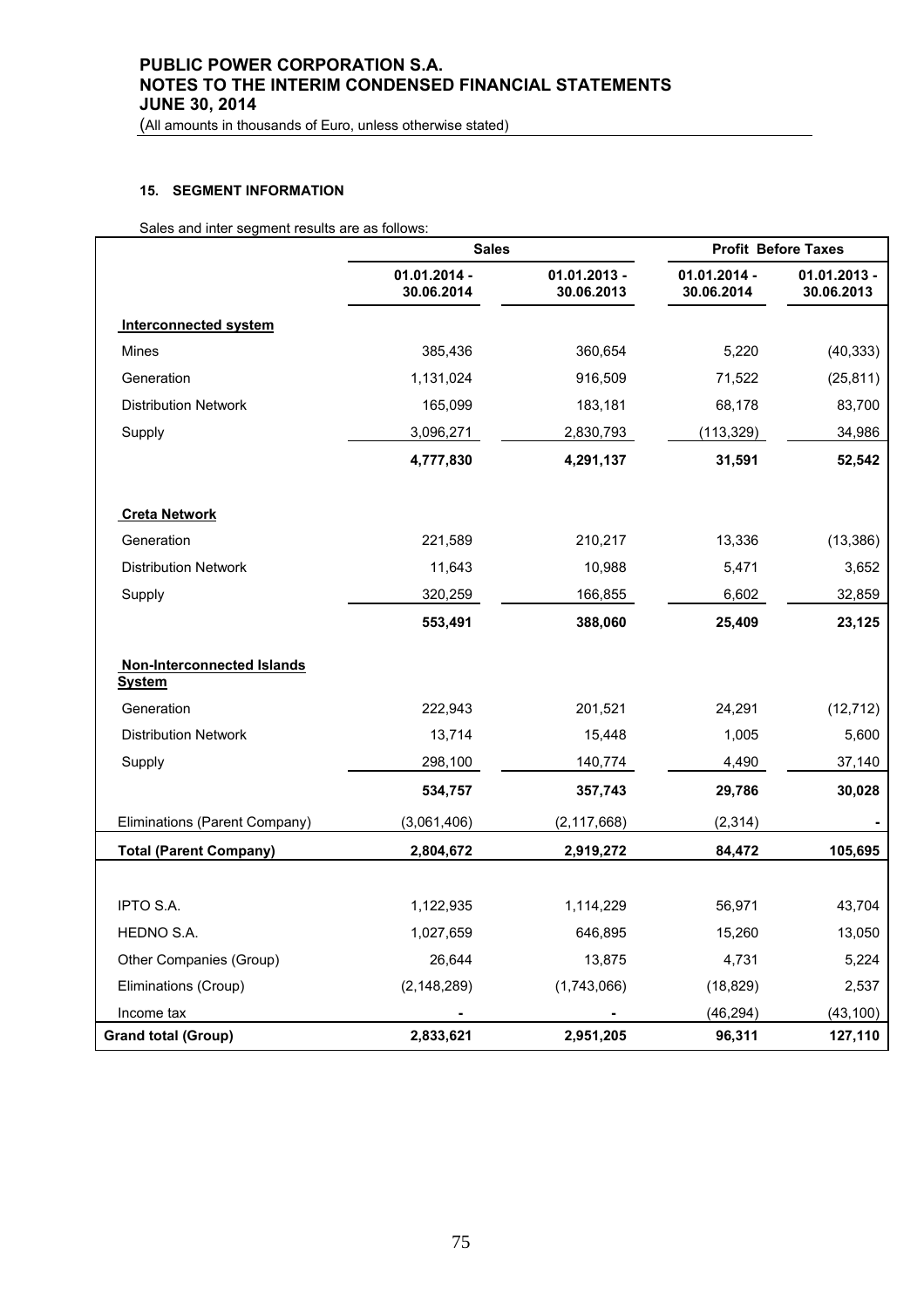**V. Figures and Information**